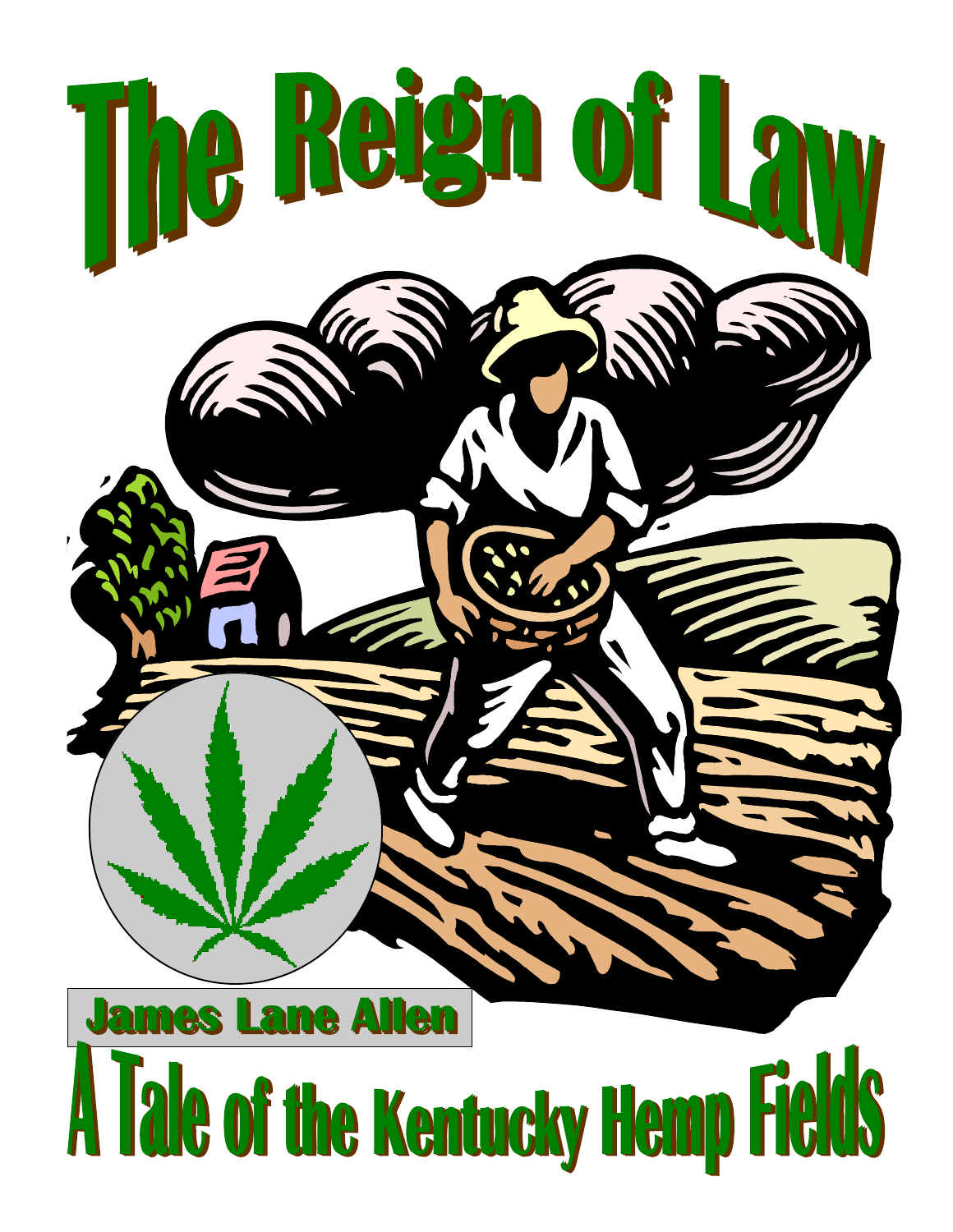# Preface

The Anglo-Saxon farmers had scarce conquered foothold, stronghold, freehold in the Western wildows: hefter that I Western wilderness before they became sowers of hemp—with remembrance of Virginia, with remembrance of dear ancestral Britain. Away back in the days when they lived with wife, child, flock in frontier wooden fortresses and hardly ventured forth for water, salt, game, tillage—in the very summer of that wild daylight ride of Tomlinson and Bell, by comparison with which, my children, the midnight ride of Paul Revere, was as tame as the pitching of a rocking-horse in a boy's nursery — on that history-making twelfth of August, of the year 1782, when these two backwoods riflemen, during that same Revolution the Kentuckians then fighting a branch of that same British army, rushed out of Bryan's Station for the rousing of the settlements and the saving of the West—hemp was growing tall and thick near the walls of the fort.

Hemp in Kentucky in 1782 — early landmark in the history of the soil, of the people. Cultivated first for the needs of cabin and clearing solely; for twine and rope, towel and table, sheet and shirt. By and by not for cabin and clearing only; not for tow-homespun, furclad Kentucky alone.

To the north had begun the building of ships, American ships for American commerce, for American arms, for a nation which Nature had herself created and had distinguished as a sea-faring race. To the south had begun the raising of cotton. As the great period of shipbuilding went on — greatest during the twenty years or more ending in 1860; as the great period of cotton-raising and cotton-baling went on — never so great before as that in that same year — the two parts of the nation looked equally to the one border plateau lying between them, to several counties of Kentucky, for most of the nation's hemp.

It was in those days of the North that the *Constitution* was rigged with Russian hemp on one side, and with American hemp on the other, for a patriotic test of the superiority of home-grown, home-prepared fiber; and thanks to the latter, before those days ended with the outbreak of the Civil War, the country had become second to Great Britain alone in her ocean craft, and but little behind that mistress of the seas. So that in response to this double demand for hemp on the American ship and hemp on the southern plantation, at the close of that period of national history on land and sea, from those few counties of Kentucky, in the year 1859, were taken well-nigh forty thousand tons of the well-cleaned bast.

What history it wrought in those years, directly for the republic, indirectly for the world! What ineffaceable marks it left on Kentucky itself, land, land-owners! To make way for it, a forest the like of which no human eye will ever see again was felled; and with the forest went its pastures, its waters.

The roads of Kentucky, those long limestone turnpikes connecting the towns and villages with the farms—they were early made necessary by the hauling of the hemp. For the sake of it slaves were perpetually being trained, hired, bartered; lands perpetually rented and sold; fortunes made or lost. The advancing price of farms, the westward movement of poor families and consequent dispersion of the Kentuckians over cheaper territory, whither they carried the same passion for the cultivation of the same plant—thus making Missouri the second hemp-producing state in the Union — the regulation of the hours in the Kentucky cabin, in the house, at the rope-walk, in the factory — what phase of life went unaffected by the pursuit and fascination of it. Thought, care, hope of the farmer oftentimes throughout the entire year! Upon it depending, it may be, the college of his son, the accomplishments of his daughter, the luxuries of his wife, the house he would build, the stock he could own. His own pleasures also: his deer hunting in the South, his fox hunting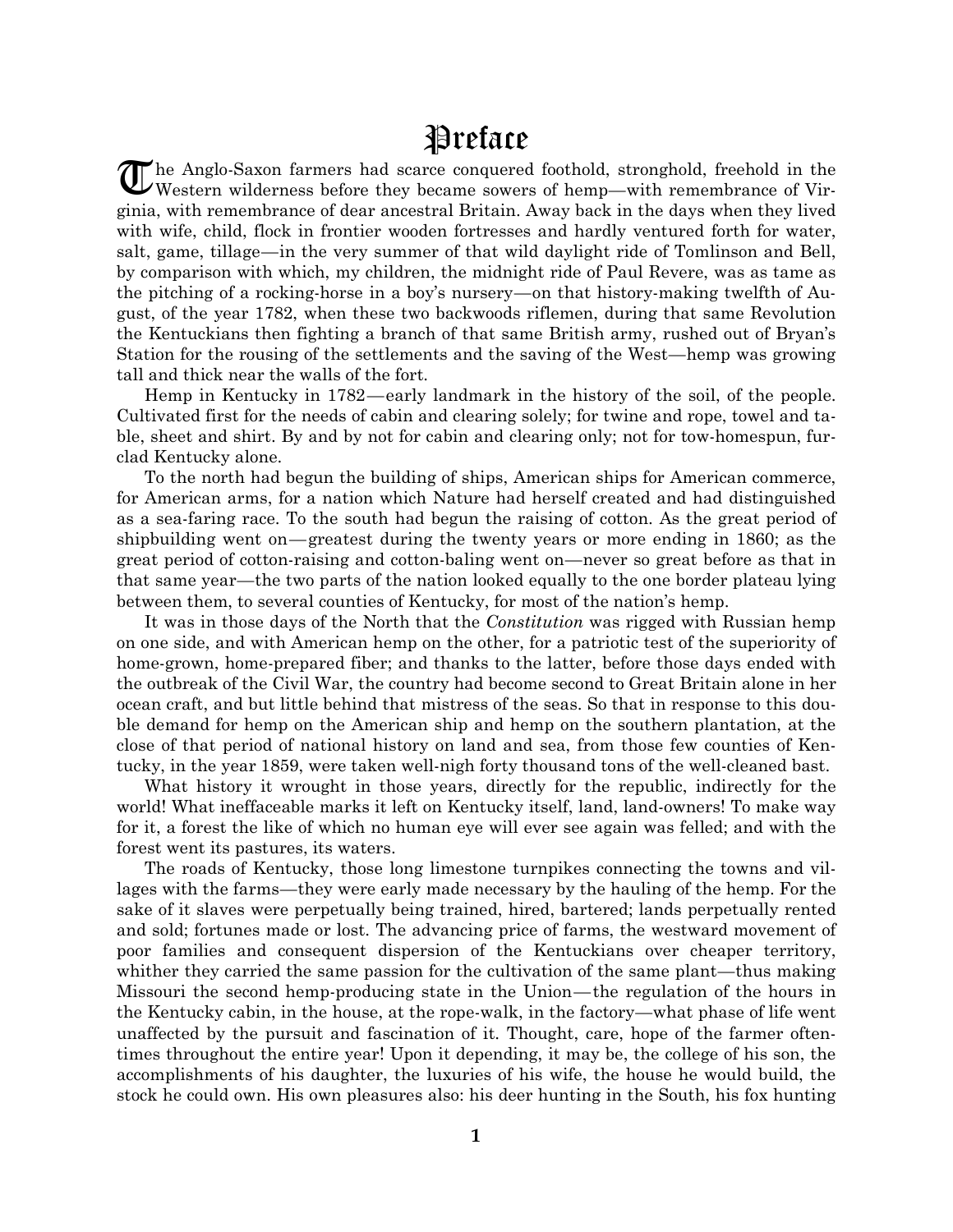at home, his fishing on the great lakes, his excursions on the old floating palaces of the Mississippi down to New Orleans — all these depending in large measure upon his hemp, that thickest gold-dust of his golden acres.

With the Civil War began the long decline, lasting still. The record stands that throughout the one hundred and twenty-five odd years elapsing from the entrance of the Anglo-Saxon farmers into the wilderness down to the present time, a few counties of Kentucky have furnished army and navy, the entire country, with all but a small part of the native hemp consumed.

Little comparatively is cultivated in Kentucky now. The traveler may still see it here and there, crowning those ever-renewing, self-renewing inexhaustible fields. But the time cannot be far distant when the industry there will have become extinct. Its place in the nation's markets will be still further taken by metals, by other fibers, by finer varieties of the same fiber, by the same variety cultivated in soils less valuable. The history of it in Kentucky will be ended, and, being ended, lost.

Some morning, when the roar of March winds is no more heard in the tossing woods, but along still brown boughs a faint, veil-like greenness runs; when every spring, welling out of the soaked earth, trickles through banks of sod unbarred by ice; before a bee is abroad under the calling sky; before the red of apple-buds becomes a sign in the low orchards, or the high song of the thrush is pouring forth far away at wet pale-green sunsets, the sower, the earliest sower of the hemp, goes forth into the fields.

Warm they must be, soft and warm, those fields, its chosen birthplace. Up-turned by the plough, crossed and re-crossed by the harrow, clodless, leveled, deep, fine, fertile some extinct river-bottom, some valley threaded by streams, some table-land of mild rays, moist airs, alluvial or limestone soils — such is the favorite cradle of the hemp in Nature.

Back and forth with measured tread, with measured distance, broadcast the sower sows, scattering with plenteous hand those small oval-shaped fruits, gray-green, blackstriped, heavily packed with living marrow. Lightly covered over by drag or harrow, under the rolled earth now they lie, those mighty, those inert seeds.

Down into the darkness about them the sun rays penetrate day by day, stroking them with the brushes of light, prodding them with spears of flame.

Drops of nightly dews, drops from the coursing clouds, trickle down to them, moistening the dryness, closing up the little hollows of the ground, drawing the particles of maternal earth more closely.

Suddenly — as an insect that has been feigning death cautiously unrolls itself and starts into action — in each seed the great miracle of life begins. Each awakens as from a sleep, as from pretended death. It starts, it moves, it bursts its ashen woody shell, it takes two opposite courses, the white, fibril-tapered root hurrying away from the sun; the tiny stem, bearing its lance-like leaves, ascending graceful, brave like a palm.

Some morning, not many days later, the farmer, walking out into his barn lot and casting a look in the direction of his field, sees — or does he not see? — the surface of it less dark. What is that uncertain flush low on the ground, that irresistible rush of multitudinous green?

A fortnight, and the field is brown no longer. Overflowing it, burying it out of sight, is the shallow tidal sea of the hemp, ever rippling. Green are the woods now with their varied greenness. Green are the pastures. Green here and there are the fields: with the bluish green of young oats and wheat; with the gray green of young barley and rye: with orderly dots of dull dark green in vast array — the hills of Indian maize. But as the eye sweeps the whole landscape undulating far and near, from the hues of tree, pasture, and corn of every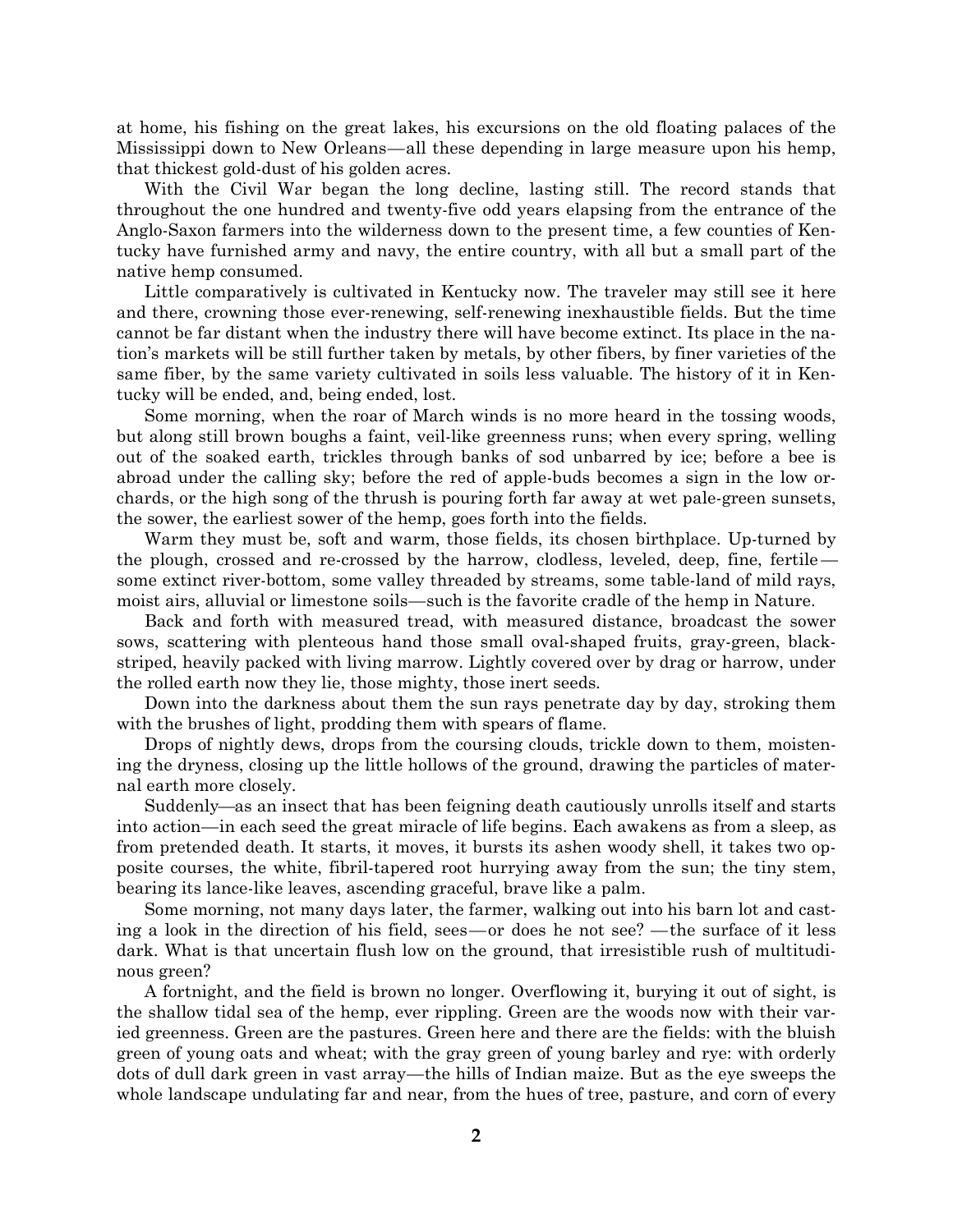kind, it turns to the color of the hemp. With that in view, all other shades in nature seem dead and count for nothing. Far reflected, conspicuous, brilliant, strange; masses of living emerald, saturated with blazing sunlight.

Darker, always darker turns the hemp as it rushes upward: scarce darker as to the stemless stalks which are hidden now; but darker in the tops. Yet here two shades of greenness: the male plants paler, smaller, maturing earlier, dying first; the females darker, taller, living longer, more luxuriant of foliage and flowering heads.

A hundred days from the sowing, and those flowering heads have come forth with their mass of leaves and bloom and earliest fruits, elastic, swaying six, ten, twelve feet from the ground and ripe for cutting. A hundred days reckoning from the last of March or the last of April, so that it is July, it is August.

And now, borne far through the steaming air floats an odor, balsamic, startling: the odor of those plumes and stalks and blossoms from which is exuding freely the narcotic resin of the great nettle. The nostril expands quickly, the lungs swell out deeply to draw it in: fragrance once known in childhood, ever in the memory afterward and able to bring back to the wanderer homesick thoughts of midsummer days in the shadowy, many-toned woods, over into which is blown the smell of the hemp-fields.

Who apparently could number the acres of these in the days gone by? A land of hemp, ready for the cutting! The oats heavy-headed, rustling, have turned to gold and been stacked in the stubble or stored in the lofts of white, bursting barns. The heavy-headed, rustling wheat has turned to gold and been stacked in the stubble or sent through the whirling thresher. The barley and the rye are garnered and gone, the landscape has many bare and open spaces. But separating these everywhere, rise the fields of Indian corn now in blade and tassel; and — more valuable than all else that has been sown and harvested or remains to be — everywhere the impenetrable thickets of the hemp.

Impenetrable! For close together stand the stalks, making common cause for soil and light, each but one of many, the fiber being better when so grown — as is also the fiber of men. Impenetrable, and therefore weedless; for no plant life can flourish there, nor animal nor bird.

Scarce a beetle runs bewilderingly through those forbidding colossal solitudes. The field-sparrow will flutter away from pollen-bearing to pollen-receiving top, trying to beguile you from its nest hidden near the edge. The crow and the blackbird will seem to love it, having a keen eye for the cutworm, its only enemy. The quail does love it, not for itself, but for its protection, leading her brood into its labyrinths out of the dusty road when danger draws near. Best of all winged creatures it is loved by the iris-eyed, burnish-breasted, murmuring doves, already beginning to gather in the deadened tree-tops with crops eager for the seed. Well remembered also by the long-flight passenger pigeon, coming into the land for the mast. Best of all wild things whose safety lies not in the wing but in the foot, it is loved by the hare for its young, for refuge. Those lithe, velvety, summer-thin bodies!

Observe carefully the tops of the still hemp: are they slightly shaken? Among the bases of those stalks a cotton-tail is threading its way inward beyond reach of its pursuer. Are they shaken violently, parted clean and wide to right and left? It is the path of the dog following the hot scent—ever baffled. A hundred days to lift out of those tiny seed these powerful stalks, hollow, hairy, covered with their tough fiber — that strength of cables when the big ships are tugged at by the joined fury of wind and ocean.

And now some morning at the corner of the field stand the black men with hooks and whetstones. The hook, a keen, straight blade, bent at right angles to the handle two feet from the hand. Let these men be the strongest; no weakling can handle the hemp from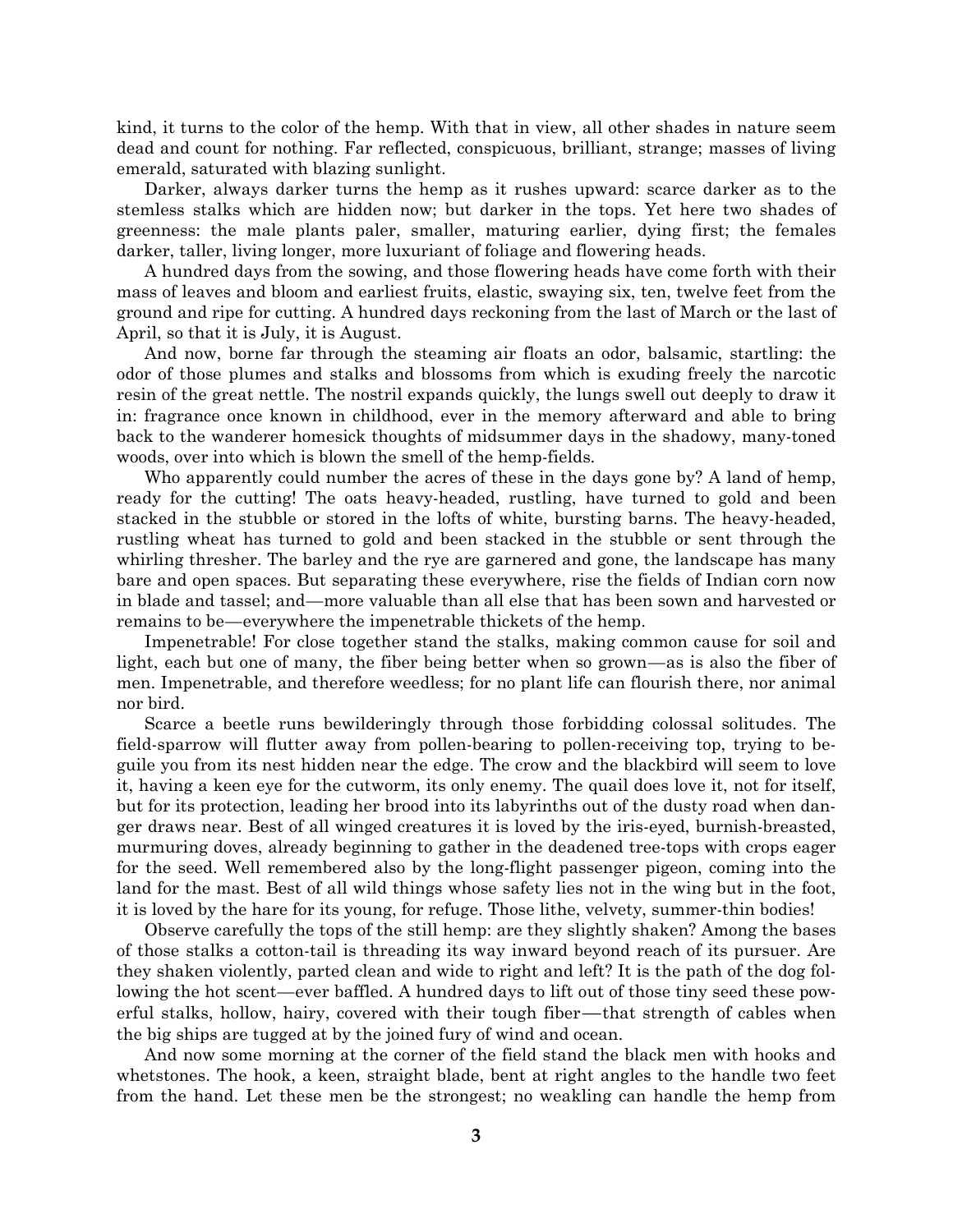seed to seed again. A heart, the doors and walls of which are in perfect order, through which flows freely the full stream of a healthy man's red blood; lungs deep, clear, easily filled, easily emptied; a body that can bend and twist and be straightened again in ceaseless rhythmical movement; limbs tireless; the very spirit of primeval man conquering primeval nature—all these go into the cutting of the hemp.

The leader strides to the edge, and throwing forward his left arm, along which the muscles play, he grasps as much as it will embrace, bends the stalks over, and with his right hand draws the blade through them an inch or more from the ground.

When he has gathered his armful, he turns and flings it down behind him, so that it lies spread out, covering when fallen the same space it filled while standing. And so he crosses the broad acres, and so each of the big black followers, stepping one by one to a place behind him, until the long, wavering, whitish green swaths of the prostrate hemp lie shimmering across the fields. Strongest now is the smell of it, impregnating the clothing of the men, spreading far throughout the air.

So it lies a week or more drying, dying, till the sap is out of the stalks, till leaves and blossoms and earliest ripened or un-ripened fruits wither and drop off, giving back to the soil the nourishment they have drawn from it; the whole top being thus otherwise wasted—that part of the hemp which every year the dreamy millions of the Orient still consume in quantities beyond human computation, and for the love of which the very history of this plant is lost in the antiquity of India and Persia, its home — land of narcotics and desires and dreams.

Then the rakers, with enormous wooden rakes; they draw the stalks into bundles, tying each with the hemp itself. Following the binders move the wagon-beds or slides, gathering the bundles and carrying them to where, huge, flat, and round, the stacks begin to rise. At last these are well built; the gates of the field are closed or the bars put up; wagons and laborers are gone; the brown fields stand deserted.

One day something is gone from earth and sky: Autumn has come, season of scales and balances, when the Earth, brought to judgment for its fruits, says, "I have done what I could — now let me rest!"

Fall! —and everywhere the sights and sounds of falling. In the woods, through the cool silvery air, the leaves, so indispensable once, so useless now. Bright day after bright day, dripping night after dripping night, the never-ending filtering or gusty fall of leaves. The fall of walnuts, dropping from bare boughs with muffled boom into the deep grass. The fall of the hickory-nut, rattling noisily down through the scaly limbs and scattering its hulls among the stones of the brook below. The fall of buckeyes, rolling like balls of mahogany into the little dust paths made by sheep in the hot months when they had sought those roofs of leaves. The fall of acorns, leaping out of their matted, green cups as they strike the rooty earth. The fall of red haw, persimmon, and pawpaw, and the odorous wild plum in its valley thickets. The fall of all seeds whatsoever of the forest, now made ripe in their high places and sent back to the ground, there to be folded in against the time when they shall arise again as the living generations; the homing, downward flight of the seeds in the many-colored woods all over the quiet land.

In the fields, too, the sights and sounds of falling, the fall of the standing fatness. The silent fall of the tobacco, to be hung head downward in fragrant sheds and barns. The felling whack of the corn-knife and the rustling of the blades, as the workman gathers within his arm the top-heavy stalks and presses them into the bulging shock. The fall of pumpkins into the slow-drawn wagons, the shaded side of them still white with the morning rime. In the orchards, the fall of apples shaken thunderously down, and the piling of these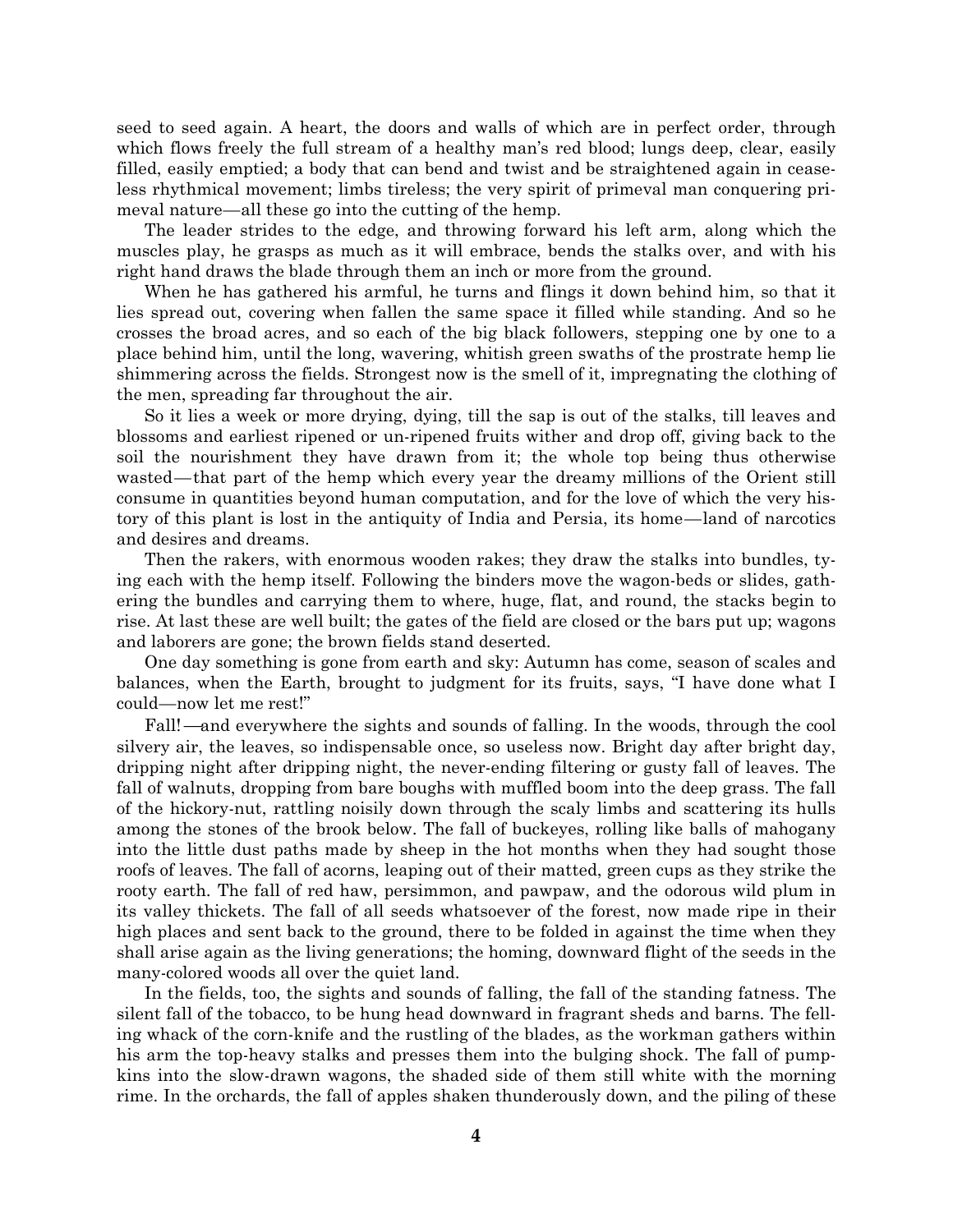in sprawling heaps near the cider mills. In the vineyards the fall of sugaring grapes into the baskets and the bearing of them to the winepress in the cool sunshine, where there is the late droning of bees about the sweet pomace.

But of all that the earth has yielded with or without the farmer's help, of all that he can call his own within the limits of his land, nothing pleases him better than those still, brown fields where the shapely stacks stand amid the deadened trees.

Two months have passed; the workmen are at it again. The stacks are torn down, the bundles scattered, the hemp spread out as once before. There to lie till it shall be dewretted or rotted; there to suffer freeze and thaw, chill rains, locking frosts and loosening snows — all the action of the elements — until the gums holding together the filaments of the fiber rot out and dissolve; until the bast be separated from the woody portion of the stalk, and the stalk itself be decayed and easily broken.

Some day you walk across the spread hemp, your foot goes through at each step, you stoop and, taking several stalks, snap them readily in your fingers. The ends stick out clean apart; and lo! Hanging between them, there it is at last — a festoon of wet, coarse, dark gray riband, wealth of the hemp, sail of the wild Scythian centuries before Horace ever sang of him, sail of the Roman, dress of the Saxon and Celt, dress of the Kentucky pioneer.

The rakers reappear at intervals of dry weather, and draw the hemp into armfuls and set it up in shocks of convenient size, wide flared at the bottom, well pressed in and bound at the top, so that the slanting sides may catch the drying sun and the sturdy base resist the strong winds. And now the fields are as the dark brown camps of armies — each shock a soldier's tent.

Yet not dark always; at times snow-covered; and then the white tents gleam for miles in the winter sunshine — the snow-white tents of the camping hemp.

Throughout the winter and on into early spring, as days may be warm or the hemp dry, the breaking continues. At each nightfall, cleaned and baled, it is hauled on wagonbeds or slides to the barns or the hemp-houses, where it is weighed for the work and wages of the day.

Last of all, the brakes having been taken from the field, some night—dear sport for the lads! —takes place the burning of the "hemp herds," thus returning their elements to the soil. To kindle a handful of tow and fling it as a firebrand into one of those masses of tinder; to see the flames spread and the sparks rush like swarms of red bees skyward through the smoke into the awful abysses of the night; to run from gray heap to gray heap, igniting the long line of signal fires, until the whole earth seems a conflagration and the heavens are as rosy as at morn; to look far away and descry on the horizon an array of answering lights; not in one direction only, but leagues away, to see the fainter ever fainter glow of burning hemp herds — this, too, is one of the experiences, one of the memories.

And now along the turnpikes the great loaded creaking wagons pass slowly to the towns, bearing the hemp to the factories, thence to be scattered over land and sea.

Some day, when the winds of March are dying down, the sower enters the field and begins where he began twelve months before. A round year of the earth's changes enters into the creation of the hemp. The planet has described its vast orbit ere it be grown and finished. All seasons are its servitors; all contradictions and extremes of nature meet in its making. The vernal patience of the warming soil; the long, fierce arrows of the summer heat, the long, silvery arrows of the summer rain; autumn's dead skies and sobbing winds; winter's sternest, all-tightening frosts.

Of none but strong virtues is it the sum. Sickness or infirmity it knows not. It will have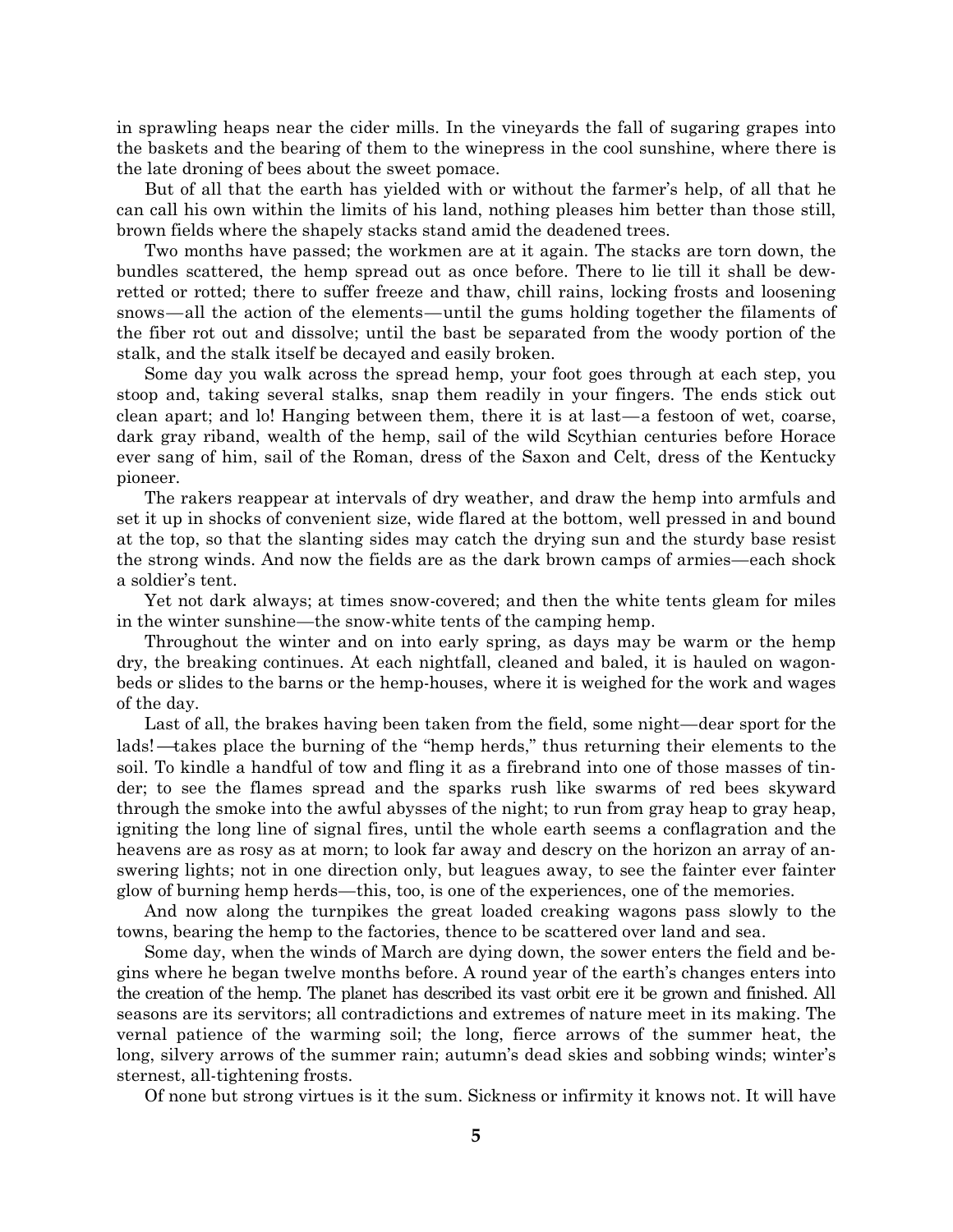a mother young and vigorous, or none; an old or weak or exhausted soil cannot produce it. It will endure no roof of shade, basking only in the eye of the fatherly sun, and demanding the whole sky for the walls of its nursery.

Ah! type, too, of our life, which also is earth-sown, earth-rooted; which must struggle upward, be cut down, rotted and broken, ere the separation take place between our dross and our worth — poor perishable shard and immortal fiber.

Oh, the mystery, the mystery of that growth from the casting of the soul as a seed into the dark earth, until the time when, led through all natural changes and cleansed of weakness, it is borne from the fields of its nativity for the long service.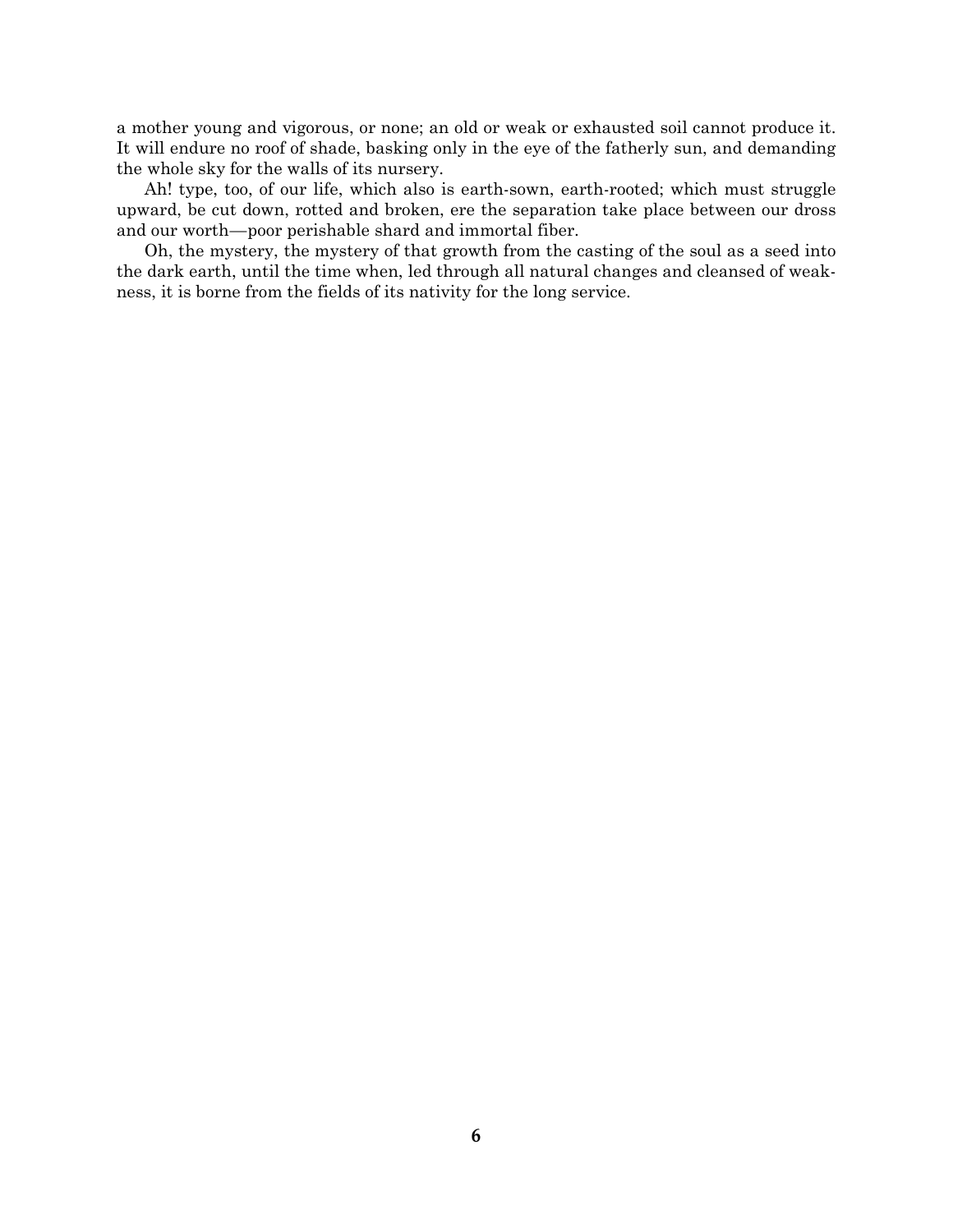# Chapter I

 $\sum_{i=1}^{\infty}$  he century just past had not begun the race of its many-footed years when a neighborhood of Kentucky pioneers, settled throughout the green valleys of the silvery Elkhorn, built a church in the wilderness, and constituted themselves a worshipping association.

For some time peace of one sort prevailed among them, if no peace of any other sort was procurable around. But by and by there arose sectarian quarrels with other backwoods folk who also wished to worship God in Kentucky, and hot personal disputes among the members — as is the eternal law. So that the church grew as grow infusorians and certain worms — by fissure, by periodical splittings and breakings to pieces, each spontaneous division becoming a new organism.

The first church, however, for all that it split off and cast off, seemed to lose nothing of its vitality or fighting qualities spiritual and physical (the strenuous life in those days!); and there came a time when it took offence at one particular man in its membership on account of the liberality of his religious opinions.

This settler, an old Indian fighter whose vast estate lay about halfway between the church and the nearest village, had built himself a good brick house in the Virginian style; and it was his pleasure and his custom to ask traveling preachers to rest under his roof as they rode hither and thither throughout the wilderness — Zion's weather-beaten, solitary scouts.

While giving entertainment to man and beast, if a Sunday came round, he would further invite his guest, no matter what kind of faith the vessel held, if it only held any faith, to ride with him through the woods and preach to his brethren.

This was the front of his offending. For since he seemed brother to men of every creed, they charged that he was no longer of *their* faith (the only true one).

They considered his case, and notified him that it was their duty under God to expel him.

After the sermon one Sunday morning of summer, the scene took place. They had asked what he had to say, and silence had followed. Not far from the church doors the bright Elkhorn (now nearly dry) swept past in its stately shimmering flood. The rush of the water over the stopped mill-wheel, that earliest woodland music of civilization, sounded loud amid the suspense and the stillness.

He rose slowly from his seat on the bench in front of the pulpit—for he was a deacon and turned squarely at them; speechless just then, for he was choking with rage.

"My brethren," he said at length slowly, for he would not speak until he had himself under control, "I think we all remember what it is to be persecuted for religion's sake. Long before we came together in Spottsylvania County, Virginia, and organized ourselves into a church and traveled as a church over the mountains into this wilderness, worshipping by the way, we knew what it was to be persecuted. Some of us were sent to jail for preaching the Gospel and kept there; we preached to the people through the bars of our dungeons. Mobs were collected outside to drown our voices; we preached the louder and some jeered, but some felt sorry and began to serve God. They burned matches and pods of red pepper to choke us; they hired strolls to beat drums that we might not be heard for the din. Some of us knew what it was to have live snakes thrown into our assemblages while at worship; or nests of live hornets. Or to have a crowd rush into the church with farming tools and whips and clubs. Or to see a gun leveled at one of us in the pulpit, and to be dispersed with firearms. Harder than any of these things to stand, we have known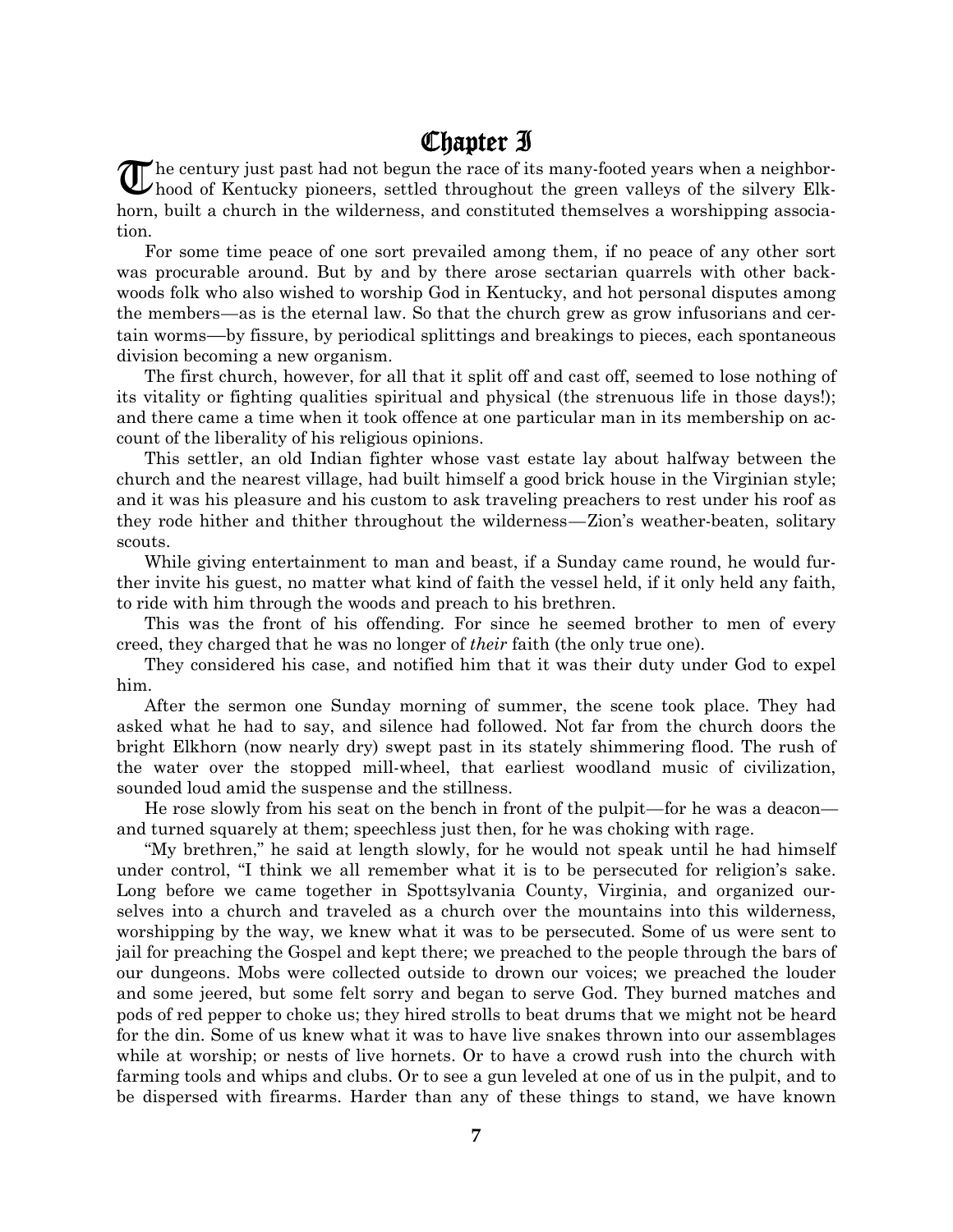what it is to be slandered. But no single man of us, thank God, ever stopped for these things, or for anything. Thirty years and more this lasted, until we and all such as we found a friend in Patrick Henry. Now, we hear that by statute all religious believers in Virginia have been made equal as respects the rights and favors of the law.

"But you know it was partly to escape intolerable tyranny that we left our mother country and traveled a path paved with suffering and lined with death into this wilderness. For in this virgin land we thought we should be free to worship God according to our consciences.

"Since we arrived you know what our life has been — how we have fought and toiled and suffered all things together. You recall how lately it was that when we met in the woods for worship—having no church and no seats—we men listened and sang and prayed with our rifles on our shoulders."

He paused, for the memories hurt him cruelly.

"And now you notify me that you intend to expel me from this church as a man no longer fit to worship my Maker in your company. Do you bring any charge against my life, my conduct? None. Nothing but that, as a believer in the living God—whom honestly I try to serve according to my erring light—I can no longer have a seat among you — not believing as you believe.

"But this is the same tyranny that you found unendurable in Spottsylvania. You have begun it in Kentucky. You have been at it already how long? Well, my brethren, I'll soon end your tyranny over me. You need not *turn* me out. And I need not change my religious opinions. I will *go* out. But—"

He wheeled round to the rough pulpit on which lay the copy of the Bible that they had brought with them from Virginia, their Ark of the Covenant on the way, seized it, and faced them again. He strode toward the congregation as far as the benches would allow not seeing clearly, for he was sightless with his tears.

"But," he roared, and as he spoke he struck the Bible repeatedly with his clenched fist, "by the Almighty, I will build a church of my own to Him! To Him! Do you hear? Not to your opinions of Him, nor mine, nor any man's! I will cut off a parcel of my farm and make a perpetual deed of it in the courts, to be held in trust forever. And while the earth stands, it shall stand, free to all Christian believers. I will build a school-house and a meetinghouse, where any child may be free to learn and any man or woman free to worship."

He put the Bible back with shaking arms and turned on them again.

"As for you, my brethren," he said, his face purple and distorted with passion, "you may be saved in your crooked, narrow way, if the mercy of God is able to do it. But you are close to the jaws of Hell this day!"

He went over into a corner for his hat, took his wife by the hand and held it tightly, gathered the flock of his children before him, and drove them out of the church. He mounted his horse, lifted his wife to her seat behind him, saw his children loaded on two other horses, and, leading the way across the creek, disappeared in the wilderness.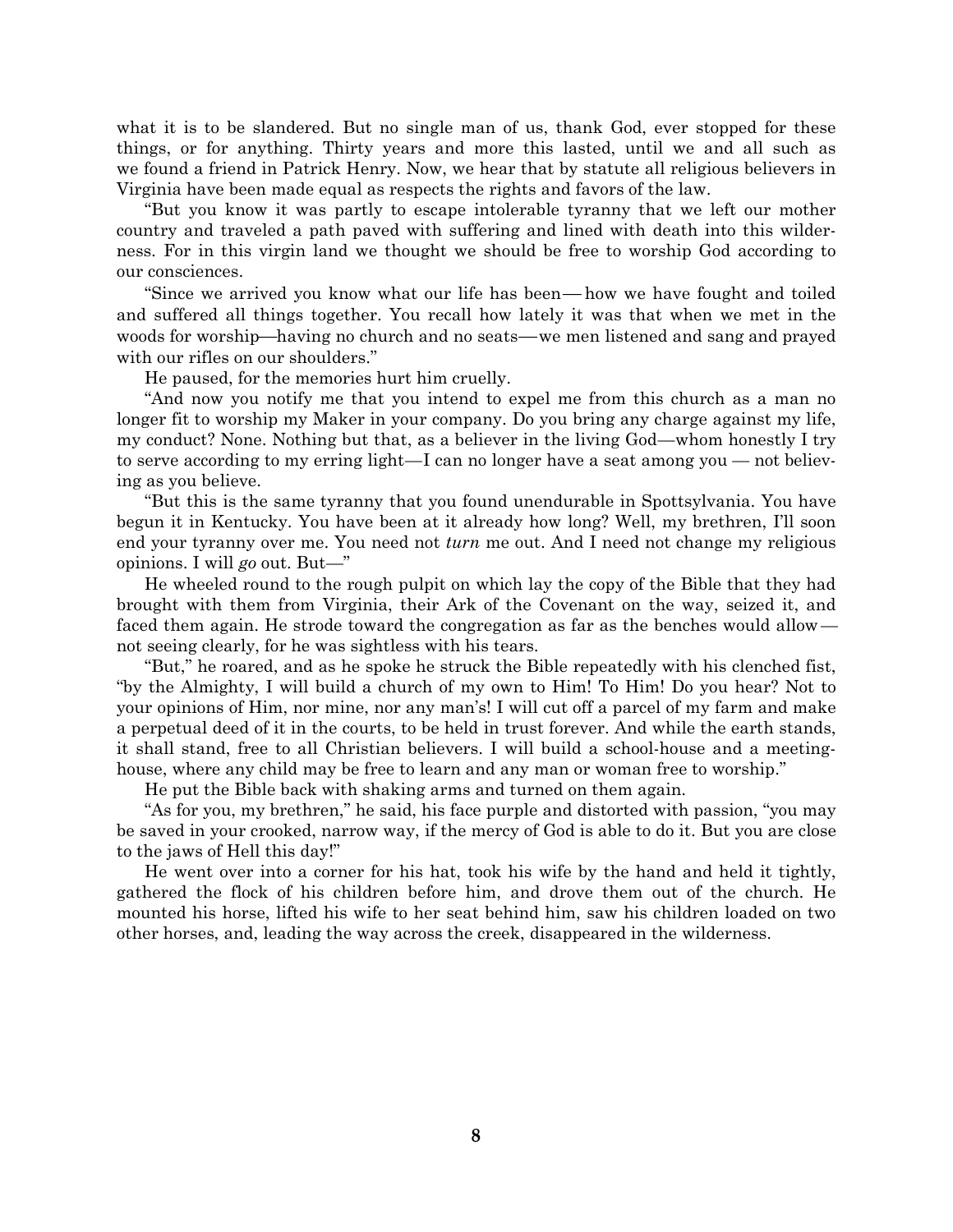## Chapter II

Some sixty-five years later, one hot day of midsummer in 1865—one Saturday after-<br>noon—a lad was cutting weeds in a woodland pasture; a big, raw-boned, demure boy of near eighteen.

He had on heavy shoes, the toes green with grass stain; the leather so seasoned by morning dews as to be like wood for hardness. These were to keep his feet protected from briers or from the bees scattered upon the wild white clover or from the terrible hidden thorns of the honey-locust. No socks. A pair of scant homespun trousers, long outgrown. A coarse clean shirt. His big shock-head thatched with yellow straw, a dilapidated sun-and-rain shed.

The lanky young giant cut and cut and cut: great purple-bodied poke, strung with crimson-juiced seed; great burdock, its green burrs a plague; great milkweed, its creamy sap gushing at every gash; great thistles, thousand-nettled; great ironweed, plumed with royal purple; now and then a straggling bramble prone with velvety berries — the outpost of a patch behind him; now and then—more carefully, lest he notch his blade—low sprouts of wild cane, survivals of the impenetrable brakes of pioneer days.

All these and more, the rank, mighty measure of the soil's fertility — low down. Measure of its fertility aloft, the tops of the trees, from which the call of the red-headed woodpecker sounded as faint as the memory of a sound and the bark of the squirrels was elfin-thin. A hot crowded land, crammed with undergrowth and overgrowth wherever a woodland stood; and around every woodland dense cornfields; or, denser still, the leagues of swaying hemp.

The smell of this now lay heavy on the air, seeming to be dragged hither and thither like a slow scum on the breeze, like a moss on a sluggish pond.

A deep, robust land; and among its growths he—this lad, in his way a self-unconscious human weed, the seed of his kind borne in from far some generations back, but springing out of the soil naturally now, sap of its sap, strength of its strength.

He paused by and by and passed his forefinger across his forehead, brushing the sweat away from above his quiet eyes. He moistened the tip of his thumb and slid it along the blade of his hemp hook — he was using that for lack of a scythe.

Turning, he walked back to the edge of the brier thicket, sat down in the shade of a black walnut, threw off his tattered head-gear, and, reaching for his bucket of water covered with poke leaves, lifted it to his lips and drank deeply, gratefully. Then he drew a whetstone from his pocket, spat on it, and fell to sharpening his blade.

The heat of his work, the stifling air, the many-toned woods, the sense of the vast summering land—these things were not in his thoughts.

Some days before, dispatched from homestead to homestead, rumors had reached him away off here at work on his father's farm, of a great university to be opened the following autumn at Lexington. The like of it with its many colleges Kentucky, the South, the Mississippi valley had never seen. It had been the talk among the farming people in their harvest fields, at the cross-roads, on their porches — the one deep sensation among them since the war.

For solemn, heart-stirring as such tidings would have been at any other time, more so at this. Here, on the tableland of this unique border state, Kentucky — between the halves of the nation lately at strife — scene of their advancing and retreating armies — pit of a frenzied commonwealth — here was to arise this calm university, pledge of the new times, plea for the peace and amity of learning, fresh chance for study of the revelation of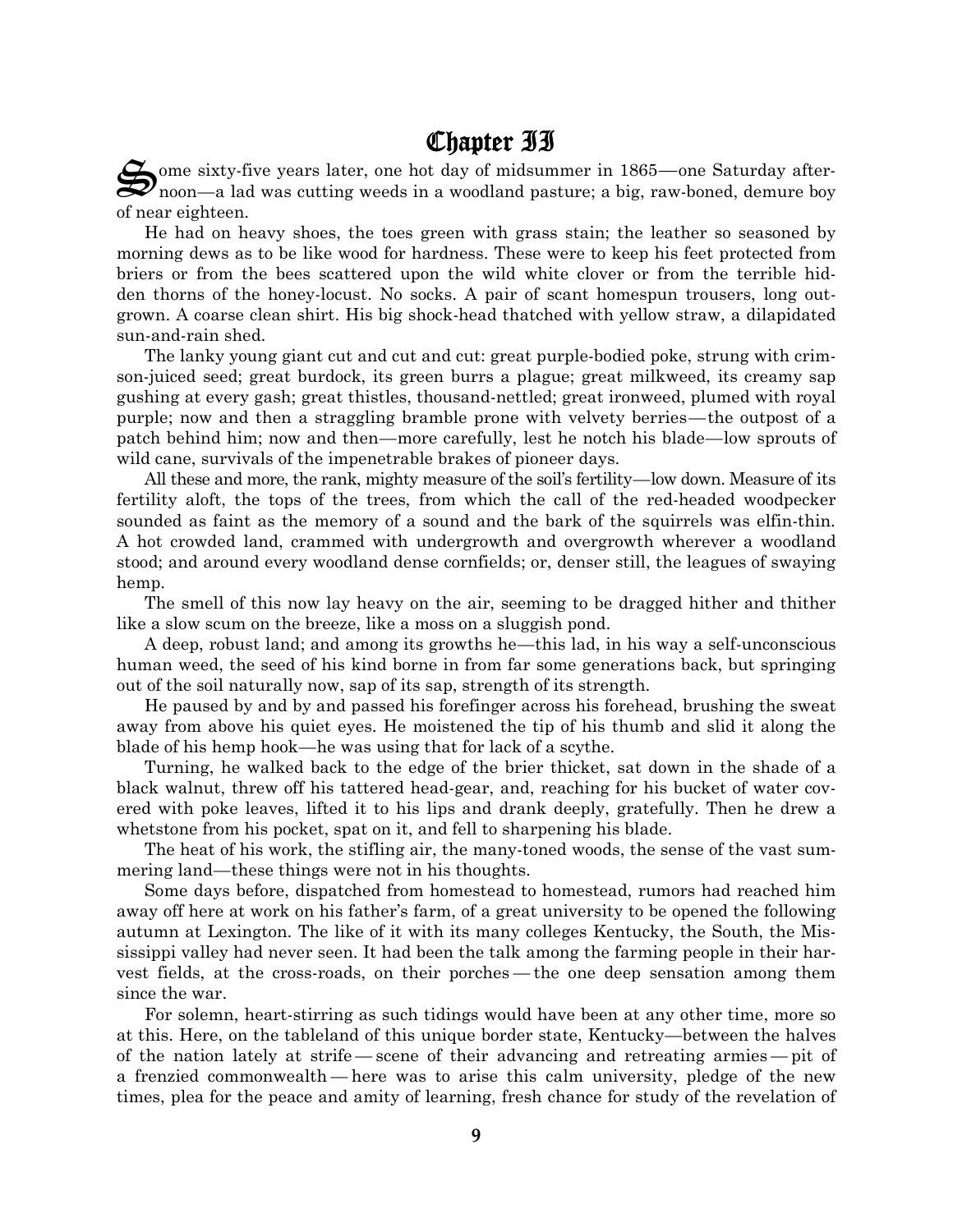the Lord of Hosts and God of battles. The animosities were over, the humanities re-begun.

Can you remember your youth well enough to be able to recall the time when the great things happened for which you seemed to be waiting?

The boy who is to be a soldier—one day he hears a distant bugle: at once he knows.

A second glimpses a bellying sail: straightway the ocean path beckons to him.

A third discovers a college, and toward its kindly lamps of learning turns young eyes that have been kindled and will stay kindled to the end.

For some years this particular lad, this obscure item in Nature's plan which always passes understanding, had been growing more unhappy in his place in creation. By temperament he was of a type the most joyous and self-reliant — those sure signs of health; and discontent now was due to the fact that he had outgrown his place.

Parentage—a farm and its tasks—a country neighborhood and its narrowness—what more are these sometimes than a starting-point for a young life; as a flowerpot might serve to sprout an oak, and as the oak would inevitably reach the hour when it would either die or burst out, root and branch, into the whole heavens and the earth; as the shell and yolk of an egg are the starting-point for the wing and eye of the eagle.

One thing only he had not outgrown, in one thing only he was not unhappy: his religious nature. This had always been in him as breath was in him, as blood was in him: it was his life. Dissatisfied now with his position in the world, it was this alone that kept him contented in himself.

Often the religious are the weary; and perhaps nowhere else does a perpetual vision of Heaven so disclose itself to the weary as above lonely toiling fields.

The lad had long been lifting his inner eye to this vision. When, therefore, the tidings of the university with its Bible College reached him, whose outward mould was hardship, whose inner bliss was piety, at once they fitted his ear as the right sound, as the gladness of long awaited intelligence. It was bugle to the soldier, sail to the sailor, lamp of learning to the innate student

At once he knew that he was going to the university — sometime, somehow — and from that moment felt no more discontent, void, restlessness, nor longing.

It was of this university, then, that he was happily day-dreaming as he whetted his hemp hook in the depths of the woods that Saturday afternoon. Sitting low amid heat and weeds and thorns, he was already as one who had climbed above the earth's eternal snowline and sees only white peaks and pinnacles — the last sublimities.

He felt impatient for tomorrow. One of the professors of the university, of the faculty of the Bible College, had been traveling over the state during the summer, pleading its cause before the people. He had come into that neighborhood to preach and to plead. The lad would be there to hear.

The church in which the professor was to plead for learning and religion was the one first set up in the Kentucky wilderness as a house of religious liberty; and the lad was a great-grandchild of the founder of that church, here emerging mysteriously from the deeps of life four generations down the line.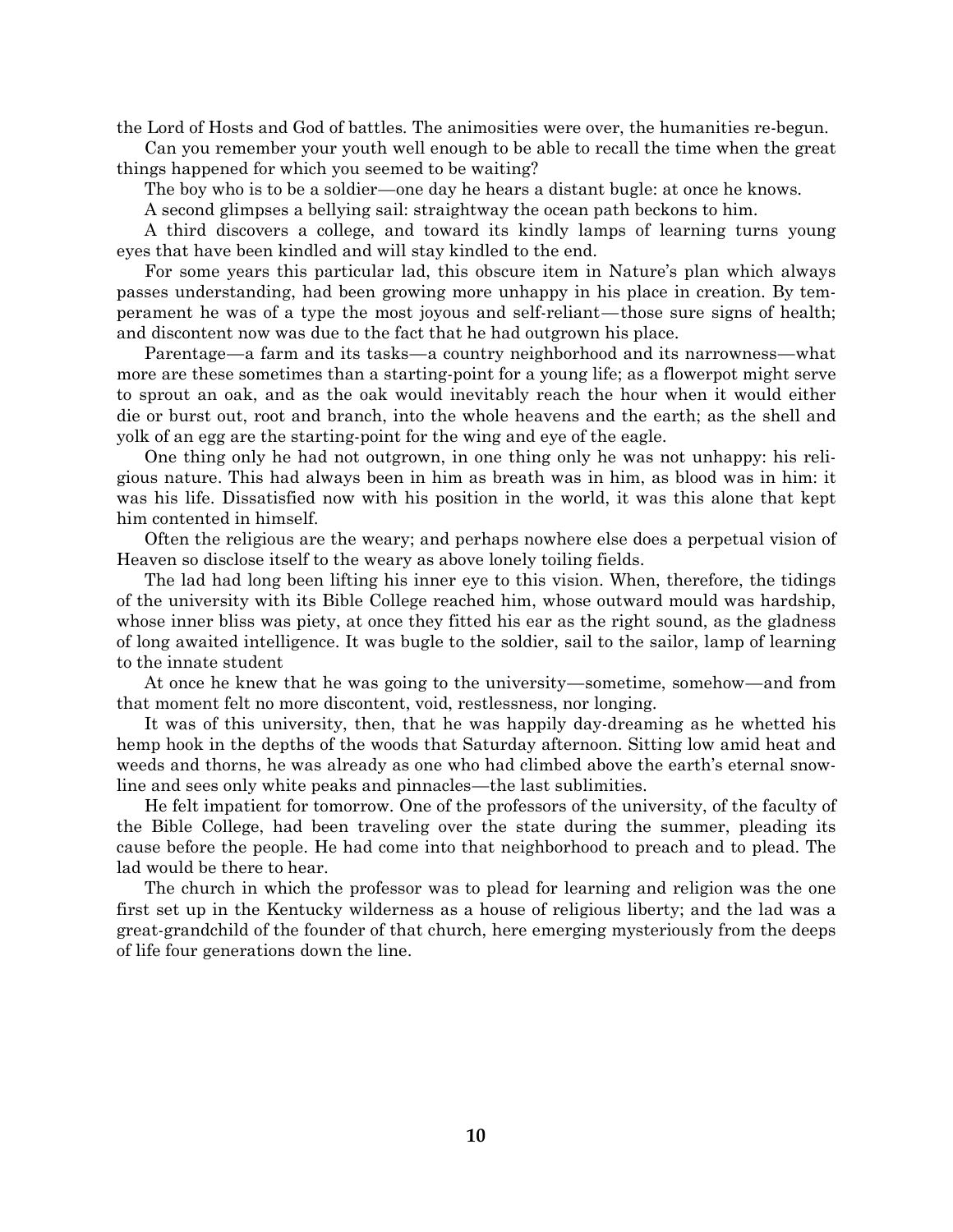### Chapter III

The church which David's grim old Indian-fighting great-grandfather had dedicated to freedom of belief in the wilderness, cutting off a parcel of his lands as he had hotly sworn and building on it a schoolhouse also, stood some miles distant across the country.

The vast estate of the pioneer had been cut to pieces for his many sons. With the next generation the law of partible inheritance had further subdivided each of these; so that in David's time a single small farm was all that had fallen to his father; and his father had never increased it.

The church was situated on what had been the opposite boundary of the original grant. But he with most of the other boys in the neighborhood had received his simple education in that school; and he had always gone to worship under that broad-minded roof, whatsoever the doctrines and dogmas haply preached.

These doctrines and dogmas of a truth were varied and conflicting enough; for the different flocks and herds of Protestant believers with their parti-colored guides had for over fifty years found the place a very convenient strip of spiritual pasture: one congregation now grazing there jealously and exclusively; afterwards another.

On this quiet bright Sunday morning in the summer of 1865, the building (a better than the original one, which had long before been destroyed by accidental burning) was overcrowded with farming folk, husbands and wives, of all denominations in the neighborhood, eager to hear the new plea, the new pleader.

David's father and mother, intense sectarians and dully pious souls, sat among them.

He himself, on a rearmost bench, was wedged fast between two other lads of about his own age — they dumb with dread lest they should be sent away to this university.

The minister soon turned the course of his sermon to the one topic that was uppermost and bottommost in the minds of all. He bade them understand now, if they had never realized it before, that from the entrance of educated men and women into the western wilderness, those real founders and builders of the great commonwealth, the dream of the Kentuckians had been the establishment of a broad, free institution of learning for their sons.

He gave the history of the efforts and the failures to found such an institution, from the year 1780 to the beginning of the Civil War; next he showed how, during those few awful years, the slow precious accumulations of that preceding time had been scattered; books lost, apparatus ruined, the furniture of lecture rooms destroyed, one college building burned, another seized and held as a hospital by the federal government; and he concluded with painting for them a vision of the real university which was now to arise at last, oldest, best passion of the people, measure of the height and breadth of the better times: knowing no North, no South, no latitude, creed, bias, or political end.

In speaking of its magnificent new endowments, he dwelt upon the share contributed by the liberal-minded farmers of the state, to some of whom he was speaking: showing how, forgetful of the disappointments and failures of their fathers, they had poured out money by the thousands and tens of thousands, as soon as the idea was presented to them again — the rearing of a great institution by the people and for the people in their own land for the training of their sons, that they might not be sent away to New England or to Europe.

His closing words were solemn indeed; they related to the college of the Bible, where his own labors were to be performed. For this, he declared, he pleaded not in the name of the new State, the new nation, but in the name of the Father. The work of this college was to be the preparation of young men for the Christian ministry, that they might go into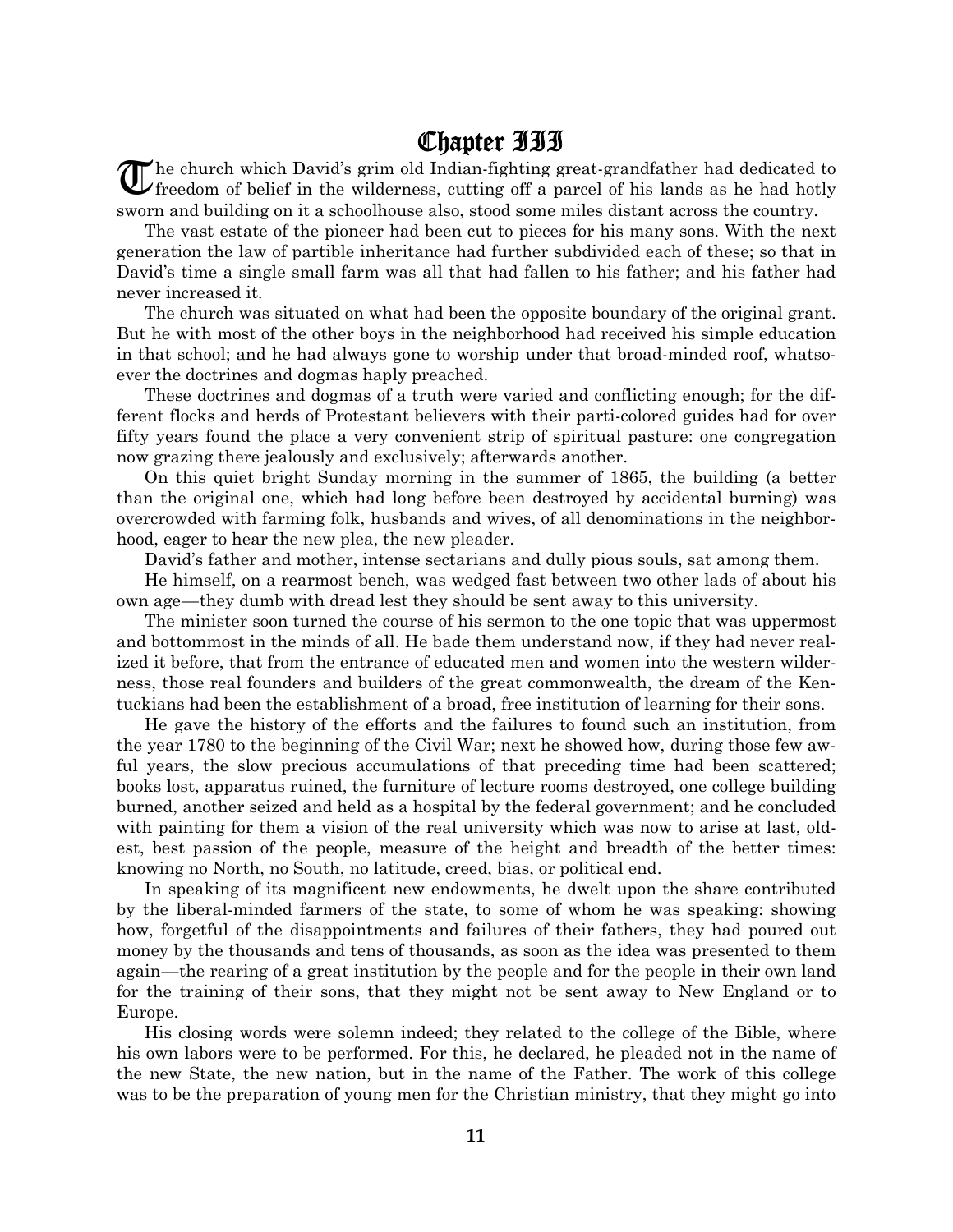all the world and preach the Gospel.

One truth he bade them bear in mind: that this training was to be given without sectarian theology; that his brethren themselves represented a revolution among believers, having cast aside the dogmas of modern teachers, and taken, as the one infallible guide of their faith and practice, the Bible simply; so making it their sole work to bring all modern believers together into one church, and that one church the church of the apostles. For this university, for this college of the Bible especially, he asked, then, the gift and consecration of their sons.

Toward dusk that day, David's father and mother were sitting side by side on the steps of their front porch. Some neighbors who had spent the afternoon with them were just gone. The two were talking over in low, confidential tones certain subjects discussed less frankly with their guests. These related to the sermon of the morning, to the university, to what boys in the neighborhood would probably be entered as students.

Their neighbors had asked whether David would go. The father and mother had exchanged quick glances and made no reply.

Something in the father's mind now lay like wormwood on the lips. He sat leaning his head on his hand, his eyes on the ground, brooding, embittered.

"If I had only had a son to have been proud of!" he muttered. "It's of no use; he wouldn't go. It isn't in him to take an education."

"No," said the mother, comforting him resignedly, after a pause in which she seemed to be surveying the boy's whole life; "it's of no use; there never was much in David."

"Then he shall work!" cried the father, striking his knee with clenched fist. "I'll see that he is kept at work."

Just then the lad came round from behind the house, walking rapidly. Since dinner he had been off somewhere, alone, having it out with himself, perhaps shrinking, most of all, from this first exposure to his parents. Such an ordeal is it for us to reveal what we really are to those who have known us longest and have never discovered us.

He walked quickly around and stood before them, pallid and shaking from head to foot.

"Father!" — There was filial dutifulness in the voice, but what they had never heard from those lips — authority. "I am going to the university, to the Bible College. It will be hard for you to spare me, I know, and I don't expect to go at once. But I shall begin my preparations, and as soon as it is possible I am going. I have felt that you and mother ought to know my decision at once."

As he stood before them in the dusk and saw on their countenances an incredible change of expression, he naturally mistook it, and spoke again with more authority.

"Don't say anything to me now, father! And don't oppose me when the time comes; it would be useless. Try to learn while I am getting ready to give your consent and to obtain mother's. That is all I have to say."

He turned quickly away and passed out of the yard gate toward the barn, for the evening feeding. The father and mother followed his figure with their eyes, forgetting each other, as long as it remained in sight. If the flesh of their son had parted and dissolved away into nothingness, disclosing a hidden light within him like the evening star, shining close to their faces, they could scarce have been struck more speechless. But after a few moments they had adjusted themselves to this lofty annunciation.

The mother, unmindful of what she had just said, began to recall little incidents of the lad's life to show that this was what he was always meant to be. She loosened from her throat the breast-pin containing the hair of the three heads braided together, and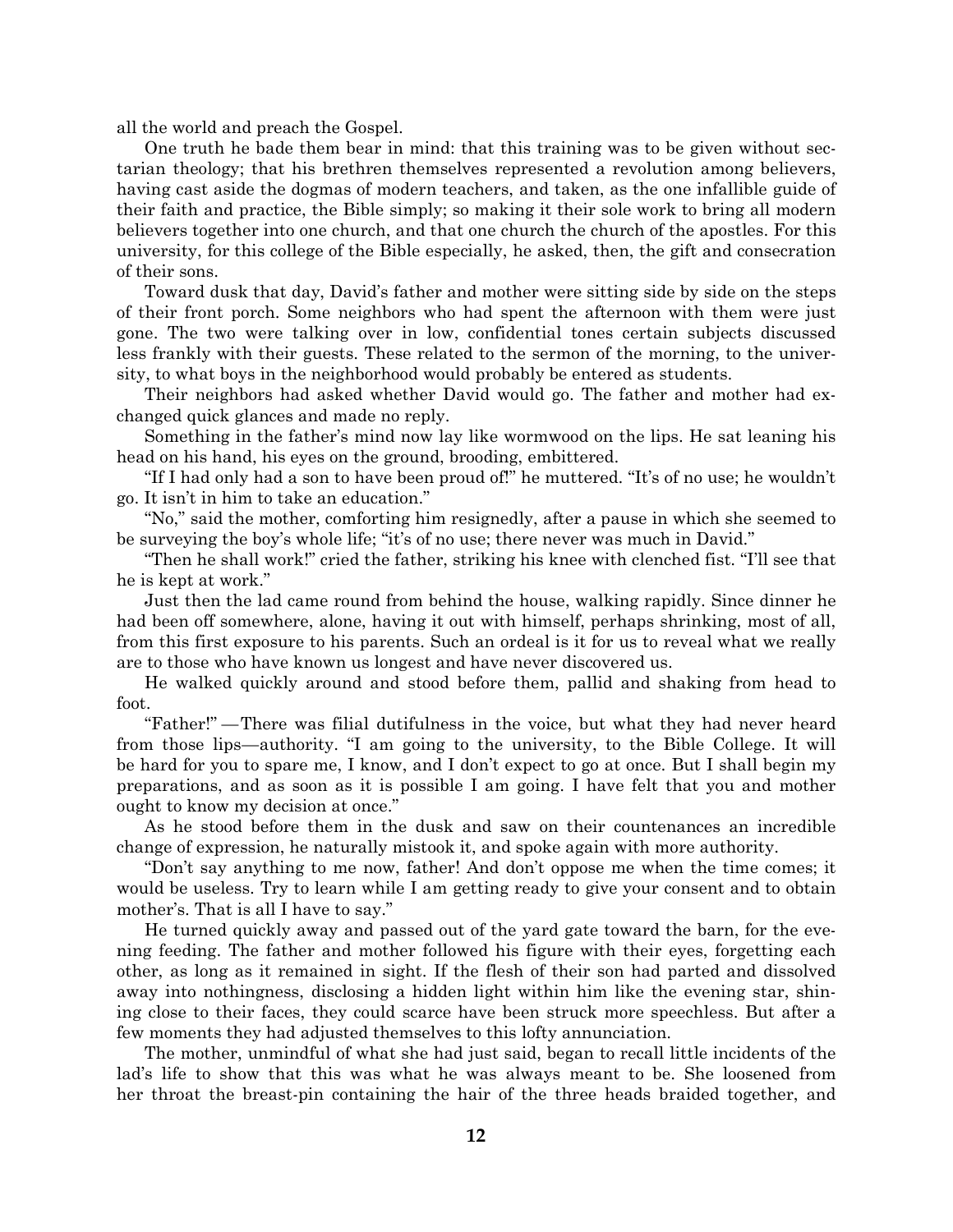drew her husband's attention to it with a smile.

He, too, disregarding his disparagement of the few minutes previous, now began to admit with warmth how good a mind David had always had. He prophesied that at college he would outstrip the other boys from that neighborhood. This, in its way, was also fresh happiness to him; for, smarting under his poverty among rich neighbors, and fallen from the social rank to which he was actually entitled, he now welcomed the secondary joy which originates in the revenge men take upon each other through the superiority of their children.

One thing both agreed in: that this explained their son. He had certainly always needed an explanation. But no wonder; he was to be a minister. And who had a right to understand a minister? He was entitled to be peculiar.

When David came in to supper that night and took his seat, shame-faced, frowning and blinking at the candle-light, his father began to talk to him as he had never believed possible; and his mother, placing his coffee before him, let her hand rest on his shoulder. He, long a-hungered for their affection and finding it now when least expected, filled to the brim, choked at every morsel, got away as soon as he could into the sacred joy of the night.

Ah, those thrilling hours when the young disciple, having for the first time confessed openly his love of the Divine, feels that the Divine returns his love and accepts his service!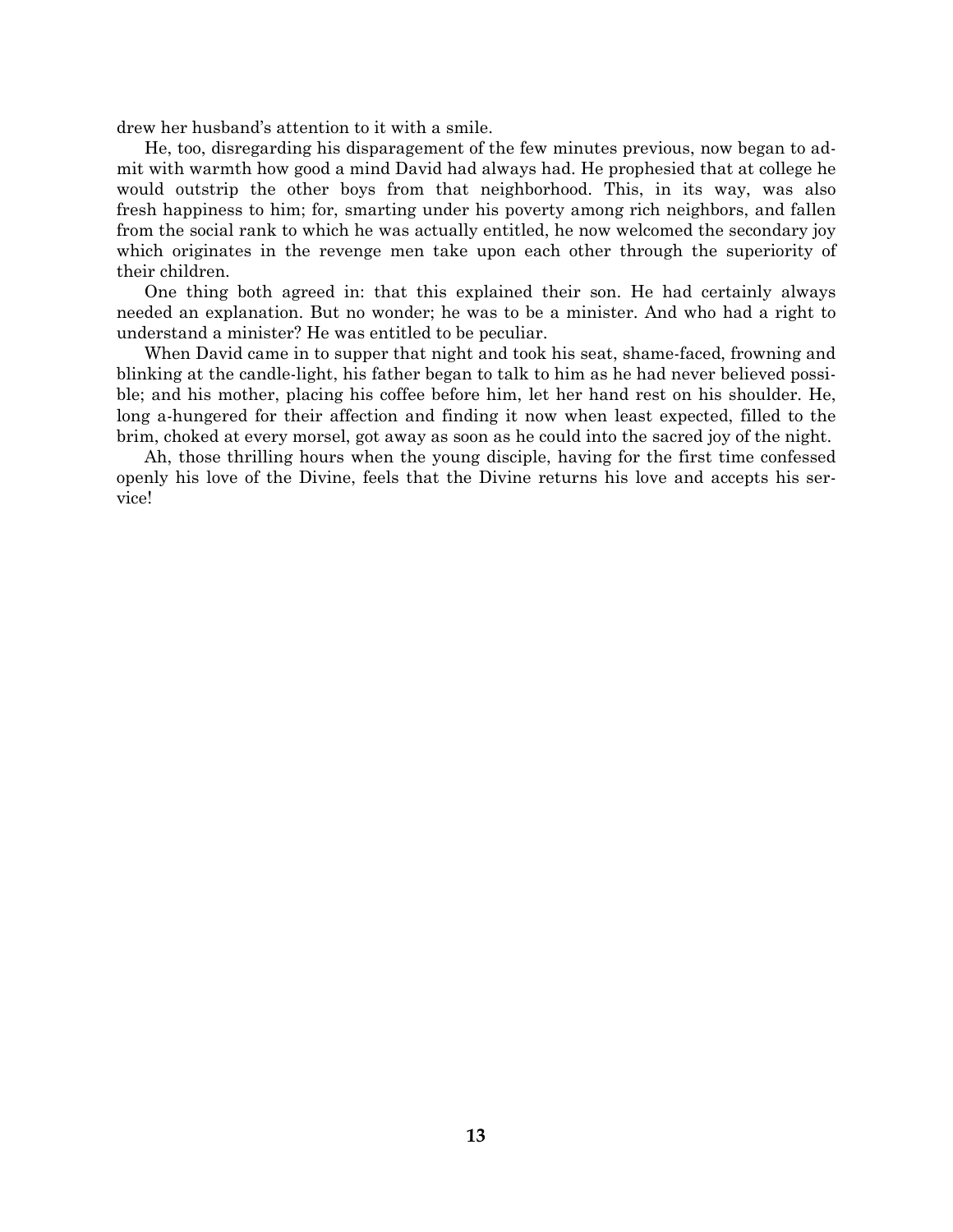## Chapter IP

Autumn came, and the university opened wide its harmonious doors, welcoming Youth and Peace. All that day a lad, alone at his field work away off on the edge of the bluegrass lands, toiled as one listening to a sublime sound in the distance — the tramping, tramping, tramping of the students as they assembled from the farms of the state and from other states.

Some boys out of his own neighborhood had started that morning, old schoolfellows. He had gone to say good-by; had sat on the bed and watched them pack their fine new trunks — cramming these with fond maternal gifts and the thoughtless affluence of necessary and unnecessary things; had heard all the wonderful talk about classes and professors and societies; had wrung their hands at last with eyes turned away, that none might see the look in them—the immortal hunger.

How empty now the whole land without those two or three boys! Not far away across the fields, soft-white in the clear sunshine, stood the home of one of them — the green shutters of a single upper room tightly closed. His heart-strings were twisted tight and wrung sore this day; and more than once he stopped short in his work (the cutting of briers along a fence), arrested by the temptation to throw down his hook and go.

The sacred arguments were on his side. Without choice or search of his they clamored and battered at his inner ear—those commands of the Gospels, the long reverberations of that absolute Voice, bidding irresolute workaday disciples leave the plough in the furrow, leave whatsoever task was impending or duty uppermost to the living or the dead, and follow — "Follow Me!"

Arguments, verily, had he in plenty; but raiment — no; nor scrip. And knew he ever so little of the world, sure he felt of this: that for young Elijahs at the university there were no ravens; nor wild honey for St. John; nor Galilean basketfuls left over by hungry fisherfolk, fishers of men.

So back to his briers. And back to the autumn soil, days of hard drudging, days of hard thinking. The chief problem for the nigh future being, how soonest to provide the raiment, fill the scrip; and so with time enough to find out what, on its first appearance, is so terrible a discovery to the young, straining against restraint: that just the lack of a coarse garment or two—of a little money for a little plain food—of a few candles and a few coverlets for light and warmth with a book or two thrown in—that a need so poor, paltry as this, may keep mind and heart back for years.

Ah, happy ye! with whom this last not too long—or for always! Yet happy ye, whether the waiting be for short time or long time, if only it bring on meanwhile, as it brought on with him, the struggle!

One sure reward ye have, then, as he had, though there may be none other — just the struggle: the marshalling to the front of rightful forces — will, effort, endurance, devotion; the putting resolutely back of forces wrongful; the hardening of all that is soft within, the softening of all that is hard: until out of the hardening and the softening results the better tempering of the soul's metal, and higher development of those two qualities which are best in man and best in his ideal of his Maker — strength and kindness, power and mercy. With an added reward also, if the struggle lead you to perceive (what he did not perceive), as the light of your darkness, the sweet of bitter, that real struggling is itself real living, and that no ennobling thing of this earth is ever to be had by man on any other terms: so teaching him, none too soon, that any divine end is to be reached but through divine means, that a great work requires a great preparation.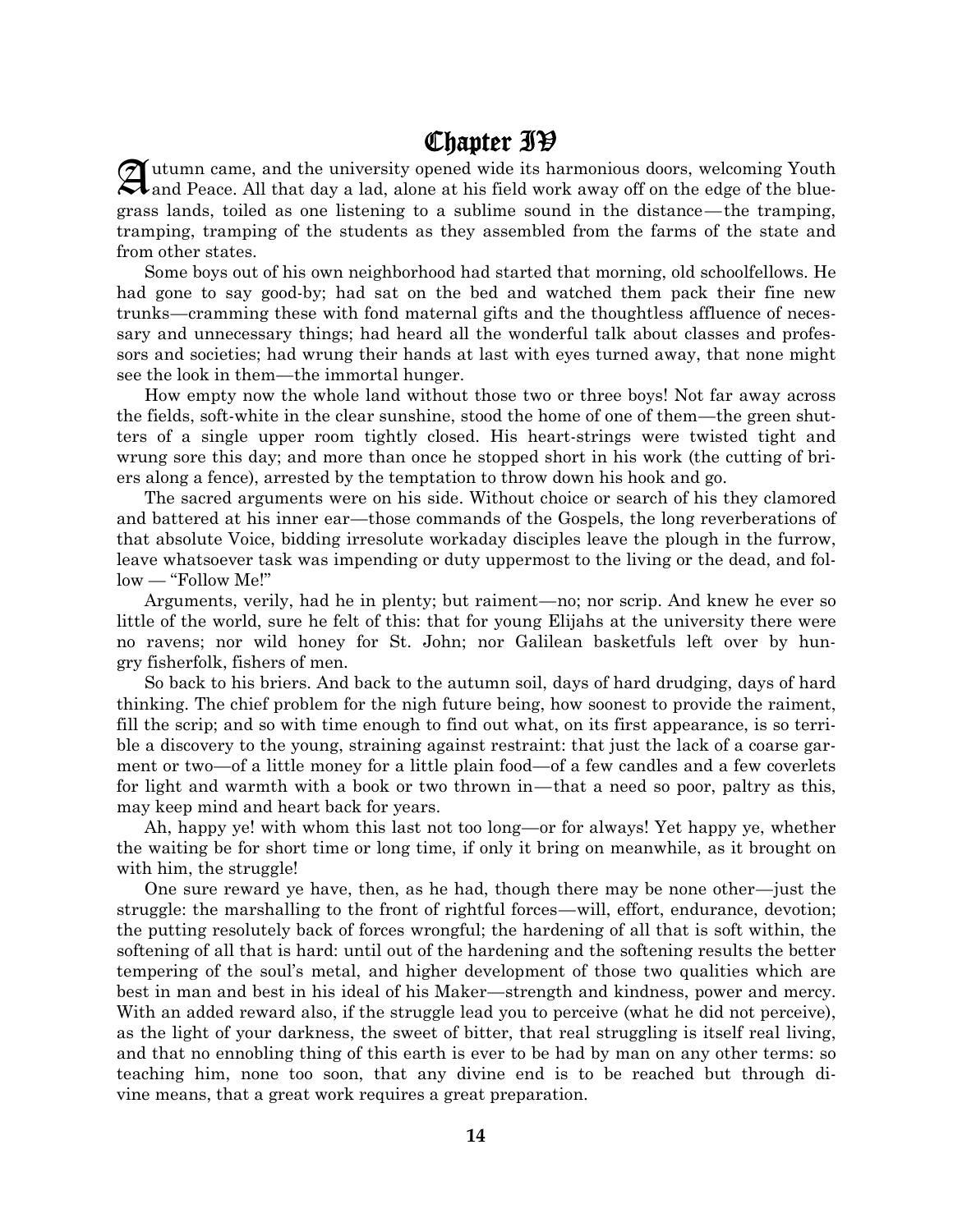Of the lad's desperate experience henceforth in mere outward matters the recital may be suppressed: the struggle of the Earth's poor has grown too common to make fresh reading.

He toiled direfully, economized direfully, to get to his college, but in this showed only the heroism too ordinary among American boys to be marveled at more.

One fact may be set down, as limning some true figure of him on the landscape of those years in that peculiar country. The war had just closed. The farmers, recollecting the fortunes made in hemp before, had hurried to the fields. All the more as the long interruption of agriculture in the South had resulted in scarcity of cotton; so that the earnest cry came to Kentucky for hemp at once to take many of its places. But meantime the slaves had been set free: where before ordered, they must now be hired. A difficult agreement to effect at all times, because will and word and bond were of no account. Most difficult when the breaking of hemp was to be bargained for; since the laborer is kept all day in the winter fields, away from the fireside, and must toil solitary at his brake, cut off from the talk and laughter which lighten work among that race. So that wages rose steadily, and the cost of hemp with them.

The lad saw in this demand for the lowest work at the highest prices his golden opportunity—and seized it.

When the hemp-breaking season opened that winter, he made his appearance on the farm of a rich farmer nearby, taking his place with the Negroes.

There is little art in breaking hemp. He soon had the knack of that: his muscles were toughened already.

He learned what it was sometimes to eat his dinner in the fields, warming it, maybe, on the coals of a stump set on fire near his brake; to bale his hemp at nightfall and follow the slide or wagon to the barn; there to wait with the Negroes till it was weighed on the steelyards; and at last, with muscles stiff and sore, throat husky with dust, to stride away rapidly over the bitter darkening land to other work awaiting him at home.

Had there been call to do this before the war, it might not have been done. But now men young and old, who had never known what work was, were replacing their former slaves. The preexisting order had indeed rolled away like a scroll; and there was the strange fresh universal stir of humanity over the land like the stir of nature in a boundless wood under a new spring firmament. He was one of a multitude of new toilers; but the first in his neighborhood, and alone in his grim choice of work.

So dragged that winter through.

When spring returned, he did better. With his father's approval, he put in some acres for himself—sowed it, watched it, prayed for it; in summer cut it; with hired help stacked it in autumn; broke it himself the winter following; sold it the next spring; and so found in his pocket the sorely coveted money. This was increased that summer from the sale of cord wood, through driblets saved by his father and mother; and when autumn once more advanced with her days of shadow and thoughtfulness—two years having now passed—he was in possession of his meager fortune, wrung out of earth, out of sweat and strength and devotion.

Only a few days remained now before his leaving for the university—very solemn tender days about the house with his father and mother.

And now for the lad's own sake, as for the clearer guidance of those who may care to understand what so incredibly befell him afterward, an attempt must be made to reveal somewhat of his spiritual life during those two years. It was this, not hard work, that writ his history.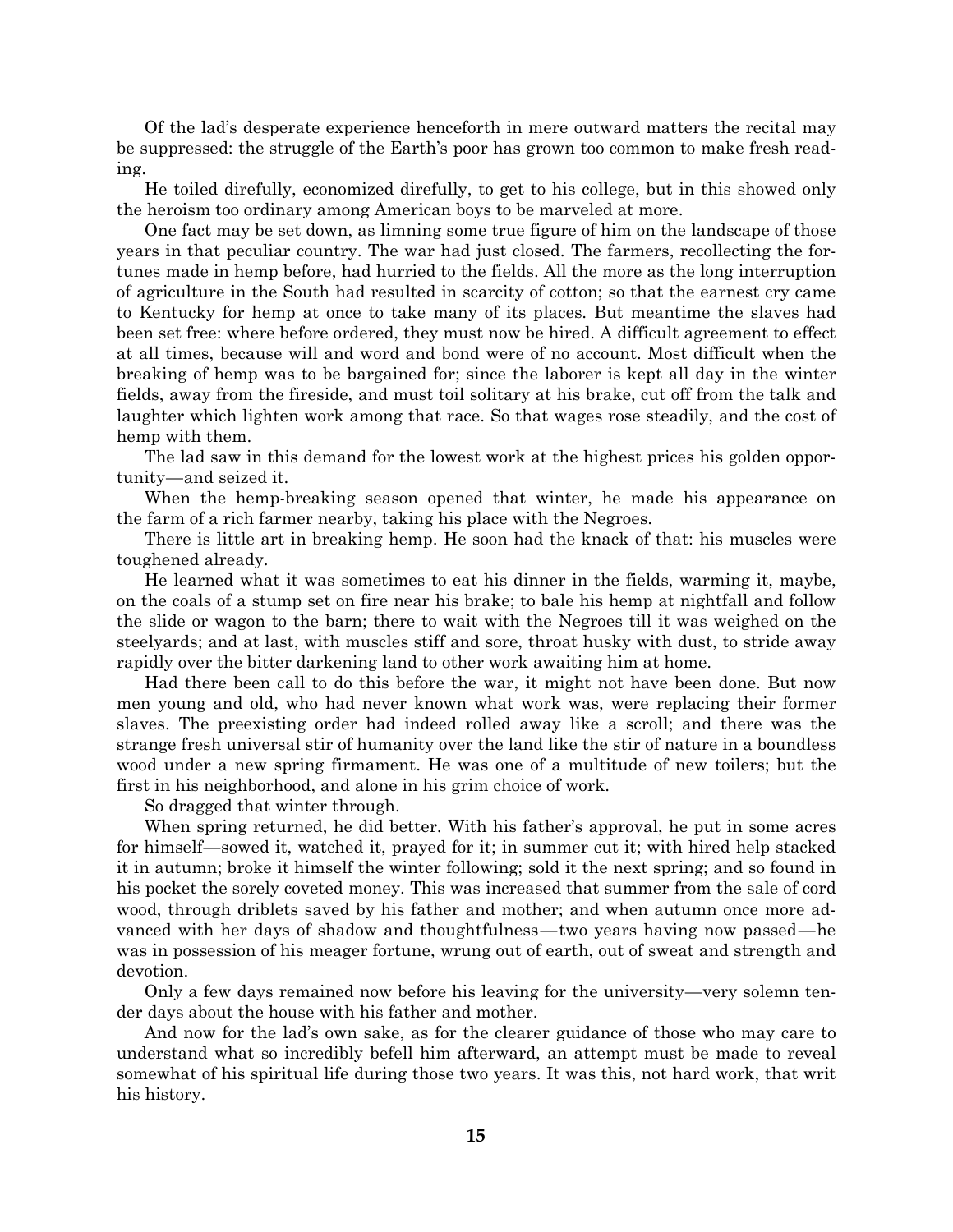As soon as he had made up his mind to study for the ministry, he had begun to read his Bible absorbingly, sweeping through that primitive dawn of life among the Hebrews and that second, brilliant one of the Christian era. He had few other books, none important; he knew nothing of modern theology or modern science. Thus he was brought wholly under the influence of that view of Man's place in Nature which was held by the earliest Biblical writers, has imposed itself upon countless millions of minds since then, and will continue to impose itself—how much longer?

As regarded, then, his place in Nature, this boy became a contemporary of the Psalmist; looked out upon the physical universe with the eye of Job; placed himself back beside that simple, audacious, sublime child — Man but awakening from his cradle of faith in the morning of civilization.

The meaning of all which to him was this: that the most important among the worlds swung in space was the Earth, on account of a single inhabitant — Man. Its shape had been molded, its surface fitted up, as the dwelling-place of Man. Land, ocean, mountain-range, desert, valley—these were designed alike for Man. The sun—it was for him; and the moon; and the stars, hung about the earth as its lights — guides to the mariner, reminders to the landsman of the Eye that never slumbered. The clouds — shade and shower — they were mercifully for Man. Nothing had meaning, possessed value, save as it derived meaning and value from him. The great laws of Nature—they, too, were ordered for Man's service, like the ox and the ass; and as he drove his ox and his ass whither he would, caused them to move forward or to stop at the word of command, so Man had only to speak properly (in prayer) and these laws would move faster or less fast, stop still, turn to the right or the left side of the road that he desired to travel. Always Man, Man, Man, nothing but Man!

To himself measure of the universe as to himself a little boy is sole reason for the food and furnishings of his nursery. This conception of Man's place in Nature has perhaps furnished a very large part of the history of the world. Even at this close of the nineteenth century, it is still, in all probability, the most important fact in the faith and conduct of the race, running with endless applications throughout the spheres of practical life and vibrating away to the extremities of the imagination.

In the case of this poor, devout, high-minded Kentucky boy, at work on a farm in the years 1866 and 1867, saving his earnings and reading his Bible as the twofold preparation for his entrance into the Christian ministry, this belief took on one of its purest shapes and wrought out in him some of its loftiest results.

Let it be remembered that he lived in a temperate, beautiful, bountiful country; that his work was done mostly in the fields, with the aspects of land and sky ever before him; that he was much alone; that his thinking was nearly always of his Bible and his Bible college. Let it be remembered that he had an eye which was not merely an opening and closing but a seeing eye — full of health and of enjoyment of the pageantry of things; and that behind this eye, looking through it as through its window, stood the dim soul of the lad, itself in a temple of perpetual worship: these are some of the conditions which yielded him during these two years the intense, exalted realities of his inner life.

When of morning he stepped out of the plain farm-house with its rotting doors and leaking roof and started off joyously to his day's work, at the sight of the great sun just rising above the low dew-wet hills, his soul would go soaring away to heaven's gate.

Sometimes he would be abroad late at night, summoning the doctor for his father or returning from a visit to another neighborhood. In every farmhouse that he passed on the country road the people were asleep — over all the shadowy land they were asleep.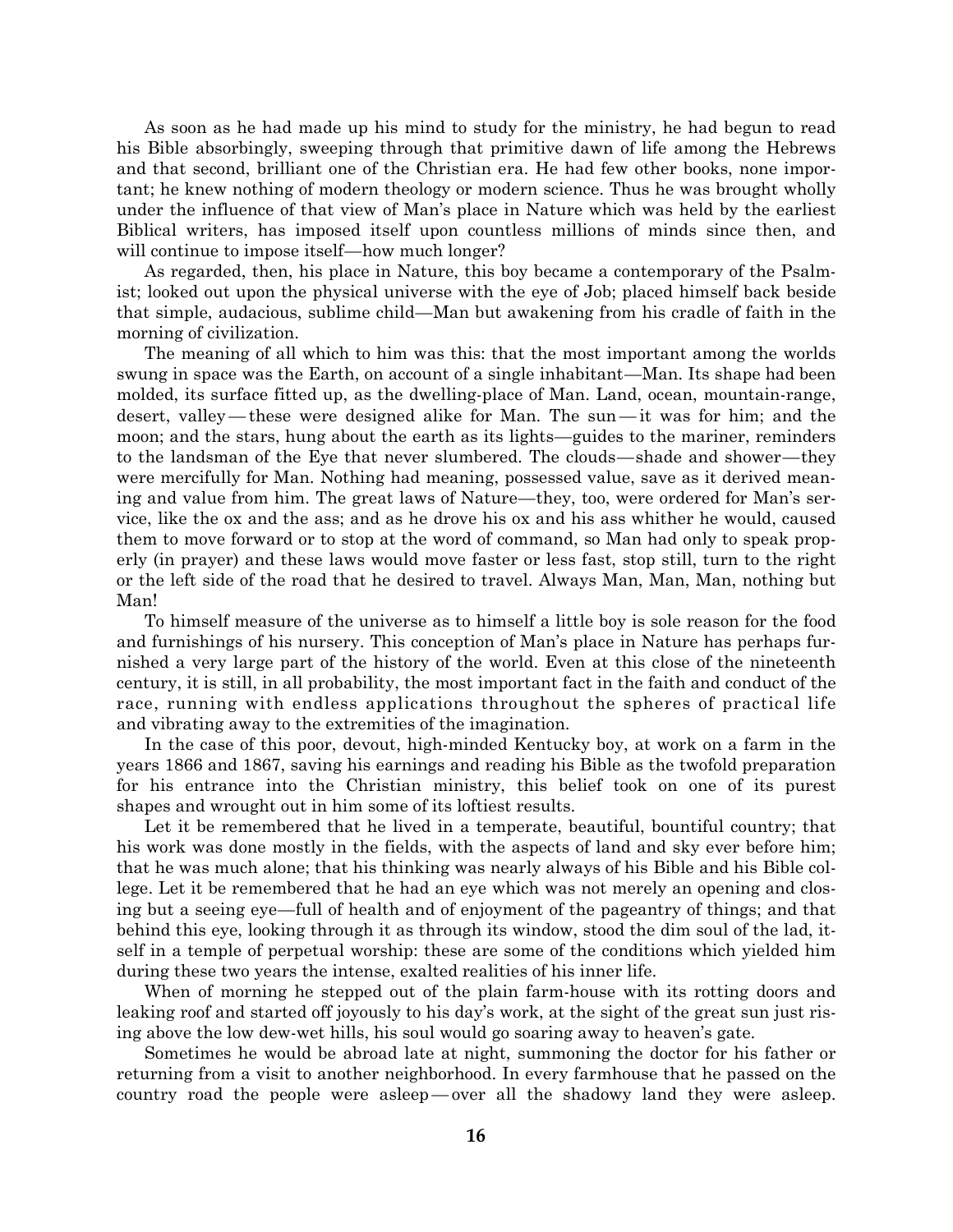And everywhere, guardian in the darkness, watched the moon, pouring its searching beams upon every roof, around every entrance, on kennel and fold, sty and barn — with light not enough to awaken but enough to protect: how he worshipped toward that lamp tended by the Sleepless!

There were summer noons when he would be lying under a solitary tree in a field—in the edge of its shade, resting; his face turned toward the sky. This would be one overbending vault of serenest blue, save for a distant flight of snow-white clouds, making him think of some earthward-wandering company of angels. He would lie motionless, scarce breathing, in that peace of the earth, that smile of the Father.

Or if this same vault remained serene too long; if the soil of the fields became dusty to his boots and his young grain began to wither, when at last, in response to his prayer, the clouds were brought directly over them and emptied down, as he stepped forth into the cooled, dripping, soaking green, how his heart blessed the Power that reigned above and did all things well!

It was always praise, gratitude, thanks-giving, whatever happened. If he prayed for rain for his crops and none was sent, then he thought his prayer lacked faith or was unwise, he knew not how; if too much rain fell, so that his grain rotted, this again was from some fault of his or for his good; or perhaps it was the evil work of the prince of the powers of the air — by permission of the Omnipotent.

In the case of one crop all the labor of nearly a year went for nothing: he explained this as a reminder that he must be chastened.

Come good, come ill, then, crops or no crops, increase or decrease, it was all the same to him: he traced the cause of all plenty as of all disappointment and disaster reaching him through the laws of nature to some benevolent purpose of the Ruler. And ever before his eyes also he kept that spotless Figure which once walked among men on Earth — that Savior of the world whose service he was soon to enter, whose words of everlasting life he was to preach: his father's farm became as the vineyard of the parables in the Gospels, he a laborer in it.

Thus this lad was nearer the first century and yet earlier ages than the nineteenth. He knew more of prophets and apostles than modern doctors of divinity.

When the long-looked-for day arrived for him to throw his arms around his father and mother and bid them good-by, he should have mounted a camel, like a youth of the Holy Land of old, and taken his solemn, tender way across the country toward Jerusalem.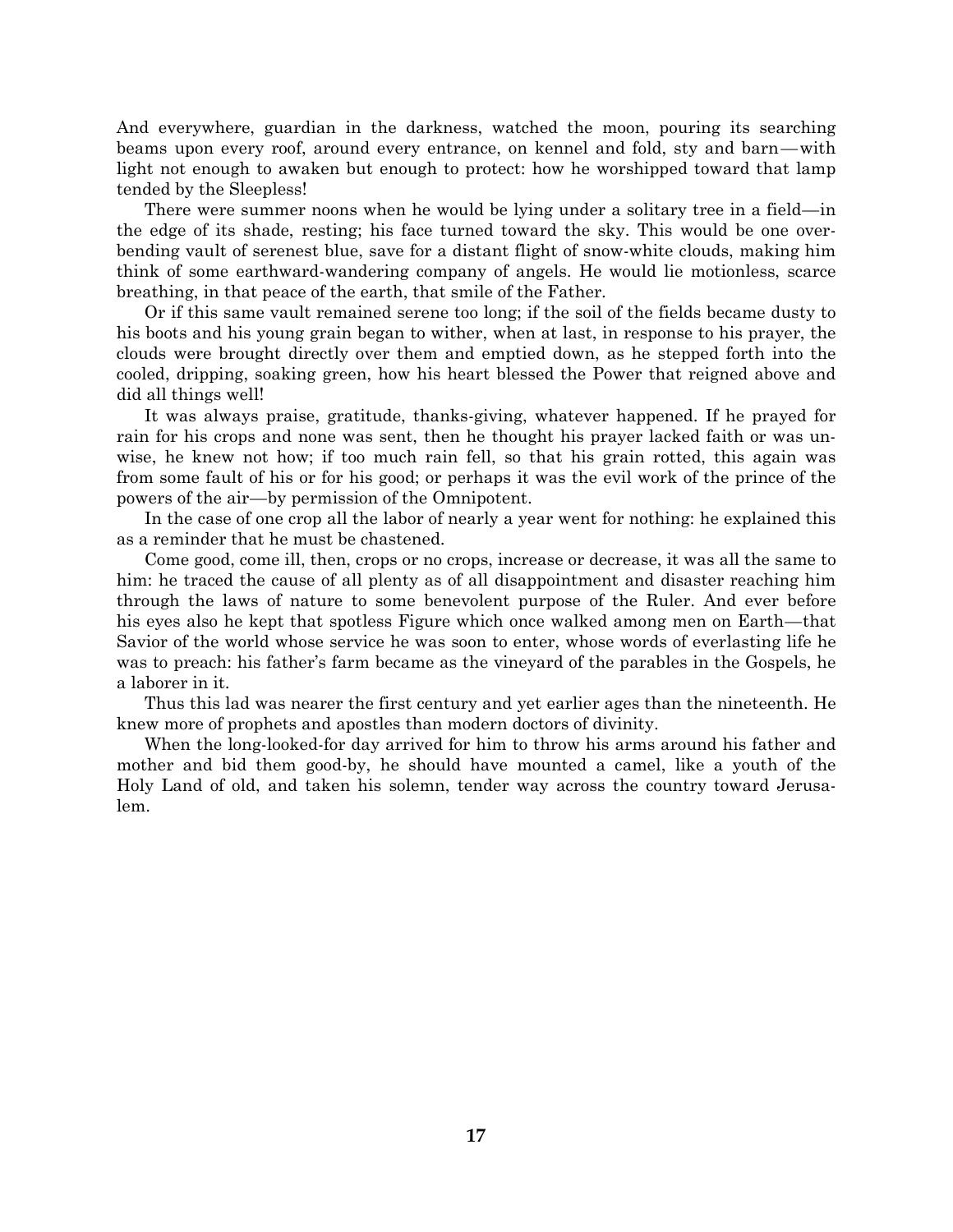## Chapter *P*

One crisp, autumn morning, then, of that year 1867, a big, raw-boned, bashful lad, having passed at the turnstile into the twenty-acre campus, stood reverently still before the majestic front of Morrison College. He was browned by heat and wind, rain and sun; straight of spine, fine of nerve, tough of muscle. In one hand he carried an enormous, faded valise, made of Brussels carpet copiously sprinkled with small, pink roses; in the other, held like a horizontal javelin, a family umbrella. A broken rib escaped his fingers.

It was no time and place for observation or emotion. The turnstile behind him was kept in a whirl by students pushing through and hurrying toward the college a few hundred yards distant; others, who had just left it, came tramping toward him and passing out.

In a retired part of the campus, he could see several pacing slowly to and fro in the grass, holding text-books before their faces. Some were grouped at the bases of the big Doric columns, at work together.

From behind the college on the right, two or three appeared running and disappeared through a basement entrance.

Out of the grass somewhere came the sound of a whistle as clear and happy as of a quail in the wheat; from another direction, the shouts and wrangling of a playground.

Once, barely audible, through the air surged and died away the last bars of a glorious hymn, sung by a chorus of fresh male voices.

The whole scene was one of bustle, work, sport and worship. A few moments the lad remained where he had halted, drinking through every thirsting pore; but most of all with his eyes satisfied by the sight of that venerable building which, morning and night, for over two years had shaped itself to his imagination — that seat of the university — that entrance into his future.

Three students came strolling along the path toward him on their way down town. One was slapping his book against his thigh; one was blowing a ditty through his nose, like music on a comb; one, in the middle, had his arms thrown over the shoulders of the others, and was at intervals using them as crutches.

As they were about to pass the lad, who had stepped a few feet to one side of the path, they wheeled and laughed at him.

"Hello, preachy!" cried one. His face was round, red, and soft, like the full moon; the disk was now broken up by smiling creases.

"Can you tell me," inquired the lad, coloring and wondering how it was already known that he was to be a preacher, "Can you tell me just the way to the Bible College?"

The one of the three on the right turned to the middle man and repeated the question gravely: "Can you tell me just the way to the Bible College?"

The middle man turned and repeated it gravely to the one on the left: "Can you tell me just the way to the Bible College?"

The one on the left seized a passing student: "Can you tell us all just the way to the Bible College?"

"Ministers of grace!" he said, "without the angels!" Then turning to the lad, he continued: "You see this path? Take it! Those steps? Go straight up those steps. Those doors? Enter! Then, if you don't see the Bible College, maybe you'll see the janitor — if he is there. But don't you fear! You may get lost, but you'll never get away!"

The lad knew he was being guyed, but he didn't mind: what hurt him was that his Bible College should be treated with such levity.

"Thank you," he said pleasantly but proudly.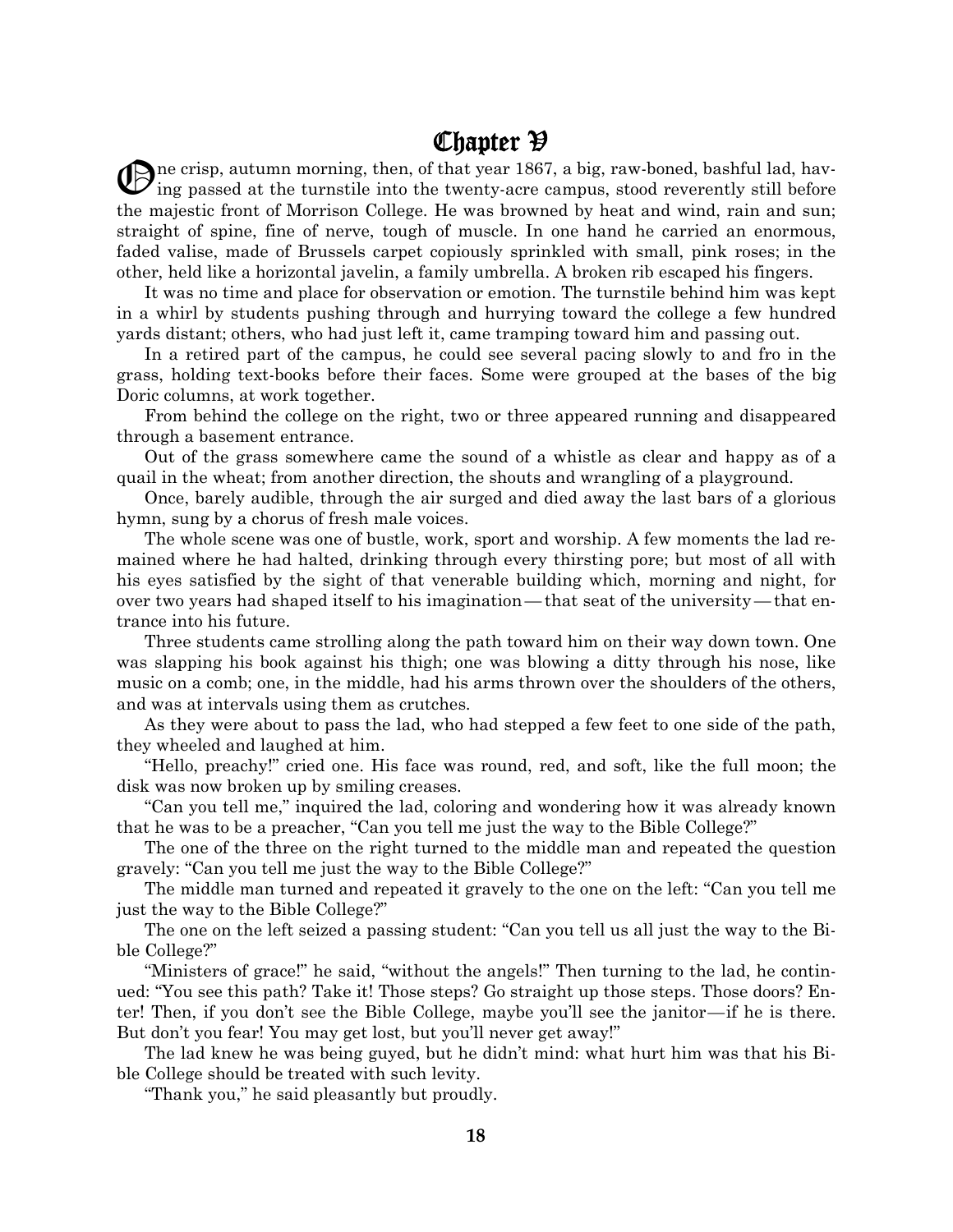"Have you matriculated?" one of the three called after him as he started forward.

David had never heard that word; but he entertained such a respect for knowledge that he hated to appear unnecessarily ignorant. "I don't think—I have," he observed vaguely.

The small eyes of the full moon disappeared altogether this time. "Well, you've got to matriculate, you know," he said. "You'd better do that sometime. But don't speak of it to your professors, or to anybody connected with the college. It must be kept secret."

"Will I be too late for the first recitations?"

The eager question was on the lad's lips but never uttered. The trio had wheeled carelessly away.

There passed them, coming toward David, a tall, gaunt, rough-whiskered man, wearing a paper collar without a cravat, and a shiny, long-tailed, black cloth coat. He held a Bible opened at Genesis.

"Good morning, brother," he said frankly, speaking in the simple kindness which comes from being a husband and father. "You are going to enter the Bible College, I see."

"Yes, sir," replied the lad. "Are you one of the professors?"

The middle-aged man laughed painfully. "I am one of the students."

David felt that he had inflicted a wound. "How many students are here?" he asked quickly.

"About a thousand."

The two walked side by side toward the college. "Have you matriculated?" inquired the lad's companion.

There was that awful word again!

"I don't know *how* to matriculate. How *do* you matriculate? What is matriculating?"

"*I'll* go with you. *I'll* show you," said the simple fatherly guide.

"Thank you, if you will," breathed the lad, gratefully.

After a brief silence his companion spoke again. "I'm late in life in entering college. I've got a son half as big as you and a baby; and my wife's here. But, you see, I've had a hard time. I've preached for years. But I wasn't satisfied. I wanted to understand the Bible better. And this is the place to do that." Now that he had explained himself, he looked relieved.

"Well," said David, fervently, entering at once into a brotherhood with this kindly soul, "that's what I've come for, too. I want to understand the Bible better — and if I am ever worthy—I want to preach it. And you have baptized people already?"

"Hundreds of them. Here we are," said his companion, as they passed under a low doorway, on one side of the pillared steps.

"Here I am at last," repeated the lad to himself with solemn joy, "and now, God be with me!"

By the end of that week he had the run of things; had met his professors, one of whom had preached that sermon two summers before, and now, on being told who the lad was, welcomed him as a sheaf out of that sowing; had been assigned to his classes; had gone down town to the little packed and crowded bookstore and bought the needful student's supplies—so making the first draught on his money; been assigned to a poor room in the austere dormitory behind the college; made his first failures in recitations, standing before his professor with no more articulate voice and no more courage than a sheep; and had awakened to a new sense—the brotherhood of young souls about him, the men of his college.

A revelation they were! Nearly all poor like himself; nearly all having worked their way to the university: some from farms, some by teaching distant country or mountain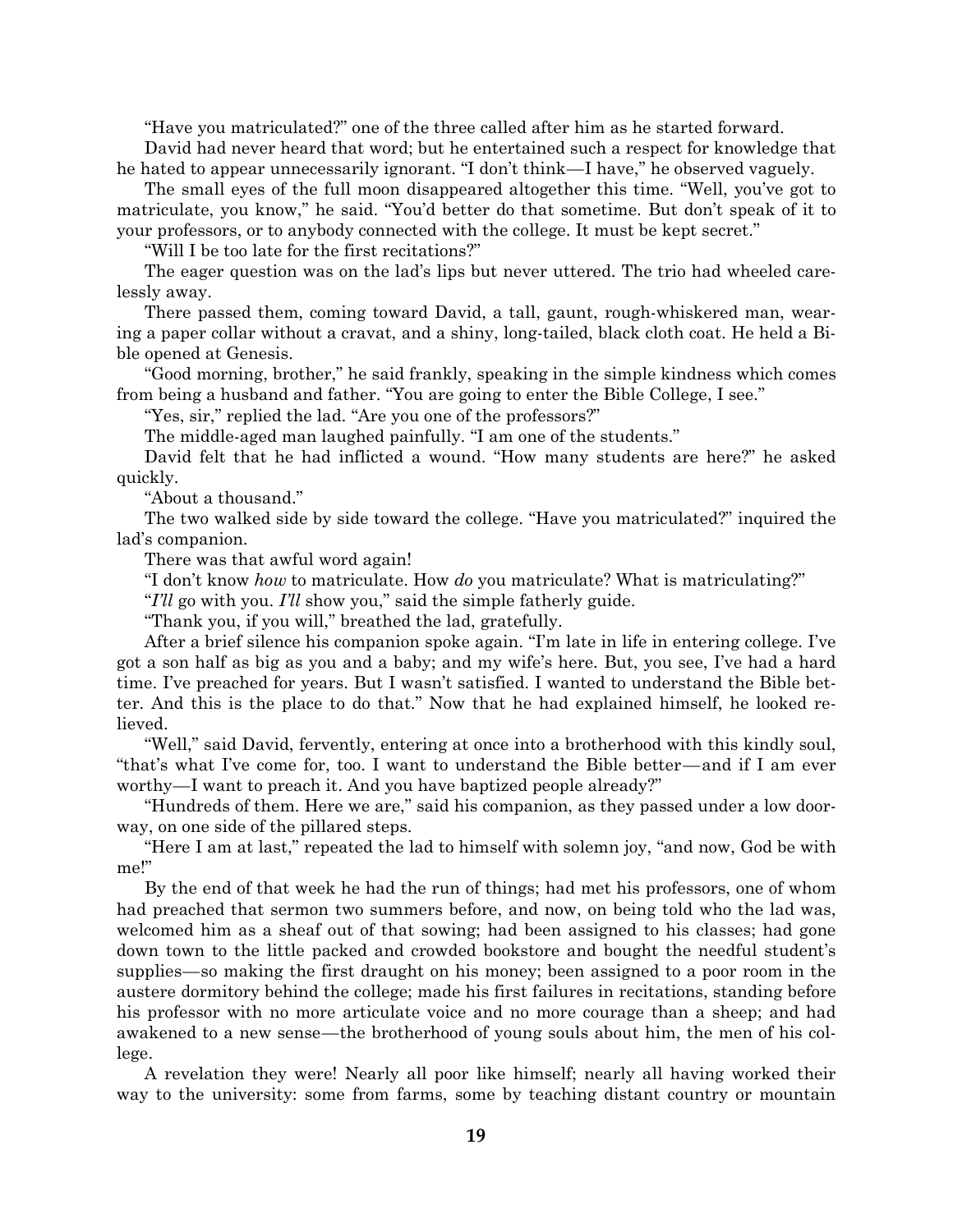schools; some by the peddling of books — out of unknown byways, from the hedges and ditches of life, they had assembled: Calvary's regulars.

One scene in his new life struck upon the lad's imagination like a vision out of the New Testament — his first supper in the bare dining room of that dormitory: the single long, rough table; the coarse, frugal food; the shadows of the evening hour; at every chair a form reverently standing; the saying of the brief grace—ah, that first supper with the disciples!

Among the things he had to describe in his letter to his father and mother, this scene came last; and his final words to them were a blessing that they had made him one of this company of young men.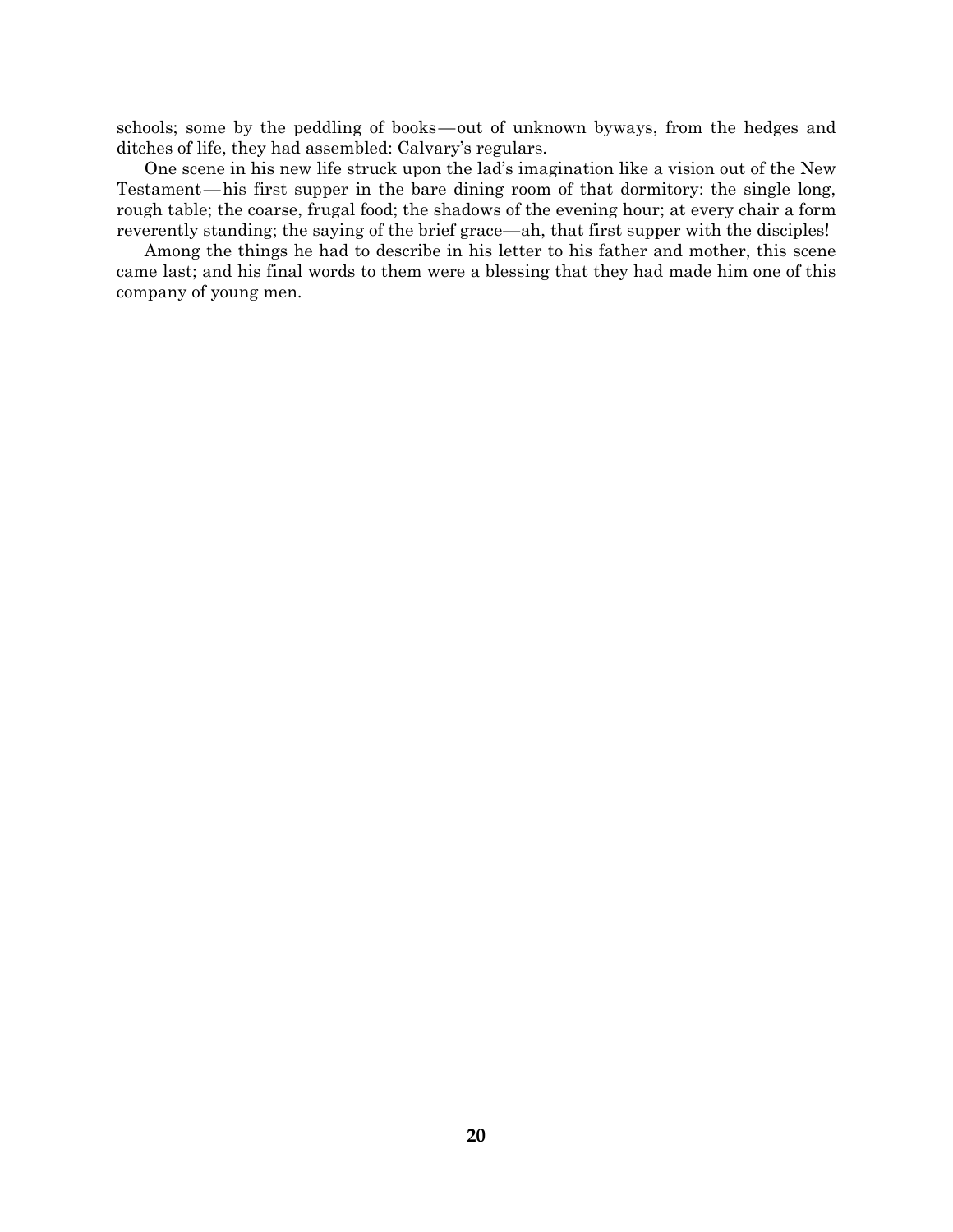#### Chapter *HI*

The lad could not study eternally. The change from a toiling body and idle mind to an idle body and toiling mind requires time to make the latter condition unirksome.

Happily there was small need to delve at learning. His brain was like that of a healthy wild animal freshly captured from nature. And as such an animal learns to snap at flung bits of food, springing to meet them and sinking back on his haunches keen-eyed for more; so mentally he caught at the lessons prepared for him by his professors: every faculty asked only to be fed—and remained hungry after the feeding.

Of afternoons, therefore, when recitations were over and his muscles ached for exercise, he donned his old farm hat and went, stepping in his high, awkward, investigating way around the town — unaware of himself, unaware of the light-minded who often turned to smile at that great gawk in grotesque garments, with his face full of beatitudes and his pockets full of apples.

For apples were beginning to come in from the frosty orchards, and the fruit dealers along the streets piled them into pyramids of temptation. It seemed a hardship to him to have to spend priceless money for a thing like apples, which had always been as cheap and plentiful as spring water. But those evening suppers in the dormitory with the disciples! Even when he was filled (which was not often) he was never comforted; and one day happening upon one of those pomological pyramids, he paused, yearned, and bought the apex. It was harder not to buy than to buy.

After that he fell into this fruitful vice almost diurnally; and with mortifying worldlymindedness he would sometimes find his thoughts straying apple-wards while his professors were personally conducting him through Canaan or leading him dry-shod across the Red Sea.

The little dealer soon learned to anticipate his approach; and as he drew up would have the requisite number ready and slide them into his pockets without a word—and without the chance of inspection.

A man's candy famine attacked him also. He usually bought some intractable, resisting medium: it left him rather tired of pleasure.

So during those crude days he went strolling solemnly about the town, eating, exploring, filling with sweetmeats and filled with wonder.

It was the first city he had ever seen, the chief interior city of the state. From childhood he had longed to visit it. The thronged streets, the curious stores, the splendid residences, the flashing equipages — what a new world it was to him!

But the first place he inquired his way to was the factory where he had sold his hemp. Awhile he watched the men at work, wondering whether they might not then be handling some that he had broken.

At an early date also he went to look up his dear old neighborhood schoolfellows who two years before had left him, to enter another college of the University.

By inquiry he found out where they lived — in a big, handsome boarding-house on a fashionable street. He thought he had never even dreamed of anything so fine as was this house—nor had he. As he sat in the rich parlors, waiting to learn whether his friends were at home, he glanced uneasily at his shoes to see whether they might not be soiling the carpet; and he vigorously dusted himself with his breath and hands — thus depositing on the furniture whatever dust there was to transfer.

Having been invited to come up to his friends' room, he mounted and found one of them waiting at the head of the stairs in his shirt sleeves, smoking. His greeting was hearty in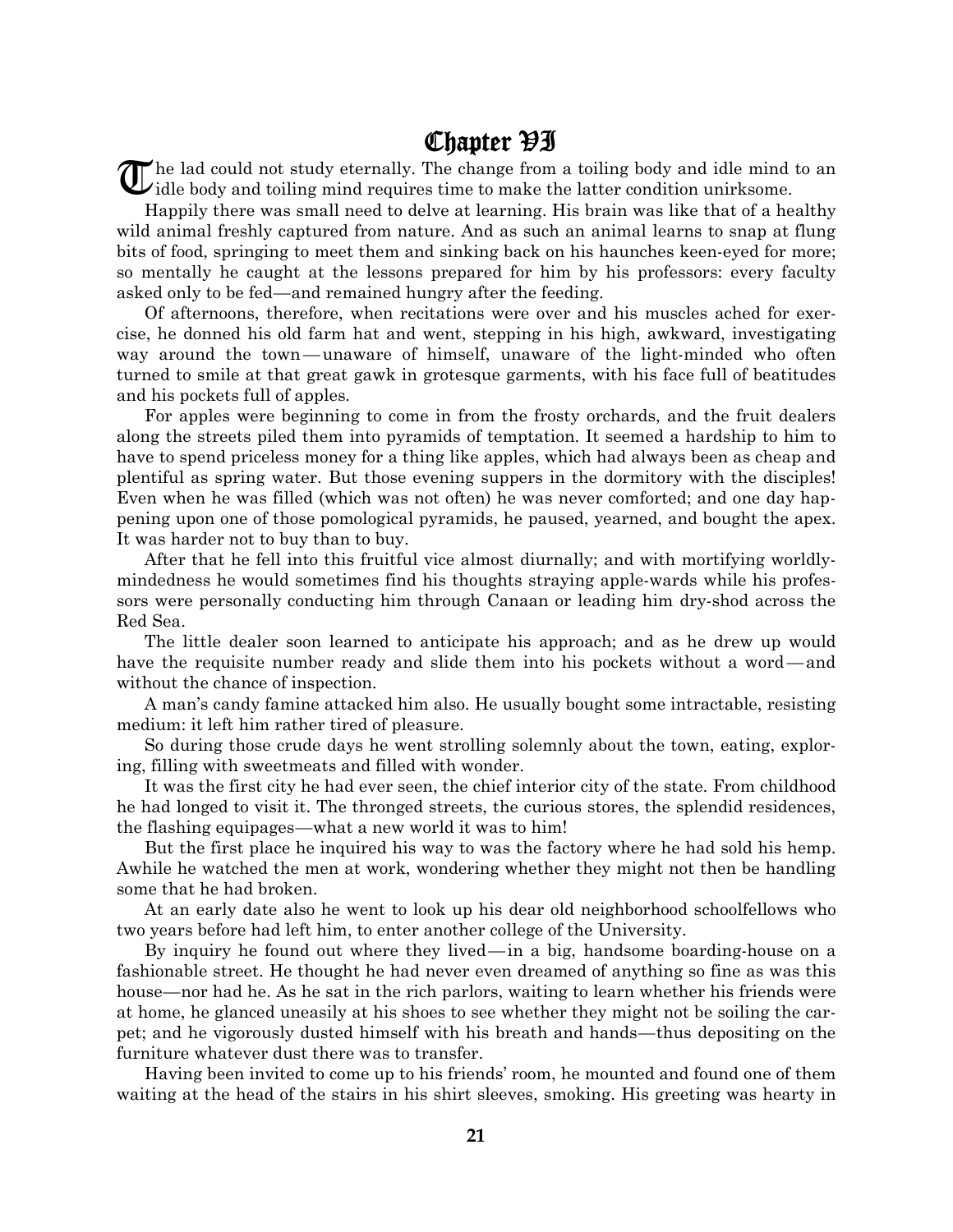its way, yet betokened some surprise, a little uneasiness, condescension.

David followed his host into a magnificent room with enormous windows, now raised and opening upon a veranda. Below was a garden full of old vines black with grapes and pear trees bent down with pears and beds bright with cool autumn flowers. (The lad made a note of how much money he would save on apples if he could only live in reach of those pear trees.)

There was a big rumpled bed in the room; and stretched across this bed on his stomach lay a student studying and waving his heels slowly in the air. A table stood in the middle of the room: the books and papers had been scraped off to the floor; four students were seated at it playing cards and smoking—among them his other friend, who rose and gave him a hearty grip, and, resuming his seat, asked what was trumps.

A voice he had heard before called out to him from the table: "Hello, preachy! Did you find your way to the Bible College?" Whereupon the student on the bed rolled heavily over, sat up dejectedly, and ogled him with red eyes and a sagging jaw. "Have you matriculated?" he asked.

David did not think of the cards, and he liked the greeting of the two strangers who guyed him better than the welcome of his old friends. That hurt: he had never supposed there was anything just like it in the nature of man. But during the years since he had seen them, old times were gone, old manners changed. And was it not in the hemp fields of the father of one of them that he had meantime worked with the Negroes? And is there any other country in the world where the clean laborer is so theoretically honored and so practically despised as by the American snob of each sex?

One afternoon he went over to the courthouse and got the county clerk to show him the entry where his great-grandfather had had the deed to his church recorded. There it all was! — all written down to hold good while the world lasted: that perpetual grant of part and parcel of his land, for the use of a free school and a free church. The lad went reverently over the plain, rough speech of the mighty old pioneer, as he spoke out his purpose.

During those early days also he sought out the different churches, respectfully scrutinizing their exteriors. How many they were, and how grand nearly all! Beyond anything he had imagined. He reasoned that if the buildings were so fine, how fine must be the singing and the sermons! The unconscious assumption, the false logic here, was creditable to his heart at least—to that green trust of the young in things as they should be which becomes in time the best seasoned staff of age.

He hunted out especially the Catholic Church. His great-grandfather had founded his as free for Catholics as Protestants, but he recalled the fact that no priest had ever preached there. He felt very curious to see a priest.

A synagogue in the town he could not find. He was sorry. He had a great desire to lay eyes on a synagogue — temple of that ancient faith which had flowed on its deep way across the centuries without a ripple of disturbance from the Christ. He had made up his mind that when he began to preach he would often preach especially to the Jews: the time perhaps had come when the Father, their Father, would reveal his Son to them also.

Thus he promptly fixed in mind the sites of all the churches, because he intended in time to go to them all. Meantime he attended his own, the size and elegance of which were a marvel; and in it especially the red velvet pulpit and the vast chandelier (he had never seen a chandelier before), blazing with stars (he had never seen illuminating gas).

It was under this chandelier that he himself soon found a seat. All the Bible students sat there who could get there, that being the choir of male voices; and before a month passed he had been taken into this choir: for a storm-like bass rolled out of him as easily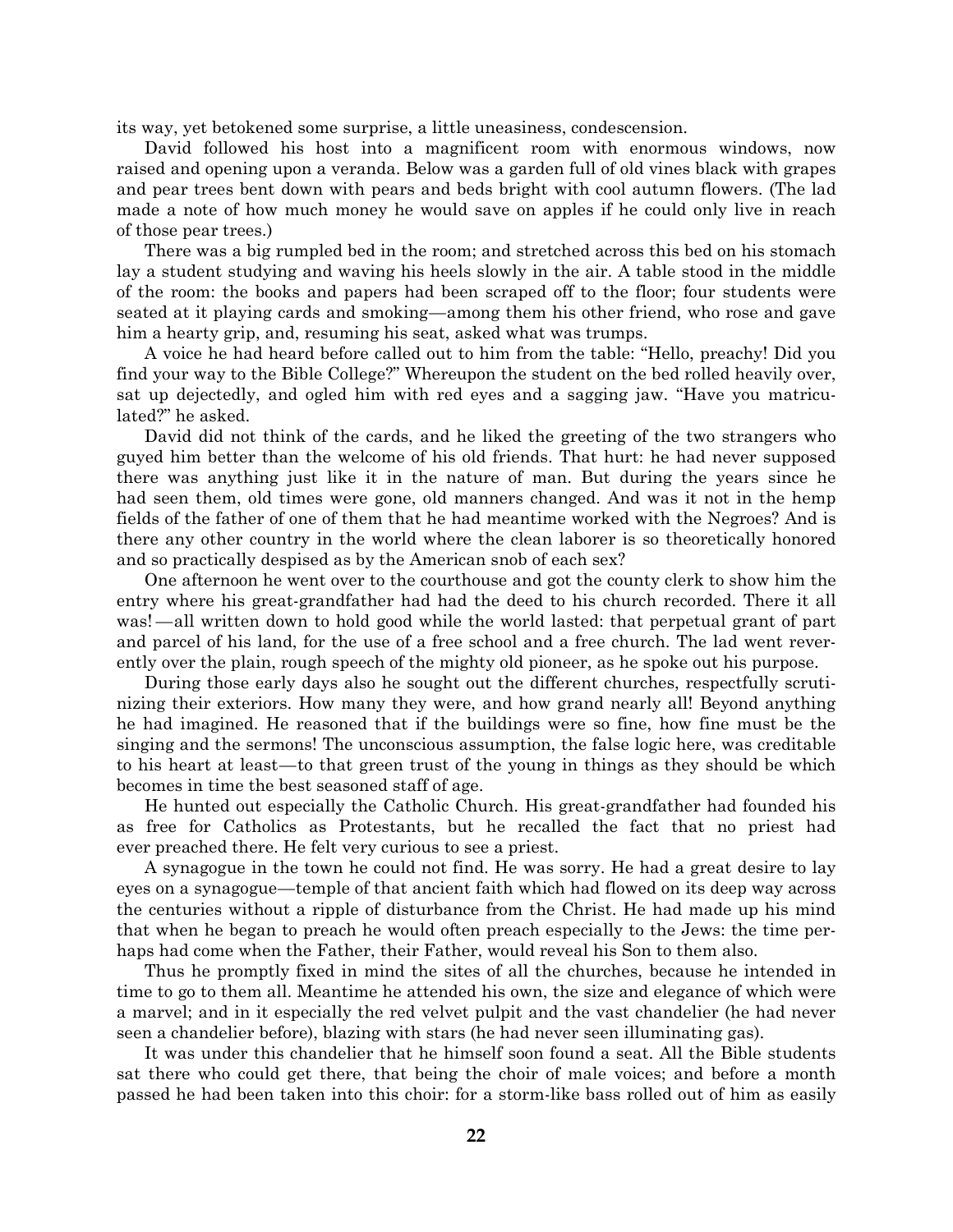as thunder out of a June cloud.

Thus uneventful flowed the tenor of his student life during those several initiatory weeks: then something occurred that began to make grave history for him.

The pastor announced at service one morning that he would that day begin a series of sermons on errors in the faith and practice of the different Protestant sects; though he would also consider in time the cases of the Catholics and Jews: it would scarcely be necessary to speak of the Mohammedans and such others. He was driven to do this, he declared, and was anxious to do it, as part of the work of his brethren all over the country; which was the restoration of Apostolic Christianity to the world. He asked the especial attention of the Bible students of the University to these sermons, the first of which he then proceeded to preach.

That night the lad was absent from his place: he was seated in the church which had been riddled with logic in the morning. Just why it would be hard to say. Perhaps his motive resembled that which prompts us to visit a battle-field and count the slain. Only, not a soul of those people seemed even to have been wounded. They sang, prayed, preached, demeaned themselves generally as those who believed that *they* were the express chosen of the Lord, and greatly enjoyed the notorious fact.

The series of sermons went on: every night the lad was missing from his place — gone to see for himself and to learn more about those worldly churches which had departed from the faith once delivered to the saints, and if saved at all, then by the mercy of God and much of it.

In the history of any human soul it is impossible to grasp the first event that starts up a revolution. But perhaps the troubles of the lad began here. His absences from Sunday night service of course attracted notice under the chandelier. His bass was missed. Another student was glad to take his place. His roommate and the several other dormitory students who had become his acquaintances discussed with him the impropriety of these absences: they agreed that he would better stick to his own church.

He gave reasons why he should follow up the pastor's demonstrations with actual visits to the others: he contended that the pastor established the fact of the errors; but that the best way to understand any error was to study the erring.

This was all new to him, however. He had not supposed that in educating himself to preach the simple Gospel, to the end that the world might believe in Christ, he must also preach against those who believed in Christ already. Besides, no one seemed to be convinced by the pastor but those who agreed with him in advance: the other churches flourished quite the same. He cited a sermon he had heard in one, which, to the satisfaction of all present, had riddled his own church, every word of the proof being based on Scripture: so there you were!

A little cloud came that instant between David and the students to whom he expressed these views. Some rejoined hotly at once; some maintained the cold silence which intends to speak in its own time. The next thing the lad knew was that a professor requested him to remain after class one day; and speaking with grave kindness, advised him to go regularly to his own church thereafter. The lad entered ardently into the reasons why he had gone to the others. The professor heard him through and without comment repeated his grave, kind advice.

Thereafter the lad was regularly in his own seat there — but with a certain mysterious, beautiful feeling gone. He could not have said what this feeling was, did not himself know. Only, a slight film seemed to pass before his eyes when he looked at his professor, so that he saw him less clearly and as more remote.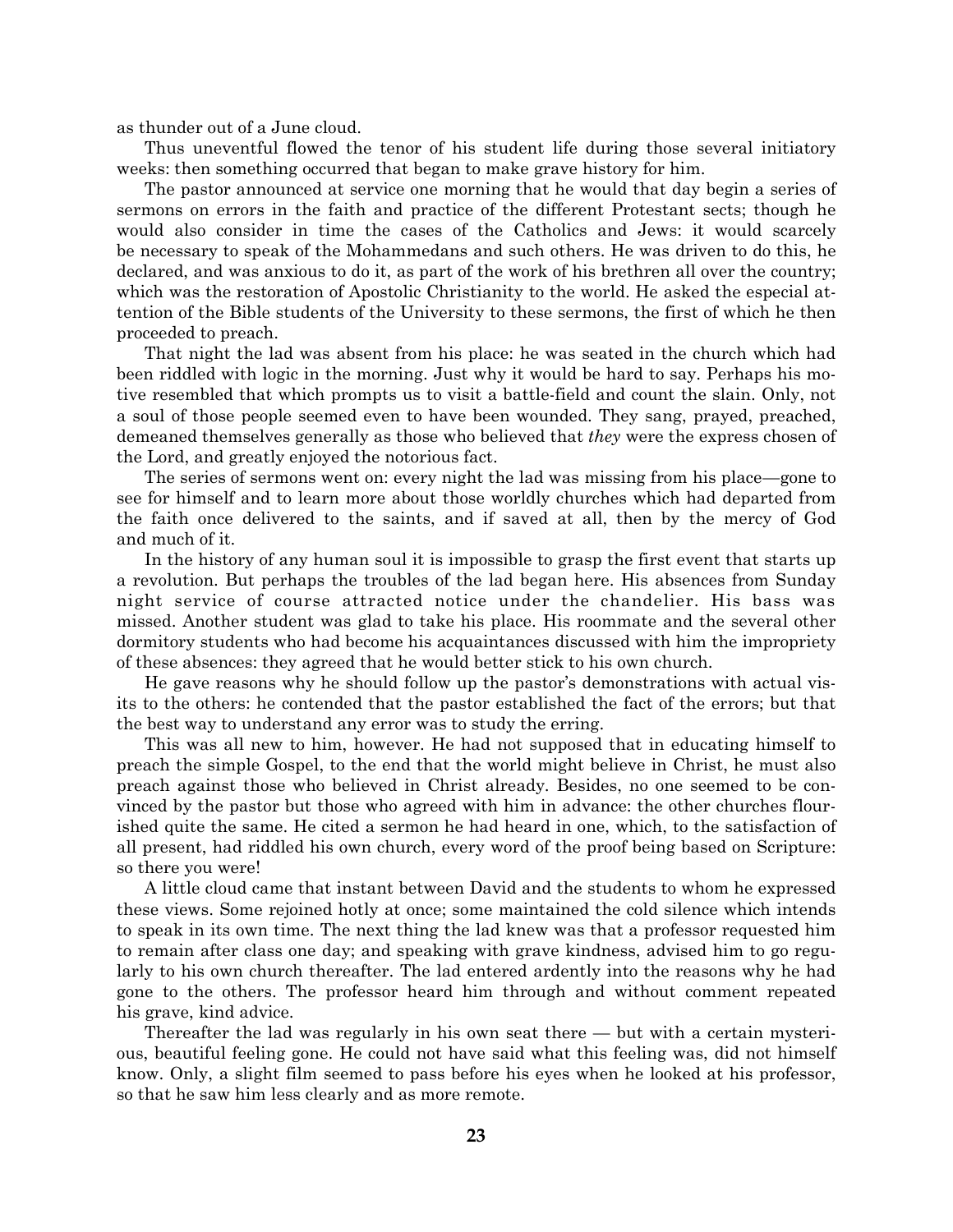One morning there was a sermon on the Catholics. David went dutifully to his professor. He said he had never been to a Catholic Church and would like to go. His professor assented cordially, evincing his pleasure in the lad's frankness. But the next Sunday morning he was in the Catholic Church again, thus for the first time missing the communion in his own.

Of all the congregations of Christian believers that the lad had now visited, the Catholic impressed him as being the most solemn, reverent, and best mannered. In his own church the place did not seem to become the house of God till services began; and one morning in particular, two old farmers in the pew behind him talked in smothered tones of stock and crops, till it fairly made him homesick.

The sermon of the priest, too, filled him with amazement. It weighed the claims of various Protestant sects to be reckoned as parts of the one true historic church of God. In passing, he barely referred to the most modern of these self-constituted Protestant bodies — David's own church—and dismissed it with one blast of scorn, which seemed to strike the lad's face like a hot wind: it left it burning. But to the Episcopal Church the priest dispensed the most vitriolic criticism. And that night, carried away by the old impulse, which had grown now almost into a habit, David went to the Episcopal Church: went to number the slain.

The Bishop of the diocese, as it happened, was preaching that night—preaching on the union of Christian believers. He showed how ready the Episcopal Church was for such a union if the rest would only consent: but no other church, he averred, must expect the Episcopal Church ever to surrender one article of its creed, namely: that it alone was descended not by historical continuity simply, but by Divine succession from the Apostles themselves.

The lad walked slowly back to the dormitory that night with knit brows and a heavy heart. A great change was coming over him. His old religious peace had been unexpectedly disturbed. He found himself in the thick of the wars of dogmatic theology. At that time and in that part of the United States, these were impassioned and rancorous to a degree which even now, less than half a century later, can scarce be understood; so rapidly has developed meantime that modern spirit which is for us the tolerant transition to a yet broader future. Had Kentucky been peopled by her same people several generations earlier, the land would have run red with the blood of religious persecutions, as never were England and Scotland at their worst. So that this lad, brought in from his solemn, cloistered fields and introduced to wrangling, sarcastic, envious creeds, had already begun to feel doubtful and distressed, not knowing what to believe nor whom to follow.

He had commenced by being so plastic a medium for faith, that he had tried to believe them all. Now he was in the intermediate state of trying to ascertain which. From that state there are two and two only final ones to emerge: "I shall among them believe this one only;" or, "I shall among them believe—none."

The constant discussion of some dogma and disproof of some dogma inevitably begets in a certain order of mind the temper to discuss and distrust *all* dogma.

Not over their theologies alone were the churches wrangling before the lad's distracted thoughts. If the theologies were rending religion, politics was rending the theologies.

The war just ended had not brought, as the summer sermon of the Bible College professor had stated, breadth of mind for narrowness, calm for passion. Not while men are fighting their wars of conscience do they hate most, but after they have fought; and Southern and Union now hated to the bottom and nowhere else as at their prayers.

David found a Presbyterian Church on one street called "Southern" and one a few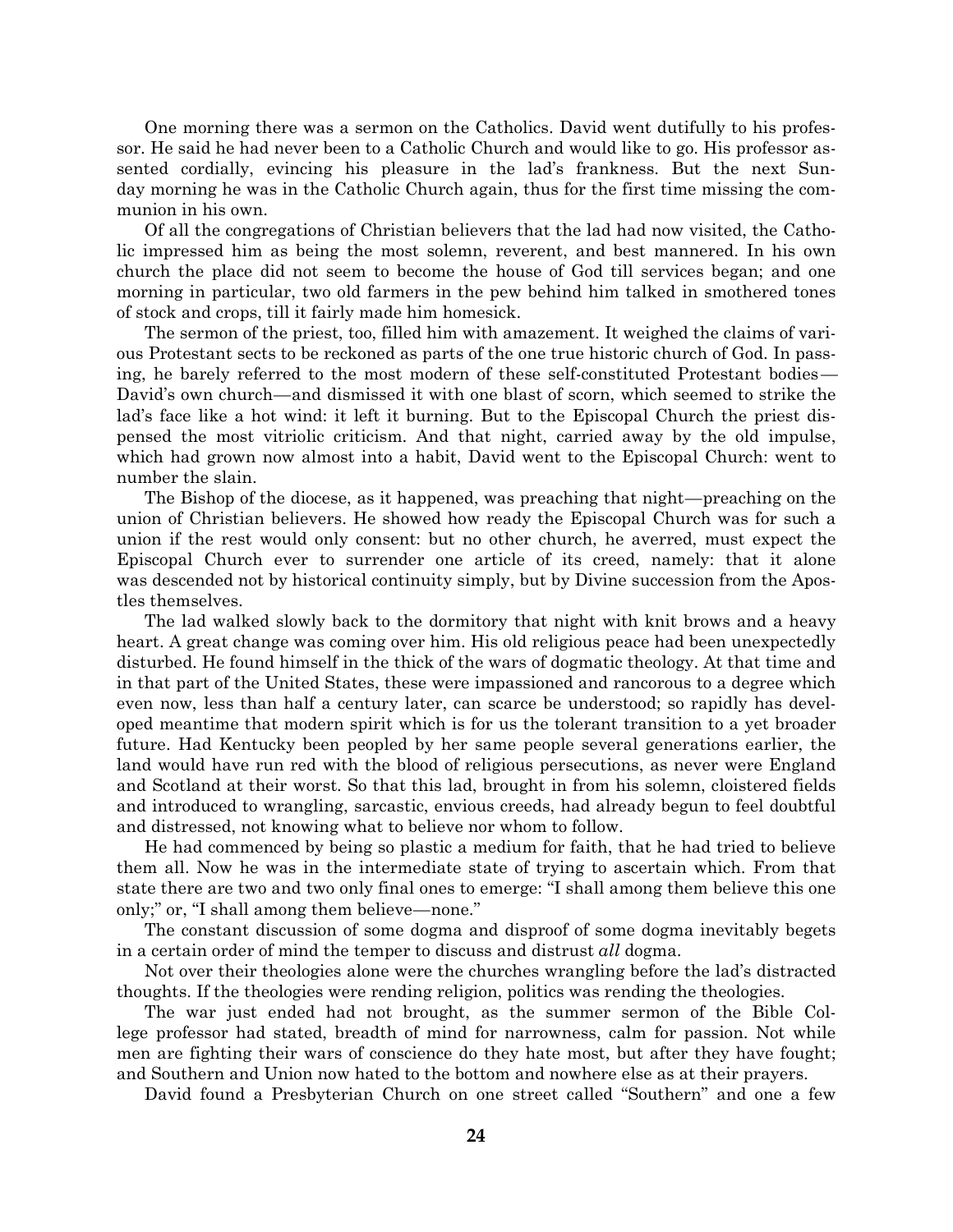blocks away called "Northern": how those brethren dwelt together. The Methodists were similarly divided. Of Baptists, the lad ascertained there had been so many kinds and parts of kinds since the settlement of Kentucky, that apparently any large-sized family anywhere could reasonably have constituted itself a church, if the parents and children had only been fortunate enough to agree.

Where politics did not cleave, other issues did. The Episcopal Church was cleft into a reform movement (and one unreformable). In his own denomination, internal discord raged over such questions as diabolic pleasures and Apostolic music. He saw young people haled before the pulpit as before a tribunal of exact statutes and expelled for moving their feet in certain ways. If in dancing they whirled like a top instead of being shot straight back and forth like a bobbin in a weaver's shuttle, their moral conduct was aggravated. A church organ was ridiculed as a sort of musical Behemoth—as a dark chamber of howling, roaring Belial.

These controversies overflowed from the congregation to the Bible College. The lad in his room at the dormitory one Sunday afternoon heard a debate on whether a tuning fork is a violation of the word of God. The debaters turned to him excited and angry. "What do you think?" they asked.

"I don't think it is worth talking about," he replied quietly.

They soon became reconciled to each other; they never forgave him.

Meantime, as for his Biblical studies, they enlarged enormously his knowledge of the Bible; but they added enormously to the questions that may be asked about the Biblequestions he had never thought of before.

And in adding to the questions that may be asked, they multiplied those that cannot be answered. The lad began to ask these questions, began to get no answers. The ground of his interest in the great Book shifted.

Out on the farm alone with it for two years, reading it never with a critical but always with a worshipping mind, it had been to him simply the summons to a great and good life, earthly and immortal. As he sat in the lecture rooms, studying it book by book, paragraph by paragraph, writing chalk notes about it on the blackboard, hearing the students recite it as they recited arithmetic or rhetoric, a little homesickness overcame him for the hours when he had read it at the end of a furrow in the fields, or by his candle the last thing at night before he kneeled to say his prayers, or of Sunday afternoons off by himself in the sacred leafy woods. The mysterious untouched Christ-feeling was in him so strong, that he shrank from these critical analyses as he would from dissecting the body of the crucified Redeemer.

A significant occurrence took place one afternoon some seven months after he had entered the University. On that day, recitations over, the lad left the college alone, and with a most thoughtful air crossed the campus and took his course into the city. Reaching a great central street, he turned to the left and proceeded until he stood opposite a large brick church. Passing along the outside of this, he descended a few steps, traversed an alley, knocked timidly at a door, and by a voice within was bidden to enter. He did so, and stood in his pastor's study.

He had told his pastor that he would like to have a little talk with him, and the pastor was there to have the little talk. During those seven months the lad had been attracting notice more and more. The Bible students had cast up his reckoning unfavorably: he was not of their kind—they moved through their studies as one flock of sheep through a valley, drinking the same water, nipping the same grass, and finding it what they wanted. His professors had singled him out as a case needing peculiar guidance. Not in his decorum as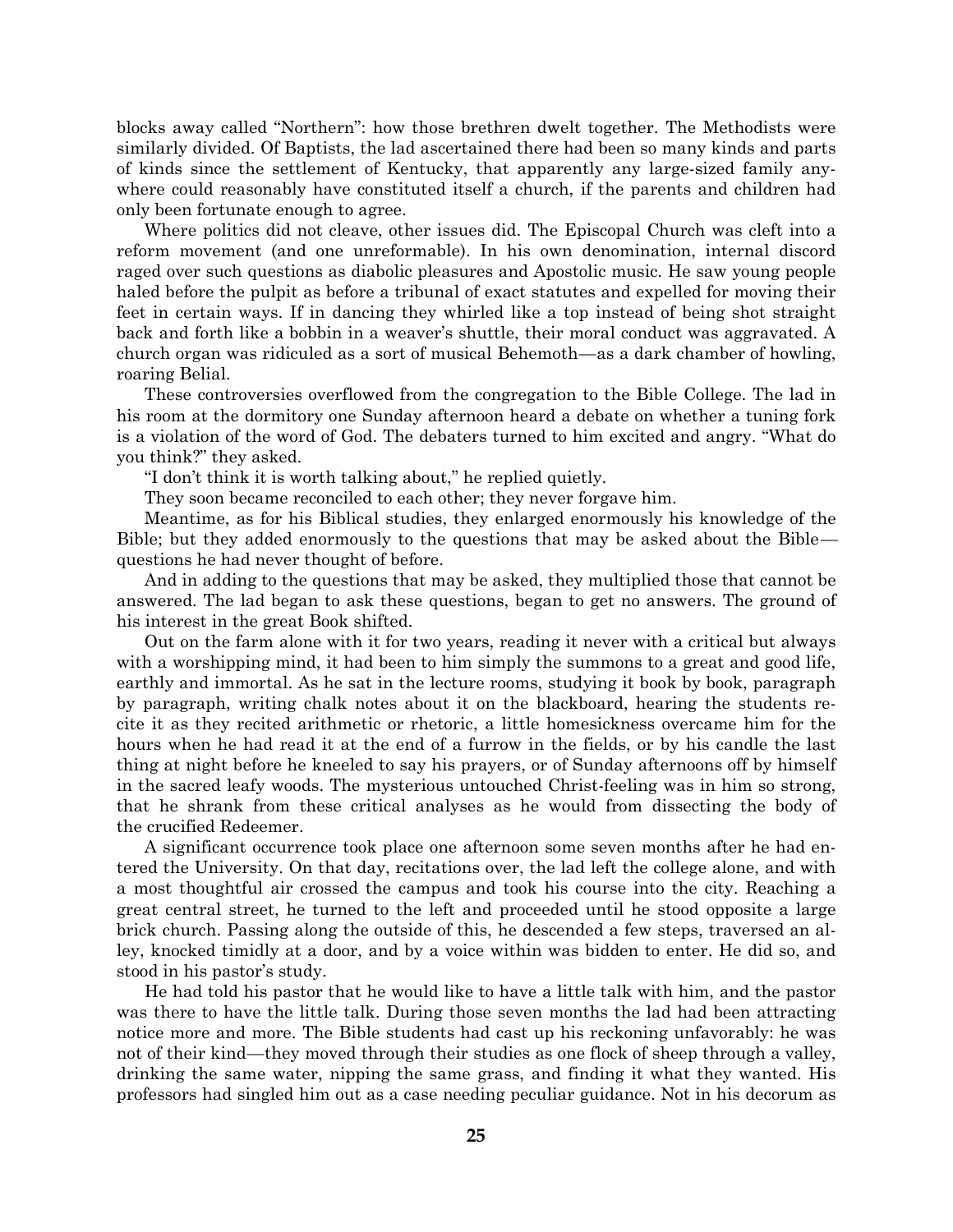a student: he was the very soul of discipline. Not in slackness of study: his mind consumed knowledge as a flame tinder. Not in any irregularities of private life: his morals were as snow for whiteness.

Yet none other caused such concern. All this the pastor knew; he had himself long had his eye on this lad. During his sermons, among the rows of heads and brows and eyes upturned to him, oftenest he felt himself looking at that big shock-head, at those grave brows, into those eager, troubled eyes. His persistent demonstrations that he and his brethren alone were right and all other churches Scripturally wrong — they always seemed to take the light out of that countenance.

There was silence in the study now as the lad modestly seated himself in a chair which the pastor had pointed out.

After fidgeting a few moments, he addressed the logician with a stupefying premise: "My great-grandfather," he said, "once built a church simply to God, not to any man's opinions of Him."

He broke off abruptly.

"So did Voltaire," remarked the pastor dryly, coming to the rescue. "Voltaire built a church to God: '*Erexit deo Voltaire*.' Your great-grandfather and Voltaire must have been kin to each other."

The lad had never heard of Voltaire. The information was rather prepossessing.

"I think I should admire Voltaire," he observed reflectively.

"So did the Devil," remarked the pastor. Then he added pleasantly, for he had a Scotch relish for a theological jest: "You may meet Voltaire some day."

"I should like to. Is he coming here?" asked the lad.

"Not immediately. He is in hell — or will be after the Resurrection of the Dead."

The silence in the study grew intense. "I understand you now," said the lad, speaking composedly all at once. "You think that perhaps I will go to the Devil also."

"Oh, no!" exclaimed the pastor, hiding his smile and stroking his beard with syllogistic self-respect. "My dear young brother, did you want to see me on any — *business*?"

"I did. I was trying to tell you. My great-grandfather…"

"Couldn't you begin with more modern times?"

"The story begins back there," insisted the lad, firmly. "The part of it, at least, that affects me. My great-grandfather founded a church free to all Christian believers. It stands in our neighborhood. I have always gone there. I joined the church there. All the different denominations in our part of the country have held services there. Sometimes they have all had services together. I grew up to think they were all equally good Christians in their different ways."

"Did you?" inquired the pastor. "You and your grandfather and Voltaire must *all* be kin to each other." His visage was not pleasant.

"My trouble since coming to College," said the lad, pressing across the interruption, "has been to know which *is* the right church —"

"Are you a member of *this* church?" inquired the pastor sharply, calling a halt to this folly.

"I am."

"Then don't you know that it is the only right one?"

"I do not. All the others declare it a wrong one. They stand ready to prove this by the Scriptures and do prove it to their satisfaction. They declare that if I become a preacher of what my church believes, I shall become a false teacher of men and be responsible to God for the souls I may lead astray. They honestly believe this."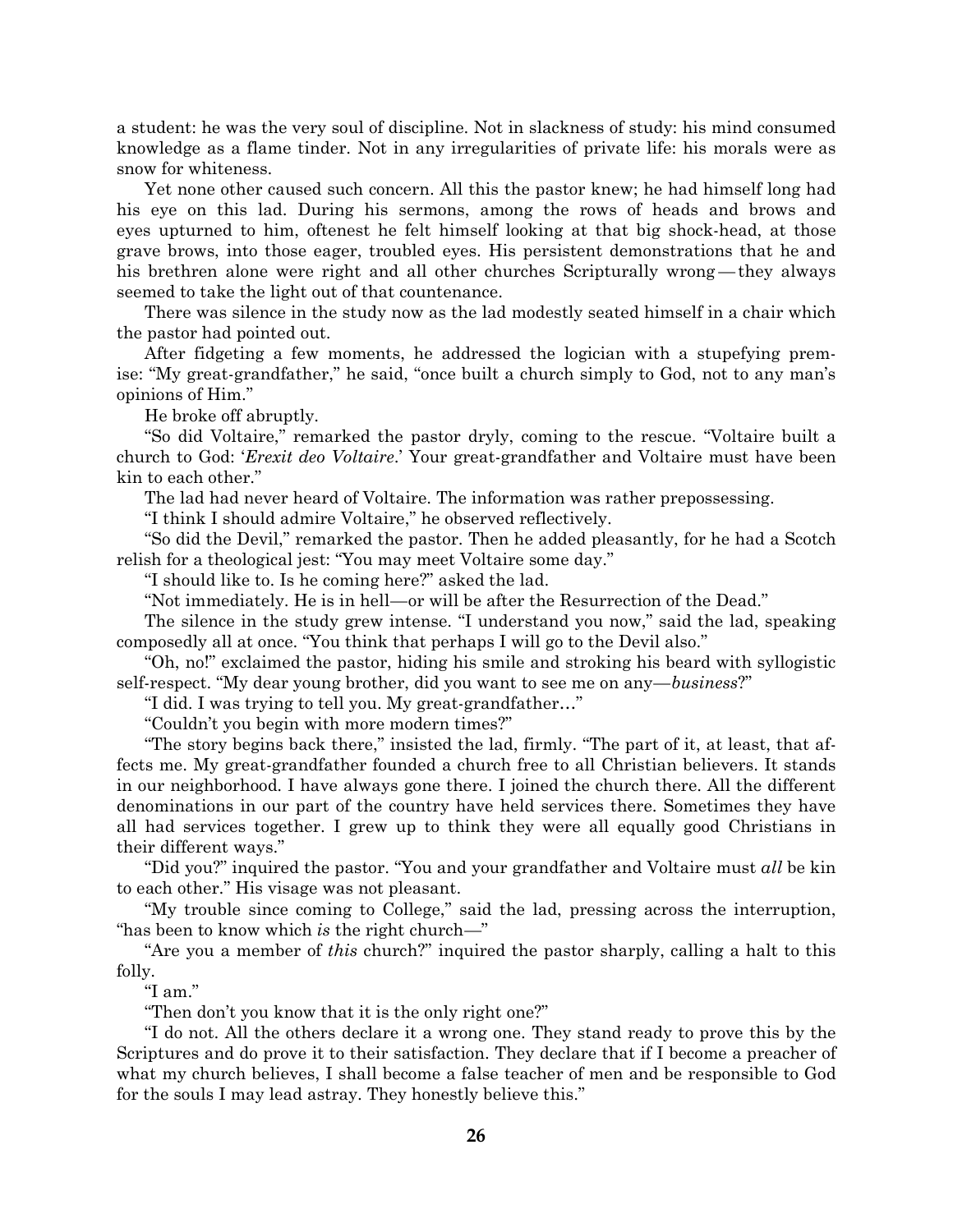"Don't you know that when Satan has entered into a man, he can make him honestly believe anything?"

"And you think it is Satan that keeps the other churches from seeing this is the only right one?"

"I do! And beware, young man, that Satan does not get into *you.*"

"He must be in me already."

There was silence again, then the lad continued. "All this is becoming a great trouble to me. It interferes with my studies — takes my interest out of my future. I come to you then. You are my pastor. Where is the truth — the reason — the proof — the authority? Where is the guiding *law* in all this? I must find *the law*, and that quickly."

There was no gainsaying his trouble: it expressed itself in his eyes, voice, entire demeanor.

The pastor was not seeing any of these things. Here was a plain, ignorant country lad who had rejected his logic and who apparently had not tact enough at this moment to appreciate his own effrontery. In the whole sensitiveness of man there is no spot so touchy as the theological.

"Have you a copy of the New Testament?" It was the tone in which the school-master of old times said, "Bring me that switch."

"I have."

"You can read it?"

"I can."

"You find in it the inspired account of the faith of the original church — the earliest history of Apostolic Christianity?"

"I do."

"Then, can you not compare the teachings of the Apostles, faith and *their* practice, with the teachings of this church? *Its* faith and *its* practice?"

"I have tried to do that."

"Then there is the truth. And the reason. And the proof. And the authority. And the *law*. We have no creed but the creed of the Apostolic churches; no practice but their practice; no teaching but their teaching in letter and in spirit."

"That is what was told me before I came to college. It was told me that young men were to be prepared to preach the simple Gospel of Christ to all the world. There was to be no sectarian theology."

"Well? Has any one taught you sectarian theology?"

"Not consciously, not intentionally. Inevitably — perhaps. That is my trouble now — *one* of my troubles."

"Well?"

"May I ask you some questions?"

"You may ask me some questions if they are not silly questions. You don't seem to have any creed, but you *do* seem to have a catechism! Well, on with the catechism! I hope it will be better than those I have read."

So bidden, the lad began. "Is it Apostolic Christianity to declare that infants should not be baptized?"

"It is!" The reply came like a flash of lightning.

"And those who teach to the contrary violate the word of God?"

"They do!"

"Is it Apostolic Christianity to affirm that only immersion is Christian baptism?" "It is!"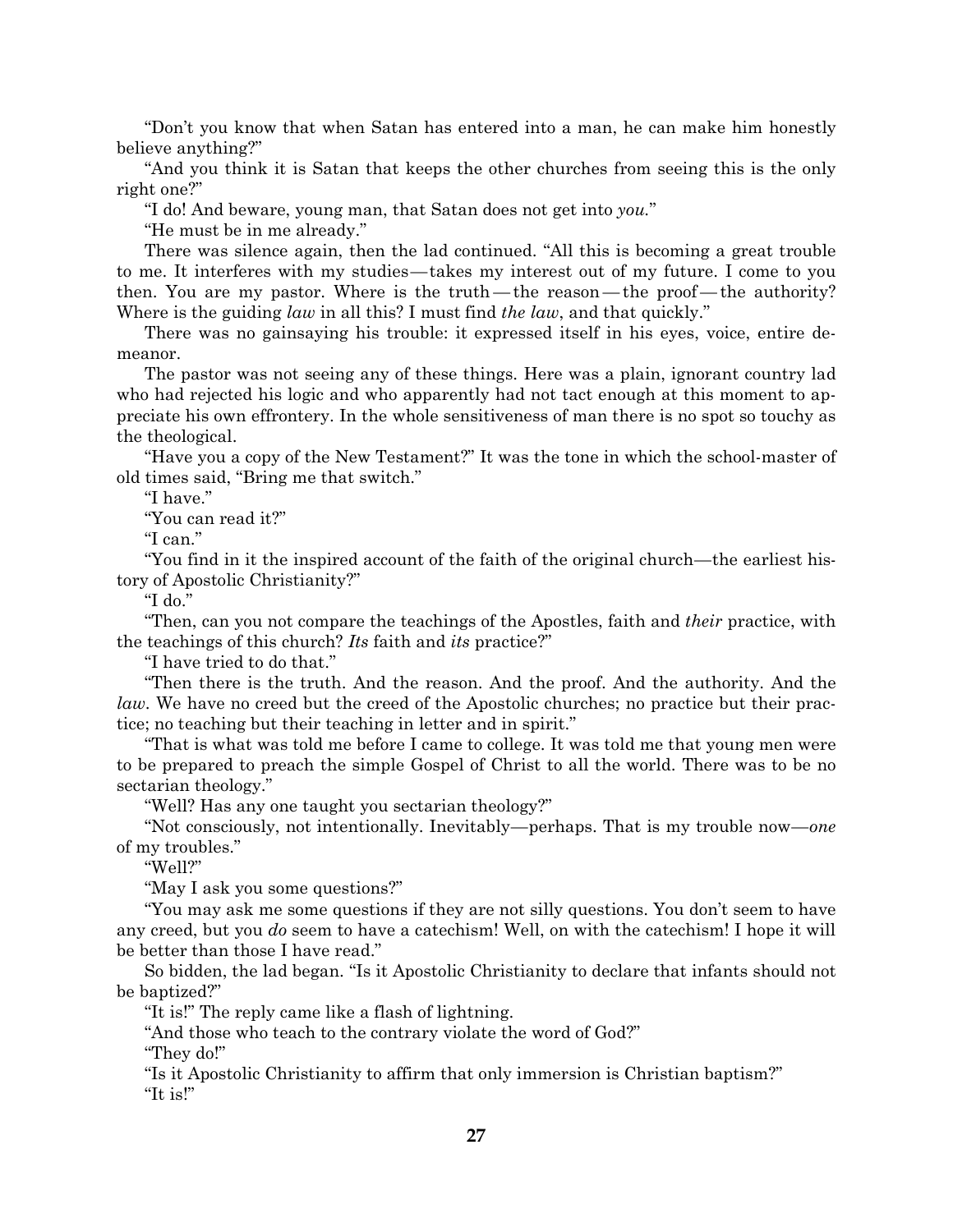"And those who use any other form violate the word of God?"

"They do!"

"Is it Apostolic Christianity to celebrate the Lord's Supper once every seven days?" "It is!"

"And all who observe a different custom violate the word of God?"

"They do!"

"Is it Apostolic Christianity to have no such officer in the church as an Episcopal bishop?"

"It is!"

"The office of Bishop, then, is a violation of Apostolic Christianity?"

"It is!"

"Is it Apostolic Christianity to make every congregation, no matter how small or influenced by passion, an absolute court of trial and punishment of his members?"

"It is!"

"To give every such body control over the religious standing of its members, so it may turn them out into the world, banish them from the church of Christ forever, if it sees fit?" "It is!"

"And those who frame any other system of church government violate the…"

"They do!"

"Is it Apostolic Christianity to teach that faith precedes repentance?"

"It is!"

"Those who teach that sorrow for sin is itself the great reason why we believe in Christ—do they violate...?"

"They do!"

"Is it Apostolic Christianity to turn people out of the church for dancing?"

"It is!"

"The use of an organ in worship — is that a violation of Apostolic…?"

"It is!"

"Is it Apostolic Christianity to require that the believer in it shall likewise believe everything in the old Bible?"

"It is."

"Did Christ and the Apostles themselves teach that everything contained in what we call the old Bible must be believed?"

"They did!"

The pastor was grasping the arms of his chair, his body bent toward the lad, his head thrown back, his face livid with sacred rage. He was a good man, tried and true: Godfearing, God-serving. No fault lay in him unless it may be imputed for unrighteousness that he was a staunch, trenchant sectary in his place and generation.

As he sat there in the basement study of his church, his pulpit of authority and his baptismal pool of regeneration directly over his head, all round him in the city the solid hundreds of his followers, he forgot himself as a man and a minister and remembered only that as a servant of the Most High he was being interrogated and dishonored. His soul shook and thundered within him to repel these attacks upon his Lord and Master.

As those unexpected random questions had poured in upon him thick and fast, all emerging, as it seemed to him, like disembodied evil spirits from the black pit of Satan and the damned, it was joy to him to deal to each that same straight, God-directed spearthrust of a reply — killing them as they rose. His soul exulted in that blessed carnage.

But the questions ceased. They had hurried out as though there were a myriad press-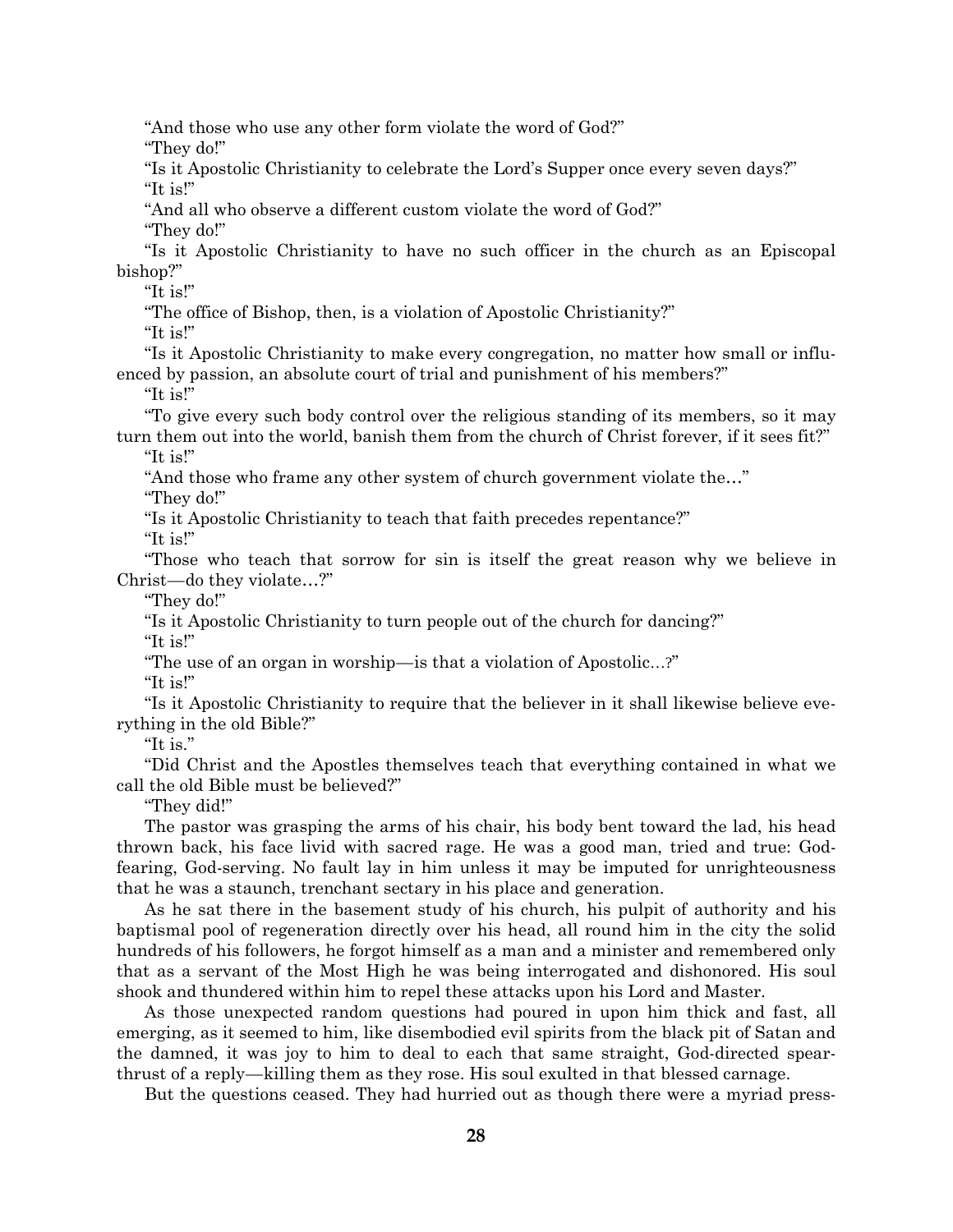ing behind — a few issuing bees of an aroused swarm. But they ceased.

The pastor leaned back in his chair and drew a quivering breath through his white lips. "Ask some more!"

On his side, the lad had lost divine passion as the pastor had gained it. His interest waned while the pastor's waxed. His last questions were put so falteringly, almost so inaudibly, that the pastor might well believe his questioner beaten, brought back to modesty and silence. To a deeper-seeing eye, however, the truth would have been plain that the lad was not seeing his pastor at all, but seeing *through* him into his own future: into his life, his great chosen life-work. His young feet had come in their travels nigh to the limits of his Promised Land: he was looking over into it.

"Ask some more! The last of them! Out with them *all*! Make an end of this now and here!"

The lad reached for his hat, which he had laid on the floor, and stood up. He was as pale as the dead.

"I shall never be able to preach Apostolic Christianity," he said, and turned to the door.

But reaching it, he wheeled and came back. "I am in trouble!" he cried, sitting down again. "I don't know what to believe. I don't know what I do believe. My God!" he cried again, burying his face in his hands. "I believe I am beginning to doubt the Bible. Great God, what am I coming to! What is my life coming to! *Me* doubt the Bible!"

The interview of that day was one of the signs of two storms which were approaching: one appointed to reach the University, one to reach the lad. The storm now gathering in many quarters and destined in a few years to burst upon the University was like its other storms that had gone before: only, this last one left it a ruin which will stay a ruin.

That oldest, best passion of the Kentucky people for the establishment in their own land of a broad institution of learning for their own sons, though revived in David's time on a greater scale than ever before, was not to be realized. The new University, bearing the name of the commonwealth and opening at the close of the Civil War as a sign of the new peace of the new nation, having begun so fairly and risen in a few years to fourth or fifth place in patronage among all those in the land, was already entering upon its decline.

The reasons of this were the same that had successively ruined each of its predecessors: the same old sectarian quarrels, enmities, revenges; the same old political oppositions and hatreds; the same personal ambitions, jealousies, strifes.

Away back in 1780, while every man, woman, and child in the western wilderness was in dire struggle for life itself, those far-seeing people had induced the General Assembly of Virginia to confiscate and sell in Kentucky the lands of British Tories, to found a public seminary for Kentucky boys—not a sectarian school.

These same broad-minded pioneers had later persuaded her to give twenty thousand acres of her land to the same cause and to exempt officers and students of the institution from military service. Still later, intent upon this great work, they had induced Virginia to take from her own beloved William and Mary one-sixth of all surveyors' fees in the district and contribute them.

The early Kentuckians, for their part, planned and sold out a lottery — to help along the incorruptible work. For such an institution Washington and Adams and Aaron Burr and Thomas Marshall and many another opened their purses. For it thousands and thousands of dollars were raised among friends scattered throughout the Atlantic states, these responding to a petition addressed to all religious sects, to all political parties.

A library and philosophical apparatus were wagoned over the Alleghenies. A committee was sent to England to choose further equipments.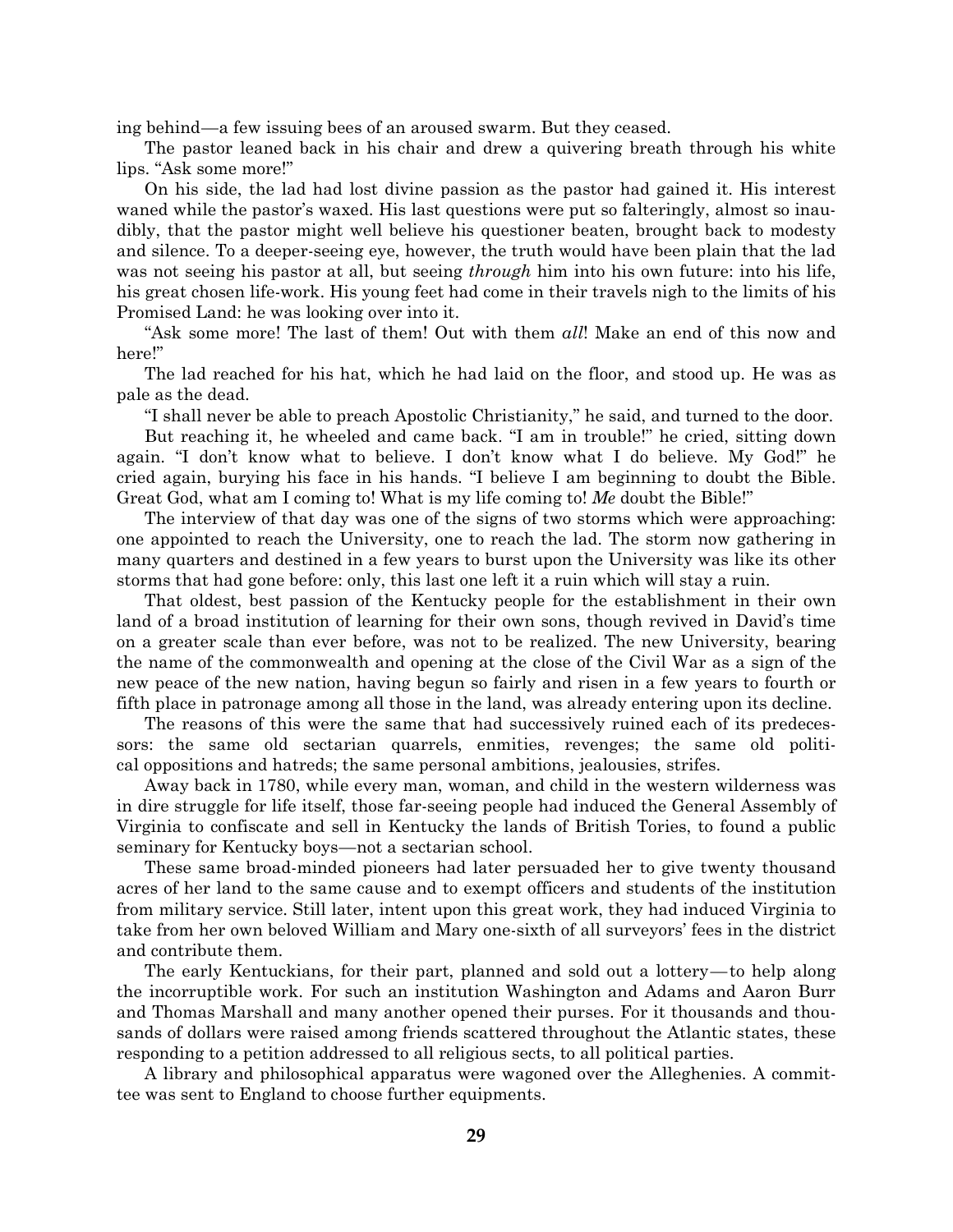When Kentucky came to have a legislature of its own, it decreed that each of the counties in the state should receive six thousand acres of land wherewith to start a seminary; and that all these county seminaries were to train students for this long-dreamed-of central institution. That they might not be sent away — to the North or to Europe.

When, at the end of the Civil War, a fresh attempt (and the last) was made to found in reality and in perpetuity a home institution to be as good as the best in the republic, the people rallied as though they had never known defeat. The idea resounded like a great trumpet throughout the land. Individual, legislative, congressional aid — all were poured out lavishly for that one devoted cause.

Sad chapter in the history of the Kentuckians! Perhaps the saddest among the many sad ones. For such an institution must in time have taught what all its court-houses and all its pulpits — laws human and divine — have not been able to teach: it must have taught the noble commonwealth to cease murdering.

Standing there in the heart of the people's land, it must have grown to stand in the heart of their affections: and so standing, to stand for peace. For true learning always stands for peace. Letters always stand for peace. And it is the scholar of the world who has ever come into it as Christ came: to teach that human life is worth saving and must be saved.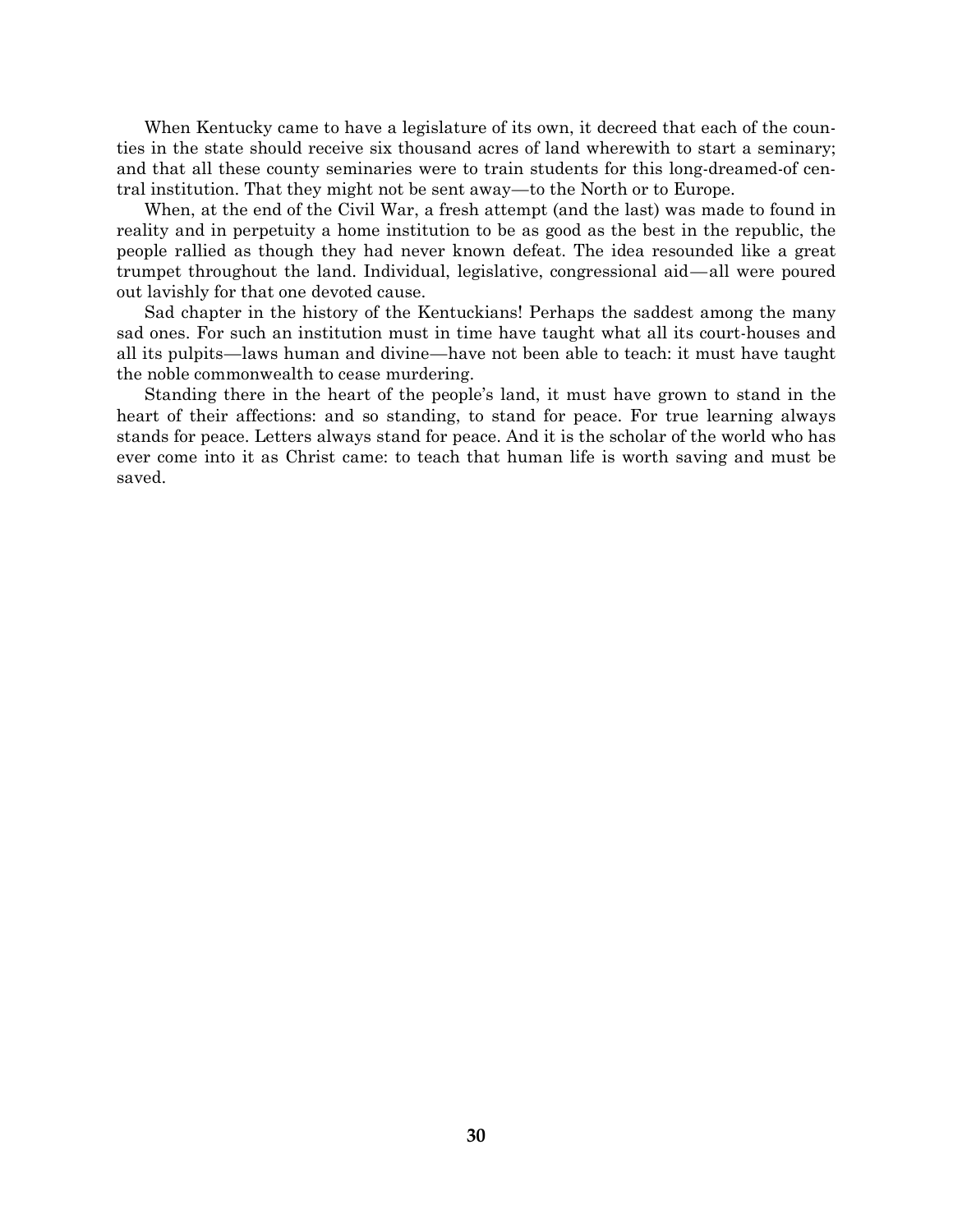# Chapter *HI*

 $\sum_{\text{Sovernal}}$  and  $\sum_{\text{Sovernal}}$  and  $\sum_{\text{Sovernal}}$  and  $\sum_{\text{Sovernal}}$  and  $\sum_{\text{Sogenal}}$  and  $\sum_{\text{Sogenal}}$  and  $\sum_{\text{Sogenal}}$  and  $\sum_{\text{Sogenal}}$  and  $\sum_{\text{Sogenal}}$  and  $\sum_{\text{Sogenal}}$  and  $\sum_{\text{Sogenal}}$  and  $\sum_{\text{Sogenal}}$  and  $\sum_{\text{Sogenal}}$  and

Several days had passed since his anxious and abruptly terminated interview with his pastor. During the interval he had addressed no further inquiries to any man touching his religious doubts.

A serious sign: for when we cease to carry such burdens to those who wait near by as our recognized counselors and appointed guides, the inference is that succor for our peculiar need has there been sought in vain.

This succor, if existent at all, will be found elsewhere in one of two places: either farther away from home in greater minds whose teaching has not yet reached us; or still nearer home in what remains as the last court of inquiry and decision: in the mind itself.

With greater intellects more remote the lad had not yet been put in touch; he had therefore grown reflective, and for nearly a week had been spending the best powers of his unaided thought in self-examination.

He was sitting one morning at his student's table with his Bible and note-book opened before him, wrestling with his problems still. The dormitory was very quiet. A few students remained indoors at work, but most were absent: some gone into the country to preach trial sermons to trying congregations; some down in the town; some at the college, practicing hymns, or rehearsing for society exhibitions; some scattered over the campus, preparing Monday lessons on a spring morning when animal sap stirs intelligently at its sources and sends up its mingled currents of new energy and new lassitude.

David had thrown his window wide open, to let in the fine air; his eyes strayed outward. A few yards away stood a stunted transplanted locust—one of those uncomplaining asses of the vegetable kingdom whose mission in life is to carry whatever man imposes. Year after year this particular tree had remained patiently backed up behind the dormitory, for the bearing of garments to be dusted or dried. More than once during the winter, the lad had gazed out of his snow-crusted panes at this dwarfed donkey of the woods, its feet buried deep in ashes, its body covered with kitchen wash-rags and Bible students' frozen underwear. He had reasoned that such soil and such servitude had killed it. But as he looked out of his window now, his eyes caught sight of the early faltering green in which this exile of the forest was still struggling to clothe itself — its own life vestments. Its enforced and artificial function as a human clothes-horse had indeed nearly destroyed it; but wherever a bud survived, there its true office in nature was asserted, its ancient kind declared, its growth stubbornly resumed.

The moment for the lad may have been one of those in the development of the young when they suddenly behold familiar objects as with eyes more clearly opened; when the neutral becomes the decisive; when the sermon is found in the stone.

As he now took curious cognizance of the budding wood which he, seeing it only in winter, had supposed could not bud again, he fell to marveling how constant each separate thing in nature is to its own life and how sole is its obligation to live that life only.

All that a locust had to do in the world was to be a locust; and be a locust it would though it perished in the attempt. It drew back with no hesitation, was racked with no doubt, puzzled with no necessity of preference. It knew absolutely the law of its own being and knew absolutely nothing else; found under that law its liberty, found under that liberty its life.

"But I," he reflected, "am that which was never sown and never grown before. All the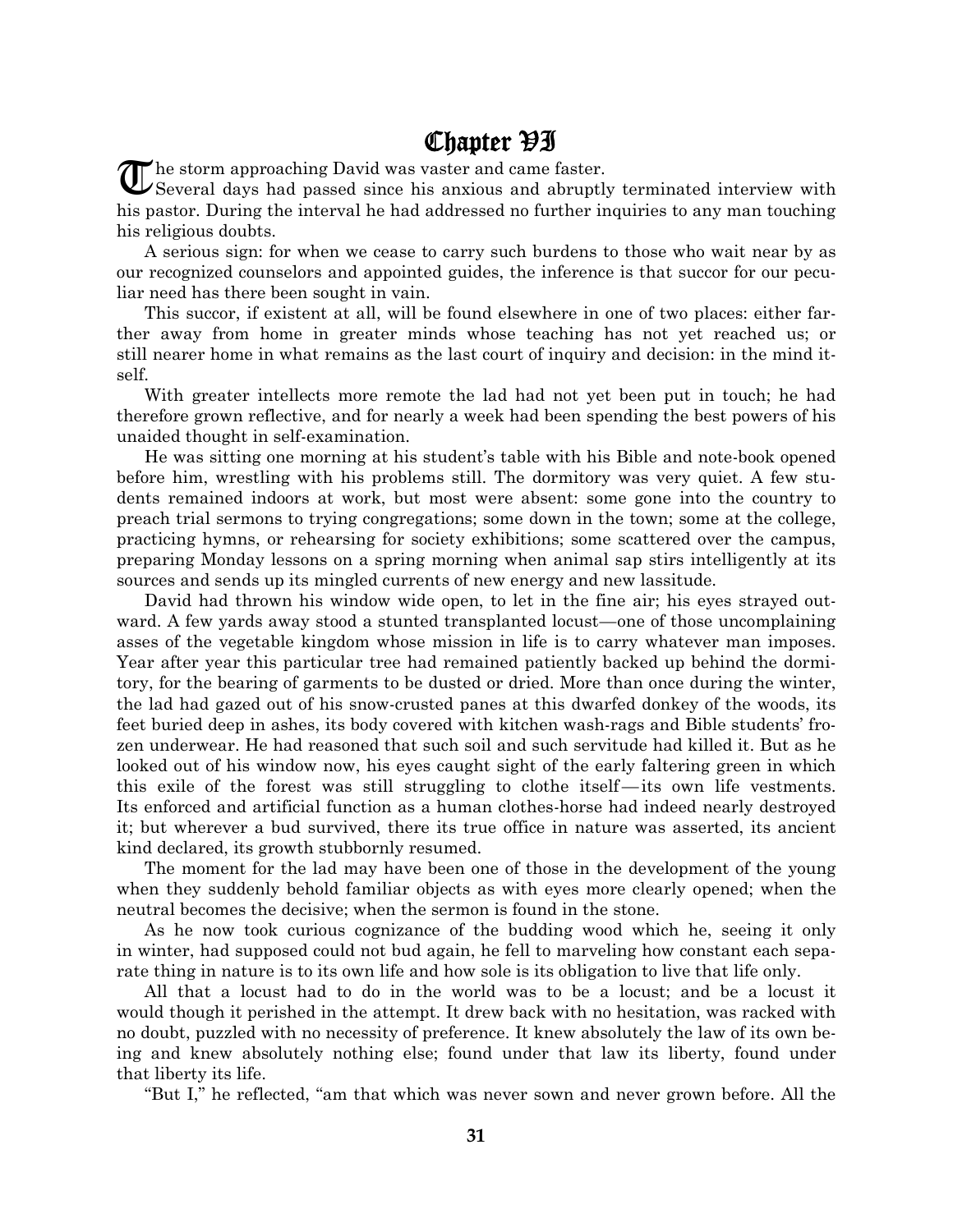ages of time, all the generations of men, have not fixed any type of life for me. What I am to become I must myself each instant choose; and having chosen, I can never know that I have chosen best. Often I do know that what I have selected I must discard. And yet no one choice can ever be replaced by its rejected fellow; the better chance lost once, is lost eternally. Within the limits of a locust, how little may the individual wander; within the limits of the wide and erring human, what may not a man become! What now am I becoming? What shall I now choose—as my second choice?"

A certain homely parallel between the tree and himself began to shape itself before his thought: how he, too, had been dug up far away — had, in a sense, voluntarily dug himself up — and been transplanted in the college campus; how, ever since being placed there, the different sectarian churches of the town had, without exception, begun to pin on the branches of his mind the many-shaped garments of their dogmas, until by this time he appeared to himself as completely draped as the little locust after a heavy dormitory washing.

There was this terrible difference, however: that the garments hung on the tree were anon removed; but these doctrines and dogmas were fastened to his mind to stay—as the very foliage of his thought — as the living leaves of Divine Truth. He was forbidden to strip off one of those sacred leaves. He was told to live and to breathe his religious life through them, and to grow only where they hung.

The lad declared finally to himself this morning, that realize his religious life through those dogmas he never could; that it was useless any longer to try. Little by little they would as certainly kill him in growth and spirit as the rags had killed the locust in sap and bud. Whatever they might be to others—and he judged no man—for him with his peculiar nature they could never be life-vestments; they would become his spiritual graveclothes.

The parallel went a little way further: that scant faltering green! That unconquerable effort of the tree to assert despite all deadening experiences its old wildwood state! Could he do the like, could he go back to his?

Yearning, sad, immeasurable filled him as he now recalled the simple faith of what had already seemed to him his childhood. Through the mist blinding his vision, through the doubts blinding his brain, still could he see it lying there clear in the near distance!

"No," he cried, "into whatsoever future I may be driven to enter, closed against me is the peace of my past. Return thither my eyes ever will, my feet never! But as I was true to myself then, let me be true now. If I cannot believe what I formerly believed, let me determine quickly what I *can* believe. The Truth, the Law—I must find these, and quickly!"

From all of which, though thus obscurely set forth, it will be divined that the lad had now reached, indeed for some days had stood halting at one of the great partings of the ways: when the whole of Life's road can be walked in by us no longer; when we must elect the half we shall henceforth follow, and having taken it, ever afterward perhaps look yearningly back upon the other as a lost trail of the mind.

The parting of the ways where he had thus faltered, summing up his bewilderment, and crying aloud for fresh directions, was one immemorially old in the history of man: the splitting of Life's single road into the by-paths of Doubt and Faith.

Until within less than a year, his entire youth had been passed in the possession of what he esteemed true religion. Brought from the country into the town, where each of the many churches was proclaiming itself the sole incarnation of this and all others the embodiment of something false, he had, after months of distracted wandering among their contradictory clamors, passed as so many have passed before him into that state of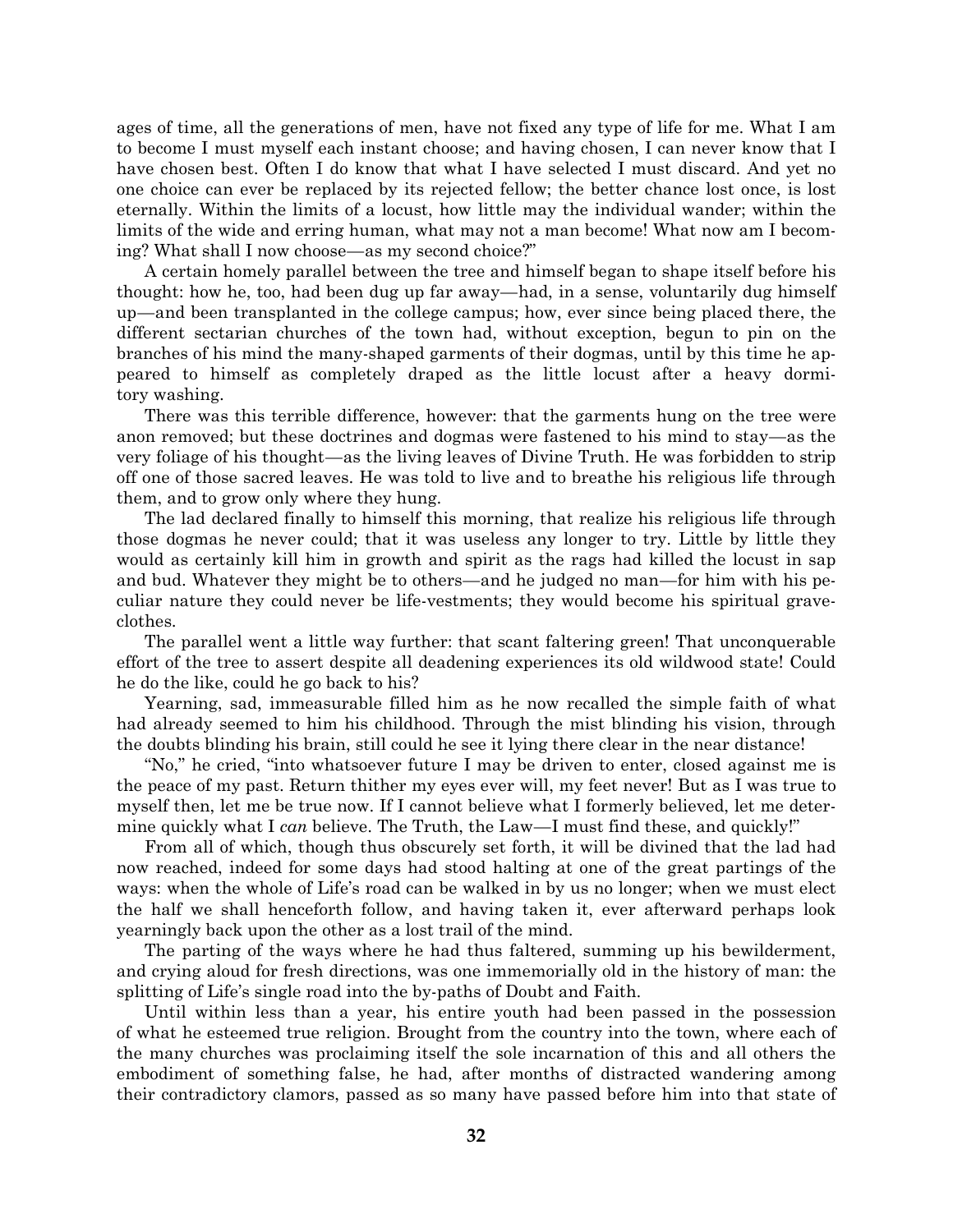mind which rejects them all and asks whether such a thing as true religion anywhere exists.

The parting of Life's road at Doubt and Faith! How many pilgrim feet throughout the ages, toiling devoutly thus far, have shrunk back before that unexpected and appalling sign! Disciples of the living Lord, saints, philosophers, scholars, priests, knights, statesmen—what a throng! What thoughts there born, prayers there ended, vows there broken, light there breaking, hearts there torn in twain! Mighty mountain rock! Rising full in the road of journeying humanity. Around its base the tides of the generations dividing as part the long racing billows of the sea about some awful cliff.

The lad closed his notebook, and, taking his chair to the window, folded his arms on the sill and looked out.

Soon he noticed what had escaped him before. Beyond the tree, at the foot of the ashheap, a single dandelion had opened. It burned like a steadfast yellow lamp, low in the edge of the young grass.

These two simple things — the locust leaves, touched by the sun, shaken by the south wind; the dandelion shining in the grass — awoke in him the whole vision of the spring now rising anew out of the Earth, all over the land: great Nature!

And the vision of this caused him to think of something else. On the Sunday following his talk with the lad, the pastor had preached the most arousing sermon that the lad had heard: it had grown out of that interview: it was on modern infidelity—the new infidelity as contrasted with the old.

In this sermon he had arraigned certain books as largely responsible. He called them by their titles. He warned his people against them. Here recommenced the old story: the lad was at once seized with a desire to read those books, thus exhibiting again the identical trait that had already caused him so much trouble. But this trait was perhaps himself—his core; the demand of his nature to hear both sides, to judge evidence, test things by his own reason, get at the deepest root of a matter: to see Truth, and to see Truth whole.

Curiously enough, these books, and some others, had been much heard of by the lad since coming to college: once; then several times; then apparently everywhere and all the time. For, intellectually, they had become atmospheric: they had to be breathed, as a newly introduced vital element of the air, whether liked or not liked by the breathers.

They were the early works of the great Darwin, together with some of that related illustrious group of scientific investigators and thinkers, who, emerging like promontories, islands, entire new countries, above the level of the world's knowledge, sent their waves of influence rushing away to every shore.

It was in those years that they were flowing over the United States, over Kentucky. And as some volcanic upheaval under mid-ocean will in time rock the tiny boat of a sailor boy in some little sheltered bay on the other side of the planet, so the sublime disturbance in the thought of the civilized world in the second half of the nineteenth century had reached David.

Sitting at his window, looking out blindly for help and helpers amid his doubts, seeing the young green of the locust, the yellow of the dandelion, he recalled the names of those anathematized books, which were described as dealing so strangely with nature and with man's place in it. The idea dominated him at last to go immediately and get those books.

A little later he might have been seen quitting the dormitory and taking his way with a dubious step across the campus into the town.

Saturday forenoons of spring were busy times for the town in those days. Farmers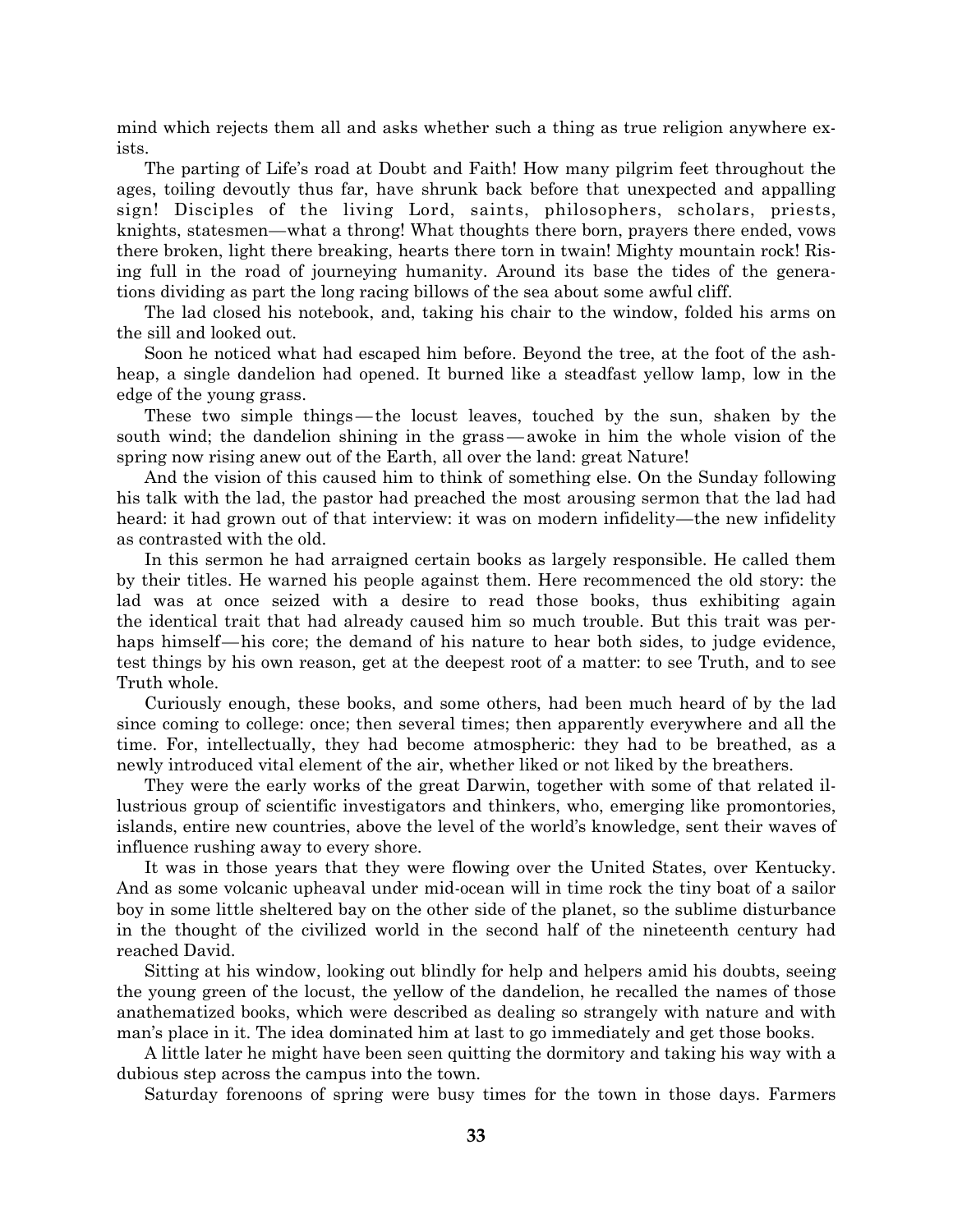were in, streets were crowded with their horses and buggies and rockaways, with livestock, with wagons hauling cord-wood, oats, hay, and hemp.

Once, at a crossing, David waited while a wagon loaded with soft, creamy, gray hemp creaked past toward a factory. He sniffed with relish the tar of the mud-packed wheels; he put out a hand and stroked the heads drawn close in familiar bales.

Crowded, too, of Saturdays was the book-shop to which the students usually resorted for their supplies. Besides town customers and country customers, the pastor of the church often dropped in and sat near the stove, discoursing, perhaps, to some of his elders, or to reverent Bible students, or old acquaintances. A small, tight, hot, metal-smelling stovewhy is it so enjoyable by a dogmatist?

As David made his way to the rear of the long bookshelves, which extended back toward the stove, the pastor rose and held out his hand with hearty warmth—and a glance of secret solicitude.

The lad looked sheepish with embarrassment; not until accosted had he himself realized what a stray he had become from his pastor's flock and fold. And he felt that he ought instantly to tell the pastor this was the case.

But the pastor had re-seated himself and re-gripped his masterful monologue.

The lad was more than embarrassed; he felt conscious of a new remorseful tenderness for this grim, righteous man, now that he had emancipated mind and conscience from his teaching: so true it often is that affection is possible only where obedience is not demanded.

He turned off sorrowfully to the counter, and a few moments later, getting the attention of the clerk, asked in a low conscience-stricken tone for *The Origin of Species* and *The Descent of Man*; conscience-stricken at the sight of the money in his palm to pay for them.

"What are you going to do with these?" inquired a Bible student who had joined him at the counter and fingered the books.

"Read them," said the lad, joyously, "and understand them if I can."

He pinned them against his heart with his elbow and all but ran back to the dormitory. Having reached there, he altered his purpose and instead of mounting to his room, went away off to a quiet spot on the campus and, lying down in the grass under the wide open sky, opened his wide Darwin.

It was the first time in his life that he had ever encountered outside of the Bible a mind of the highest order, or listened to it, as it delivered over to mankind the astounding treasures of its knowledge and wisdom in accents of appealing, almost plaintive modesty.

That day the lad changed his teachers.

Of the session more than two months yet remained. Every few days he might have been seen at the store, examining books, drawing money reluctantly from his pocket, hurrying away with another volume. Sometimes he would deliver to the clerk the title of a work written on a slip of paper: an unheard-of book; to be ordered—perhaps from the Old World.

For one great book inevitably leads to another. They have their parentage, kinship, generations. They are watch-towers in sight of each other on the same human highway. They are strands in a single cable belting the globe. Link by link David's investigating hands were slipping eagerly along a mighty chain of truths, forged separately by the giants of his time and now welded together in the glowing thought of the world.

Not all of these were scientific works. Some were works which followed in the wake of the new science, with rapid applications of its methods and results to other subjects,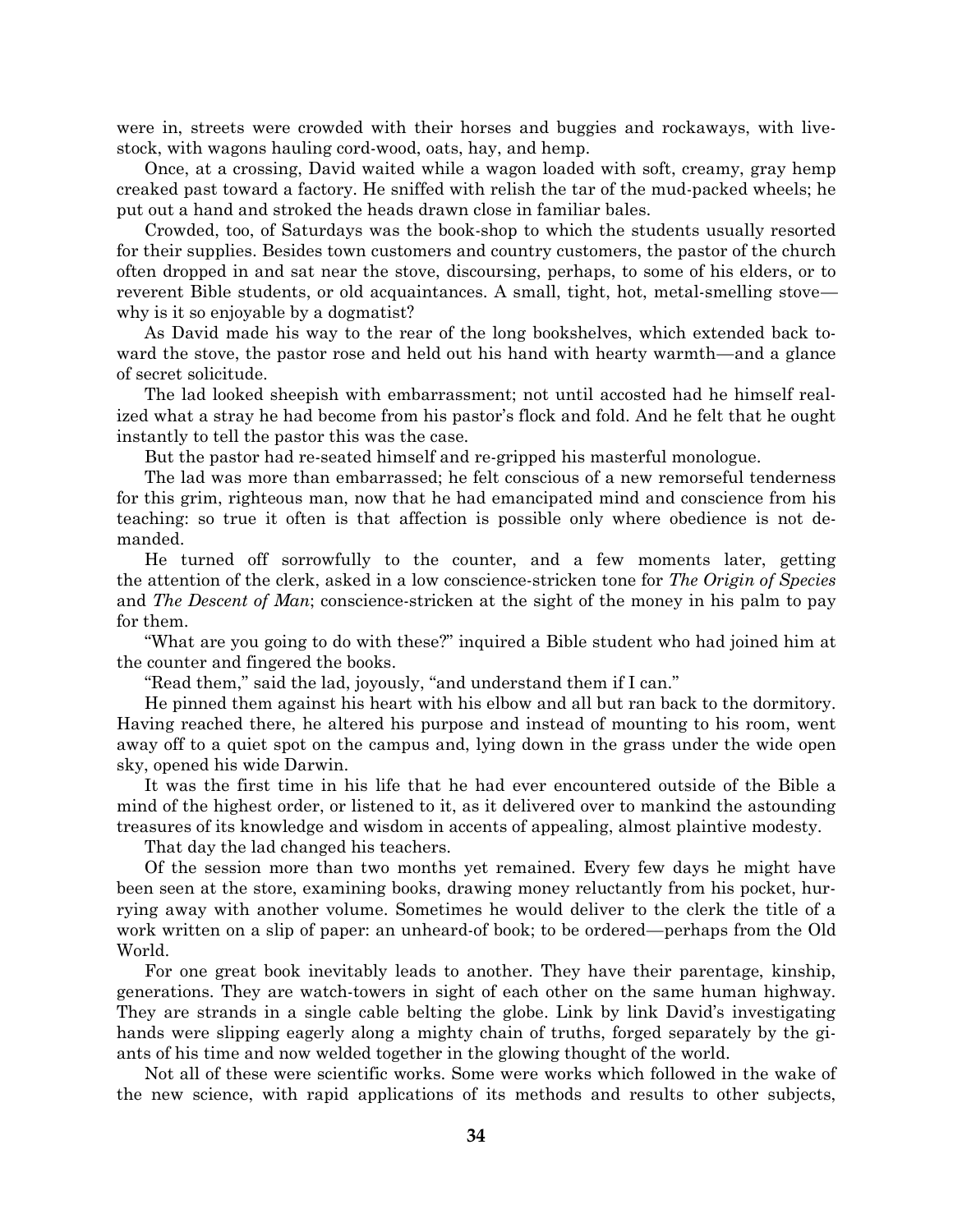scarce conterminous or not even germane.

For in the light of the great central idea of Evolution, all departments of human knowledge had to be reviewed, reconsidered, reconceived, rearranged, rewritten.

Every foremost scholar of the world, kindling his own personal lamp at that central sun-like radiance, retired straightway into his laboratory of whatsoever kind and found it truly illuminated for the first time. His lamp seemed to be of two flames enwrapped as one: a baleful and a benign. Whenever it shone upon anything that was true, it made this stand out the more clear, valuable, resplendent. But wherever it uncovered the false, it darted thereat a swift tongue of flame, consuming without mercy the ancient rubbish of the mind.

Vast purification of the world by the fire of truth! There have been such purifications before; but never perhaps in the history of the race was so much burned out of the intellectual path of man as during the latter half of the nineteenth century.

There is a sort of land which receives in autumn, year by year, the deposit of its own dead leaves and weeds and grasses without either the winds and waters to clear these away or the soil to reabsorb and reconvert them into the materials of reproduction.

Thus, year by year the land tends farther toward sterility by the very accumulation of what was once its life.

But send a forest fire across those smothering strata of vegetable decay; give once more a chance for every root below to meet the sun above; for every seed above to reach the ground below; soon again the barren will be the fertile, the desert blossom as the rose.

It is so with the human mind. It is ever putting forth a thousand things which are the expression of its life for a brief season. These myriads of things mature, ripen, bear their fruit, fall back dead upon the soil of the mind itself. That mind may be the mind of an individual; it may be the mind of a century, a race, a civilization.

To the individual, then, to a race, a civilization, a century, arrives the hour when it must either consume its own dead or surrender its own life. These hours are the moral, the intellectual revolutions of history.

The new science must not only clear the stagnant ground for the growth of new ideas, it must go deeper. Not enough that rubbish should be burned: old structures of knowledge and faith, dangerous, tottering, unfit to be inhabited longer, must be shaken to their foundations.

It brought on therefore a period of intellectual upheaval and of drift, such as was once passed through by the planet itself. What had long stood locked and immovable began to move; what had been high sank out of sight; what had been low was lifted.

The mental hearing, listening as an ear placed amid still mountains, could gather into itself from afar the slip and fall of avalanches. Whole systems of belief which had chilled the soul for centuries, dropped off like icebergs into the warming sea and drifted away, melting into nothingness.

The minds of many men, witnessing this double ruin by flame and earthquake, are at such times filled with consternation: to them it seems that nothing will survive, that beyond these cataclysms there will never again be stability and peace — a new and better age, safer footing, wider horizons, clearer skies.

It was so now. The literature of the New Science was followed by a literature of new Doubt and Despair.

But both of these were followed by yet another literature which rejected alike the New Science and the New Doubt, and stood by all that was included under the old beliefs.

The voices of these three literatures filled the world: they were the characteristic notes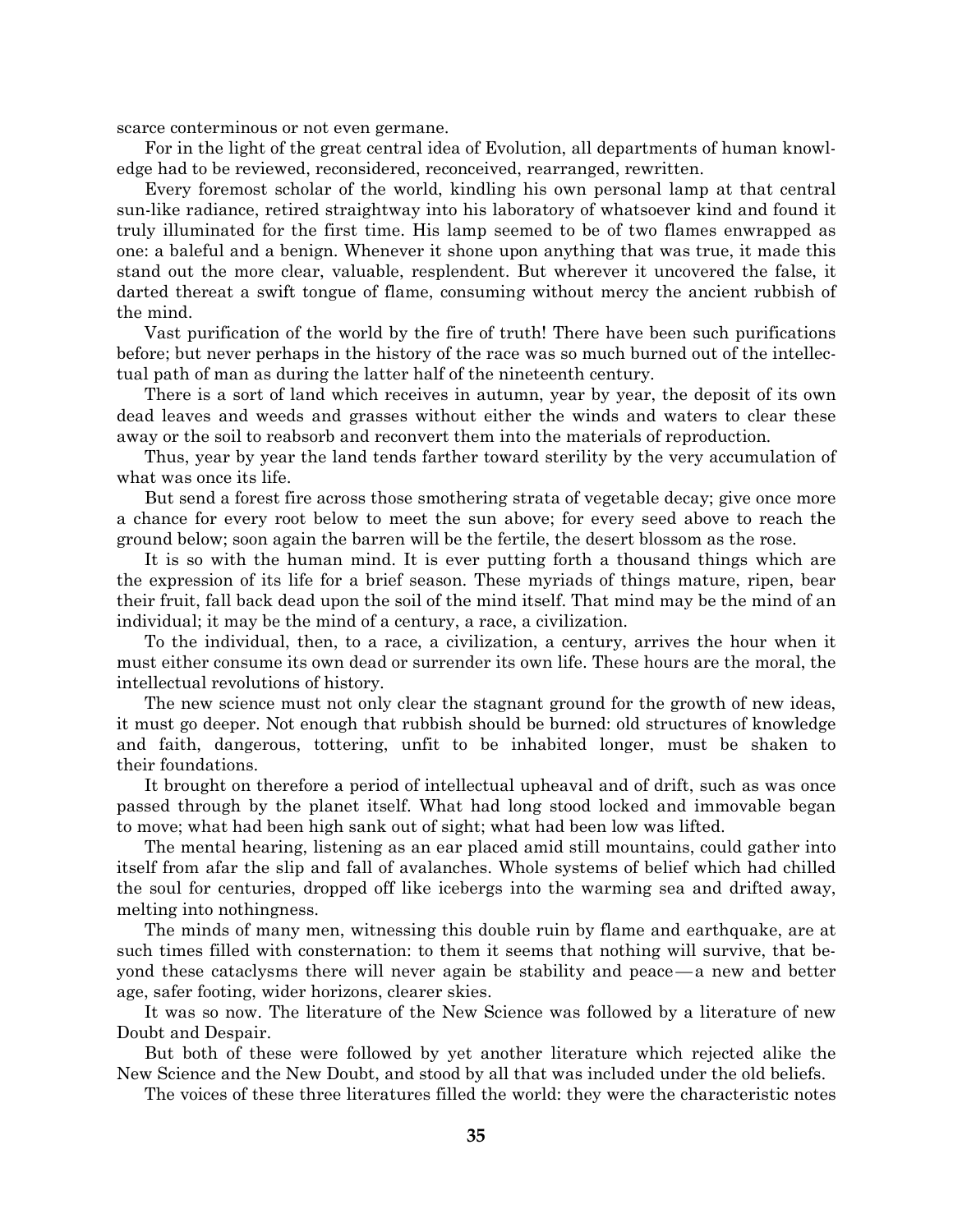of that half-century, heard sounding together: the Old Faith, the New Science, the New Doubt.

And they met at a single point; they met at man's place in Nature, at the idea of God, and in that system of thought and creed which is Christianity.

It was at this sublime meeting-place of the Great Three that this untrained and simple lad soon arrived—searching for the truth. Here he began to listen to them, one after another: reading a little in science (he was not prepared for that), a little in the old faith, but most in the new doubt.

For this he was ready; toward this he had been driven.

Its earliest effects were soon exhibited in him as a student. He performed all required work, slighted no class, shirked no rule, transgressed no restriction. But he asked no questions of any man now, no longer roved distractedly among the sects, took no share in the discussions rife in his own church.

There were changes more significant: he ceased to attend the Bible students' prayermeeting at the college or the prayer-meeting of the congregation in the town; he would not say grace at those evening suppers of the Disciples; he declined the Lord's Supper; his voice was not heard in the choir.

He was, singularly enough, in regular attendance at morning and night services of the church; but he entered timidly, apologetically, sat as near as possible to the door, and slipped out a little before the people were dismissed: his eyes had been fixed respectfully on his pastor throughout the sermon, but his thoughts were in other temples.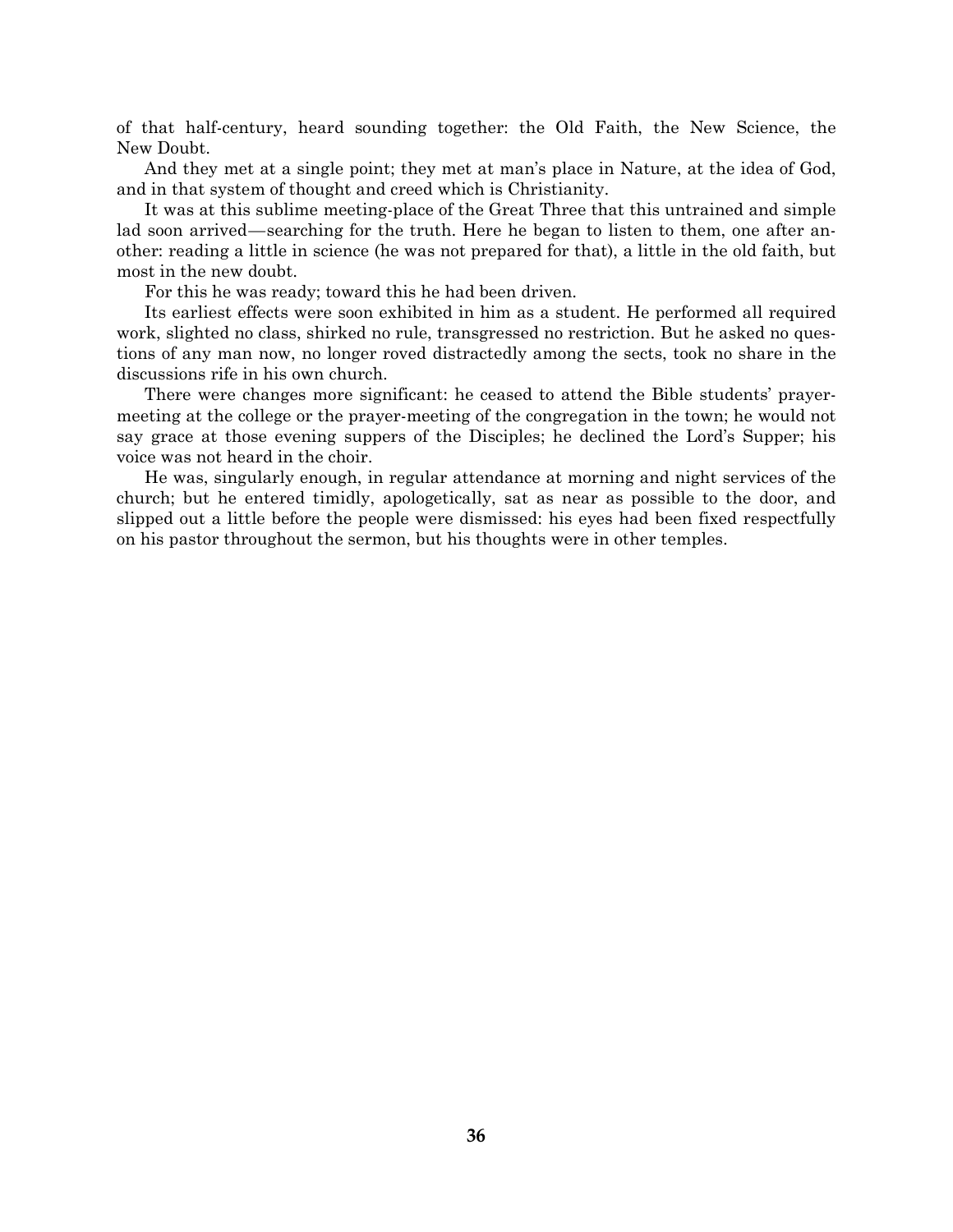### Chapter *HII*

 $\sigma$  he session reached its close. The students were scattered far among the villages, farms, cities of many states — some never to return, having passed from the life of a school into the school of life; some, before vacation ended, gone with their laughter and vigor into the silence of the better Teacher.

Over at the dormitory the annual breaking-up of the little band of Bible students had, as always, been affecting. Calm, cool, bright day of June! when the entire poor tenement house was fragrant with flowers brought from commencement; when a south wind sent ripples over the campus grass; and outside the campus, across the street, the yards were glowing with roses.

Oh, the roses of those young days, how sweet, how sweet they were! How much sweeter now after the long, cruel, evil suffering years which have passed and gone since they faded!

The students were dispersed, and David sat at his table by his open window, writing to his father and mother.

After telling them he had stood well in his classes, and giving some descriptions of the closing days and ceremonies of the college, for he knew how interested they would be in reading about these things, he announced that he was not coming home.

He enclosed a part of the funds still on hand, and requested his father to hire a man in his place to work on the farm during the summer.

He said nothing of his doubts and troubles, but gave as the reason of his remaining away what indeed the reason was: that he wished to study during the vacation; it was the best chance he had ever had, perhaps would ever have; and it was of the utmost importance to him to settle a great many questions before the next session of the Bible College opened.

His expenses would be small.

He had made arrangements with the wife of the janitor to take charge of his room and his washing and to give him his meals: his room itself would not cost him anything, and he did not need any more clothes.

It was hard to stay away from them. Not until separated had he realized how dear they were to him. He could not bear even to write about all that. And he was homesick for the sight of the farm — the horses and cows and sheep — and for the sight of Captain. But he must remain where he was; what he had to do must be done quickly—a great duty was involved.

And they must write to him oftener because he would need their letters, their love, more than ever now. And so God keep them in health and bless them. And he was their grateful son, who too often had been a care to them, who could never forget the sacrifices they had made to send him to college, and whose only wish was that he might not cause them any disappointment in the future.

This letter drew a quick reply from his father. He returned the money, saying that he had done better on the farm than he had expected and did not need it, and that he had a man employed, his former slave. Sorry as they were not to see him that summer, still they were glad of his desire to study through vacation. His own life had not been very successful; he had tried hard, but had failed. For a longtime now he had been accepting the failure as best he could. But compensation for all this were the new interests, hopes, ambitions, which centered in the life of his son. To see him a minister, a religious leader among men — that would be happiness enough for him. His family had always been a reli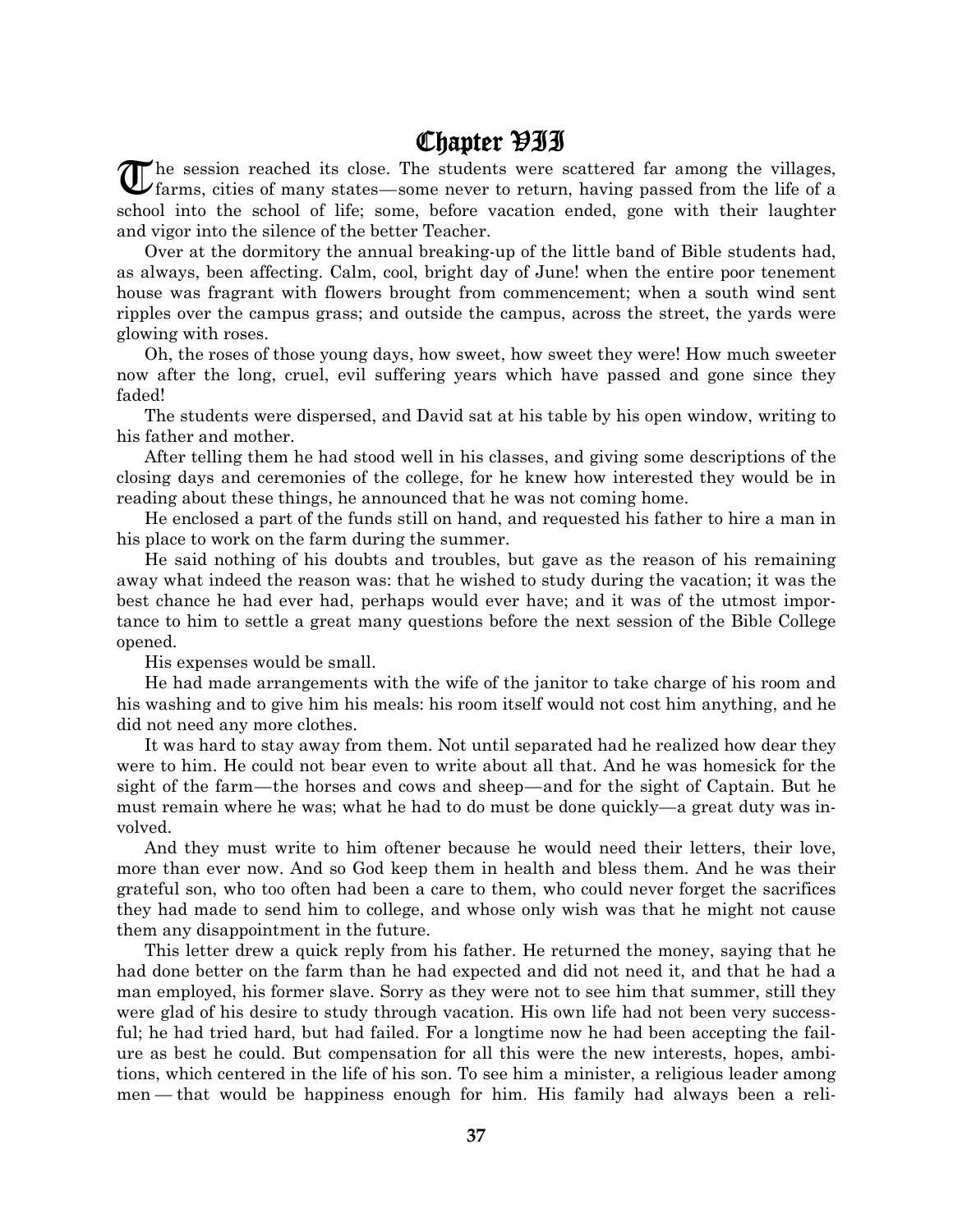gious people.

One thing he was already looking forward to: he wanted his son to preach his first sermon in the neighborhood church founded by the lad's great-grandfather — that would be the proudest hour of his life and in the lad's mother's.

There were times in the past when perhaps he had been hard on him, not understanding him; this only made his wish the greater to aid him now in every way, at any cost.

When they were not talking of him at home, they were thinking of him. And they blessed God that He had given them such a son. Let him not be troubled about the future; they knew that he would never disappoint them.

David sat long immovable before that letter.

One other Bible student remained. On the campus, not far from the dormitory, stood a building of a single story, of several rooms. In one of these rooms there lived, with his family, that tall, gaunt, shaggy, middle-aged man, in his shiny black coat and paper collars, without any cravats, who had been the lad's gentle monitor on the morning of his entering college. He, too, was to spend the summer there, having no means of getting away with his wife and children. Though he sometimes went off himself, to hold meetings where he could and for what might be paid him; now preaching and baptizing in the mountains; now back again, laboring in his shirt-sleeves at the Pentateuch and the elementary structure of the English language.

Such troubles as David's were not for him; nor science nor doubt. His own age contained him as a green field might hold a rock. Not that this kind, faithful, helpful soul was a lifeless stone; but that he was as unresponsive to the movements of his time as a boulder is to the energies of a field. Alive in his own sublime way he was, and inextricably rooted in one ever-living book alone — the Bible. This middle-aged, childlike man, settled near David as his neighbor, was forever a reminder to him of the faith he once had had—the faith of his earliest youth, the faith of his father and mother.

Sometimes when the day's work was done and the sober, still twilights came on, this reverent soul, sitting with his family gathered about him near the threshold of his single homeless room—his oldest boy standing beside his chair, his wife holding in her lap the sleeping babe she had just nursed—would begin to sing. The son's voice joined the father's; the wife's followed the son's, in their usual hymn:

"How firm a foundation, ye saints of the Lord, Is laid for your faith in His excellent word."

Up in his room, a few hundred yards away, the lad that moment might be trimming his lamp for a little more reading.

More than once he waited, listening in the darkness, to the reliant music of the stalwart, stern old poem. How devotedly he too had been used to sing it!

That summer through, then, he kept on at the work of trying to settle things before college reopened—things which involved a great duty.

Where the new thought of the age attacked dogma, Revelation, Christianity most, there most he read. He was not the only reader. He was one of a multitude which no man could know or number; for many read in secret.

Ministers of the Gospel read in secret in their libraries, and locked the books away when their church officers called unexpectedly. On Sunday, mounting their pulpits, they preached impassioned sermons concerning faith — addressed to the doubts ravaging their own convictions and consciences.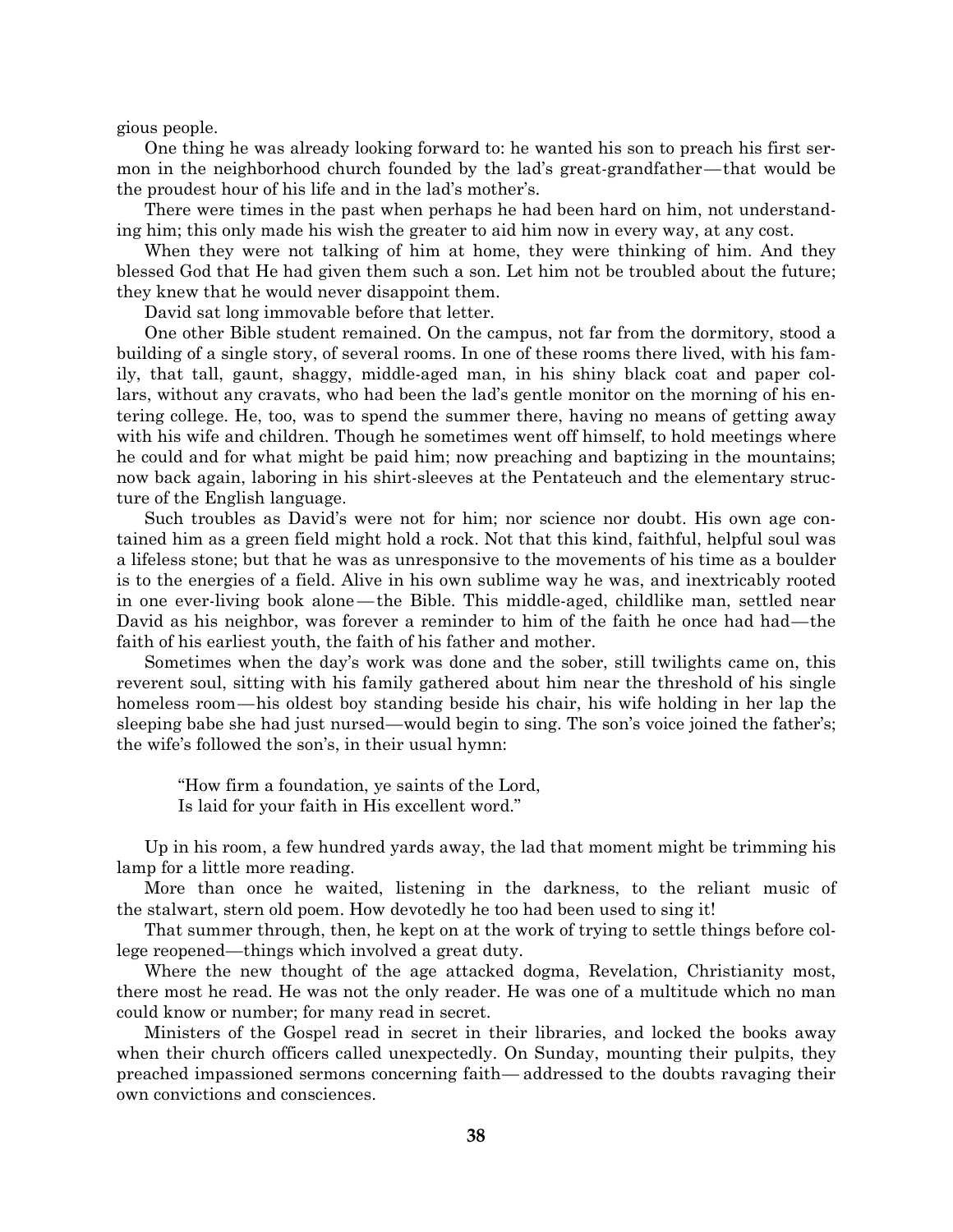Elders and deacons read and kept the matter hid from their pastors. Physicians and lawyers read and spoke not a word to their wives and children. In the church, from highest ecclesiastic and layman, wherever in the professions a religious, scientific, scholarly mind, there was felt the central intellectual commotion of those years — the Battle of the Great Three.

And now summer was gone, the students flocking in, the session beginning. David reentered his classes. Inwardly he drew back from this step; yet, take any other, throw up the whole matter — that he could not do. With all his lifelong religious sense he held on to the former realities, even while his grasp was loosening.

But this could not endure. University life as a Bible student and candidate for the ministry, every day and many times every day, required of him duties which he could not longer conscientiously discharge; they forced from him expressions regarding his faith which made it only too plain both to himself and to others how much out of place he now was.

So the crisis came, as come it must. Autumn had given place to winter, to the first snows, thawing during the day, freezing at night. The roofs of the town were partly brown, partly white; icicles hung lengthening from the eaves. It was the date on which the university closed for the Christmas holidays — Friday afternoon preceding. All day through the college corridors, or along the snow-paths leading to the town, there had been the glad noises of that wild riotous time: whistle and song and shout and hurrying feet, gripping hands, good wishes and good-bys.

One by one the sounds had grown fewer, fainter, and had ceased; the college was left in emptiness and silence, except in a single lecture room in one corner of the building, from the windows of which you looked out across the town and toward the west; there the scene took place.

It was at the door of this room that the lad, having paused a moment outside to draw a deep, quivering breath, knocked, and being told to come in, entered, closed the door behind him, and sat down white and trembling in the nearest chair.

About the middle of the room were seated the professors of the Bible College and his pastor. They rose, and calling him forward shook hands with him kindly, sorrowfully, and pointed to a seat before them, resuming their own.

Before them, then, sat the lad, facing the wintry light; and there was a long silence.

Every one knew beforehand what the result would be. It was the best part of a year since that first interview in the pastor's study; there had been other interviews — with the pastor, with the professors. They had done what they could to check him, to bring him back. They had long been counselors; now in duty they were authorities, sitting to hear him finally to the end, that they might pronounce sentence: that would be the severance of his connection with the university and his expulsion from the church.

Old, old scene in the history of Man—the trial of his Doubt by his Faith: strange day of judgment, when one half of the human spirit arraigns and condemns the other half.

Only five persons sat in that room — four men and a boy. The room was of four bare walls and a blackboard, with perhaps a map or two of Palestine, Egypt, and the Roman Empire in the time of Paul. The era was the winter of the year 1868, the place was an old town of the Anglo-Saxon backwoodsmen, on the blue-grass highlands of Kentucky.

But in how many other places has that scene been enacted, before what other audiences of the accusing and the accused, under what laws of trial, with what degrees and rigors of judgment! Behind David, sitting solitary there in the flesh, the imagination beheld a throng so countless as to have been summoned and controlled by the deep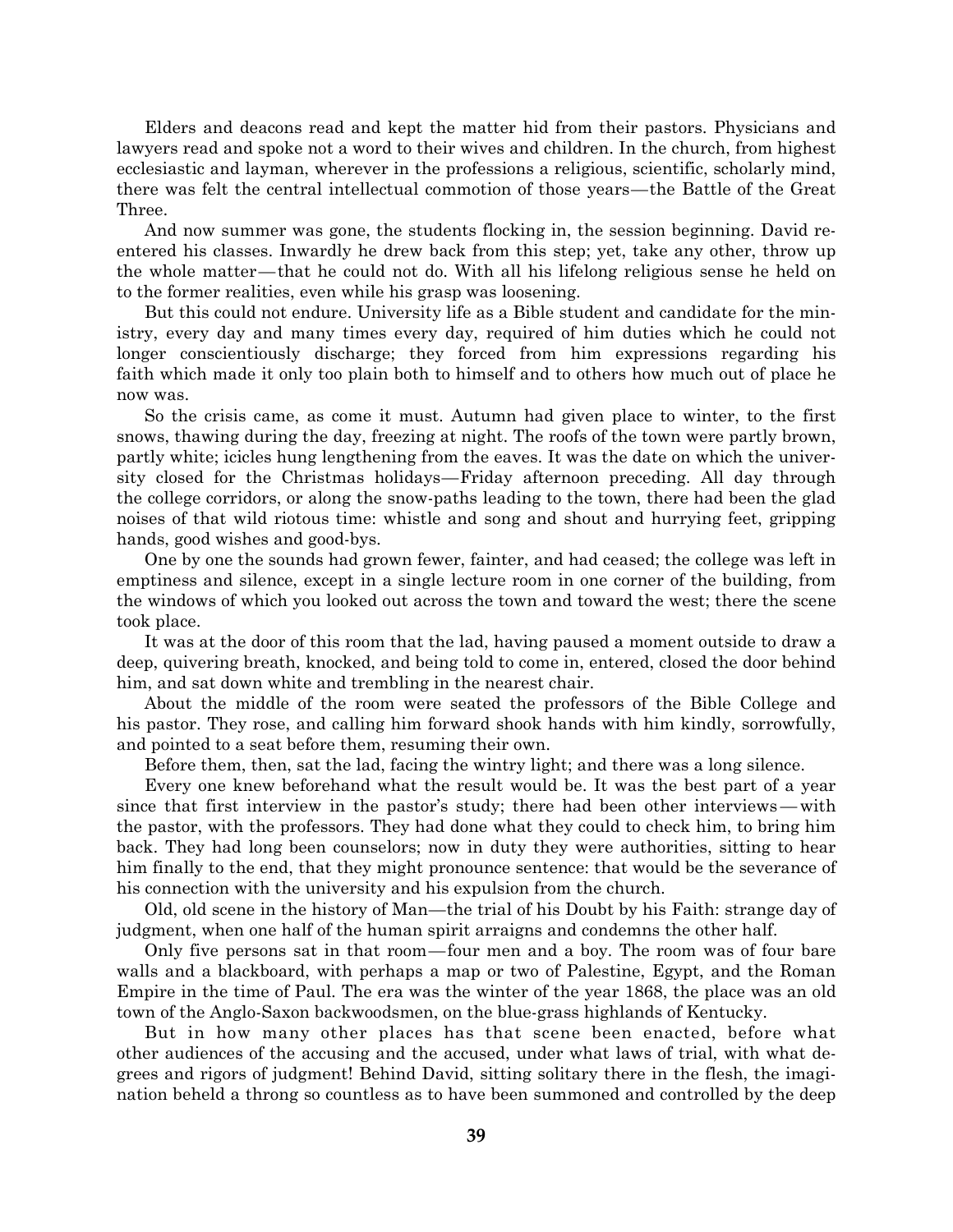arraigning eye of Dante alone. Unawares, he stood at the head of an invisible host, which stretched backward through time till it could be traced no farther. Witnesses all to that sublime, indispensable part of man which is his Doubt — Doubt respecting his origin, his meaning, his Maker, and his destiny. That perpetual half-night of his planet-mind — that shadowed side of his orbit-life — forever attracted and held in place by the force of Deity, but destined never to receive its light.

Yet from that chill, bleak side, what things have not reached round and caught the sun! And as of the Earth's plants, some grow best and are sweetest in darkness; what strange blossoms of faith open and are fragrant in that eternal umbra! Sacred, sacred Doubt of Man. His agony, his searching! which has led him always onward from more ignorance to less ignorance, from less truth to more truth; which is the inspiration of his mind, the sorrow of his heart; which has spoken everywhere in his science, philosophy, literature, art — in his religion itself; which keeps him humble, not vain, changing not immutable, charitable not bigoted; which attempts to solve the universe and knows that it does not solve it, but ever seeks to trace law, to clarify reason, and so to find whatever truth it can.

As David sat before his professors and his pastor, it was one of the moments that sum up civilization. Across the room, behind them also, what a throng! Over on that side was Faith, that radiant part of the soul which directly basks in the light of God, the sun. There, visible to the eye of imagination, were those of all times, places, and races, who have sat in judgment on doubters, actual or suspected. In whatsoever else differing, united in this: that they have always held themselves to be divinely appointed agents of the Judge of all the earth: His creatures chosen to punish His creatures.

And so behind those professors, away back in history, were ranged Catholic popes and Protestant archbishops, and kings and queens, Protestant and Catholic, and great mediaeval jurists, and mailed knights and palm-bearing soldiers of the cross, and holy inquisitors drowning poor old bewildered women, tearing living flesh from flesh as paper, crushing bones like glass, burning the shrieking human body to cinders: this in the name of a Christ whose Gospel was mercy, and by the authority of a God whose law was love.

They were all there, tier after tier, row above row, a vast shadowy coliseum of intent judicial faces — Defenders of the Faith.

But no inquisitor was in this room now, nor punitive intention, nor unkind thought.

Slowly throughout the emerging life of man this identical trial has gained steadily in charity and mildness. Looking backward over his long pathway through bordering mysteries, man himself has been brought to see, time and again, that what was his doubt was his ignorance; what was his faith was his error; that things rejected have become believed, and that things believed have become rejected; that both his doubt and his faith are the temporary condition of his knowledge, which is ever growing; and that rend him faith and doubt ever will, but destroy him, never.

No Smithfield fire, then, no Jesuitical rack, no cup of hemlock, no thumb-screw, no torture of any kind for David. Still, here was a duty to be done, an awful responsibility to be discharged in sorrow and with prayer; and grave good men they were.

Blameless was this lad in all their eyes save in his doubt. But to doubt — was not that the greatest of sins?

The lad soon grew composed. These judges were still his friends, not his masters. His masters were the writers of the books in which he believed, and he spoke for them, for what he believed to be the truth, so far as man had learned it.

The conference lasted through that short winter afternoon. In all that he said the lad showed that he was full of many confusing voices: the voices of the new science, the voices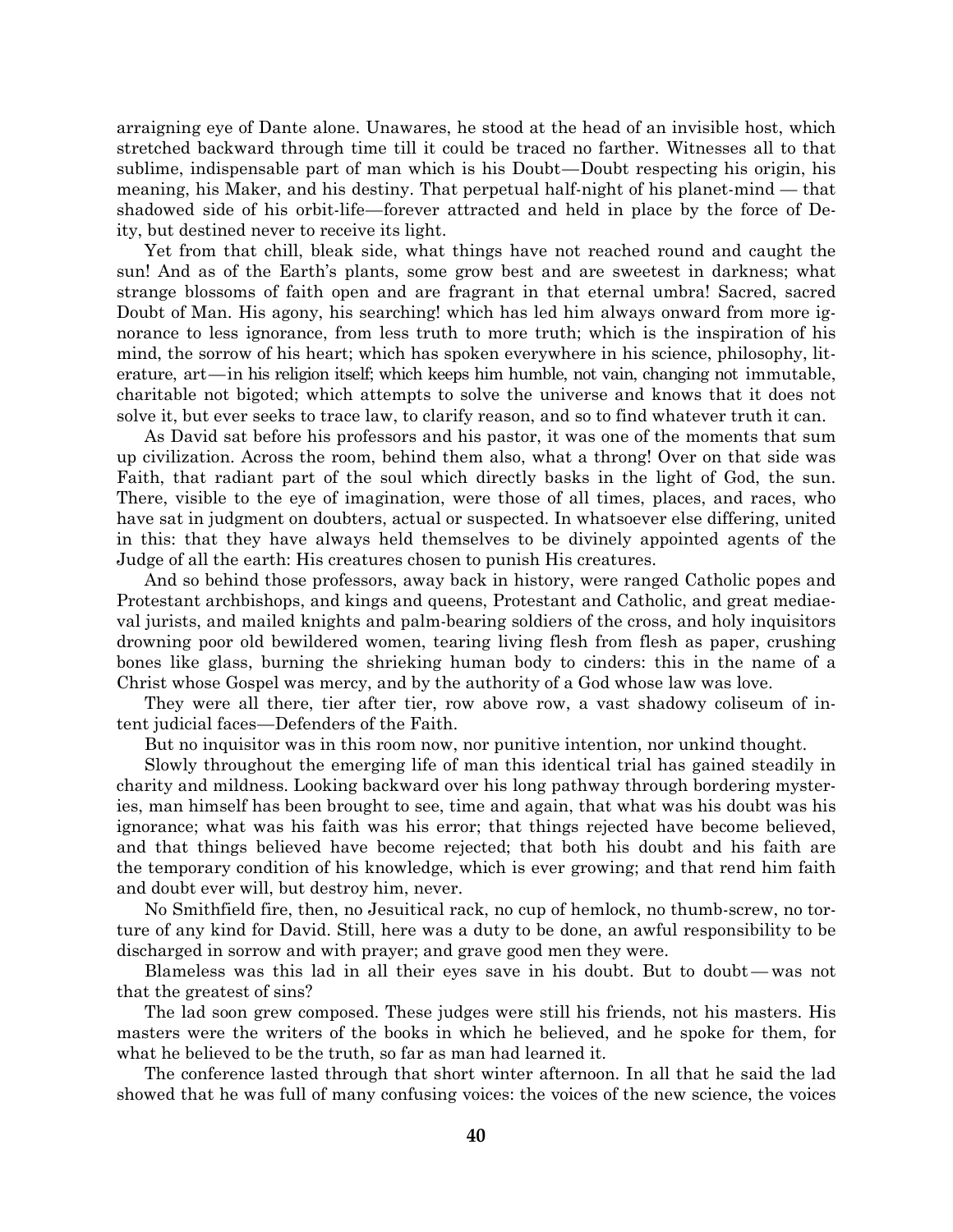of the new doubt. One voice only had fallen silent in him: the voice of the old faith.

It had grown late. Twilight was descending on the white campus, on the snow-capped town. Away in the west, beyond the clustered house- tops, there had formed itself the solemn picture of a red winter sunset. The light entered the windows and fell on the lad's face.

One last question had just been asked him by the most venerable and beloved of his professors — in tones awe-stricken, and tremulous with his own humility, and with compassion for the erring boy before him: "Do you not even believe in God?"

Ah, that question! which shuts the gates of consciousness upon us when we enter sleep, and sits close outside our eyelids as we waken; which was framed in us ere we were born, which comes fullest to life in us as life itself ebbs fastest. That question which exacts of the finite to affirm whether it apprehends the Infinite, that prodding of the evening midge for its opinion of the polar star. "Do you not even believe in God?"

The lad stood up, he whose life until these months had been a prayer, whose very slumbers had been worship. He stood up, from some impulse — perhaps the respectful habit of rising when addressed in class by this professor. At first he made no reply, but remained looking over the still heads of his elders into that low red sunset sky. How often had he beheld it, when feeding the stock at frozen twilights.

One vision rose before him now of his boyhood life at home — his hopes of the ministry — the hemp fields where he had toiled — his father and mother waiting before the embers this moment, mindful of him. He recalled how often, in the last year, he had sat upon his bedside at midnight when all were asleep, asking himself that question: "Do I believe in God?" And now he was required to lay bare what his young soul had been able to do with that eternal mystery.

He thrust his big coarse hand into his breast-pocket and drew out a little red morocco Testament which had been given him when he was received into the congregation. He opened it at a place where it seemed used to lie apart. He held it before his face, but could not read. At last, controlling himself, he said to them with dignity, and with the common honesty which was the life of him, "I will read you a line which is the best answer I can give just now to your last question." And so he read: "Lord, I believe; help Thou my unbelief!"

A few moments later he turned to another page and said to them: "These lines also I desire to read to you who believe in Christ and believe that Christ and God are one. I may not understand them, but I have thought of them a great deal: 'if any man hear my words and believe not, I judge him not: for I came not to judge the world but to save the world. He that rejecteth me and receiveth not my words, hath one that judgeth him: the word that I have spoken, the same shall judge him in the last day.'"

He shut his Testament and put it back into his pocket and looked at his judges.

"I understand this declaration of Christ to mean," he said, "that whether I believe in Him or do not believe in Him, I am not to be judged till God's Day of Judgment."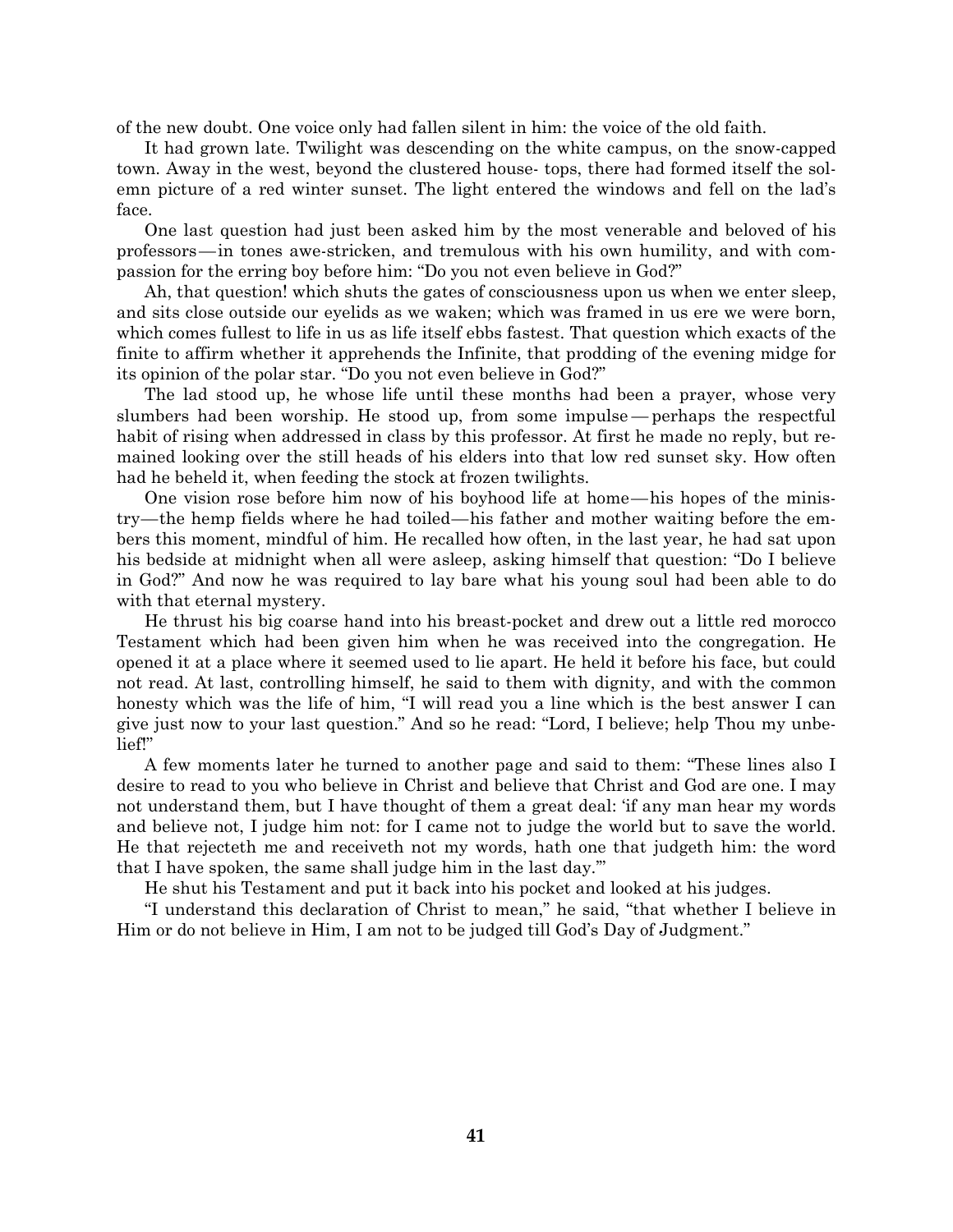# Chapter IX

A few days later, David was walking across the fields on his way home. It was past the middle of the afternoon. At early candle-light that morning, the huge red stagecoach, leaving town for his distant part of the country, had rolled, creaking and rattling, to the dormitory entrance, the same stage that had conveyed him thither. Throwing up his window, he had looked out at the curling white breath of the horses, and at the driver, who, buried in coats and rugs, and holding the lash of his whip in his mittened fist, peered up and called out with no uncertain temper.

The lad was ready. He hastily carried down the family umbrella and the Brussels carpet valise with its copious pink roses, looking strangely out of season amid all that hoar frost. Then he leaped back upstairs for something which had been added to his worldly goods since he entered college—a small, cheap trunk, containing a few garments and the priceless books.

These things the driver stored in the boot of the stage, bespattered with mud now frozen.

Then, running back once more, the lad seized his coat and hat, cast one troubled glance around the meaningless room which had been the theatre of such a drama in his life, went over to the little table, and blew out his Bible Student's lamp forever; and hurrying down with a cordial "all ready," climbed to the seat beside the driver and was whirled away.

He turned as he passed from the campus to take a last look at Morrison College, standing back there on the hill, venerable, majestic, tight-closed, its fires put out.

As he crossed the city (for there were passengers to be picked up and the mail-bag to be gotten), he took unspoken leave of many other places: of the bookstore where he had bought the masterpieces of his masters; of the little Italian apple-man — who would never again have so simple a customer for his slightly damaged fruit; of several tall, proud, wellfrosted church spires now turning rosy in the sunrise; of a big, handsome house standing in a fashionable street, with black coal smoke pouring out of the chimneys. There the friends of his boyhood "boarded"; there they were now, asleep in luxurious beds, or gone away for the holidays, he knew not which: all he did know was that they were gone far away from him along life's other pathways.

Soon the shops on each side were succeeded by homesteads; gradually these stood farther apart as farm-houses set back from the highroad; the street had become a turnpike, they were in open country and the lad was on his way to his father and mother.

In the afternoon, at one of the stops for watering horses, he had his traps and trappings put out. From this place a mud road wound across the country to his neighborhood; and at a point some two miles distant, a pair of bars tapped it as an outlet and inlet for the travel on his father's land.

Leaving his things at the roadside farmhouse with the promise that he would return for them, the lad struck out—not by the lane, but straight across country. It was a mild winter day without wind, without character—one of the days on which Nature seems to take no interest in herself and creates no interest in others. The sky was overcrowded with low, ragged clouds, without discernible order or direction. Nowhere a yellow sunbeam glinting on any object, but vast jets of misty radiance shot downward in far-diverging lines toward the world: as though above the clouds were piled the waters of light and this were scant escaping spray.

He walked on, climbing the fences, coming on the familiar sights of winter woods and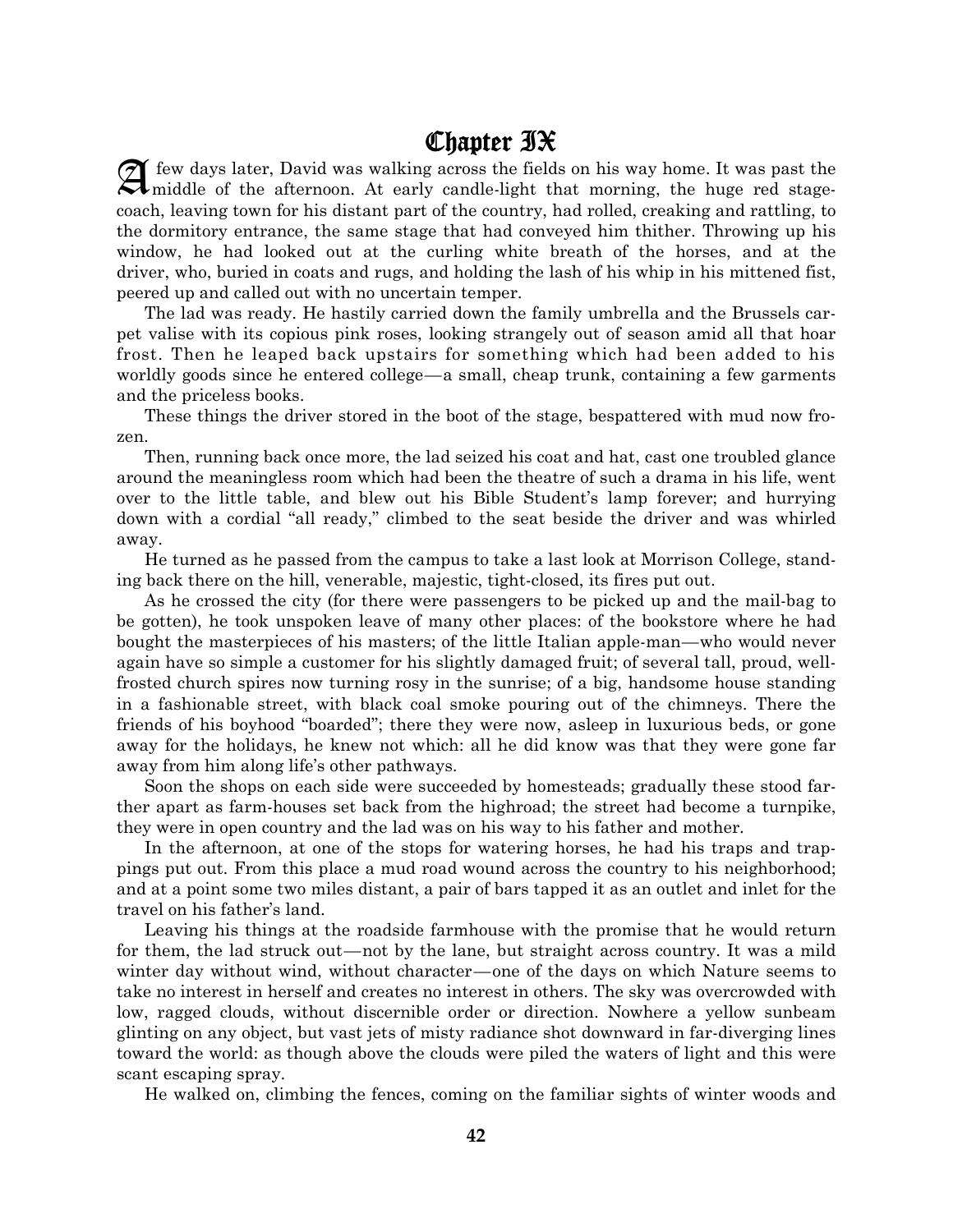fields. Having been away from them for the first time and that during more than a year, with what feelings he now beheld them!

Crows about the corn shocks, flying leisurely to the stake-and-ridered fence: there alighting with their tails pointing toward him and their heads turned sideways over one shoulder; but soon presenting their breasts, seeing he did not hunt. The solitary caw of one of them — that thin, indifferent comment of their sentinel, perched on the silver-gray twig of a sycamore.

In another field the startled flutter of field larks from pale-yellow bushes of ground apple.

Some boys out rabbit-hunting in the holidays, with red cheeks and gay woollen comforters around their hot necks and jeans jackets full of Spanish needles: one shouldering a gun, one carrying a game-bag, one eating an apple: a pack of dogs and no rabbit.

The winter brooks, trickling through banks of frozen grass and broken reeds; their clear brown water sometimes open, sometimes covered with figured ice.

Red cattle in one distant wood, moving tender-footed around the edge of a pond.

The fall of a forest tree sounding distinct amid the reigning stillness — felled for cord wood.

And in one field—right there before him!—the chopping sound of busy hemp brakes and the sight of Negroes, one singing a hymn.

Oh, the memories, the memories!

By and by he reached the edge of his father's land, climbed to the topmost rail of the boundary fence and sat there, his eyes glued to the whole scene. It lay outspread before him, the entirety of that farm.

He had never realized before how little there was of it, how little! He could see all around it, except where the woods hid the division fence on one side.

And the house, standing in the still air of the winter afternoon, with its rotting roof and low red chimneys partly obscured by scraggy cedars — how small it had become! How poor, how wretched everything—the woodpile, the cabin, the hen-house, the ice-house, the barn! Was this any part of the great world? It was one picture of desolation, the creeping paralysis of a house and farm. Did anything even move?

Something did move. A column of blue smoke moved straight and thin from the chimney of his father's and mother's room.

In a far corner of the stable lot, pawing and nozzling some remnants of fodder, were the old horses.

By the hay-rick he discovered one of the sheep, the rest being on the farther side.

The cows by and by filed slowly around from behind the barn and entered the doorless milking stalls.

Suddenly his dog emerged from one of those stalls, trotting cautiously, then with a playful burst of speed went in a streak across the lot toward the kitchen.

A Negro man issued from the cabin, picked out a log, knocked the ashes out of his pipe in the palm of his hand, and began to cut the firewood for the night.

All this did not occur at once: he had been sitting there a long time — heart-sick with the thought of the tragedy he was bringing home. How could he ever meet them, ever tell them? How would they ever understand? If he could only say to his father: "I have sinned and I have broken your heart: but forgive me." But he could not say this: he did not believe that he had done wrong. Yet all that he would now have to show in their eyes would be the year of his wasted life, and a trunk full of the books that had ruined him.

Ah, those two years before he had started to college, during which they had lived hap-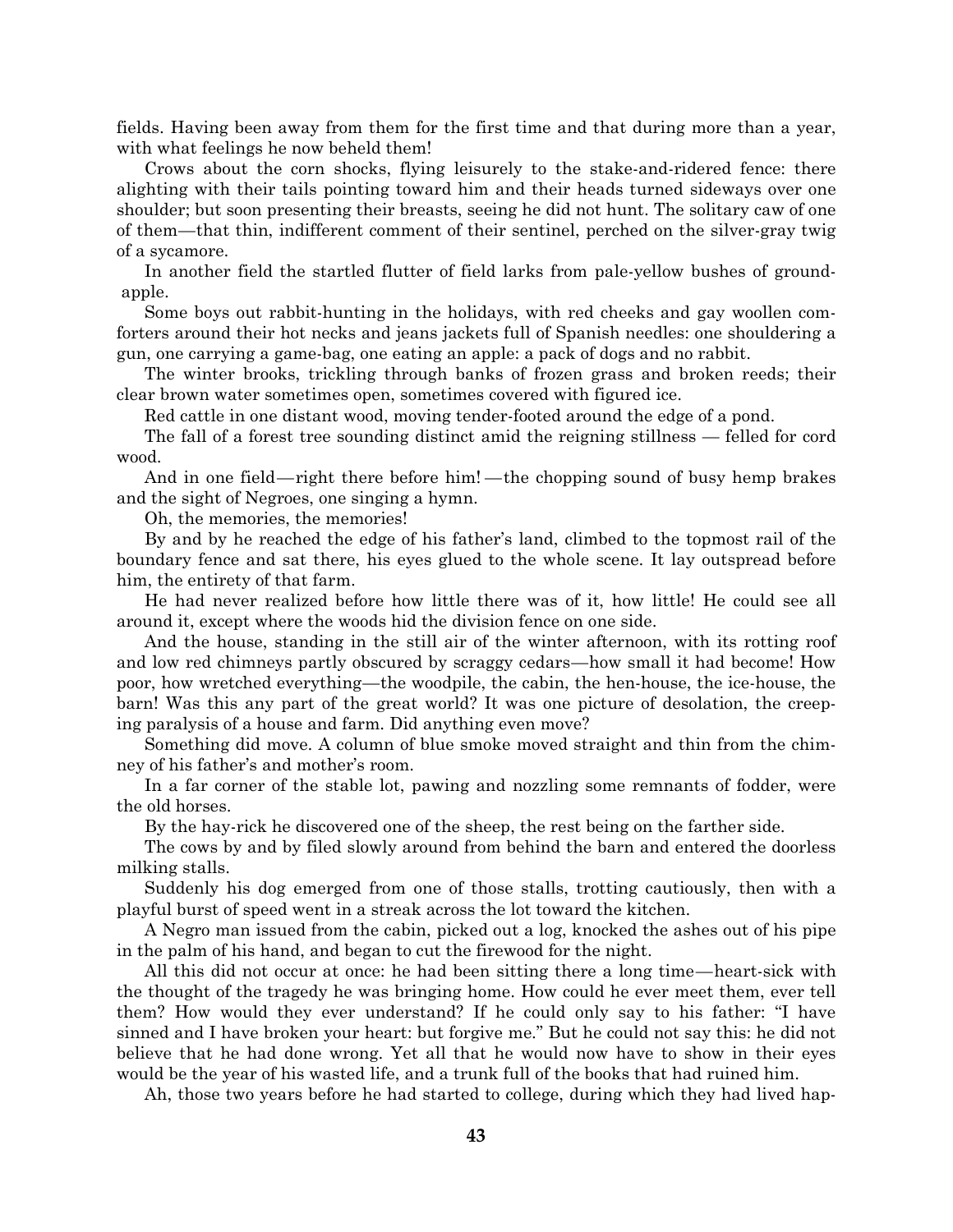pily together! Their pride in him! their self- denial, affection — all because he was to be a scholar and a minister! He fancied he could see them as they sat in the house this moment, not dreaming he was anywhere near. One on each side of the fireplace; his mother wearing her black dress and purple shawl: a ball of yarn and perhaps a tea-cake in her lap; some knitting on her needles; she knit, she never mended. But his father would be mending — leather perhaps, and sewing, as he liked to sew, with hog bristles — the beeswax and the awls lying in the bottom of a chair drawn to his side.

There would be no noises in the room otherwise: he could hear the stewing of the sap in the end of a fagot, the ticking of one clock, the fainter ticking of another in the adjoining room, like a disordered echo. They would not be talking; they would be thinking of him.

He shut his eyes, compressed his lips, shook his head resolutely, and leaped down. He had gone about twenty yards, when he heard a quick, incredulous bark down by the house and his dog appeared in full view, looking up that way, motionless. Then he came on running and barking resentfully, and a short distance off stopped again.

"Captain," he called with a quivering voice.

With ears laid back and one cry of joy the dog was on him. The lad stooped and drew him close. Neither at that moment had any articulate speech, nor needed it.

As soon as he was released, the dog, after several leaps toward his face, was off in despair either of expressing or of containing his joy, to tell the news at the house.

David laggingly followed. As he stepped upon the porch, piled against the wall beside the door were fagots as he used to see them.

When he reached the door itself, he stopped, gazing foolishly at those fagots, at the little gray lichens on them: he could not knock, he could not turn the knob without knocking.

But his step had been heard. His mother opened the door and peered curiously out.

"Why, it's Davy!" she cried. "Davy! Davy!"

She dropped her knitting and threw her arms around him.

"David! David!" exclaimed his father, with a glad proud voice inside. "Why, my son, my son!"

"Ah, he's sick — he's come home sick!" cried the mother, holding him a little way off to look at his face. "Ah! the poor fellow's sick! Come in, come in. And this is why we had no letter! And to think yesterday was Christmas Day! And we had the pies and the turkey!"

"My son, are you unwell—have you been unwell? Sit here, lie here."

The lad's face was overspread with ghastly pallor; he had lost control of himself. "I have not been sick. I am perfectly well," he said at length, looking from one to the other with forlorn, remorseful affection. They had drawn a chair close, one on each side of him. "How are you, mother? How are you, father?"

The change in *him*! That was all they saw.

As soon as he spoke, they knew he was in good health. Then the trouble was something else, more terrible.

The mother took refuge in silence as a woman instinctively does at such times. The father sought relief in speech.

"What is the matter? What happened?"

After a moment of horrible silence, David spoke: "Ah, father! How can I ever tell you!"

"How can you ever tell me?" The rising anger mingled with distrust and fear in those words! How many a father knows!

"Oh, what is it!" cried his mother, wringing her hands, and bursting into tears. She rose and went to her seat under the mantelpiece.

"What have you done?" said his father, also rising and going back to his seat. There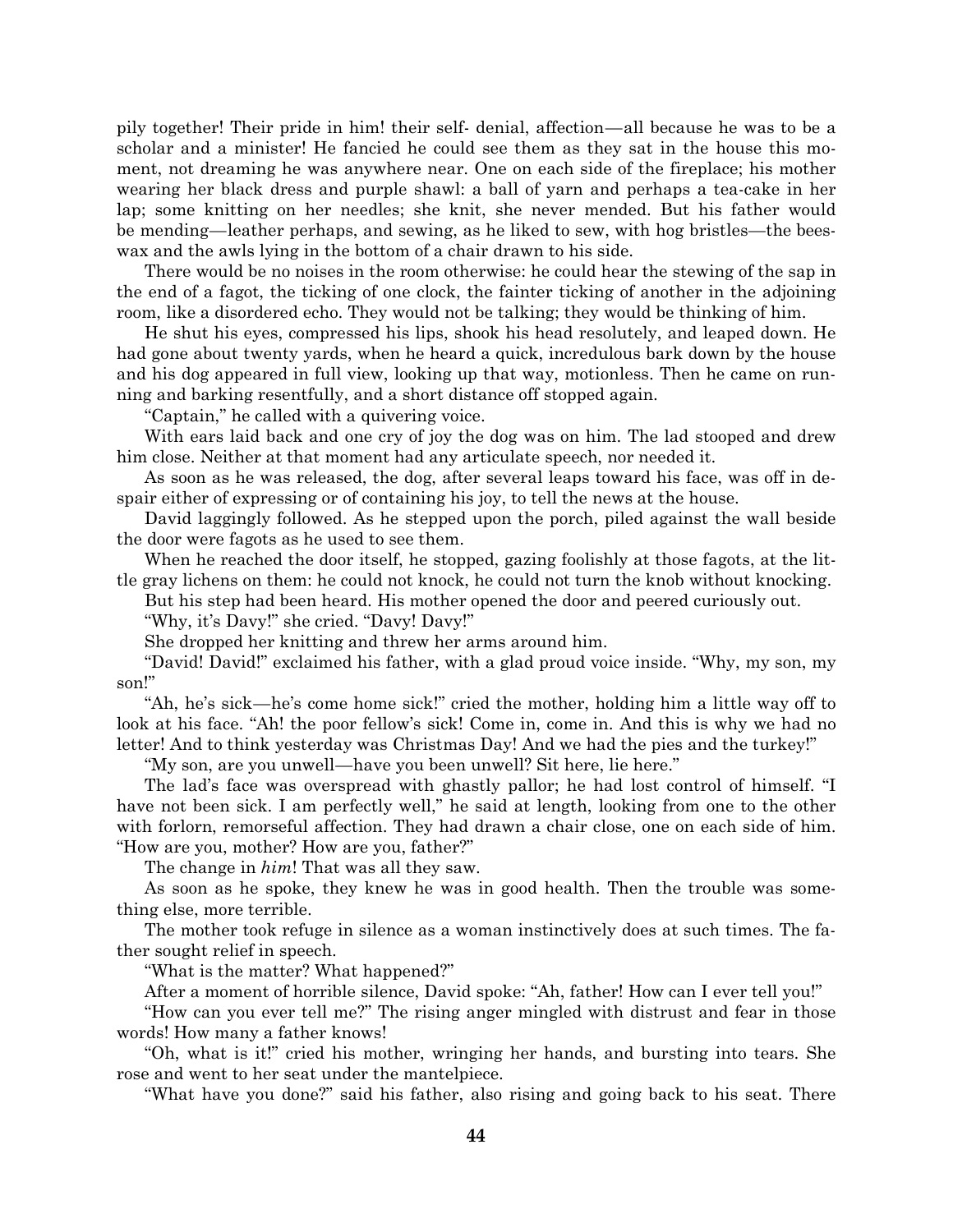was a new sternness in his voice; but the look which returned suddenly to his eyes was the old life-long look.

The lad sat watching his father, dazed by the tragedy he was facing. "It is my duty to tell you as soon as possible—I suppose I ought to tell you now."

"Then speak — why do you sit there —" the words choked him.

"Oh! oh!"

"Mother, don't!"

"What is it?"

"Father, I have been put out of college and expelled from the church."

How loud sounded the minute noises of the fire — the clocks — the blows of an axe at the woodpile—the lowing of a cow at the barn.

"*For what*?" The question was put at length in a voice flat and dead. It summed up a lifetime of failure and admitted it.

After an interval it was put again: "*For what*?"

"I do not believe the Bible any longer. I do not believe in Christianity."

"Oh, don't do *that*!" The cry proceeded from David's mother, who crossed quickly and sat beside her husband, holding his hand, perhaps not knowing her own motive.

This, then, was the end of hope and pride, the reward of years of self-denial, the insult to all this poverty. For the time, even the awful nature of his avowal made no impression.

After a long silence, the father asked feebly, "Why have you come back here?"

Suddenly he rose, and striding across to his son, struck him one blow with his mind: "*Oh, I always knew there was nothing in you!*"

It was a kick of the foot.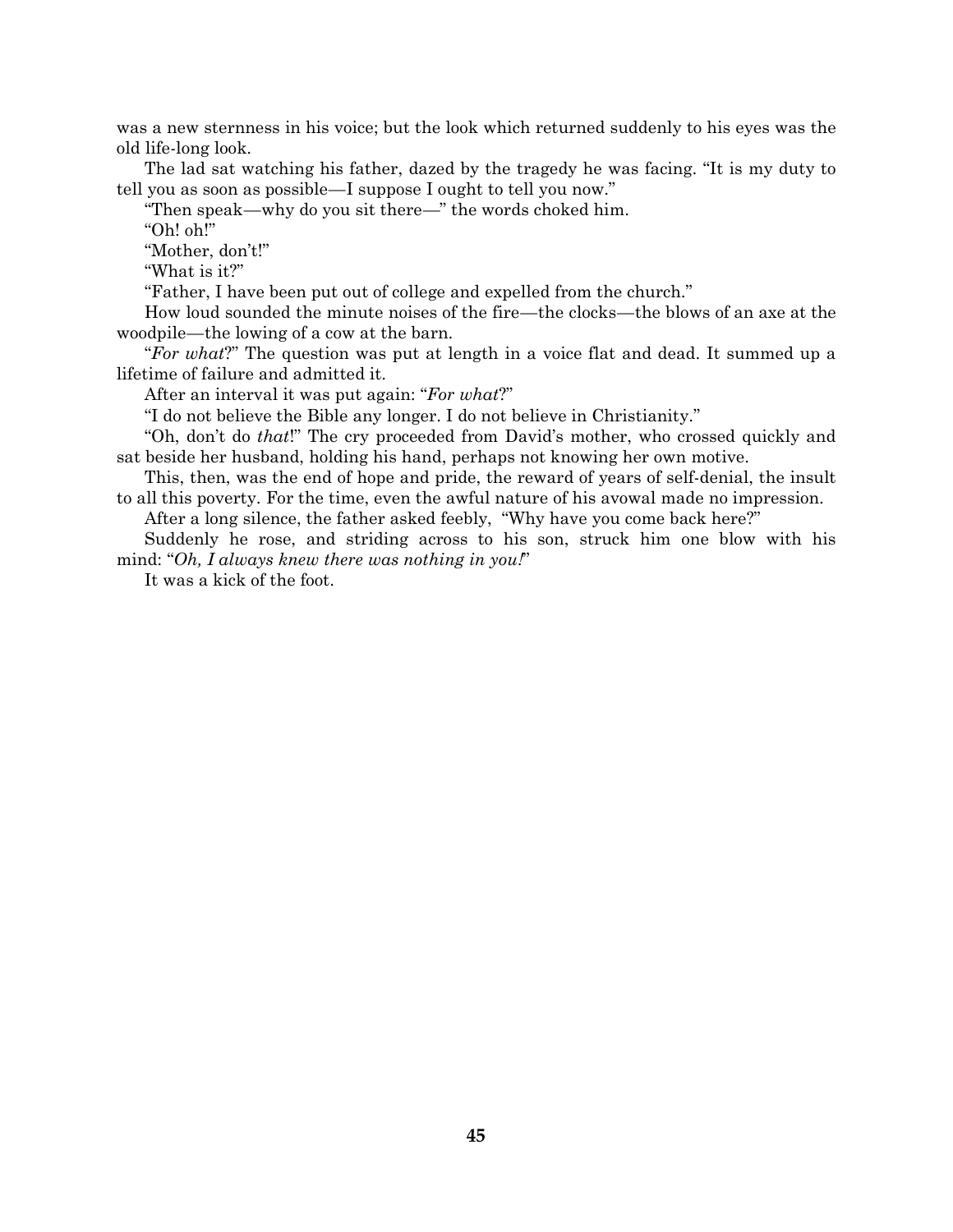# Chapter X

**for** ore than two months had passed. Twilight of closing February was falling over the frozen fields. The last crow had flapped low and straight toward the black wood beyond the southern horizon.

No sunset radiance streamed across the wide land, for all day a solitude of cloud had stretched around the earth, bringing on the darkness now before its time.

In a small hemp field on an edge of the vast Kentucky table-land, a solitary breaker kept on at his work. The splintered shards were piled high against his brake: he had not paused to clear them out of his way except around his bootlegs. Near by, the remnant of the shock had fallen over, clods of mingled frost and soil still sticking to the level buttends. Several yards to windward, where the dust and refuse might not settle on it, lay the pile of gray- tailed hemp — the coarsest of man's work, but finished as conscientiously as an art.

From the warming depths of this rose the head and neck of a common shepherd dog, his face turned uneasily but patiently toward the worker. Whatever that master should do, whether understood or not, was right to him; he did not ask to understand, but to love and to serve.

Farther away in another direction leaned the charred rind of a rotting stump. At intervals the rising wind blew the ashes away, exposing live coals—that fireside of the laborer, wandering with him from spot to spot over the bitter lonely spaces.

The hemp breaker had just gone to the shock and torn away another armful, dragging the rest down. Exhausting to the picked and powerful, the work seemed easy to him; for he was a young man of the greatest size and strength, molded in the proportions which Nature often chooses for her children of the soil among that people.

Striding rapidly back to his brake, the clumsy five-slatted device of the pioneer Kentuckians, he raised the handle and threw the armful of stalks crosswise between the upper and the lower blades. Then, swinging the handle high, with his body wrenched violently forward and the strength of his good right arm put forth, he brought it down. The *crash*, *crash*, *crash* could have been heard far through the still air; for it is the office of those dull blades to hack their way as through a bundle of dead rods.

A little later he stopped abruptly, with silent inquiry turning his face to the sky: a raindrop had fallen on his hand. Two or three drops struck his face as he waited.

It had been very cold that morning, too cold for him to come out to work. Though by noon it had moderated, it was cold still; but out of the warmer currents of the upper atmosphere, which was now the noiseless theatre of great changes going forward unshared as yet by the strata below, sank these icy globules of the winter rain. Their usual law is to freeze during descent into the crystals of snow; rarely they harden after they fall, covering the earth with sleet.

David, by a few quick circular motions of the wrist, freed his left hand from the halfbroken hemp, leaving the bundle trailing across the brake. Then he hurried to the heap of well-cleaned fiber: that must not be allowed to get wet.

The dog leaped out and stood to one side, welcoming the end of the afternoon labor and the idea of returning home.

Not many minutes were required for the hasty baling, and David soon rested a moment beside his hemp, ready to lift it to his shoulders. But he felt disappointed. There lay the remnant of the shock. He had worked hard to finish it before sunset. Would there not still be time?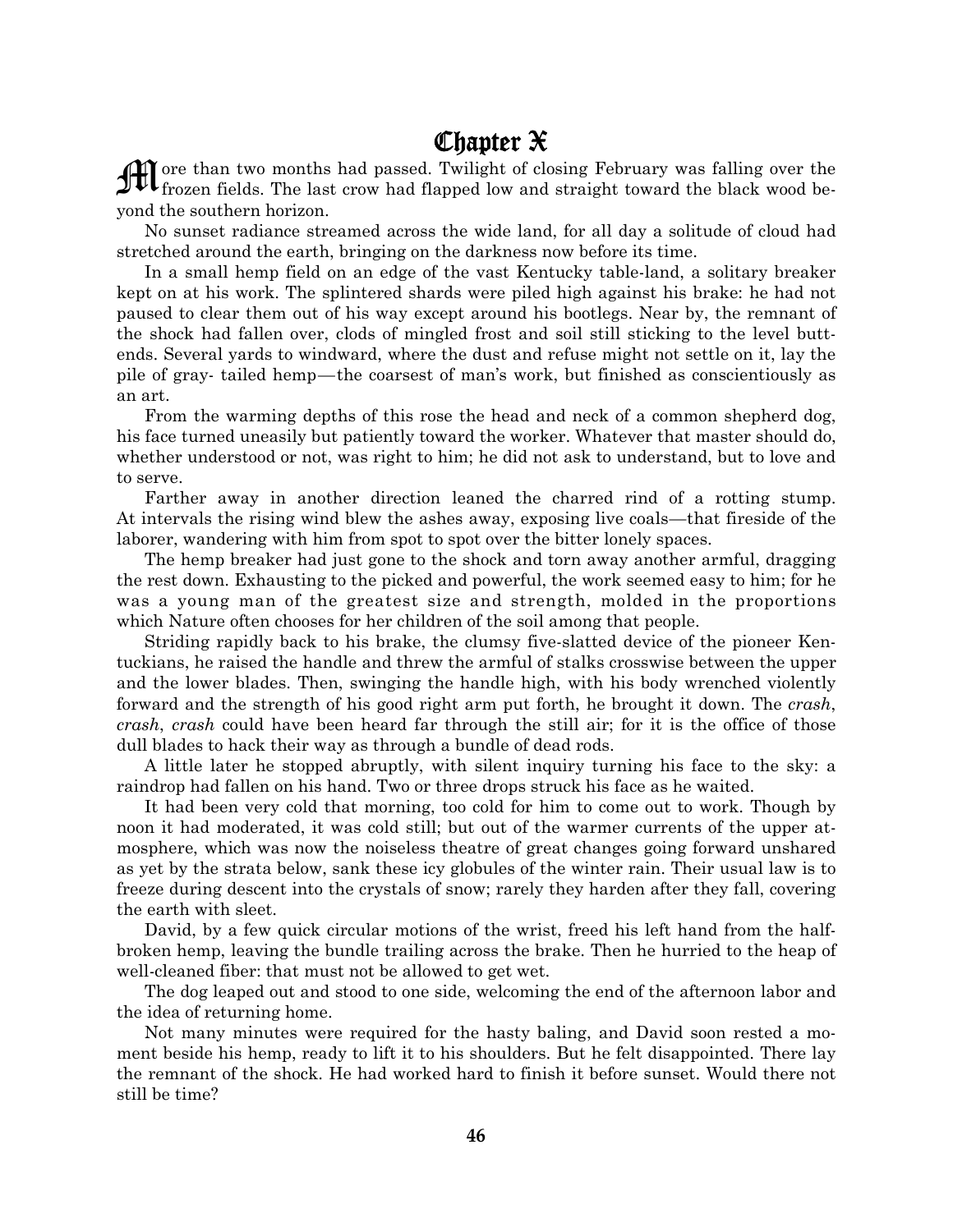The field occupied one of the swelling knolls of the landscape; his brake was set this day on the very crown of a hill. As he asked himself that question, he lifted his eyes and, far away through the twilight, lower down, he saw the flash of a candle already being carried about in the kitchen. At the opposite end of the house the glow of firelight fell on the window panes of his father's and mother's room. Even while he observed this, it was intercepted: his mother thus early was closing the shutters for the night.

Too late! He gave up the thought of finishing his shock, recollecting other duties. But he remained in his attitude a few moments; for the workman has a curious unconscious habit of taking a final survey of the scene of his labor before quitting it.

David now glanced first up at the sky, with dubious forethought of tomorrow's weather. The raindrops had ceased to fall, but he was too good a countryman not to foresee unsettled conditions.

The dog, standing before him and watching his face, uttered an uneasy whine as he noted that question addressed to the clouds: at intervals during the afternoon he had been asking his question also.

Then those live coals in the rind of the stump and the danger of sparks blown to the hemp herds or brake, or fence farther away: David walked over and stamped them out. As he returned, he fondled the dog's head in his big, roughened hand.

"Captain," he said, "are you hungry?"

All at once he was attracted by a spectacle and forgot everything else. For as he stood there beside his bale of hemp in the dead fields, his throat and eyes filled with dust, the dust all over him, low on the dark red horizon there had formed itself the solemn picture of a winter sunset.

Amid the gathering darkness the workman remained, gazing toward that great light into the stillness of it—the loneliness—the eternal peace.

On his rugged face an answering light was kindled, the glory of a spiritual passion, the flame of immortal things alive in his soul. More akin to him seemed that beacon fire of the sky — more nearly his real pathway home appeared that distant road and gateway to the Infinite — than the flickering, near house-taper in the valley below.

Once before, on the most memorable day of his life, David had beheld a winter sunset like that; but then across the roofs of a town — roofs half white, half brown with melting snow, and with lengthening icicles dripping in the twilight.

Suddenly, as if to shut out troubled thoughts, he stooped and, throwing his big, long arms about the hemp, lifted it to his shoulder.

"Come, Captain," he called to his companion, and stalked heavily away. As he went, he began to hum an ancient, sturdy hymn:

How firm a foundation, ye saints of the Lord, Is laid for your faith in His excellent Word. The flame shall not hurt thee; I only design Thy dross to consume and thy gold to refine.

 He had once been used to love those words and to feel the rocklike basis of them as fixed unshakably beneath the rolling sea of the music; now he sang the melody only. A little later, as though he had no right to indulge himself even in this, it died on the air; and only the noise of his thick, stiffened boots could have been heard crushing the frozen stubble, as he went staggering under his load toward the barn.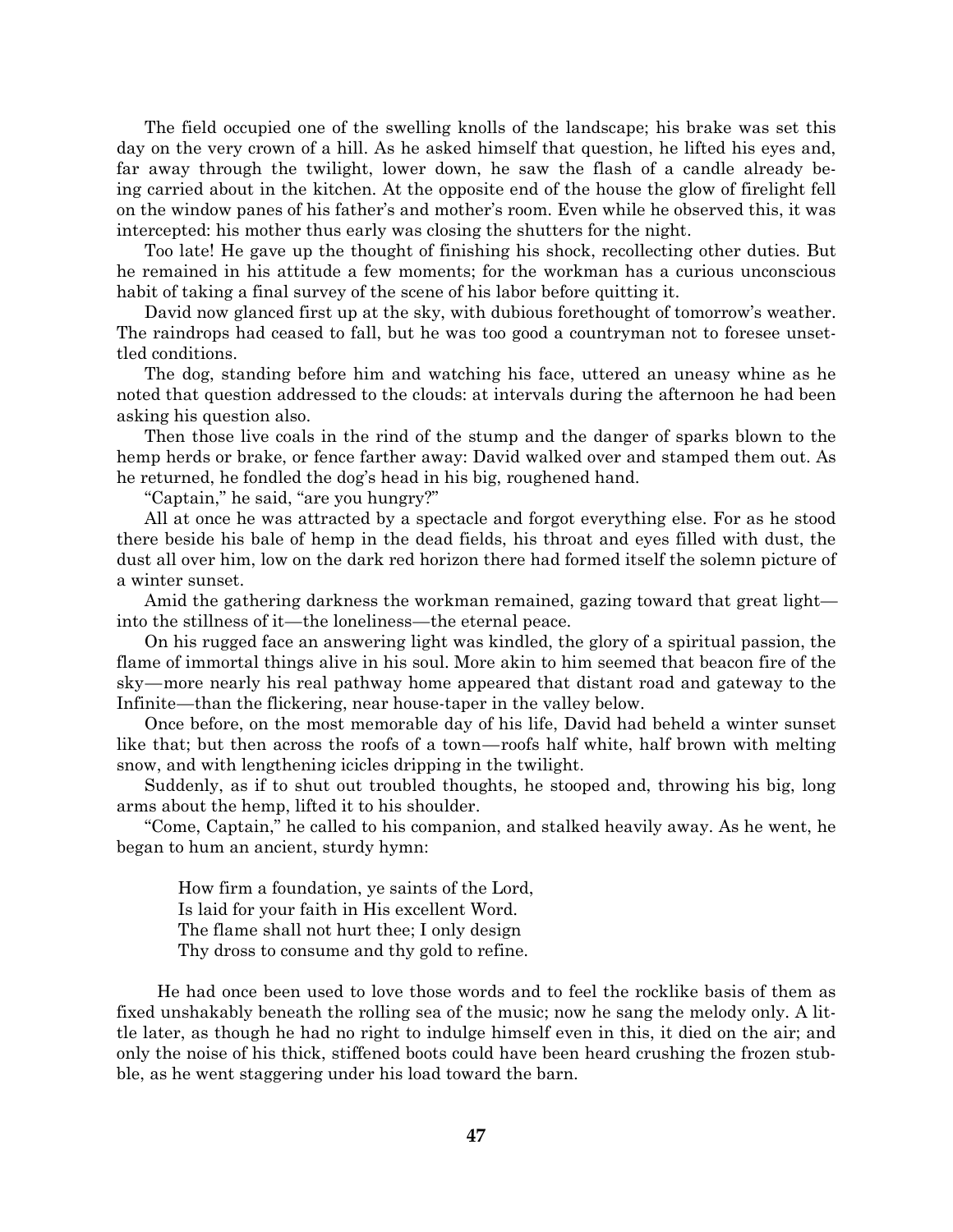#### Chapter XI

When he reached the worn fence of the hemp field, he threw his load from his shoulder upon the topmost rail, and, holding it there with one hand, climbed over. He had now to cross the stable lot. Midway of this, he passed a rick of hay. Huddled under the sheltered side were the sheep of the farm, several in number and of the common sort.

 At the sight of him, they always bleated familiarly, but this evening their long, quavering, gray notes were more penetrating, more insistent than usual. These sensitive, gentle creatures, whose instincts represent the accumulating and inherited experiences of age upon age of direct contact with nature, run far ahead of us in our forecasting wisdom; and many a time they utter their disquietude and warning in language that is understood only by themselves.

The scant flock now fell into the wake of David, their voices blending in a chorus of meek elegiacs, their fore feet crowding close upon his heels.

The dog, yielding his place, fell into their wake, as though covering the rear; and so this little procession of friends moved in a close body toward the barn.

David put his hemp in the saddle-house; a separate hemp-house they were not rich enough to own. He had chosen this particular part of the barn because it was driest in roof and floor. Several bales of hemp were already piled against the logs on one side; and besides these, the room contained the harness, the cart and the wagon gear, the box of tar, his maul and wedges, his saddle and bridle, and sundry implements used in the garden or on the farm.

It was almost dark in there now, and he groped his way. The small estate of his father, comprising only some fifty or sixty acres, supported little live stock: the sheep just mentioned, a few horses, several head of cattle, a sow and pigs. Every soul of these inside or outside the barn that evening had been waiting for David. They had begun to think of him and call for him long before he had quit work in the field. Now, although it was not much later than usual, the heavy cloud made it appear so; and all these creatures, like ourselves, are deceived by appearances and suffer greatly from imagination. They now believed that it was far past the customary time for him to appear, that they were nearing the verge of starvation; and so they were bewailing in a dejected way his unaccountable absence and their miserable lot — with no one to listen.

Scarcely had the rattling of the iron latch of the saddle-house apprised them of his arrival before every dumb brute— dumb, as dumb men say — experienced a cheerful change of mind, and began to pour into his ears the eager, earnest, gratifying tale of its rights and its wrongs.

What honest voices as compared with the human—sometimes. No question of sincerity could have been raised by any one who heard them speak. It may not have been music; but every note of it was God's truth.

The man laughed heartily as he paused a moment and listened to that rejoicing uproar. But he was touched, also. To them he was the answerer of prayer. Not one believed that he ever refused to succor in time of need, or turned a deaf ear to supplication. If he made poor provision for them sometimes, though they might not feel satisfied, they never turned against him.

The barn was very old. The chemical action of the elements had first rotted away the shingles at the points where the nails pinned them to the roof; and, thus loosened, the winds of many years had dislodged and scattered them. Through these holes, rain could penetrate to the stalls of the horses, so that often they would get up mired and stiff and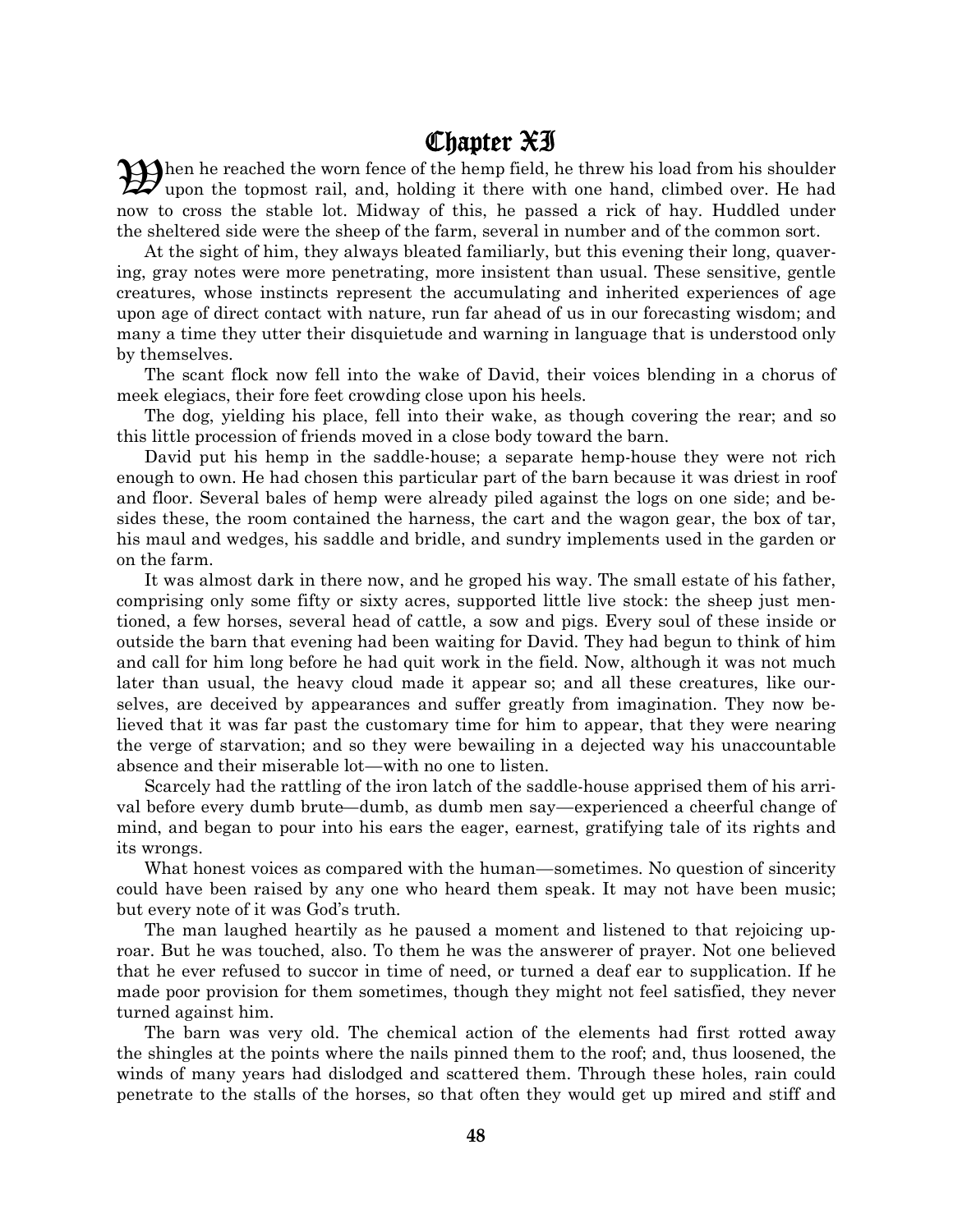shivering; but they never reproached him.

On the northern side of the barn the weather-boarding was quite gone in places, and the wind blew freely in. Of winter mornings the backs of the cows would sometimes be flecked with snow, or this being stubbornly melted by their own heat, their hides would be hung with dew-drops: they never attributed that fact to him as a cruelty.

In the whole stable there was not one critic of his providence: all were of the household of faith: the members being in good standing and full fellowship.

Remembrance of this lay much in his mind whenever, as often, he contrasted his association with his poor animals, and the troublous problem of faith in his own soul. It weighed with especial heaviness upon his heart, this nightfall in the barn, over which hung that threatening sky.

Do what he could for their comfort, it must be insufficient in a rotting, windswept shelter like that. And here came the pinch of conscience, the wrench of remorse: the small sums of money which his father and mother had saved up at such a sacrifice on the farm — the money which he had spent lavishly on himself in preparation, as he had supposed, for his high calling in life — if but a small part of that had been applied to the roof and weather-boarding of the stable, the stock this night might have been housed in warmth and safety.

The feeding and bedding attended to, with a basket of cobs in his hand for his mother, he hurried away to the woodpile. This was in the yard near the Negro cabin and a hundred yards or more from the house. There he began to cut and split the wood for the fires that night and for next morning. Three lengths of this: first, for the grate in his father's and mother's room—the best to be found among the logs of the woodpile: good dry hickory for its ready blaze and rousing heat; to be mixed with seasoned oak, lest it burn out too quickly — an expensive wood; and perhaps also with some white ash from a tree he had felled in the autumn. Then sundry back-logs and knots of black walnut for the cabin of the two Negro women (there being no sense of the value of this wood in the land in those days, nearly all of it going to the cabins, to the kitchens, to cord-wood, or to the fences of the farm; while the stumps were often grubbed up and burned on the spot). Then fuel of this same sort for the kitchen stove. Next, two or three big armfuls of very short sticks for the small grate in his own small room above stairs — a little more than usual, with the idea that he might wish to sit up late.

There was scarce light enough to go by. He picked his logs from the general pile by the feel of the bark; and having set his foot on each, to hold it in place while he chopped, he struck rather by habit than by sight. Loud and rapid the strokes resounded; for he went at it with a youthful will, and with hunger gnawing him; and though his arms were stiff and tired, the axe to him was always a plaything — a plaything that he loved.

At last, from under the henhouse near by he drew out and split some pieces of kindling, and then stored his axe in that dry place with fresh concern about soft weather: for more raindrops were falling and the wind was rising.

Stooping down now, he piled the fagots in the hollow of his arm, till the wood rose cold and damp against his hot neck, against his ear, and carried first some to the kitchen; and then some to the side porch of the house, where he arranged it carefully against the wall, close to the door, and conveniently for a hand reaching outward from within.

As he was heaping up the last of it, having taken three turns to the woodpile, the door was opened slowly, and a slight, slender woman peered around at him.

"What makes you so late?"

Her tone betrayed minute curiosity rather than any large concern.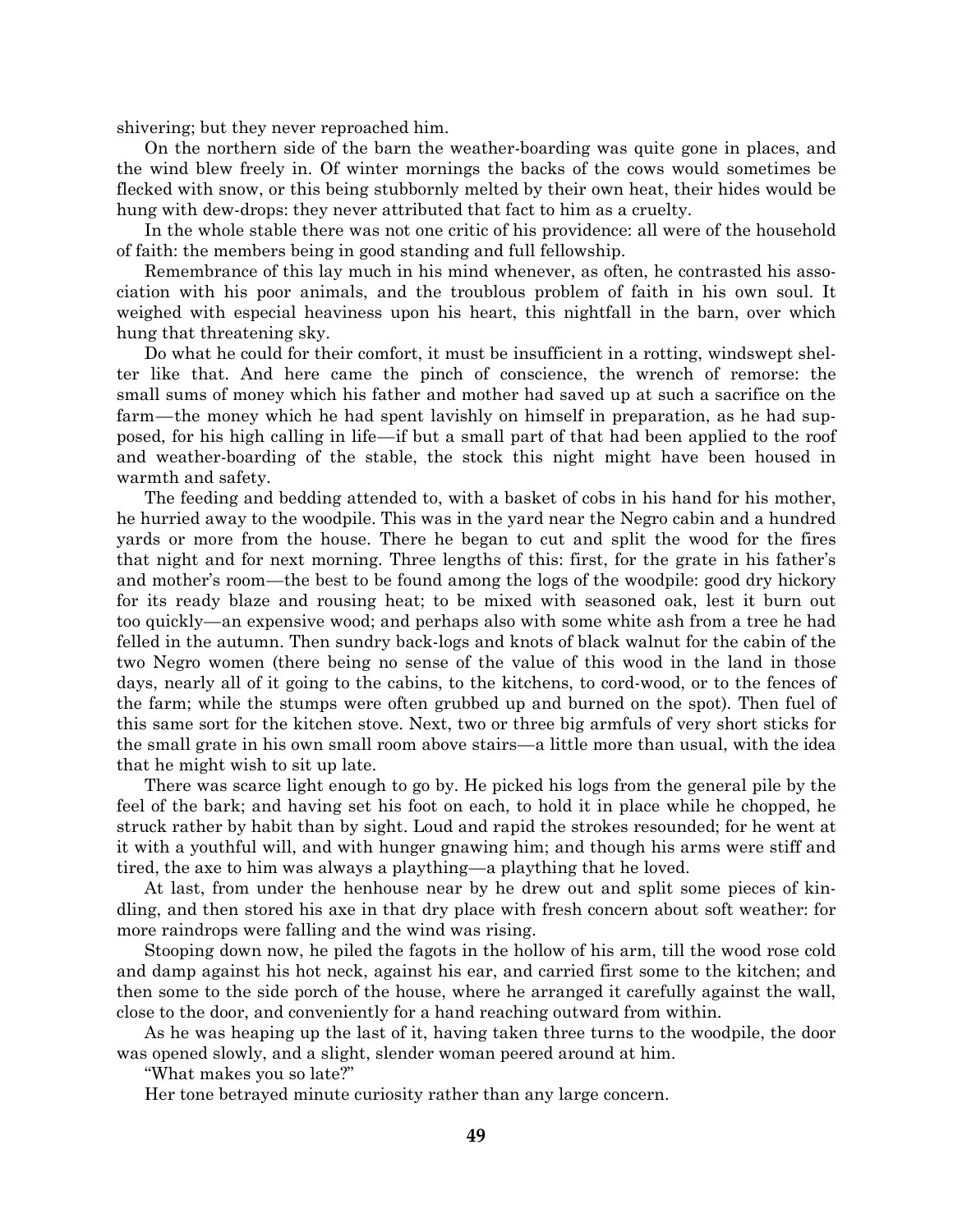"I wanted to finish a shock, mother. But it isn't much later than usual; it's the clouds. Here's some good kindling for you in the morning and a basket of cobs," he added tenderly.

She received in silence the feed basket he held out to her, and watched him as he kneeled, busily piling up the last of the fagots.

"I hope you haven't cut any more of that green oak; your father couldn't keep warm."

"This is hickory, dead hickory, with some seasoned oak. Father'll have to take his coat off and you'll have to get a fan."

There was a moment of silence.

"Supper's over," she said simply. She held in one hand a partly eaten biscuit.

"I'll be in soon now. I've nothing to do but kindle my fire."

After another short interval she asked: "Is it going to snow?"

"It's going to do something."

She stepped slowly back into the warm room and closed the door. David hurried to the woodpile and carried the sticks for his own grate upstairs, making two trips of it.

The stairway was dark; his room dark and damp, and filled with the smell of farm boots and working clothes left wet in the closets.

Groping his way to the mantelpiece, he struck a sulphur match, lighted a half-burned candle, and, kneeling down, began to kindle his fire.

As it started and spread, little by little it brought out of the cheerless darkness all the features of the rough, homely, kind face, bent over and watching it so impatiently and yet half absently. It gave definition to the shapeless black hat, around the brim of which still hung filaments of tow, in the folds of which lay white splinters of hemp stalk. There was the dust of field and barn on the edges of the thick hair about the ears; dust around the eyes and the nostrils. He was resting on one knee; over the other his hands were crossed — enormous, powerful, coarsened hands, the skin so frayed and chapped that around the finger-nails and along the cracks here and there a little blood had oozed out and dried.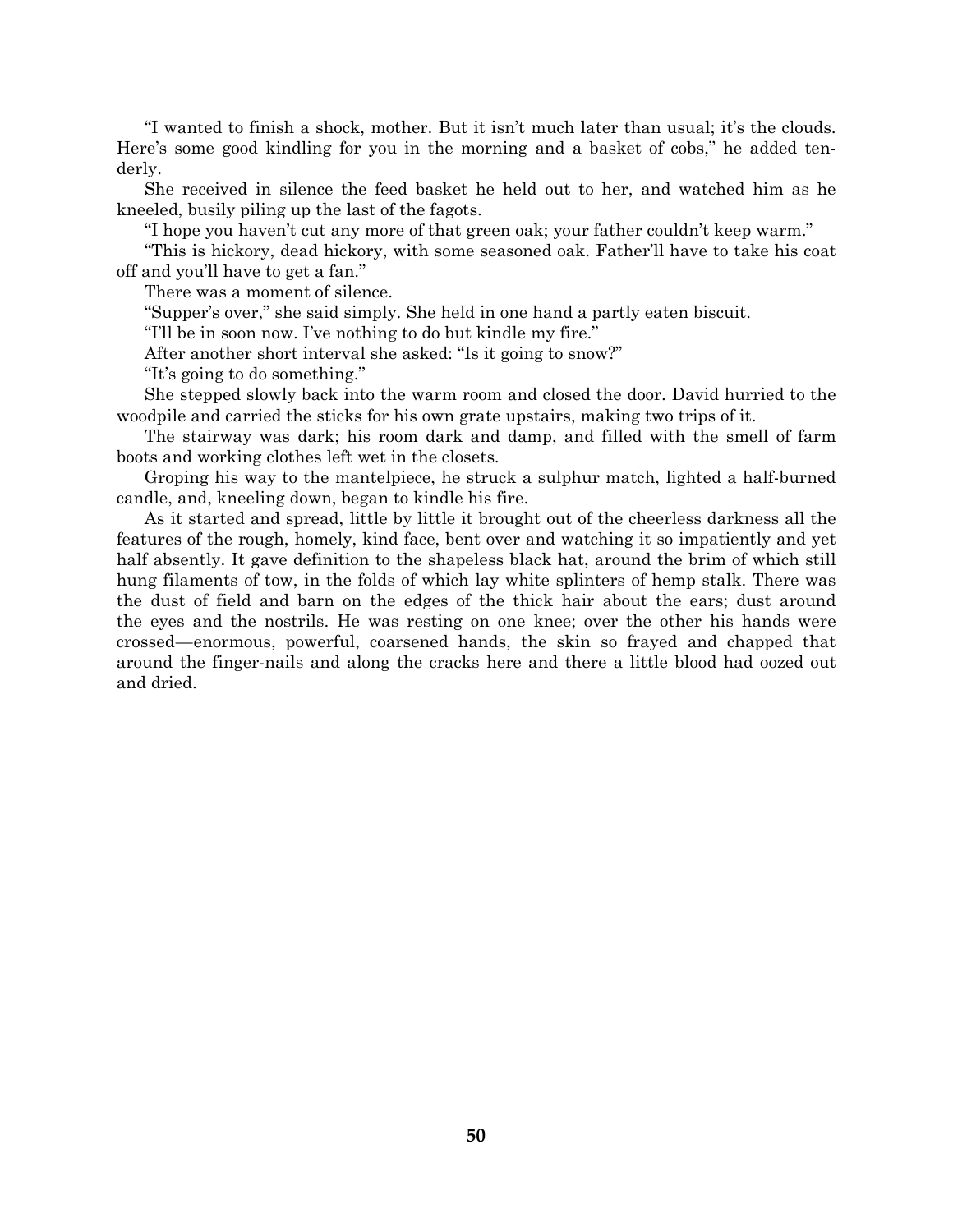# Chapter XII

When David came down to his supper, all traces of the day's labor that were removable had disappeared. He was clean; and his working clothes had been laid aside for the cheap black-cloth suit, which he had been used to wear on Sundays while he was a student. Grave, gentle, looking tired but looking happy, with his big shock head of hair and a face rugged and majestic like a youthful Beethoven. A kind mouth, most of all, and an eye of wonderfully deep intelligence.

The narrow, uncarpeted stairway down which he had noisily twisted his enormous figure, with some amusement, as always, had brought him to the dining room. This was situated between the kitchen and his father's and mother's bedroom. The door of each of these stood ajar, and some of the warmth of the stove on one side and of the grate on the other dried and tempered the atmosphere.

His mother sat in her place at the head of the table, quietly waiting for him, and still holding in one hand the partially eaten biscuit.

As he took his seat, she rose, and, walking listlessly to the kitchen door, made a listless request of one of the two Negro women.

When the coffee had been brought in, standing, she poured out a cup, sweetened, stirred, and tasted it, and putting the spoon into it, placed it before him. Then she resumed her seat (and the biscuit) and looked on, occasionally scrutinizing his face, with an expression perhaps the most tragic that can ever be worn by maternal eyes: the expression of a lowly mother who has given birth to a lofty son, and who has neither the power to understand him, nor the grace to realize her own inferiority.

She wore, as usual, a dress of plain mourning, although she had not the slightest occasion to mourn—at least, from the matter of death.

In the throat of this was caught a large, thin, oval-shaped breastpin, containing a plait of her own and her husband's hair, braided together; and through these there ran a silky strand cut from David's head when an infant, and long before the parents discovered how unlike their child was to themselves. This breastpin, with the hair of the three heads of the house intertwined, was the only symbol in all the world of their harmony or union.

Around her shoulders she had thrown, according to her wont, a home-knit crewel shawl of black and purple.

Her hair, thick and straight and pasted down over the temples of her small head, looked like a long-used wig.

Her contracted face seemed to have accumulated the wrinkles of the most drawn-out, careworn life. Yet she was not old; and these were not the lines of care; for her years had been singularly uneventful and—for her—happy. The markings were, perhaps, inherited from the generations of her weather-beaten, toiling, plain ancestors — with the added creases of her own personal habits. For she lived in her house with the regularity and contentment of an insect in a dead log. And few causes age the body faster than such willful indolence and monotony of mind as hers—the mind, that very principle of physical youthfulness. Save only that it can also kill the body ere it age it; either by too great rankness breaking down at once the framework on which it has been reared, or afterward causing this to give way slowly under the fruitage of thoughts, too heavy any longer to be borne.

That from so dark a receptacle as this mother there should have emerged such a child of light, was one of those mysteries that are the perpetual delight of Nature and the despair of Science. This did not seem one of those instances — also a secret of the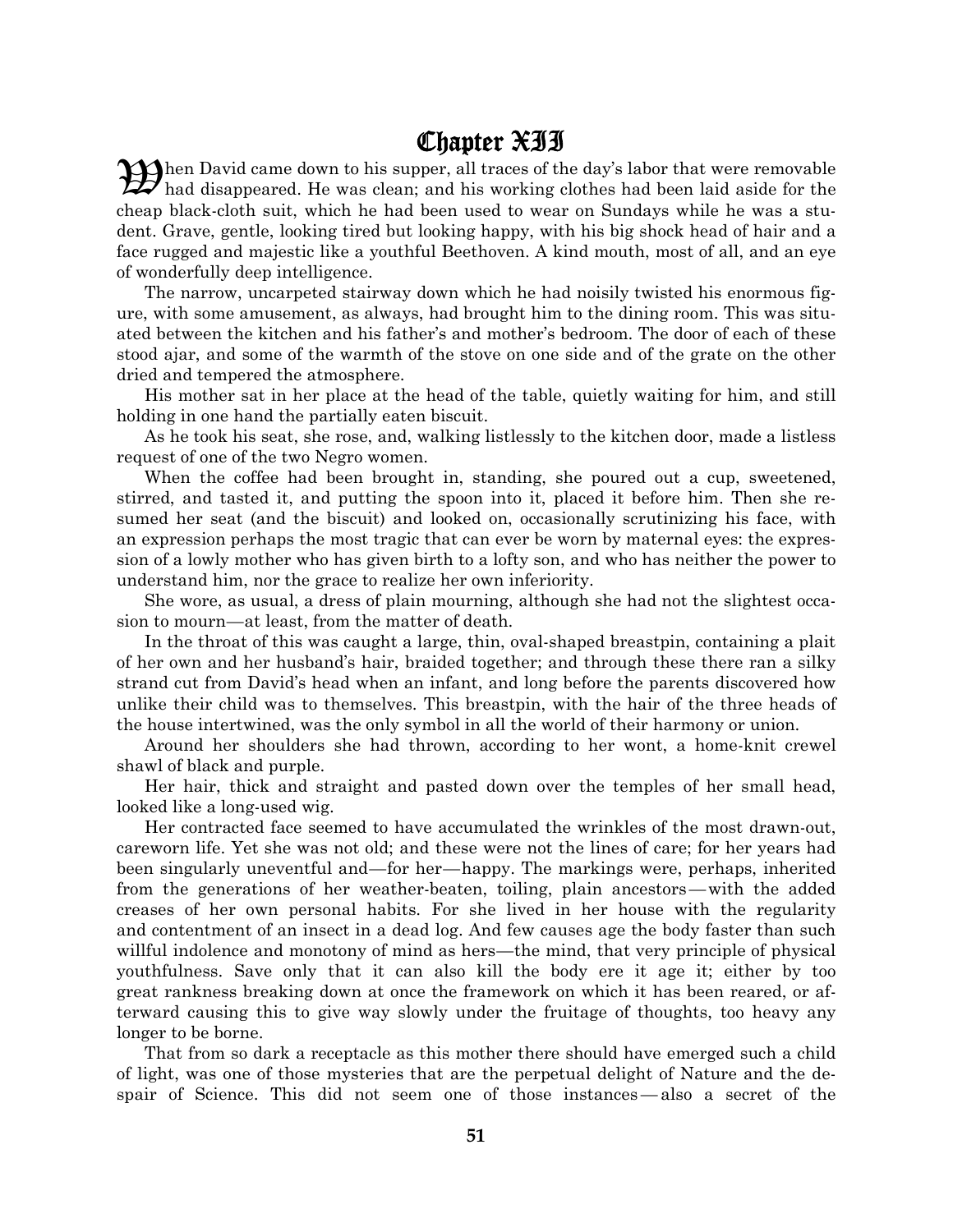great Creatress — in which she produces upon the stem of a common rose a bud of alien splendor. It was as if potter's clay had conceived marble.

The explanation of David did not lie in the fact that such a mother had produced him. One of the truest marks of her small, cold mind was the rigid tyranny exercised over it by its own worthless ideas. Had she not sat beside her son while he ate, had she not denied herself the comfort of the fireside in the adjoining room, in order that she might pour out for him the coffee that was unfit to be drunk, she would have charged herself with being an unfaithful, undutiful mother. But this done, she saw no further, beheld nothing of the neglect, the carelessness, the cruelty, of all the rest, part of which this very moment was outspread beneath her eyes.

For at the foot of the table, where David's father had sat, were two partly eaten dishes: one of spare-rib, one of sausage. The gravy in each had begun to whiten into lard. Plates heaped with cornbread and with biscuit, poorly baked and now cold, were placed on each side. In front of him had been set a pitcher of milk; this rattled, as he poured it, with its own bluish ice.

On all that homely, neglected board one thing only put everything else to shame. A single candle, in a low, brass candlestick in the middle of the table, scarce threw enough light to reveal the scene; but its flame shot deep into the golden, crystalline depths of a jar of honey standing close beside it — honey from the bees in the garden — a scathing but unnoticed rebuke from the food and housekeeping of the bee to the food and housekeeping of the woman.

Work in the hemp fields leaves a man's body calling in every tissue for restoration of its waste. David had hardly taken his seat before his eye swept the prospect before him with savage hope. In him was the hunger, not of toil alone, but of youth still growing to manhood, of absolute health.

Whether he felt any mortification at his mother's indifference is doubtful. Assuredly life-long experience had taught him that nothing better was to be expected from her. How far he had unconsciously grown callous to things as they were at home, there is no telling. Ordinarily we become in such matters what we must; but it is likewise true that the first and last proof of high personal superiority is the native, irrepressible power of the mind to create standards which rise above all experience and surroundings; to carry everywhere with itself, whether it will or not, a blazing, scorching censorship of the facts that offend it.

Regarding the household management of his mother, David at least never murmured; what he secretly felt he alone knew, perhaps not even he, since he was no self-examiner. As to those shortcomings of hers which he could not fail to see, for them he unconsciously showed tenderest compassion. She had indulged so long her sloth even in the operation of thinking, that few ideas now rose from the inner void to disturb the apathetic surface; and she did not hesitate to recur to any one of these any number of times in a conversation with the same person.

"What makes you so late?"

"I wanted to finish a shock. Then there was the feeding, and the wood to cut. And I had to warm my room up a little before I could wash."

"Is it going to snow?"

"It's hard to say. The weather looks very unsettled and threatening. That's one reason why I wanted to finish my shock."

There was silence for a while. David was too ravenous to talk; and his mother's habit was to utter one sentence at a time.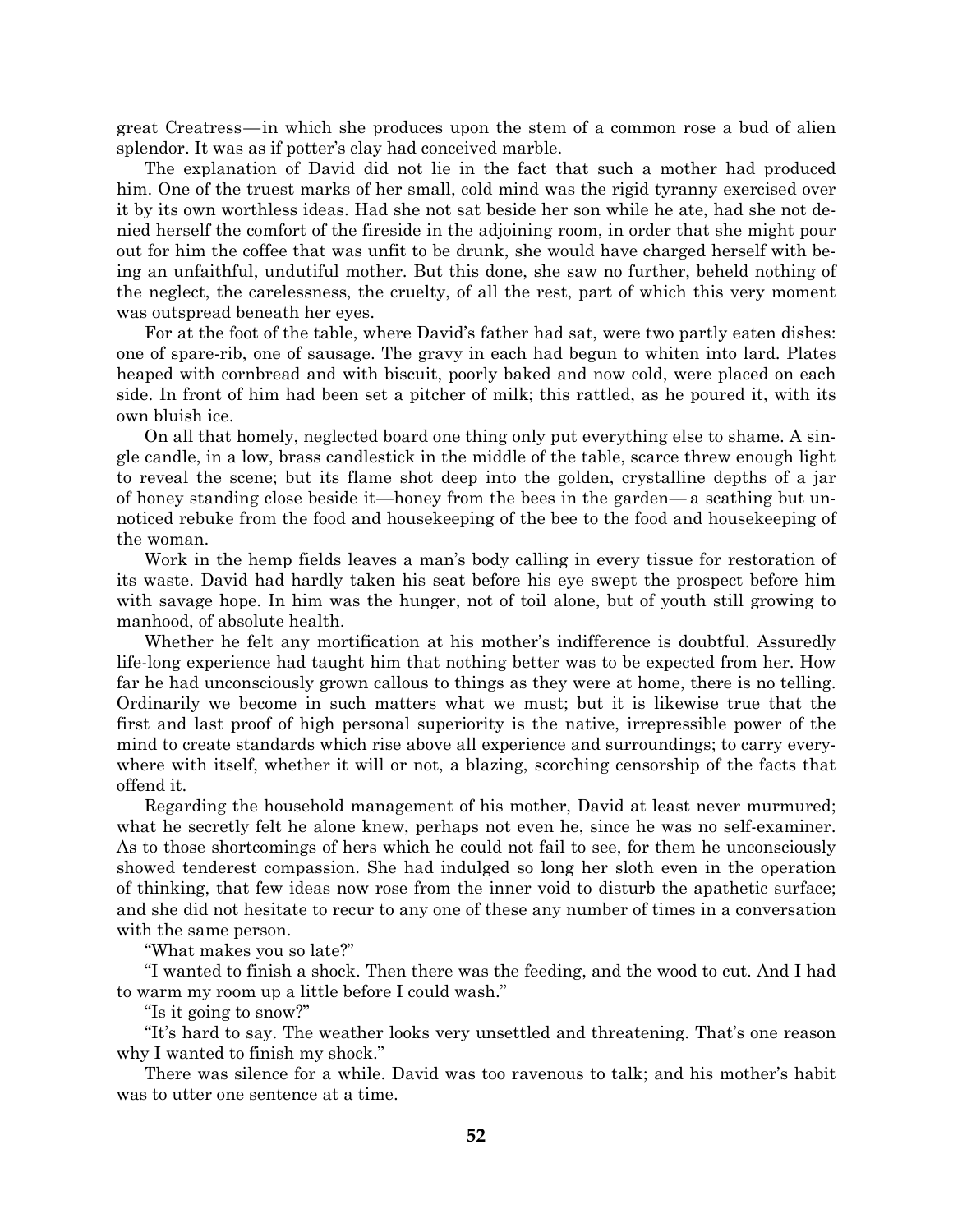"I got three fresh eggs today; one had dropped from the roost and frozen; it was cracked, but it will do for the coffee in the morning."

"Winter must be nearly over if the hens are beginning to lay: *they* know. They must have some fresh nests."

"The cook wants to kill one of the old ones for soup to-morrow."

"What an evil-minded cook!"

It was with his mother only that David showed the new cheerfulness that had begun to manifest itself in him since his return from college. She, however, did not understand the reasons of this and viewed it unfavorably.

"We opened a hole in the last hill of turnips to-day." She spoke with uneasiness.

"There'll be enough to last, I reckon, mother."

"You needn't pack any more chips to the smoke-house: the last meat's smoked enough."

"Very well, then. You shall have every basketful of them for your own fire."

"If you can keep them from the Negroes: Negroes love chips."

"I'll save them while I chop. You shall have them, if I have to catch them as they fly."

His hunger had been satisfied: his spirits began to rise.

"Mother, are you going to eat that piece of biscuit? If not, just hand it over to me, please."

She looked dryly down at the bread in her fingers: humor was denied her—that playfulness of purest reason. David had commenced to collect a plateful of scraps — the most appetizing of the morsels that he himself had not devoured. He rose and went out into the porch to the dog.

"Now, mother," he said, reentering; and with quiet dignity he preceded her into the room adjoining.

His father sat on one side of the fireplace, watching the open door for the entrance of his son. He appeared slightly bent over in his chair. Plainly the days of rough farm-work and exposure were over for him, prematurely aged and housed.

There was about him—about the shape and carriage of the head—in the expression of the eye most of all, perhaps—the not wholly obliterated markings of a thoughtful and powerful breed of men. His appearance suggested that some explanation of David might be traceable in this quarter. For while we know nothing of these deep things, nor ever shall, in the sense that we can supply the proofs of what we conjecture; while Nature goes ever about her ancient work, and we cannot declare that we have ever watched the operations of her fingers, think on we will, and reason we must, amid her otherwise intolerable mysteries. Though we accomplish no more in our philosophy than the poor insect, which momentarily illumines its wandering through the illimitable night by a flash from its own body.

Lost in obscurity, then, as was David's relation to his mother, there seemed some gleams of light discernible in that between father and son. For there are men whom nature seems to make use of to connect their own offspring not with themselves but with earlier sires. They are like sluggish canals running between far-separated oceans — from the deeps of life to the deeps of life, allowing the freighted ships to pass. And no more does the stream understand what moves across its surface than do such commonplace agents comprehend the sons who have sprung from their own loins.

Here, too, is one of Nature's greatest cruelties to the parent. As David's father would not have recognized his remote ancestors if brought face to face, so he did not discover in David the image of them—the reappearance in the world, under different conditions,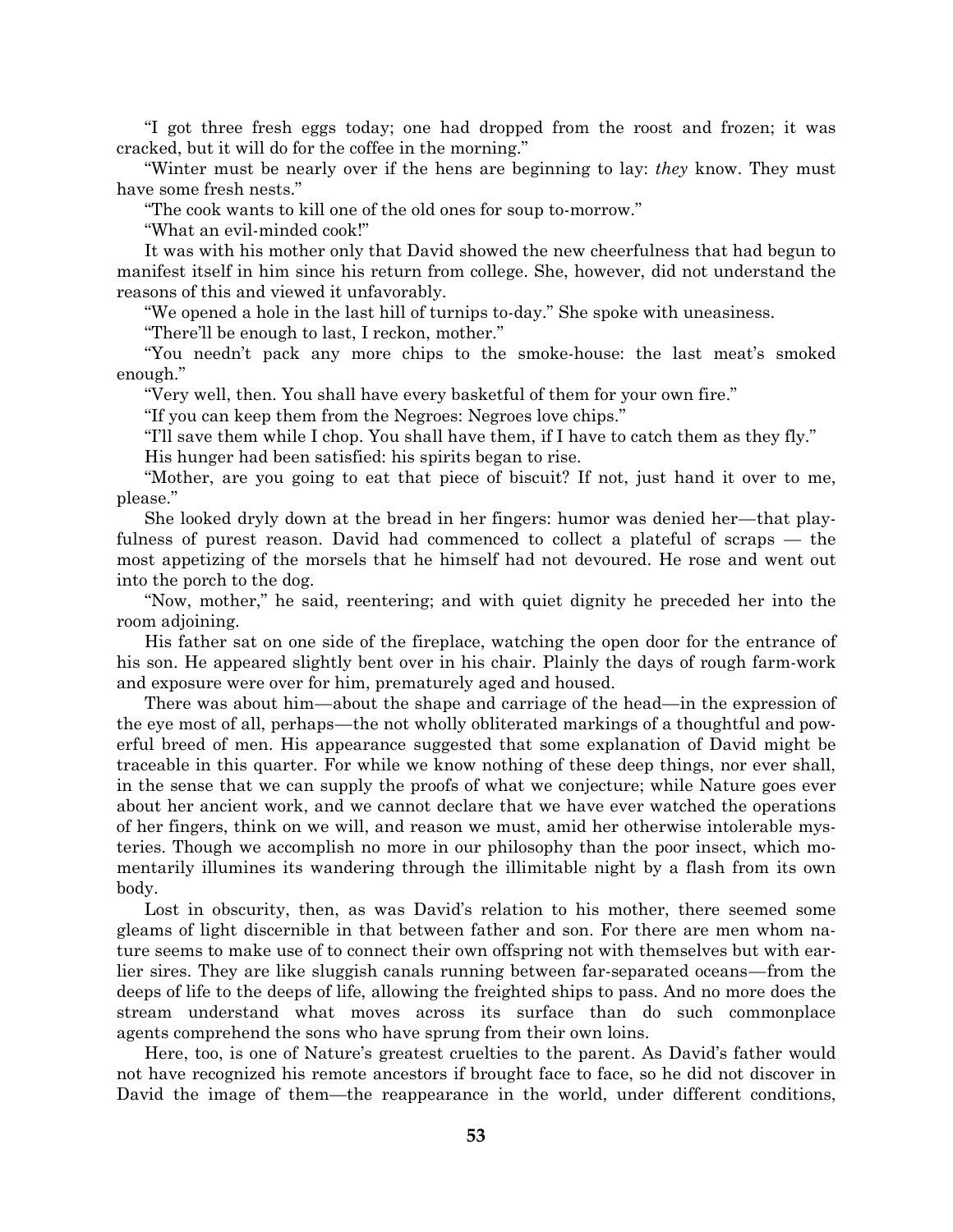of certain elements of character found of old in the stock and line. He could not have understood how it was possible for him to transmit to the boy a nature which he himself did not actively possess. And, therefore, instead of beholding here one of Nature's mysterious returns, after a long period of quiescence, to her suspended activities and the perpetuation of an interrupted type, so that his son was but another strong link of descent joined to himself, a weak one; instead of this, he saw only with constant secret resentment that David was at once unlike him and his superior.

These two had worked side by side, year after year on the farm; such comradeship in labor usually brings into consciousness again the primeval bond of Man against Nature the brotherhood, at least, of the merely human. But while they had mingled their toil, sweat, hopes, and disappointments, their minds had never met. The father had never felt at home with his son; David, without knowing why—and many a sorrowful hour it had cost him — had never accepted as father the man who had brought him into the world. Each soon perceived that a distance separated them which neither could cross, though vainly both should try, and often both did try, to cross it.

As he sat in the chimney-corner tonight, his very look as he watched the door made it clear that he dreaded the entrance of his son; and to this feeling had lately been added deeper estrangement.

When David walked in, he took a seat in front of the fire. His mother followed, bringing the sugar-bowl and the honey, which she locked in a closet in the wall: the iron in her blood was parsimony. Then she seated herself under the mantelpiece on the opposite side and looked silently across at the face of her husband. (She was his second wife. His offspring by his first wife had died young. David was the only child of mature parents.)

She looked across at him with the complacent expression of the wife who feels that she and her husband are one, even though their offspring may not be of them.

The father looked at David; David looked into the fire. There was embarrassment all round.

"How are you feeling tonight, father?" he asked affectionately, a moment later, without lifting his eyes.

"I've been suffering a good deal. I think it's the weather."

"I'm sorry."

"Do you think it's going to snow?"

The husband had lived so long and closely with his wife, that the mechanism of their minds moved much like the two wall-clocks in adjoining rooms of the house; which ticked and struck, year after year, never quite together and never far apart. When David was first with one and then with another, he was often obliged to answer the same questions twice — sometimes thrice, since his mother alone required two identical responses. He replied now with his invariable and patient courtesy — yet scarcely patient, inasmuch as this did not try him.

"What made you so late?"

David explained again.

"How much hemp did you break?"

"I didn't weigh it, father. Fifty or sixty pounds, perhaps."

"How many more shocks are there in the field?"

"Twelve or fifteen. I wish there were a hundred."

"I wish so, too," said David's mother, smiling plaintively at her husband.

"John Bailey was here after dinner," remarked David's father. "He has sold his crop of twenty-seven acres for four thousand dollars. Ten dollars a hundred."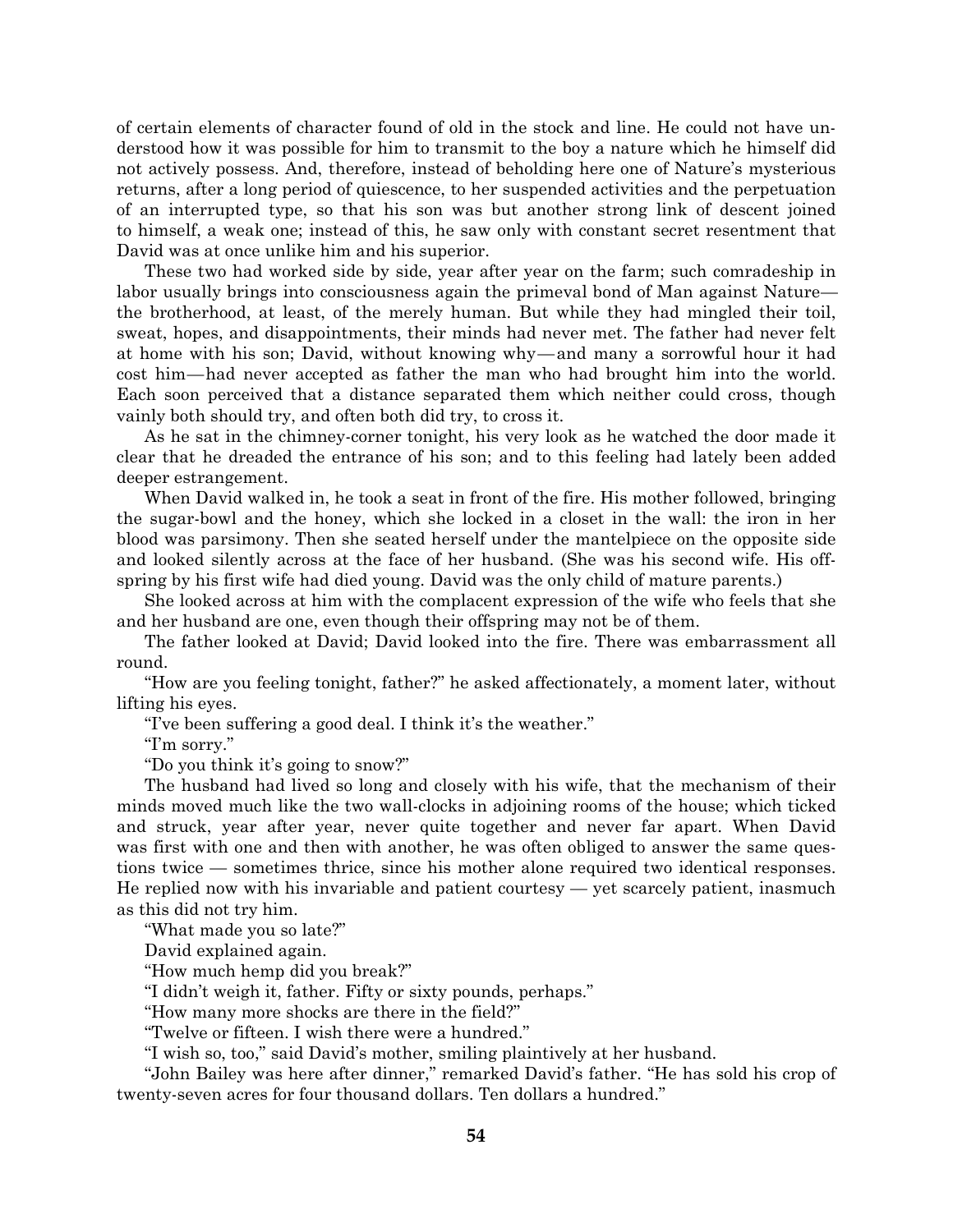"That's fine," said David with enthusiasm, thinking regretfully of their two or three acres.

"Good hemp lands are going to rent for twenty or twenty-five dollars an acre in the spring," continued his father, watching the effect of his words.

David got up, and going to the door, reached around against the wall for two or three sticks of the wood he had piled there. He replenished the fire, which was going down, and resumed his seat.

For a while father and son discussed in a reserved way matters pertaining to the farm: the amount of feed in the barn and the chances of its lasting; crops to be sown in the spring, and in what fields; the help they should hire—a new trouble at that time. For the Negroes, recently emancipated, were wandering hither and thither over the farms, or flocking to the towns, unused to freedom, unused to the very wages they now demanded, and nearly everywhere seeking employment from any one in preference to their former masters as part of the proof that they were no longer in slavery.

David's father had owned but a single small family of slaves: the women remained, the man had sought work on one of the far richer estates in the neighborhood.

They threshed over once more the straw of these familiar topics and then fell into embarrassed silence. The father broke this with an abrupt, energetic exclamation and a sharp glance: "If hemp keeps up to what it is now, I am going to put in more."

"Where?" asked the son, quietly. "I don't see that we have any ground to spare."

"I'll take the woods."

"*Father!*" cried David, wheeling on him.

"I'll take the woods!" repeated his father, with a flash of anger, of bitterness. "And if I'm not able to hire the hands to clear it, then I'll rent it. Bailey wants it. He offered twenty-five dollars an acre. Or I'll sell it," he continued with more anger, more bitterness. "He'd rather buy it than rent."

"How could we do without the woods?" inquired the son, looking like one dazed— "without the timber and the grazing?"

"What will we do without the woods?" cried his father, catching up the words excitedly. "What will we do without the *farm*?"

"What do you mean by all this, father? What is back of it?" cried David, suddenly aroused by vague fears.

"I mean," exclaimed the father, with a species of satisfaction in his now plain words, "I mean that Bailey wants to buy the farm. I mean that he urges me to sell out for my own good! tells me I must sell out! must move! leave Kentucky! go to Missouri — like other men when they fail."

"Go to Missouri," echoed the wife with dismal resignation, smiling at her husband.

"Have you sold it?" asked David, with flushed, angry face.

"No."

"Nor promised?"

"No!"

"Then, father, don't! Bailey is trying again to get the farm away from you. You and mother shall never sell your home and move to Missouri on my account."

The son sat looking into the fire, controlling his feelings. The father sat looking at the son, making a greater effort to control his. Both of them realized the poverty of the place and the need of money.

The hour was already past the father's early bed-time. He straightened himself up now, and turning his back, took off his coat, hung it on the back of his chair, and began to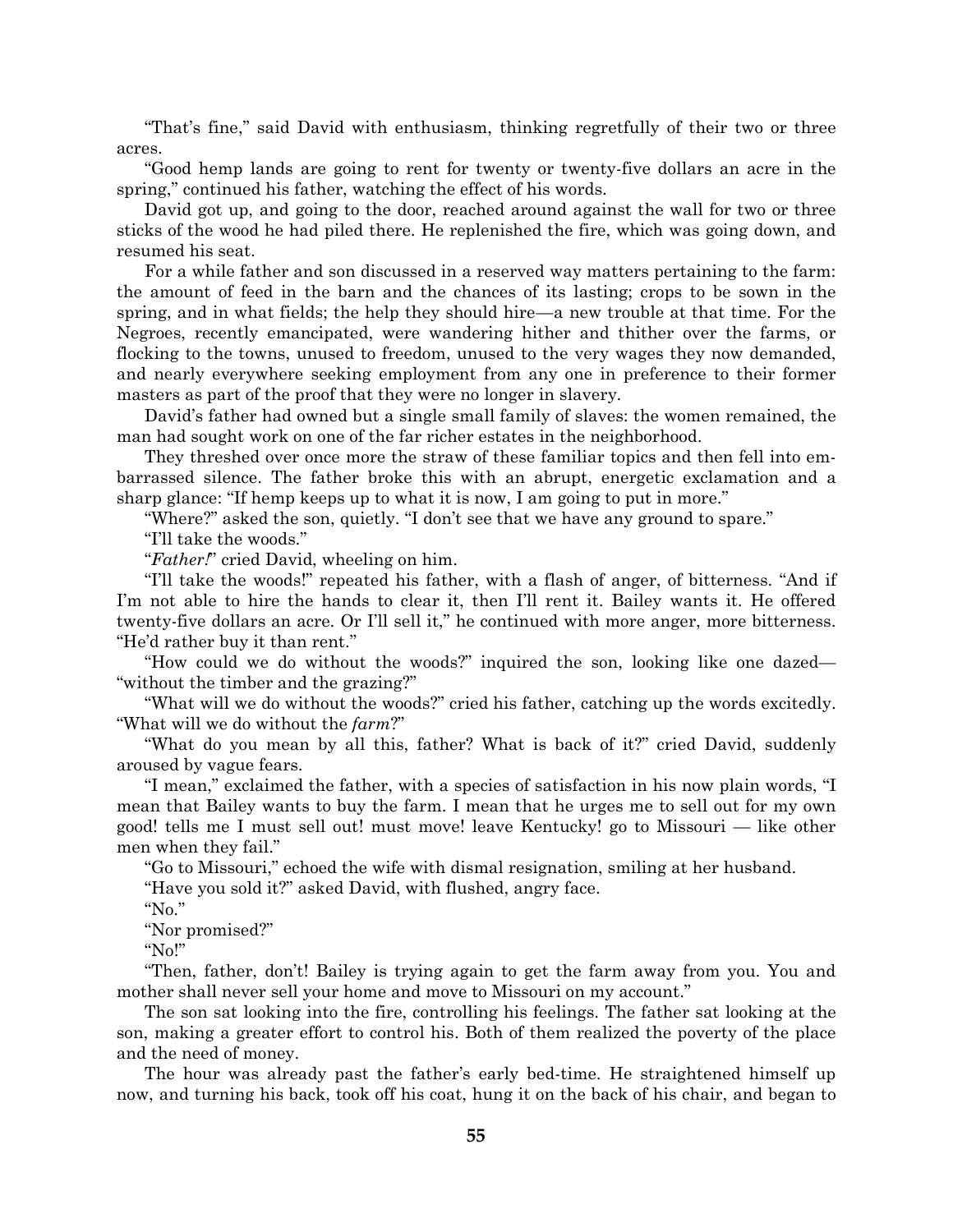unbutton his waistcoat, and rub his arms.

The mother rose and, going to the high-posted bed in a corner of the room, arranged the pillows, turned down the covers, and returning, sat provisionally on the edge of her chair and released her breastpin.

David started up. "Mother, give me a candle, will you?"

He went over with her to the closet, waited while she unlocked it and, thrusting her arm deep into its disordered depths, searched till she drew out a candle. No good-night was spoken; and David, with a look at his father and mother which neither of them saw, opened and closed the door of their warm room, and found himself in the darkness outside at the foot of the cold staircase.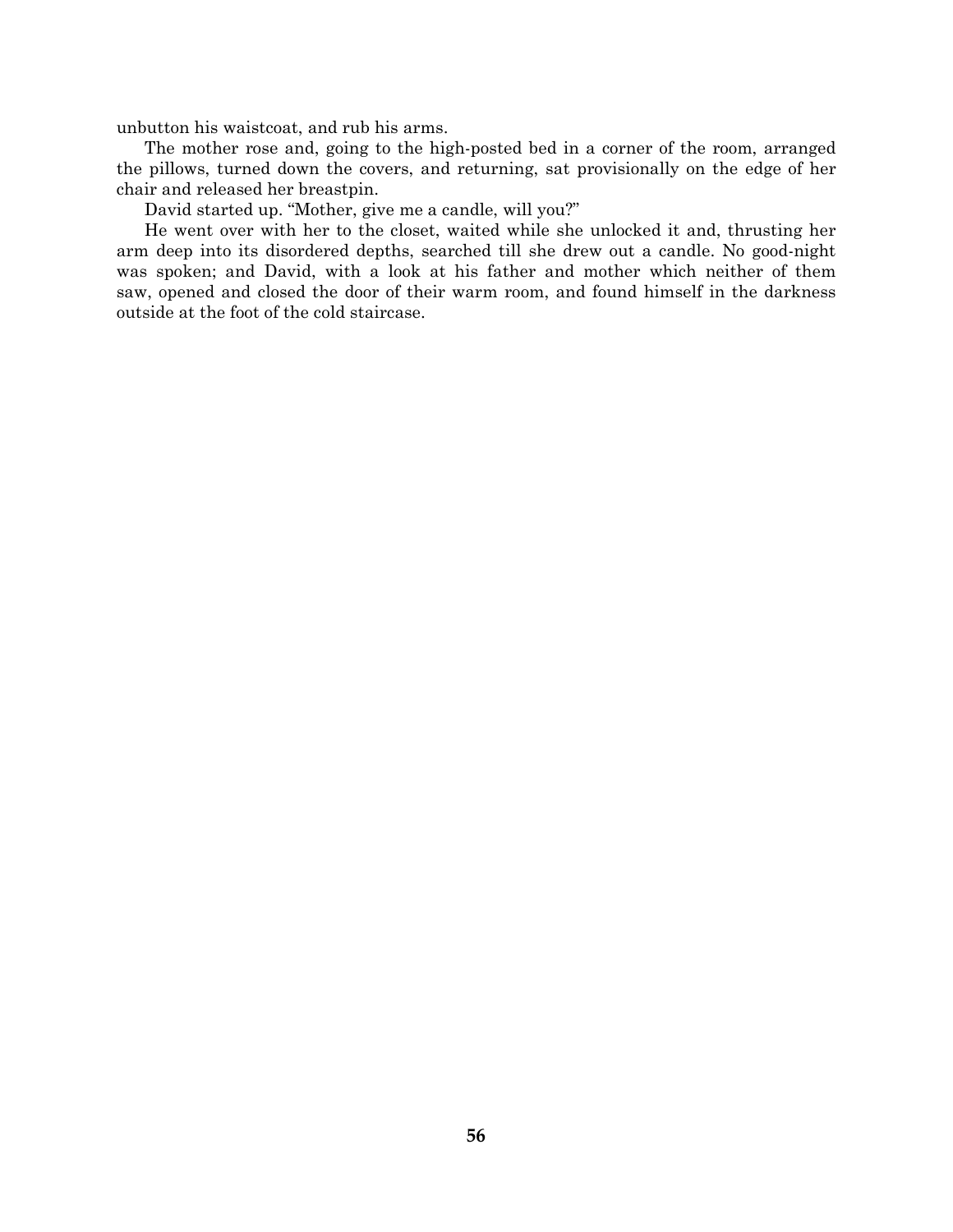### Chapter XIII

A bed of crimson coals in the bottom of the grate was all that survived of his own fire. He sat down before it, not seeing it, his candle unlighted in his hand, a tragedy in his eyes.

A comfortless room. Rag carpeting on the floor. No rug softening the hearth-stones.

The sashes of the windows loose in the frames and shaken tonight by twisty gusts. A pane of glass in one had been broken and the opening pasted over with a sheet of letter paper. This had been burst by an indolent hand, thrust through to close the shutters outside; and a current of cold air now swept across the small room.

The man felt it, shook himself free of depressing thoughts, rose resolutely. He took from a closet one of his most worthless coats, and rolling it into a wad, stopped the hole.

Going back to the grate, he piled on the wood, watching the blaze as it rushed up over the logs, devouring the dried lichens on the bark; then sinking back to the bottom rounds, where it must slowly rise again, reducing the wood to ashes.

Beside him as he sat in his rush-bottomed chair stood a small square table, and on this a low brass candlestick, the companion of the one in the dining room. A half-burnt candle rose out of the socket. As David now lighted it and laid the long fresh candle alongside the snuffers, he measured with his eye the length of his luminaries and the amount of his wood—two friends.

The little grate had commenced to roar at him bravely, affectionately; and the candle sputtered to him and threw sparks into the air — the rockets of its welcoming flame.

It was not yet ten o'clock: two hours of the long winter evening remained.

He turned to his treasury. This was a trunk in a corner, the trunk he had bought while at college; small and cheap in itself, not in what it held. For here were David's books-the great, grave books which had been the making of him, or the undoing of him, according as one may have enough of God's wisdom and mercy to decide whether it were the one or the other.

As the man now moved his chair over, lifted the lid, and sat gazing down at the backs of them, arranged in a beautiful order of his own, there was in the lofty, solemn look of him some further evidence of their power over him.

The coarse toil of the day was forgotten; his loved dependent animals in the windswept barn forgotten; the evening with his father and mother, the unalterable emptiness of it, the unkindness, the threatening tragedy, forgotten. Not that desolate room with firelight and candle; not the poor farmhouse; not the meager farm, nor the whole broad Kentucky plateau of fields and woods, heavy with winter wealth, heavy with comfortable homesteads — any longer held him as domicile, or native region: he was gone far away into the company of his high-minded masters, the writers of those books.

Choosing one, he closed the lid of the trunk reluctantly over the rest, and with the book in one hand and the chair in the other, went back to the fire. An hour passed, during which, one elbow on the table, the shaded side of his face supported in the palm of his hand, he read, scarce moving except to snuff the wick or to lay on a fresh fagot.

At the end of this time other laws than those which the writer was tracing began to assert their supremacy over David — the laws of strength and health, warmth and weariness. Sleep was descending on him, relaxing his limbs, spreading a quiet mist through his brain, caressing his eyelids.

He closed the pages and turned to his dying fire. The book caused him to wrestle; he wanted rest. And now, floating to him through that mist in his brain, as softly as a nearing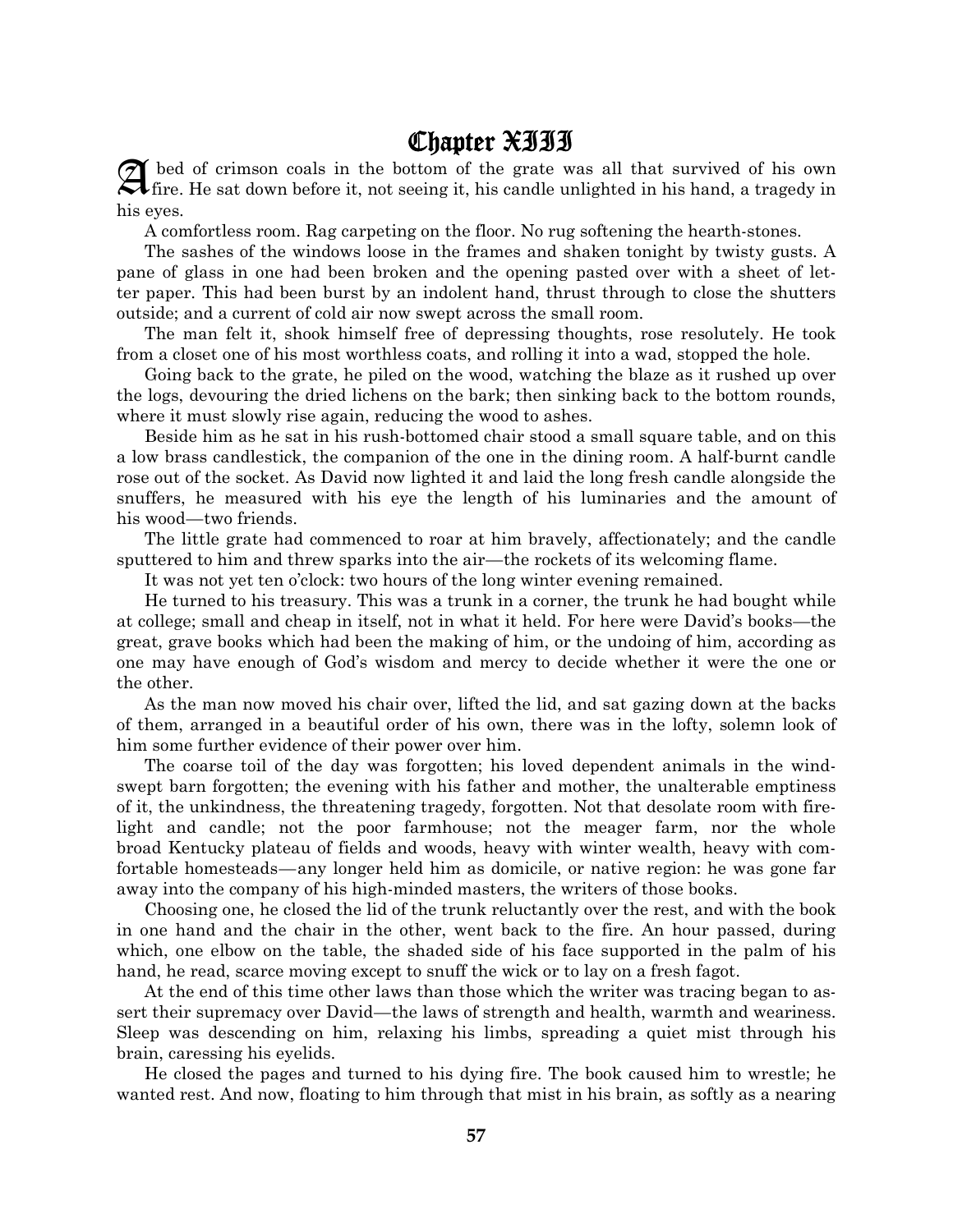melody, as radiantly as dawning light, came the image of Gabriella: after David had pursued Knowledge awhile he was ready for Love.

But knowledge, truth, wisdom before every other earthly passion—that was the very soul of him.

His heart yearned for her now in this closing hour, when everything else out of his way, field-work, stable-work, wood-cutting, filial duties, study, he was alone with the thought of her, the newest influence in his life, taking heed of her solely, hearkening only to his heart's need of her.

In all his rude existence she was the only being he had ever known who seemed to him worthy of a place in the company of his great books. Had the summons come to pack his effects tomorrow and, saying good-by to everything else, start on a journey to the congenial places where his mighty masters lived and wrought, he would have wished her alone to go with him, sharer of life's loftiness. Her companionship wherever he might be—to have just that; to feel that she was always with him, and always one with him; to be able to turn his eyes to hers before some vanishing firelight at an hour like this, with deep rest near them side by side!

He lingered over the first time he had ever seen her; that memorable twilight in the town, the roofs and chimneys of the houses, half-white, half-brown with melting snow, outlined against the low, red sunset sky.

He had not long before left the room in the university where his trial had taken place, and where he had learned that it was all over with him. He was passing along one of the narrow cross streets, when at a certain point his course was barred by a heap of fresh cedar boughs, just thrown out of a wagon. Some children were gay and busy, carrying them through the side doors, the sexton aiding. Other children inside the lighted church were practicing a carol to organ music; the choir of their voices swelled out through the open doors, and some of the little ones, tugging at the cedar, took up the strain.

She was standing on the low steps of the church, in charge of the children. In one hand she held an unfinished wreath, and she was binding the dark, shining leaves with the other. A swarm of snowflakes, scarce more than glittering crystals, danced merrily about her head and flecked her black fur on one shoulder.

As David, not very mindful just then of whither he was going, stepped forward across the light and paused before the pile of cedar boughs, she glanced at him with a smile, seeing how his path was barred. Then she said to them, "Hurry, children! The night comes when we cannot work!"

It was an hour of such good-will on earth to men that no one could seem a stranger to her. He instantly became a human brother, next of kin to her — that was all; she was wholly under the influence of the innocence and purity within and without.

As he made no reply and for a moment did not move, she glanced quickly at him, regretting the smile. When she saw his face, he saw the joy go down out of hers; and he felt, as he turned off, that she went with him along the black street: alone, he seemed not alone any more.

Though he had been with her many times since, no later impression had effaced one line of that first picture. There she stood ever to him, and would stand: on the step of the church, smiling in her mourning, binding her wreath, the jets of the chandelier streaming out on her snow-sprinkled shoulder, the children caroling among the fragrant cedar boughs scattered at her feet; she there, decorating the church, happy to be of pious service.

Ah, to have her there in the room with him now; to be able to turn his eyes to hers in the vanishing firelight, near sleep awaiting them, side by side.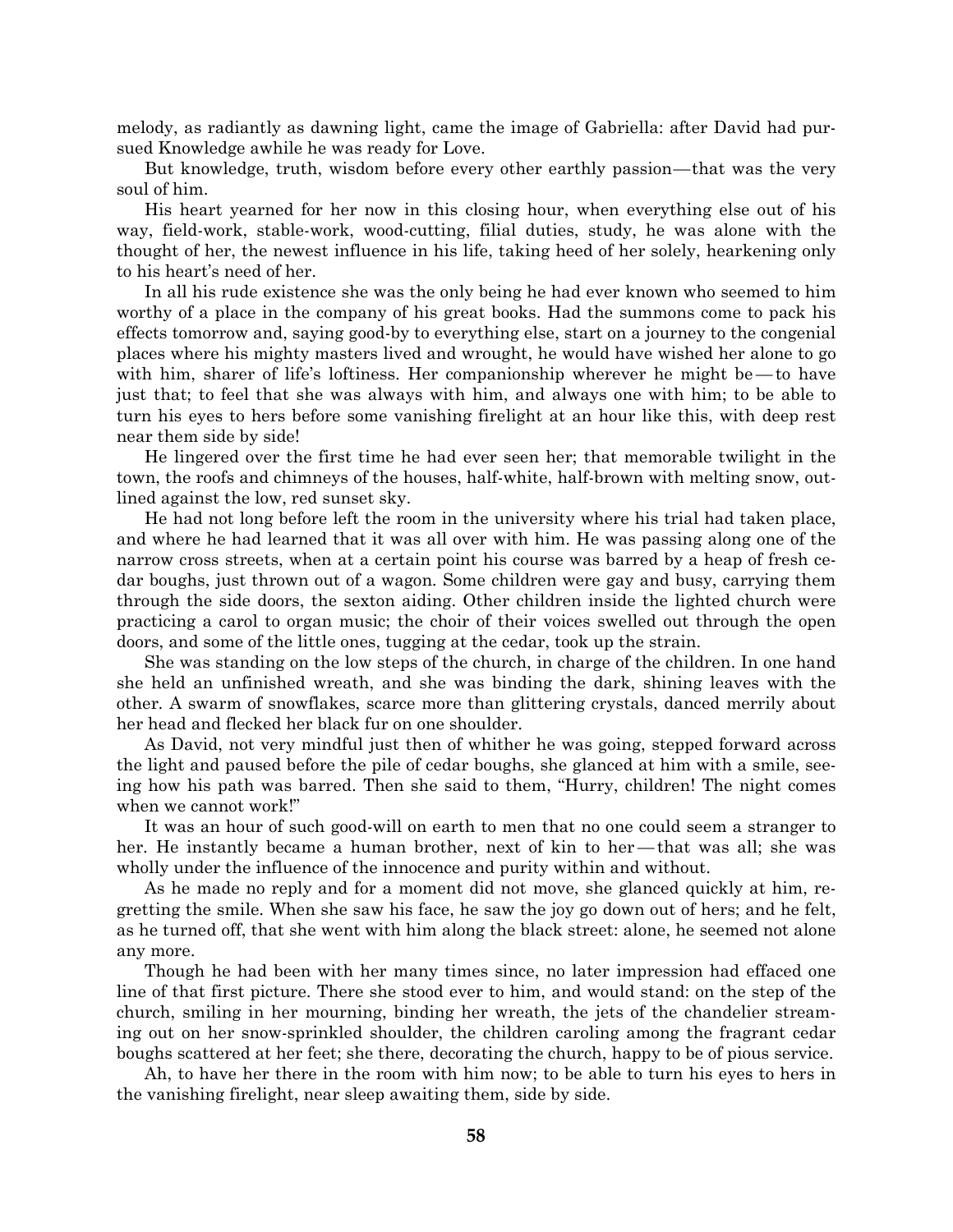There was the sound of a scratching on David's window shutters, as though a stiff brush were being moved up and down across the slats. He became aware that this sound had reached him at intervals several times already, but as often happens, had been disregarded by him owing to his preoccupation. Now it was so loud as to force itself positively upon his attention. He listened, puzzled, wondering. His window stood high from the ground and clear of any object.

In a few moments, the sound made itself audible again. He sprang up, wide awake now, and raising the sash, pushed open the shutters — one of them easily; against the other there was resistance from outside. This yielded before his pressure; and as the shutter was forced wide open and David peered out, there swung heavily against his cheek what felt like an enormous brush of thorns, covered with ice. It was the end of one of the limbs of the cedar tree which stood several feet from his window on one side, and close to the wall of the house. Before David was born, it had been growing there, a little higher, more farreaching laterally, every year, until several topmost boughs had long since risen above the level of the eaves and dropped their dry needles on the rotting shingles. Now one of the limbs, bent over sidewise under its ice-freighted berries and twigs, hung as low as his window, and the wind was tossing it.

Sleet! This, then, was the nature of the threatening storm, which all day had made man and beast foreboding and distressed. David held out his hand: rain was falling steadily, each drop freezing on whatsoever it fell, adding ice to ice.

The moon rode high by this time; and its radiance pouring from above on the roof of riftless cloud, diffused enough light below to render large objects near at hand visible in bulk and outline.

A row of old cedars stretched across the yard. Their shapes, so familiar to him, were already disordered. The sleet must have been falling for hours to have weighed them down this way and that.

A peculiarity of the night was the wind, which increased constantly, but with fitful violence, giving no warning of its high swoop, seizure, and wrench.

Sleet! Scarce a winter but he had seen some little: once, in his childhood, a great one. He had often heard his father talk of others which *he* remembered — with comment on the destruction they had wrought far and wide, on the suffering of all stock and of the wild creatures.

The ravage had been more terrible in the forests, his father had thought, than what the cyclones cause when they rush upon the trees, heavy in their full summer-leaves, and sweep them down as easily as umbrellas set up on the ground.

So much of the finest forests of Kentucky had been lost through its annual summer tempests and its rarer but more awful wintry sleets.

No work for him in the hemp fields to-morrow, nor for days. No school for Gabriella; the more distant children would be unable to ride; the nearest unable to foot it through the mirrored woods; unless the weather should moderate before morning and melt the ice away as quickly as it had formed—as sometimes was the case.

A good sign of this, he took it, was the ever rising wind: for a rising wind and a falling temperature seldom appeared together.

As he bent his ear listening, he could hear the wild roar of the surges of air breaking through the forest, the edge of which was not fifty yards away. David sprang from his chair; there was a loud crack, and the great limb of the cedar swept rattling down across his shutters, twisted, snapped off at the trunk, rolled over in the air, and striking the ground on its back, lay like a huge animal knocked lifeless.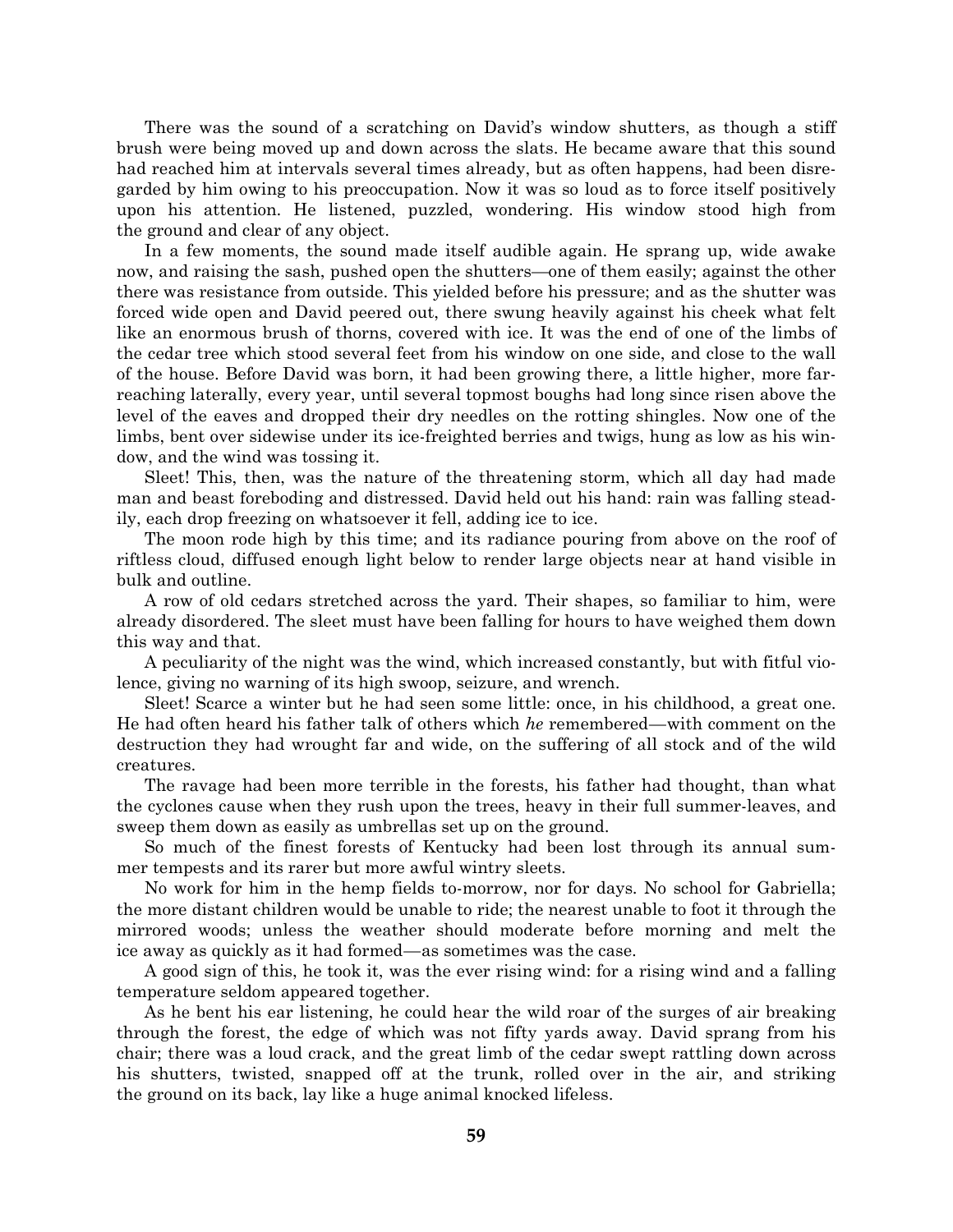He forgot bed and sleep and replenished his fire. His ear, trained to catch and to distinguish sounds of country life, was now becoming alive to the commencement of one of those vast appalling catastrophes in Nature, for which man sees no reason and can detect the furtherance of no plan—law being turned with seeming blindness, and in the spirit of sheer wastage, upon what it has itself achieved, and spending its sublime forces in a work of self- desolation.

Of the two windows in his room, one opened upon the back yard, one upon the front. Both back yard and front contained, according to the custom of the country, much shrubbery, with aged fruit trees, mostly cherry and peach. There were locusts also at the rear of the house, the old-time yard favorite of the people; other forest trees stood around. Through both his windows there began to reach him a succession of fragile sounds; the snapping of rotten, weakest, most overburdened twigs. On fruit tree and forest tree these went down first—as is also the law of storm and trial of strength among men.

The ground was now as one flooring of glass; and as some of these small branches dropped from the tree-tops, they were broken into fragments, like icicles, and slid rattling away into the nearest depressions of the ground. Starting far up in the air sometimes, they struck sheer upon other lower branches, bringing them along also; this gathering weight in turn descended upon others lower yet, until, so augmented, the entire mass swept downward and fell, shivered against crystal flooring.

But soon these more trivial facts held his attention no longer: they were the mere reconnaissance of the elements — the first light attack of Nature upon her own weakness. By and by from the surging, roaring depths of the woods, there suddenly reverberated to him a deep boom as of a cannon: one of the great trees — two-forked at the mighty summit and already burdened in each half by its tons of timber, split in twain at the fork as though cleft by lightning; and now only the pointed trunk stood like a funeral shaft above its own ruins.

For hours this went on: the light incessant rattling, closest around; the creaking, straining, tearing apart as of suffering flesh, less near; the sad, sublime booming of the forest.

Now the man would walk the floor; now drop into his chair before the fire. His last bit of candle flickered blue, deep in the socket, and sent up its smoke. His wood was soon burnt out: only red coals in the bottom of the grate then, and these fast whitening.

More than once he strode across and stood over his trunk in the shadowy corner—looking down at his books — those books that had guided him thus far, or misguided him, who can say?

When his candle gave out and later his fire, he jerked off his clothes and, getting into bed, rolled himself in the bedclothes and lay listening to the mournful sublimity of the storm.

Toward three o'clock the weather grew colder, the wind died down, the booming ceased; and David, turning wearily, over, with an impulse to prayer, but with no prayer, went to sleep.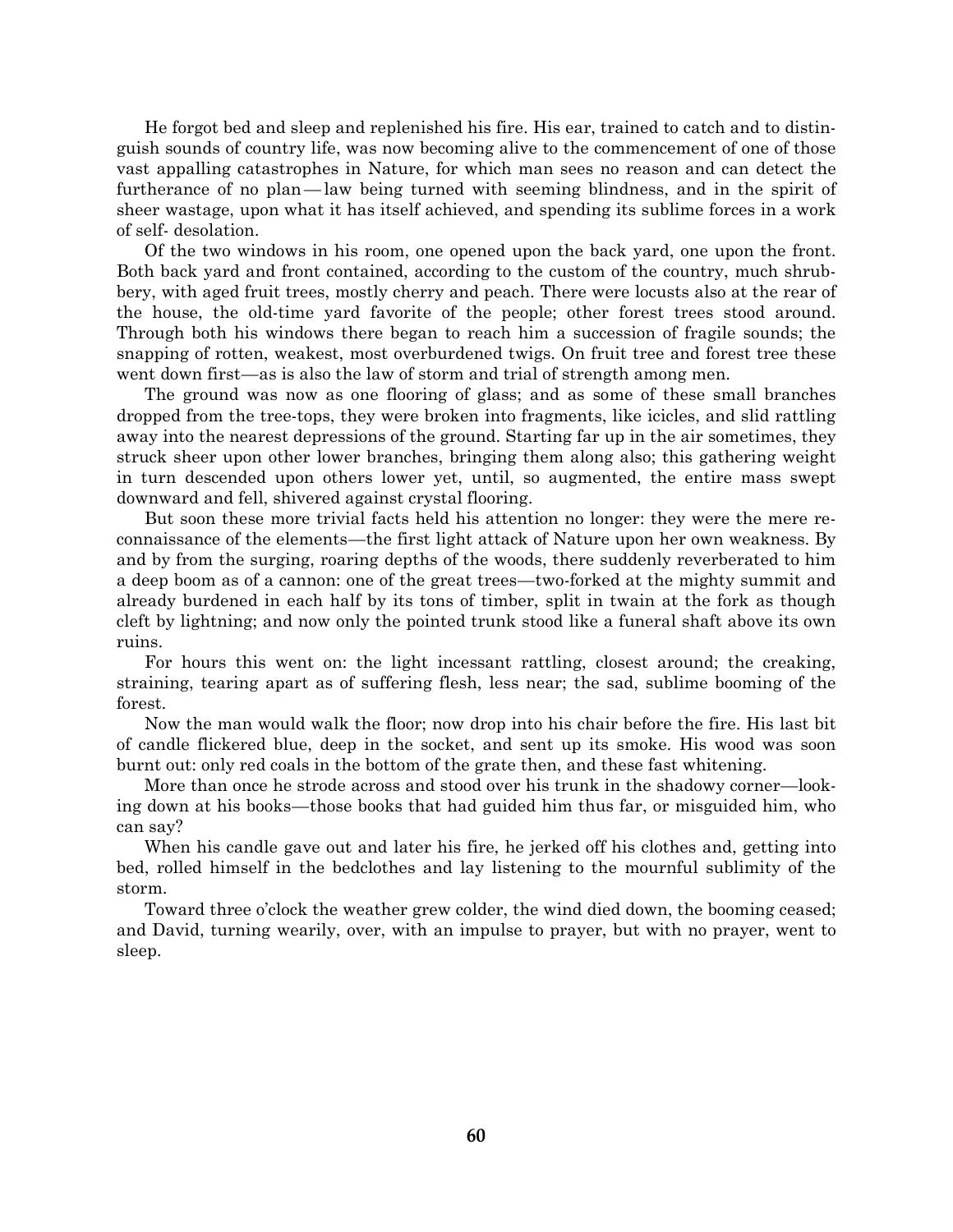# Chapter XI<del>P</del>

When David awoke late and drowsily the next morning after the storm, he lay awhile, listening. No rending, crashing, booming in the woods now, nor rattling of his window-frames. No contemplative twitter of winter birds about the cedars in the yard, nor caw of crow, crossing the house chimneys toward the corn shocks. All things hushed, silent, immovable.

Following so quickly upon the sublime roar and ravage of the night before, the stillness was disturbing.

He sprang up and dressed quickly — admonished by the coldness of his room — before hurrying to his window to look out. When he tried the sash, it could not be raised. He thrust his hand through the broken pane and tugged at the shutters; they could not be shaken.

Running downstairs to the kitchen and returning with hot water, he melted away the ice embedding the bolts and hinges.

A marvel of nature, terrible, beautiful, met his eyes: ice-rain and a great frost.

Cloud, heavy still, but thinner than on the day before, enwrapped the Earth. The sun, descending through this translucent roof of gray, filled the air beneath with a radiance as of molten pearl; and in this under-atmosphere of pearl all earthly things were tipped and hung in silver.

Tree, bush, and shrub in the yard below, the rose clambering the pillars of the porch under his window, the scant ivy lower down on the house wall, the stiff little junipers, every blade of grass—all encased in silver. The ruined cedars trailed from sparlike tops their sweeping sails of incrusted emerald and silver.

Along the eaves, like a row of inverted spears of unequal lengths, hung the argent icicles. No; not spun silver all this, but glass; all things buried, not under a tide of liquid silver, but of flowing and then cooling glass: Nature for once turned into a glass house, fixed in a brittle mass, nowhere bending or swaying; but if handled roughly, sure to be shivered.

The ground under every tree in the yard was strewn with boughs; what must be the ruin of the woods whence the noises had reached him in the night? Looking out of his window now, he could see enough to let him understand the havoc, the wreckage.

He went at once to the stable for the feeding and found everything strangely quiet the stilling influence of a great frost on animal life. There had been excitement and uneasiness enough during the night; now ensued the reaction, for man is but one of the many animals with nerves and moods. A catastrophe like this which covers with ice the earth — grass, winter edible twig and leaf, roots and nuts for the brute kind that turns the soil with the nose, such putting of all food whatsoever out of reach of mouth or hoof or snout — brings these creatures face to face with the possibility of starving: they know it and are silent with apprehension of their peril; know it perhaps by the survival of prehistoric memories reverberating as instinct still.

And there is another possible prong of truth to this repression of their characteristic cries at such times of frost: then it was in ages past that the species which preyed on them grew most ravenous and far ranging. The silence of the modern stable in a way takes the place of that primeval silence which was a law of safety in the bleak fastnesses, hunted over by flesh-eating prowlers. It is the prudent noiselessness of many a species today, as the deer and the moose.

The sheep, having enjoyed little shelter beside the hayrick, had encountered the worst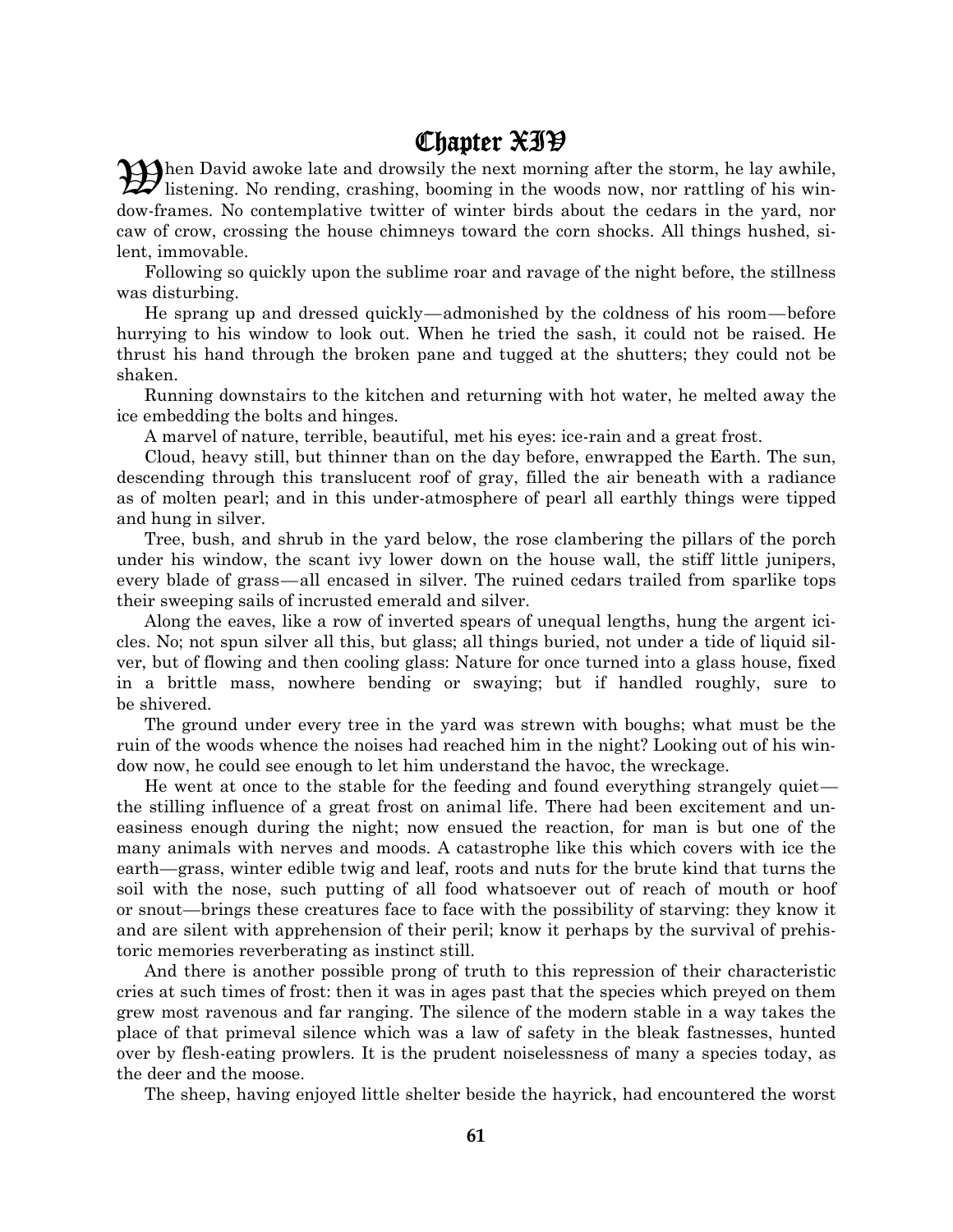of the storm. When David appeared in the stable lot, they beheld him at once; for their faces were bunched expectantly toward the yard gate through which he must emerge. But they spoke not a word to one another or to him as they hurried slipping forward. The man looked them over pityingly, yet with humor; for they wore many undesirable pendants of glass and silver dangling under their bellies and down their tails.

"You shall come into the barn this night," he vowed within himself. "I'll make a place for you this day." Little did he foresee what awful significance to him lay wrapped in those simple words.

Breakfast was ready when, carrying his customary basket of cobs for his mother, he returned to the house. One good result at least the storm had wrought for the time: it drew the members of the household more closely together, as any unusual event—danger, disaster — generally does. So that his father, despite his outburst of anger the night previous, forgot this morning his wrongs and disappointments and relaxed his severity. During the meal he had much to recount of other sleets and their consequences. He inferred similar consequences now if snow should follow, or a cold snap set in: no work in the fields, therefore no hemp-breaking, and therefore delay in selling the crop; the difficulty of feeding and watering the stock; no hauling along the mud roads, and little travel of any sort between country and town; the making of much cord wood out of the fallen timber, with plenty of stuff for woodpiles; the stopping of mill wheels on the frozen creeks, and scarcity of flour and meal.

"The meal is nearly out now," said David's mother. "The Negroes waste it."

"We might shell some corn to-day," suggested David's father, hesitatingly. It was the first time since his son's return from college that he had ever proposed their working together.

"I'll take a look at the woods first," said David; "and then I want to make a place in the stable for the sheep, father. They must come under shelter to-night. I'll fix new stalls for the horses inside where we used to have the corn crib. The cows can go where the horses have been, and the sheep can have the shed of the cows: it's better than nothing. I've been wanting to do this ever since I came home from college."

A thoughtless, unfortunate remark, as connected with that shabby, desperate idea of finding shelter for the stock — fresh reminder of the creeping, spreading poverty.

His father made no rejoinder; and having finished his breakfast in silence, left the table. His mother, looking across her coffee cup and biscuit at David, without change of expression inquired, "Will you get that hen?"

"*What* hen, mother?"

"I told you last night the cook wanted one of the old hens for soup today. Will you get it?"

"No, mother; I will not get the hen for the cook; the cook will probably get the hen for me."

"She doesn't know the right one."

"But neither do I."

"I want the blue dorking."

"I have a bad eye for color; I might catch something gray."

"I want the dorking; she's stopped laying."

"Is that your motive for taking her life? It would be a terrible principle to apply indiscriminately!"

"The cook wants to know how she is to get the vegetables out of the holes in the garden today—under all this ice."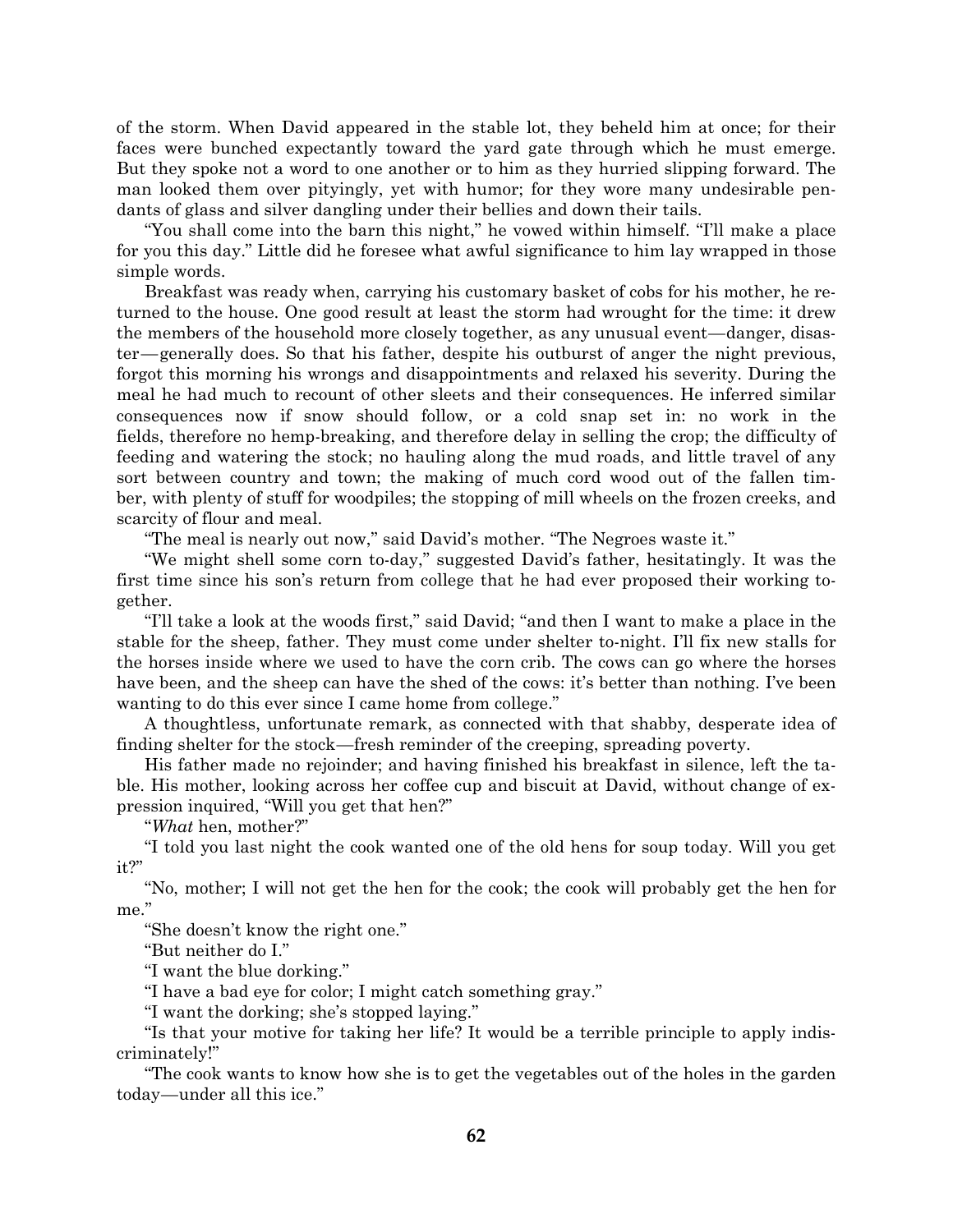"How would she get the vegetables out of the garden under all this ice if there were no one on the place but herself? I warrant you she'd have every variety."

"It's a pity we are not able to hire a man. If we could hire a man to help her, I wouldn't ask you. It's hard on the cook, to make her suffer for our poverty."

"A little suffering in that way will do her a world of good," said David, cheerily.

His mother did not hesitate, provocation or no provocation, to sting and reproach him in this way. She had never thought very highly of her son; her disappointment, therefore, over his failure at college had not been keen. Besides, tragic suffering is the sublime privilege of deep natures: she escaped by smallness. Nothing would have made her very miserable but hunger and bodily pains. Against hunger she exercised ceaseless precautions; bodily pains she had none.

The one other thing that could have agitated her profoundly was the idea that she would be compelled to leave Kentucky. It was hard for her to move about her house, much less move to Missouri. Not in months perhaps did she even go upstairs to bestow care upon the closets, the bed, the comforts of her son. As might be expected, she considered herself the superior person of the family; and as often happens, she imposed this estimate of herself upon her husband.

The terrifying vanity and self-sufficiency of the little-minded! Nature must set great store upon this type of human being, since it is regularly allowed to rule its betters. But his father!

David had been at home two months now, for this was the last of February, and not once during that long ordeal of daily living together had his father opened his lips either to reproach or question him. Letters had been received from the faculty, from the pastor; of that David was aware; but any conversation as to these or as to the events of which they were the sad consummation, his father would not have. The gulf between them had been wide before; now it was fathomless.

Yet David well foreknew that the hour of reckoning had to come, when all that was being held back would be uttered. He realized that both were silently making preparations for that crisis, and that each day brought it palpably nearer. Sometimes he could even see it threatening in his father's eye, hear it in his voice. It had reached the verge of explosion the night previous, with that prediction of coming bankruptcy, the selling of the farm of his Kentucky ancestors, the removal to Missouri in his enfeebled health.

Not until his return had David realized how literally his father had begun to build life anew on the hopes of him. And now, feel with him in his disappointment as deeply as he might, sympathy he could not openly offer, explanation he could not possibly give. His lifeproblem was not his father's problem; his father was simply not in a position to understand. Doubt anything in the Bible — doubt so-called orthodox Christianity — be expelled from the church and from college for such a reason — where could his father find patience or mercy for willful folly and impiety like that?

Meantime he had gone to work; on the very day after his return he had gone to work. Two sentences of his father's, on the afternoon of his coming home, had rung in David's ears loud and ceaselessly ever since: "*Why have you come back here?*" And "*I always knew there was nothing in you!*" The first assured him of the new footing on which he stood: he was no longer desired under that roof. The second summed up the life-long estimate which had been formed of his character before he had gone away.

Therefore he had worked as never even in the old preparatory days. So long as he remained there, he must at least earn daily bread. More than that, he must make good, as soon as possible, the money spent at college.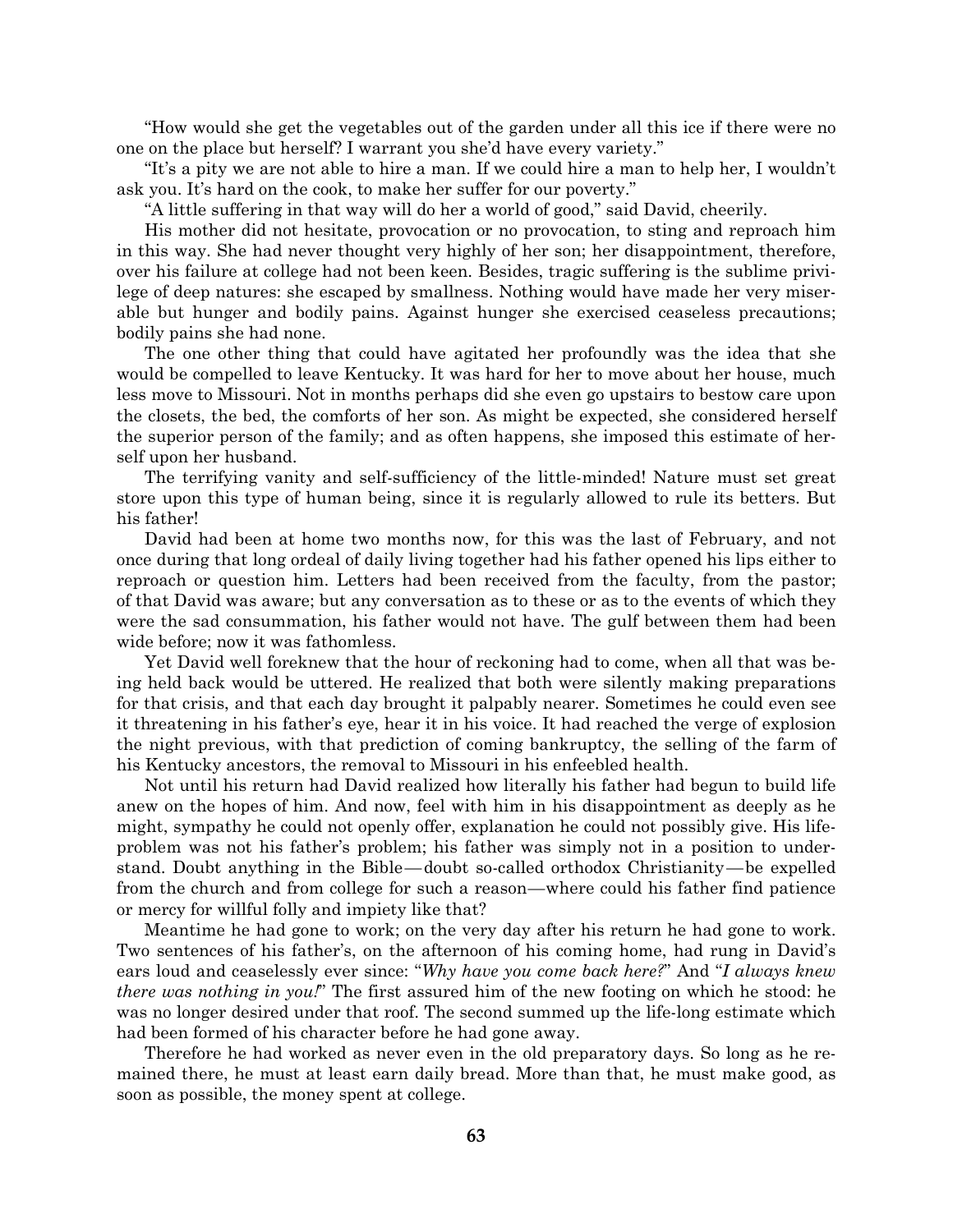So he sent away the hired Negro man; he undertook the work done by him and more: the care of the stock, the wood cutting, everything that a man can be required to do on a farm in winter.

Of bright days he broke hemp. Nothing had touched David so deeply as the discovery in one corner of the farm of that field of hemp: his father had secretly raised it to be a surprise to him, to help him through his ministerial studies. This David had learned from his mother; his father had avoided mention of it: it might rot in the field!

In equal silence David had set about breaking it; and sometimes at night his father would show enough interest merely to ask some questions regarding the day's work.

Yet, notwithstanding this impending tragedy with his father, and distress at their reduced circumstances caused by his expenses at college, David, during these two months, had entered into much new happiness. The doubts which had racked him for many months were ended. He had reached a decision not to enter the ministry; had stripped his mind clean and clear of dogmas. The theologies of his day, vast, tangled thickets of thorns overspreading the simple footpath of the pious pilgrim mind, interfered with him no more.

It was not now necessary for him to think or preach that any particular church with which he might identify himself was right, the rest of the human race wrong. He did not now have to believe that any soul was in danger of eternal damnation for disagreeing with him. Release from these things left his religious spirit more lofty and alive than ever.

For, moreover, David had set his feet a brief space on the wide plains of livingknowledge; he had encountered through their works many of the great minds of his century, been reached by the sublime thought-movements of his time, heard the deep roar of the spirit's ocean. Amid coarse, daily labor once more, amid the penury and discord in that ruined farmhouse, one true secret of happiness with David was the recollection of all the noble things of human life which he had discovered, and to which he meant to work his way again as soon as possible.

And what so helps one to believe in God as knowledge of the greatness of man?

Meantime, also, his mind was kept freshly and powerfully exercised. He had discarded his old way of looking at Nature and man's place in it; and of this fundamental change in him, no better proof could be given than the way in which he regarded the storm, as he left the breakfast-table this morning and went to the woods.

The damage was unreckonable. The trees had not been prepared against an event like that. For centuries some of them had developed strength in root and trunk and branch to resist the winds of the region when clad in all their leaves; or to carry the load of these leaves weighted with raindrops; or to bear the winter snows. Wise self-physicians of the forest! Removing a weak or useless limb, healing their own wounds and fractures! But to be buried under ice and then wrenched and twisted by the blast — for this they had received no training: and thus, like so many of the great prudent ones who look hourly to their well-being, they had been stricken down at last by the unexpected.

"Once," said David reverently to himself, beholding it all, "once I should have seen in this storm some direct intention of the Creator toward man, even toward me. It would have been a reminder of His power; perhaps been a chastisement for some good end which I must believe in, but could not discover. Men certainly once interpreted storms as communications from the Almighty, as they did pestilence and famine. There still may be in this neighborhood people who will derive some such lesson from this. My father may in his heart believe it a judgment sent on us and on our neighbors for my impiety. Have not cities been afflicted on account of the presence of one sinner? Thankful I am not to think in this way now of physical law — not so to misconceive man's place in Nature. I know that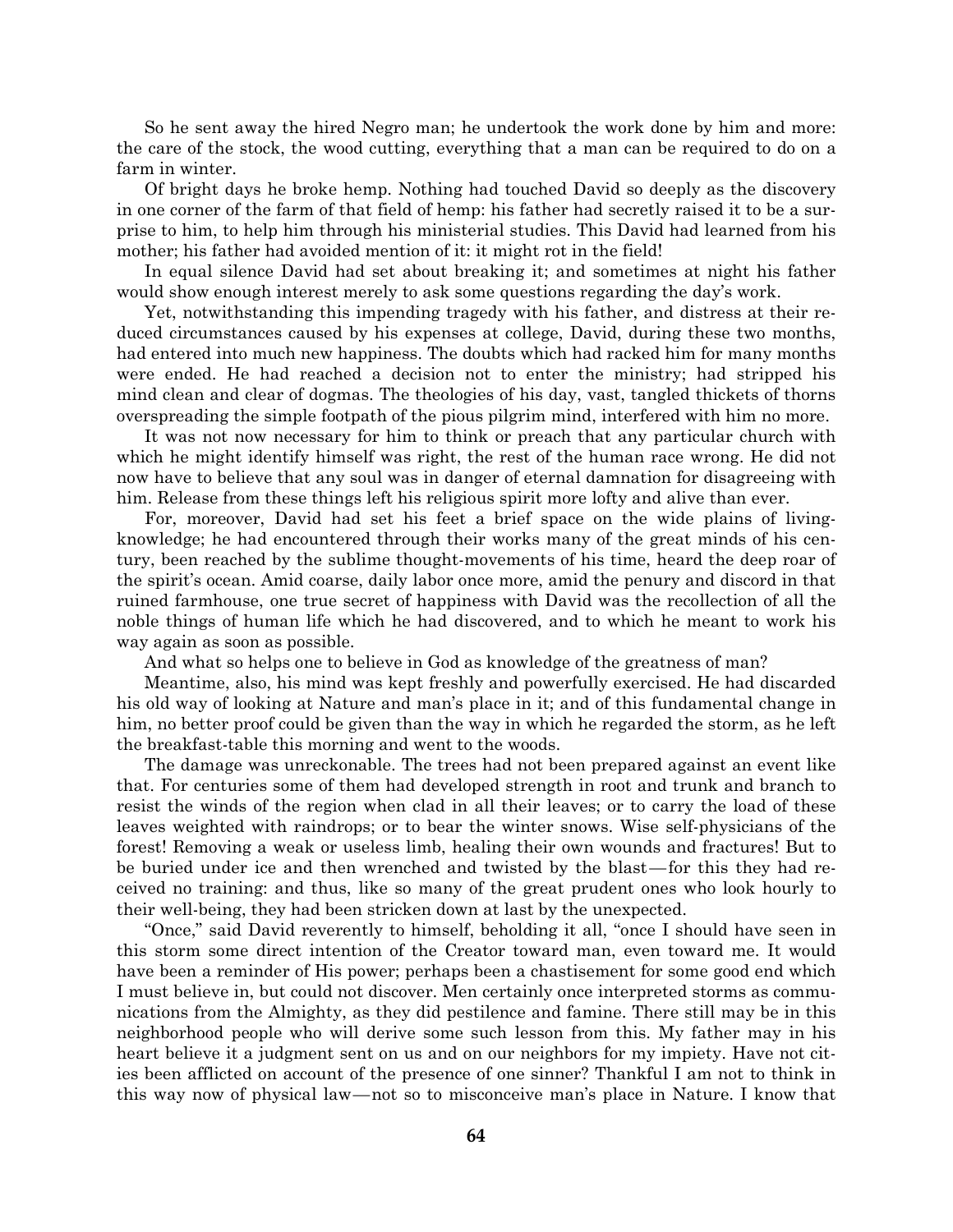this sleet, so important to us, is but one small incident in the long history of the planet's atmosphere and changing surface. It is the action of natural laws, operating without regard to man, though man himself may have had a share in producing it. It will bring death to many a creature; indirectly, it may bring death to me; but that would be among the results, not in the intention."

He set his face to cross the wood—sliding, skating, steadying himself against the trunks, driving his heels through the ice crust. The exercise was heating; his breath rose as a steam before his face.

Beyond the woods he crossed a field; then a forest of many acres and magnificent timber, on the far edge of which, under the forest trees and fronting a country lane, stood the schoolhouse of the district.

David looked anxiously, as he drew near, for any signs of injury that the storm might have done.

One enormous tree-top had fallen on the fence. A limb had dropped sheer on the steps. The entire yard was little better than a brush heap.

He soon turned away home relieved: he would be able to tell Gabriella tonight that none of the windows had been broken, nor the roof; only a new woods scholar, with little feet and a big hard head and a bunch of mistletoe in one hand, was standing on the steps, waiting for her to open the door.

David's college experience had effected the first great change in him as he passed from youth to manhood; Gabriella had wrought the second. The former was a fragment of the drama of man's soul with God; the latter was the drama of his heart with woman. It had begun the day the former ended — in the gloom of that winter twilight day, when he had quit the college after his final interview with the faculty, and had wandered forlorn and dazed into the happy town, just commencing to celebrate its season of peace on earth and good will to man. He had found her given up heart and soul to the work of decorating the church of her faith, the church of her fathers.

When David met her the second time, it was a few days after his return home. He was at work in the smoke-house. The meat had been salted down long enough after the killing: it must be hung, and he was engaged in hanging it. Several pieces lay piled inside the door suitably for the hand. He stood with his back to these beside the meat bench, scraping the saltpeter off a large middling and rubbing it with red pepper.

Suddenly the light of the small doorway failed; and, turning, he beheld his mother, and a few feet behind her—David said that he did not believe in miracles—but a few feet behind his mother there now stood a divine presence. Believe it or not, there she was, the miracle!

All the bashfulness of his lifetime—it had often made existence well-nigh insupportable — came crowding into that one moment. The feeblest little bleat of a spring lamb too weak to stand up for the first time would have been a deafening roar in comparison with the silence which now penetrated to the marrow of his bones.

He faced the two women at bay, with one hand resting on the middling.

"This is my son," said his mother neutrally, turning to the young lady.

This information did not help David at all. He knew who *he* was. He took it for granted that every one present knew.

The visitor at once relieved the situation.

"This is the school-teacher," she said, coloring and smiling. "I have been teaching here ever since you went away. And I am now an old resident of this neighborhood."

Not a thing moved about David except a little smoke in the chimney of his throat. But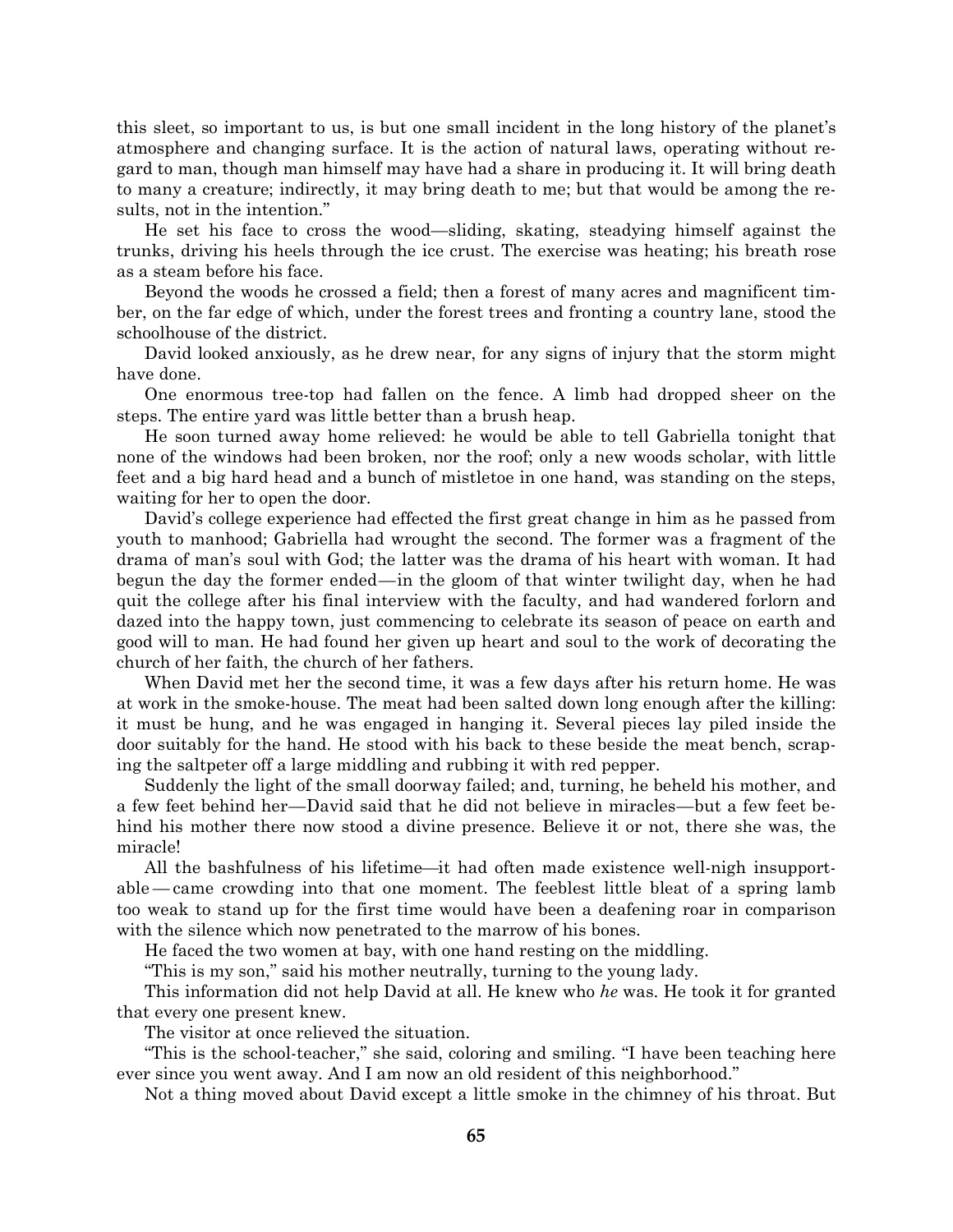the young lady did not wait for more silence to render things more tense. She stepped forward into the doorway beside his mother and peered curiously in, looking up at the smokeblackened joists, at the black cross sticks on which the links of sausages were hung, at the little heap of gray ashes in the ground underneath, with a ring of half-burnt chips around them, at the huge meat bench piled with salted joints.

"And this is the way you make middlings?" she inquired, smiling at him encouragingly.

The idea of that archangel knowing anything about middlings! David's mind executed a rudimentary movement, and his tongue and lips responded feebly. "This is the way."

"And this is the way you make hams, sugar-cured hams?"

"This is the way."

"And this is the way you make — shoulders?"

"This is the way."

David had found an answer, and he was going to abide by it while strength and daylight lasted. The young lady seemed to perceive that this was his intention.

"Let me see you *hang* one," she said desperately. "I have never seen bacon hanged—or hung. I suppose as I teach grammar, I must use both participles."

David caught up the huge middling by the string and swung it around in front of him, whereupon it slipped out of his nerveless fingers and fell over in the ashes. It did not break the middling, but it broke the ice.

"Can I help you?"

Those torturing, blistering words! David's face got as red as though it had been rubbed with red pepper and saltpeter both. The flame of it seemed to kindle some faint spark of spirit in him. He picked up the middling, and as he looked her squarely in the eye, with a humorous light in his, he nodded at the pieces of bacon by the entrance.

"Hang one of those," he said, "if you've a mind."

As he lifted the middling high, Gabriella noticed above his big red hands a pair of arms like marble for luster and whiteness (for he had his sleeves rolled far back) — as massive a pair of man's arms as ever were formed by life-long health and a life-long labor and lifelong right living.

"Thank you," she said, retreating through the door. "It's all very interesting. I have never lived in the country before. Your mother told me you were working here, and I asked her to let me come and look on. While I have been living in your neighborhood, you have been living in my town. I hope you will come to see me, and tell me a great deal."

As she said this, David perceived that she, standing behind his mother, looked at him with the veiled intention of saying far more. He had such an instinct for truth himself, that truth in others was bare to him. Those gentle, sympathetic eyes seemed to declare: "I know about your troubles. I am the person for whom, without knowing it, you have been looking. With me you can break silence about the great things. We can meet far above the level of such poor scenes as this. I have sought you to tell you this. Come."

"Mother," said David that evening, after his father had left the table, dropping his knife and fork and forgetting to eat, "who was that?"

He drew out all that could be drawn: that she had come to take charge of the school the autumn he had gone away; that she was liked as a teacher, liked by the old people. She had taken great interest in *him*, his mother said reproachfully, and the idea of his studying for the ministry. She had often visited the house, had been good to his father and to her. This was her first visit since she had gotten back; she had been in town spending the holidays.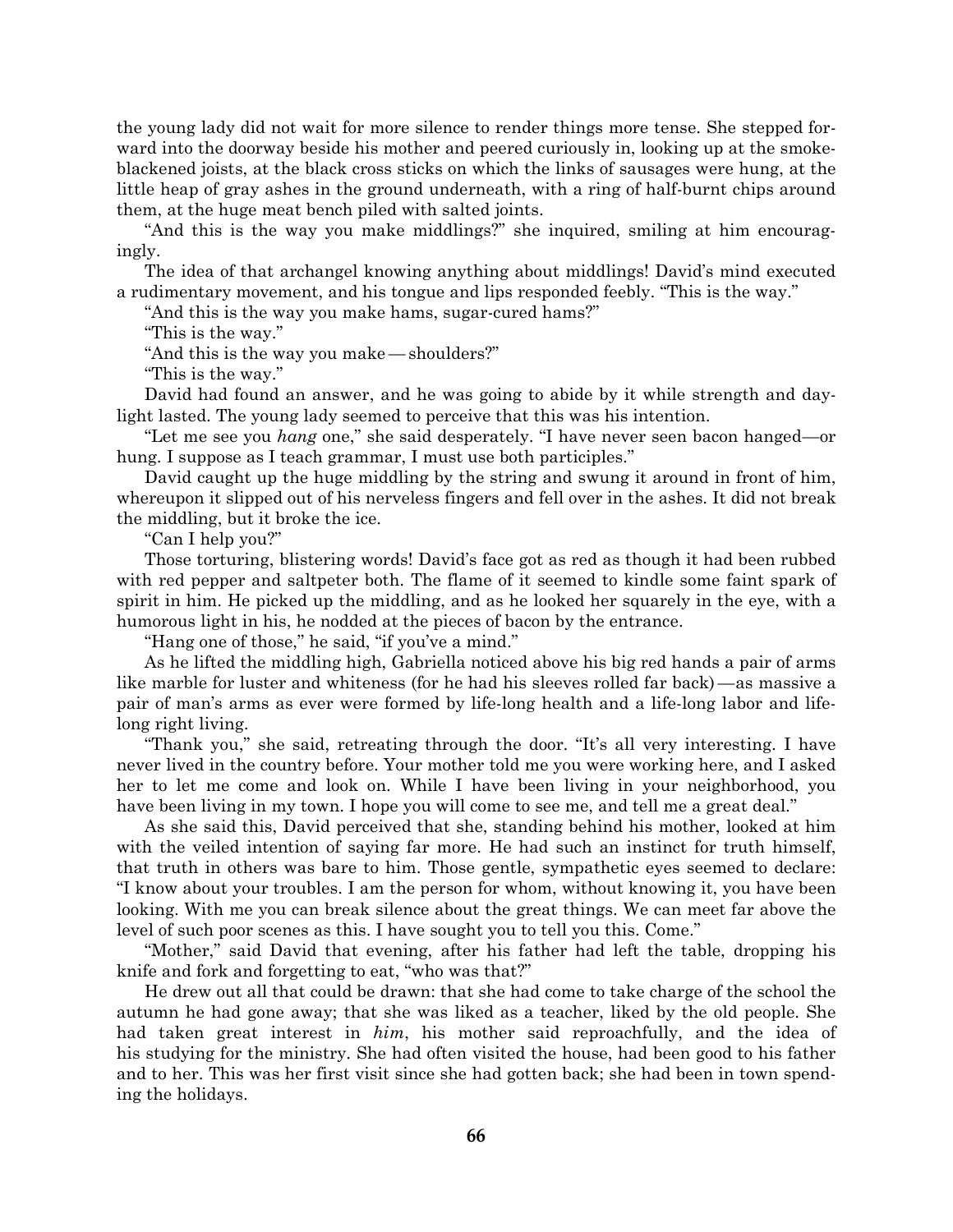David had begun to go to see Gabriella within a week. At first he went once a week on Saturday nights. Soon he went twice a week — Wednesdays and Saturdays invariably.

On that last day at college, when he had spoken out for himself, he had ended the student and the youth; when he met her, it was the beginning of the man: and the new reason of the man's happiness.

As he now returned home across the mile or more of country, having satisfied himself as to the uninjured condition of the schoolhouse, which had a great deal to do with Gabriella's remaining in that neighborhood, he renewed his resolve to go to see her tonight, though it was only Friday. Had not the storm upset all regular laws and customs?

Happily, then, on reaching the stable, he fell to work upon his plan of providing a shelter for the sheep.

David felt much more at home in the barn than at the house. For the stock saw no change in him. Believer or unbeliever, rationalist, evolutionist, he was still the same to them. Upon them, in reality, fell the ill consequences of his misspent or well-spent college life; for the money which might have gone for shingles and joists and more provender, had in part been spent on books describing the fauna of the earth and the distribution of species on its surface. Some had gone for treatises on animals under domestication, while his own animals under domestication were allowed to go poorly fed and worse housed. He had had the theory; they had had the practice. But they apprehended nothing of all this.

How many tragedies of evil passion brutes escape by not understanding their owners! We of the human species so often regret that individuals read each other's natures so dimly: let us be thankful!

David was glad, then, that this little aggregation of dependent creatures, his congregation of the faithful, neither perceived the change in him, nor were kept in suspense by the tragedy growing at the house. They had been glad to see him on his return.

Captain, who had met him first, was gladdest, perhaps. Then the horses, the same old ones. One of them, he fancied, had backed up to him, offering a ride. And the cows were friendly. They were the same; their calves were different. The sheep about maintained their number, their increase by nature nearly balancing their decrease by table use.

One member of the flock David looked for in vain: the boldest, gentlest—there usually is one such. Later on he found it represented by a saddle blanket. After his departure for college, his mother had conceived of this fine young wether in terms of sweetbreads, tallow for chapped noses, and a soft seat for the spine of her husband.

Even the larded dame of the snow-white sucklings had remembered him well, and had touched her snout against his boots; so that hardly had he in the old way begun to stroke her bristles, before she spoke comfortably of her joy, and rolled heavily over in what looked like a grateful swoon.

No: his animals had not changed in their feelings toward him; but how altered he in his understanding of them! He had formerly believed that these creatures were created for the use of man—that old conceited notion that the entire Earth was a planet of provisions for human consumption. It had never even occurred to him to think that the horses were made but to ride and to work. Cows of course gave milk for the sake of the dairy; cream rose on milk for ease in skimming; when churned, it turned sour, that the family might have fresh buttermilk. Hides were for shoes. The skin on sheep, it was put there for Man's woollens.

Now David declared that these beings were no more made for Man than Man was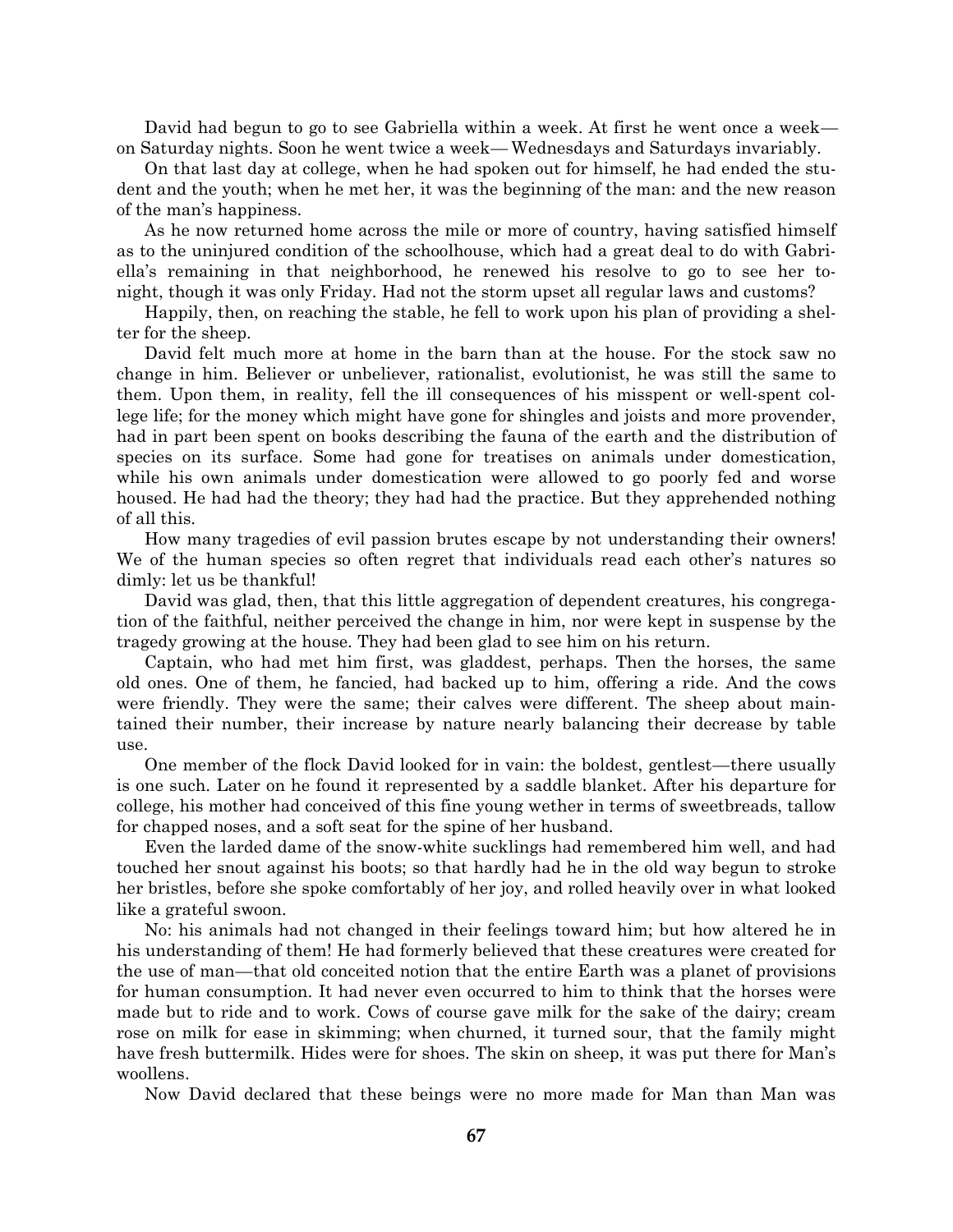made for them. Man might capture them, keep them in captivity, break, train, use, devour them, occasionally exterminate them by benevolent assimilation. But this was not the reason of their being created: what that reason was in the Creator's mind, no one knew or would ever know.

"Man seizes and uses you," said David, working that day in his barn, "but you are no more his than he is yours. He calls you dependent creatures: who has made you dependent? In a state of wild nature, there is not one of you that Man would dare meet: not the wild stallion, not the wild bull, not the wild boar, not even an angry ram. The argument that Man's whole physical constitution — structure and function — shows that he was intended to live on beef and mutton, is no better than the argument that the tiger finds man perfectly adapted to his system as a food, and desires none better. Every man-eating creature thinks the same: the wolf believes Man to be his prey; the crocodile believes him to be his; an old lion is probably sure that a man's young wife is designed for his maw alone. So she is, if he manages to catch her."

As David said this rather unexpectedly to himself, he fell into a novel reverie, forgetting philosophy and brute kind.

It was late when David finished his work that day. Toward nightfall the cloud had parted in the west; the sun had gone down with dark curtains closing heavily over it. Later, the cloud had parted in the east, and the moon had arisen amid white fleeces and floated above banks of pearl. Shining upon all splendid things else, it illumined one poor scene which must not be forgotten: the rear of an old barn, a sagging roof of rotting shingles; a few common sheep passing in, driven by a shepherd dog; and a big, thoughtful boy holding the door open. He had shifted the stock to make way for these additional pensioners, putting the horses into the new stalls, the cows where the horses had been, and the sheep under the shed of the cows. (It is the horse that always gets the best of everything in a stable.) He reproached himself that he did least for the creatures that demanded least "That's the nature of man," he said disapprovingly, "topmost of all brutes."

When he stepped out of doors after supper that night, the clouds had hidden the moon. But there was light enough for him to see his way across the ice fields to Gabriella. The Star of Love shone about his feet.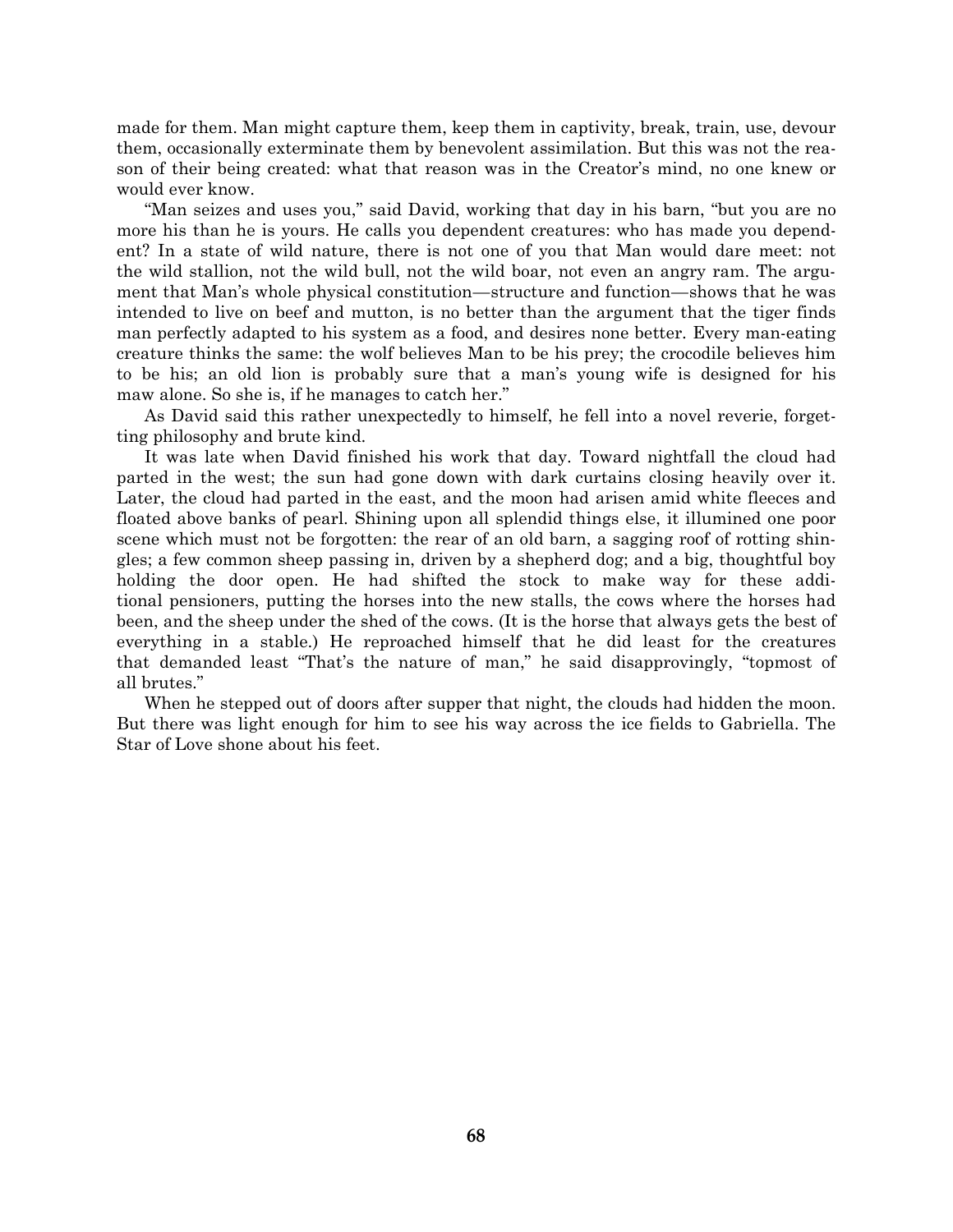#### Chapter X<sup>p</sup>

When Gabriella awoke on that same morning after the storm, she too ascertained that her shutters could not be opened. But Gabriella did not go down into the kitchen for hot water to melt the ice from the bolts and hinges. She fled back across the cold matting to the high-posted big bed and cuddled down solitary into its warmth again, tucking the counterpane under her chin and looking out from the pillows with eyes as fresh as flowers.

Flowers in truth Gabriella's eyes were — the closing and disclosing blossoms of a sweet nature. Somehow they made you think of earliest spring, of young leaves, of the flutings of birds deep within a glade sifted with golden light, fragrant with white fragrance. They had their other seasons: their summer hours of angry flash and swift downpour; their autumn days of still depths and soberness, and autumn nights of long, quiet rainfalls when no one knew.

One season they lacked: Gabriella's eyes had no winter, Brave spirit! Had nature not inclined her to spring rather than autumn, had she not inherited joyousness and the temperamental gayety of the well-born, she must long ago have failed, broken down.

Behind her were generations of fathers and mothers who had laughed heartily all their days. The simple gift of wholesome laughter, often the best as often the only remedy for so many discomforts and absurdities in life — this was perhaps to be accounted among her best psychological heirlooms.

Her first thought on awaking late this morning (for she too had been kept awake by the storm) was that there could be no school. And this was only Friday, with Saturday and Sunday to follow—three whole consecutive days of holiday!

Gabriella's spirits invariably rose in a storm; her darkest days were her brightest. The weather that tried her soul was the weather which was disagreeable, but not disagreeable enough to break up school. When she taught, she taught with all her powers and did it well; when not teaching, she hated it with every faculty and capacity of her being. And to discharge patiently and thoroughly a daily hated work — that takes noble blood.

Nothing in the household stirred below. The members of the family had remained up far into the night. As for the Negroes, they understand how to get a certain profit for themselves out of all disturbances of the weather. Gabriella was glad of the chance to wait for the house-girl to come up and kindle her fire — grateful for the luxury of lying in bed on Friday morning, instead of getting up to a farmer's early breakfast, when sometimes there were candles on the table to reveal the localities of the food! How she hated those candles, flaring in her eyes so early! How she loved the mellow flicker of them at night, and how she hated them in the morning—those early-breakfast candles!

In high spirits, then, with the certainty of a late breakfast and no school, she now lay on the pillows, looking across with sparkling eyes at last night's little gray ridge of ashes under the bars of her small grate.

Those hearthstones! When her bare soles accidentally touched one on winter mornings, Gabriella was of the opinion that they were the coldest bricks that ever came from a fiery furnace.

There was one thing in the room still colder: the little cherry-wood washstand away over on the other side of the big room between the windows — placed there at the greatest possible distance from the fire! Sometimes when she peeped down into her wash-pitcher of mornings, the ice bulged up at her like a white cannon-ball that had gotten lodged on the way out. She jabbed at it with the handle of her toothbrush; or, if her temper got the best of her (or the worst), with the poker. Often her last act at night was to dry her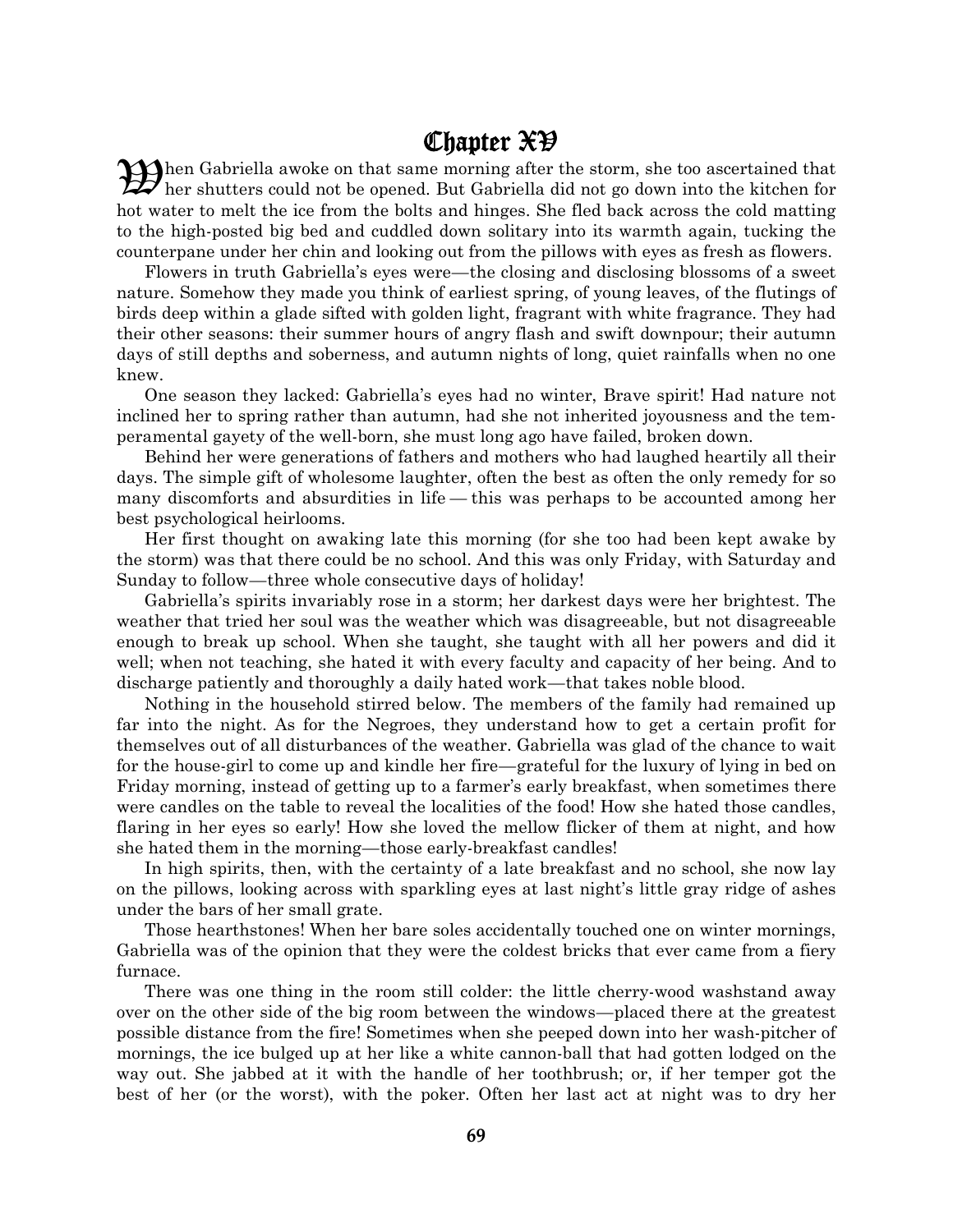toothbrush over the embers so that the hair in it would not be frozen in the morning.

Gabriella raised her head from the pillows and peeped over at the counterpane covering her. It consisted of stripes of different colors, starting from a point at the middle of the structure and widening toward the four sides. Her feet were tucked away under a bank of plum color sprinkled with salt; up her back ran a sort of comet's tail of puddled green. Over her shoulder and descending toward her chin flowed a broadening delta of wellbeaten egg. She was thankful for these colors. The favorite hue of the farmer's wife was lead.

Those hearthstones — lead! The strip of oilcloth covering the washstand — lead! The closet in the wall containing her things — lead! The stair-steps outside — lead! The porches down below — lead! Gabriella sometimes wondered whether this woman might not have had lead-colored ancestors.

A pair of recalcitrant feet were now heard mounting the stair: the flowers on the pillow closed their petals. When the Negro girl knelt down before the grate, with her back to the bed and the soles of her shoes set up straight side by side like two gray bricks, the eyes were softly opened again.

Gabriella had never seen a head like this Negro girl's, that is, never until the autumn before last, when she had come out into this neighborhood of plain farming people to teach a district school. Whenever she was awake early enough to see this curiosity, she never failed to renew her study of it with unflagging zest. It was such a mysterious, careful arrangement of knots, and pine cones, and the strangest-looking little black sticks wrapped with white packing thread, and the whole system of coils seemingly connected with a central mental battery, or idea, or plan, within.

She studied it now, as the fire was being kindled, and the kindler, with inflammatory blows of the poker on the bars of the grate, told her troubles over audibly to herself: "Set free, and still making fires of winter mornings; how was *that*? Where was any freedom in *that*? Her wages? Didn't she work for her wages? Didn't she *earn* her wages? Then where did freedom come in?"

One must look low for high truth sometimes, as we gather necessary fruit on nethermost boughs and dig the dirt for treasure. The Anglo-Saxon girl lying in the bed and the young African girl kindling her fire — these two, the highest and the humblest types of womanhood in the American republic — were inseparably connected in that room that morning as children of the same Revolution. It had cost the war of the Union, to enable this African girl to cast away the cloth enveloping her head — that detested sign of her slavery — and to arrange her hair with ancestral taste, the true African beauty sense. As long as she had been a slave, she had been compelled by her Anglo-Saxon mistress to wear her head-handkerchief; as soon as she was set free, she, with all the women of her race in the South, tore the head-handkerchief indignantly off.

In the same way, it cost the war of the Union to enable Gabriella to teach school. She had been set free also, and the bandage removed from her liberties. The Negress had been empowered to demand wages for her toil; the Anglo-Saxon girl had been empowered to accept without reproach the wages for hers.

Gabriella's memoirs might be writ large in four parts that would really be the history of the United States, just as a slender seam of gold can only be explained through the geology of the earth. But they can also be writ so small that each volume may be dropped, like certain minute-books of bygone fashions, into a waistcoat pocket, or even read, as through a magnifying glass, entire on a single page.

The first volume was the childhood book, covering the period from Gabriella's birth to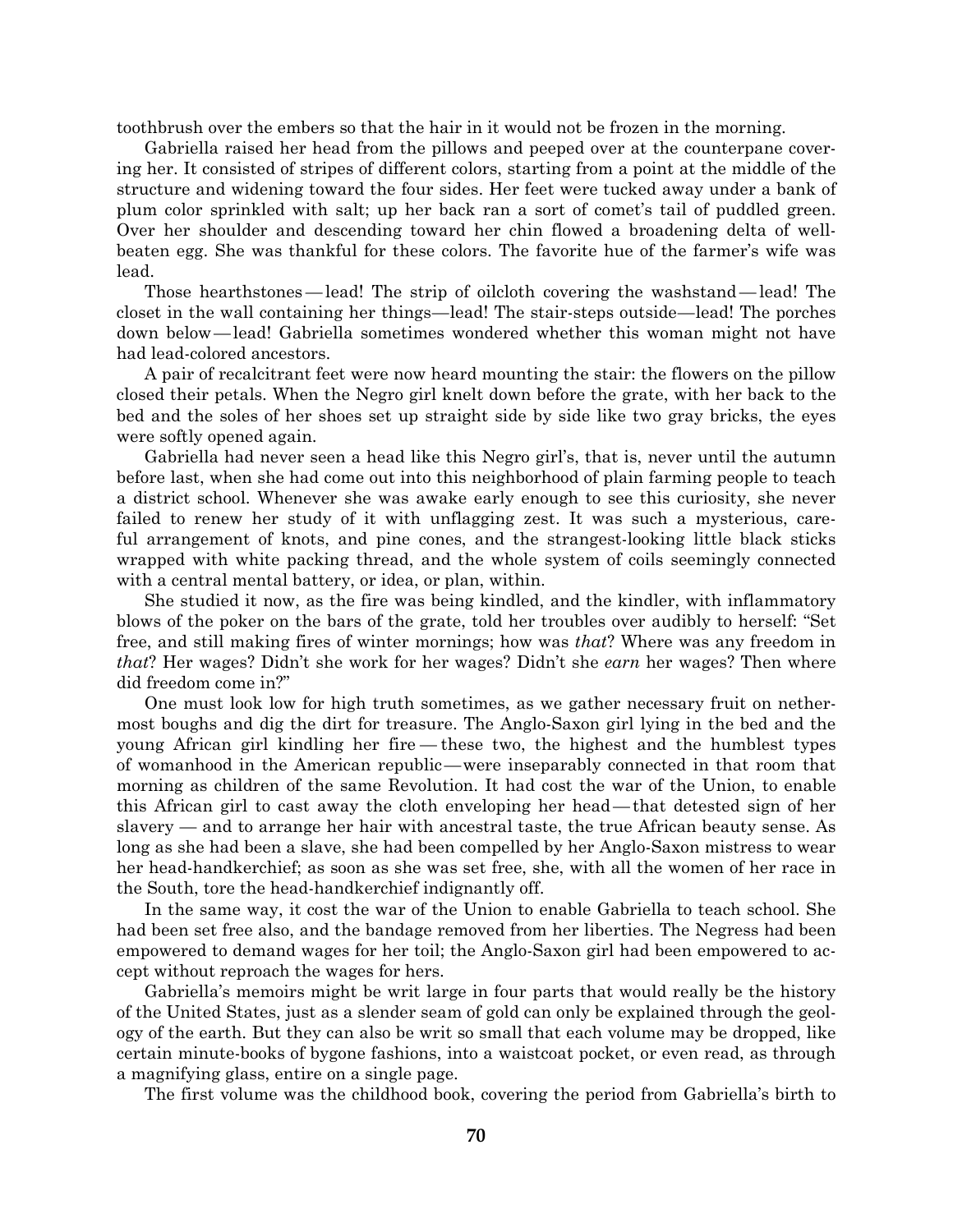the beginning of the Civil War, by which time she was fourteen years old: it was fairy tale. These earliest recollections went back to herself as a very tiny child living with her mother and grandmother in a big white house with green window-shutters, in Lexington—so big that she knew only the two or three rooms in one ell. Her mother wore mourning for her father, and was always drawing her to her bosom and leaving tears on her face or lily-like hands.

One day — she could not remember very well — but the house had been darkened and the servants never for a moment ceased amusing her — one day the house was all opened again and Gabriella could not find her mother; and her grandmother, everybody else, was kinder to her than ever. She did not think what kindness was then, but years afterward she learned perfectly.

Very slowly Gabriella's knowledge began to extend over the house and outside it. There were enormous, high-ceiled halls and parlors, and bedrooms and bedrooms and bedrooms. There were verandas front and back, so long that it took her breath away to run the length of one and return.

Upstairs, front and back, verandas again, balustraded so that little girls could not forget themselves and fall off. The pillars of these verandas at the rear of the house were connected by a network of wires, and trained up the pillars and branching over the wires were coiling, twisting vines of wisteria as large as Gabriella's neck.

This was the sunny southern side; and when the wisteria was blooming, Gabriella moved her establishment of playthings out behind those sunlit cascades of purple and green, musical sometimes with goldfinches.

The front of the house faced a yard of stately evergreens and great tubs of flowers, oleander, crepe myrtle, and pomegranate. Beyond the yard, a graveled carriage drive wound out of sight behind cedars, catalpa, and forest trees, shadowing a turfy lawn. At the end of the lawn was the great entrance gate and the street of the town. Gabriella long knew this approach only by her drives with her grandmother.

At the rear of the house was enough for her: a large yard, green grazing lots for the stable of horses, and best of all a high-fenced garden containing everything the heart could desire: vegetables, and flowers; summer-houses, and arbors with seats; pumps of cold water, and hot-houses of plants and grapes, and fruit trees, and a swing, and gooseberry bushes — everything.

In one corner, the ground was too shaded by an old apple tree to be of use: they gave this to Gabriella for her garden. She had attached particularly to her person a little Negress of about the same age — her Milly, the color of a ripe gourd. So when in spring the gardener began to make his garden, with her grandmother sometimes standing over him, directing, Gabriella, taking her little chair to the apple tree — with some pretended needlework and a real switch—would set Milly to work making hers. Nothing that they put into the earth ever was heard of again, though they would sometimes make the same garden over every day for a week. So that more than once, forsaking seed, they pulled off the tops of green things near by, planted these, and so had a perfect garden in an hour.

Then Gabriella, seated under the apple tree, would order Milly to water the flowers from the pump; and taking her switch and calling Milly close, she would give her a sharp rap or two around the bare legs (for that was expected), and tell her that if she didn't stop being so trifling, she would sell her South to the plantations. Whereupon Milly, injured more in heart than legs, and dropping the watering-pot, would begin to bore her dirty fists into her eyes.

Then Gabriella would say repentantly, "No, I won't, Milly! And you needn't work any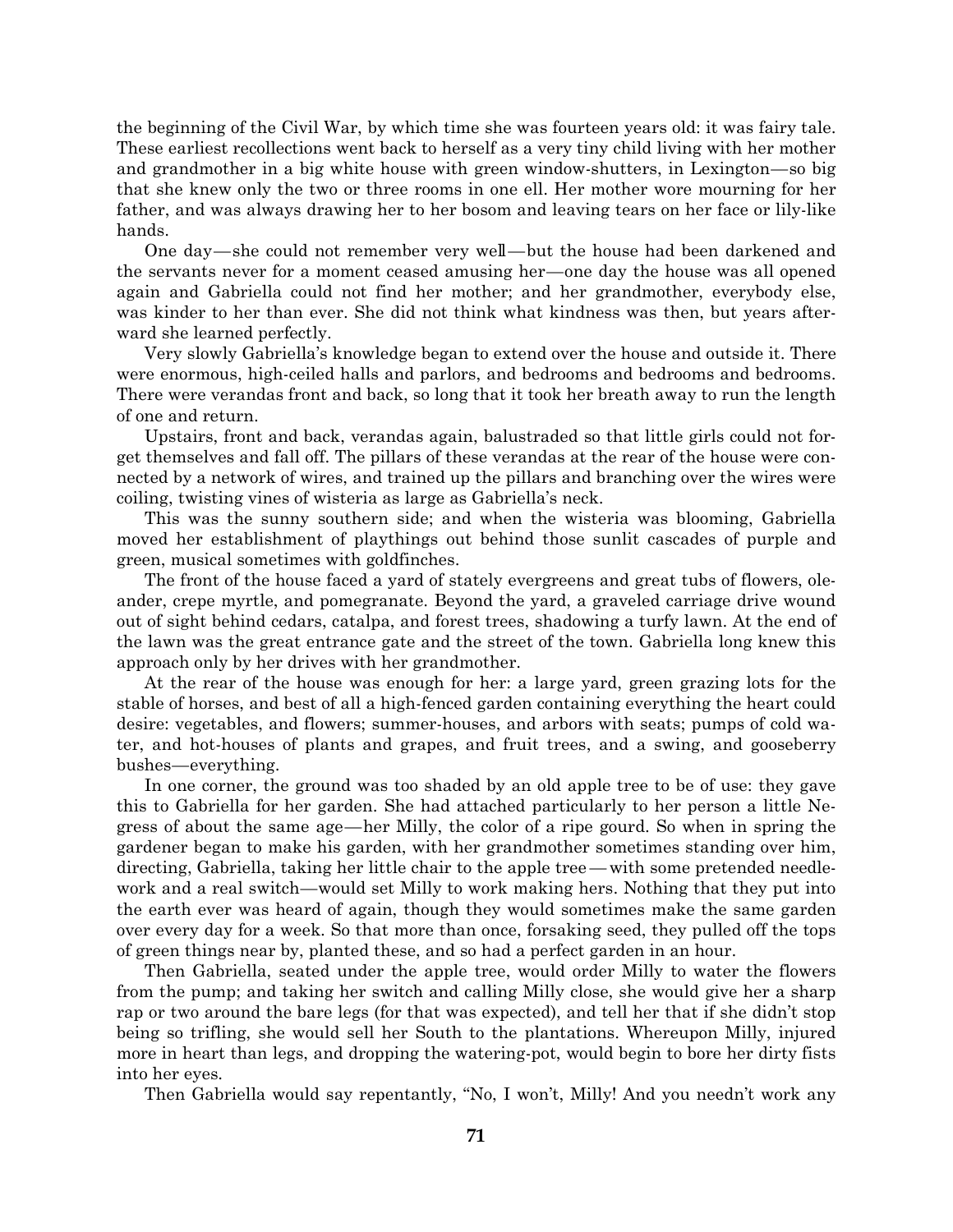more today. And you can have part of my garden if you want it."

Milly, smiling across the mud on her cheeks, would murmur, "You ain' goin' sell yo' Milly down South, is you, Miss Gabriella?"

"*I* won't. But I'm not so sure about grandmother, Milly. You know she *will* do it sometime. Our cotton's got to be picked by *somebody*, and who's to do it but you lazy Negroes?"

In those days the apple tree would be blooming, and the petals would sift down on Gabriella. Looking up at the marriage bell of blossoms, and speaking in the language of her grandmother, she would say, "Milly, when I grow up and get married, I am going to be married out of doors in spring under an apple tree."

"I don' know whah *I* gwine be married," Milly would say with a hoarse, careless cackle. "I 'spec' in a briar-patch."

Gabriella's first discovery of what meanness human nature can exhibit was connected with this garden. So long as everything was sour and green, she could play there by the hour; but as soon as anything got ripe and delicious, the gate with the high latch was shut and she could never enter it unguarded.

What tears she shed outside the fence as she peeped through! When they did take her in, they always held her by the hand. "*Don't* hold my hand, Sam," she said pleadingly to the Negro gardener. "It's so *hot*!"

"You fall down and hurt yourself."

"How absurd, Sam! The idea of my falling down when I am walking along slowly!" "You get lost."

"How can you say anything so amusing as that, Sam! Did I ever get lost in here?" "Snakes bite you."

"Why do you think they'd bite *me*, Sam? They have never been known to bite anybody else."

"You scratch yourself."

"How can I scratch myself, Sam, when I'm not doing anything?"

"Caterpillars crawl on you."

"They crawl on me when I'm not in the garden, Sam. So why do you harp on *that*?" Slowly they walked on — past the temptations of Eden.

"Please, let me try just once, Sam!"

"Try what, Miss Gabriella?"

"To see whether the snakes will bite me."

"I couldn't!"

"Then take me to see the grapes," she would say wearily.

There they were, hanging under the glass: bunches of black and of purple Hamburgs, and of translucent Malagas, big enough to have been an armful!

"Just one, Sam, please."

"Make you sick."

"They never make me sick when I eat them in the house. They are good for me! One *couldn't* make me sick. I'm sick because you *don't* give it to me. Don't I *look* sick, Sam?"

The time came when Gabriella began to extend her knowledge to the country, as she drove out beside her grandmother in the balmy spring and early summer afternoons.

"What is that, grandmother?" she would say, pointing with her small forefinger to a field by the turnpike.

"That is corn." "And what is that?"

"That is wheat."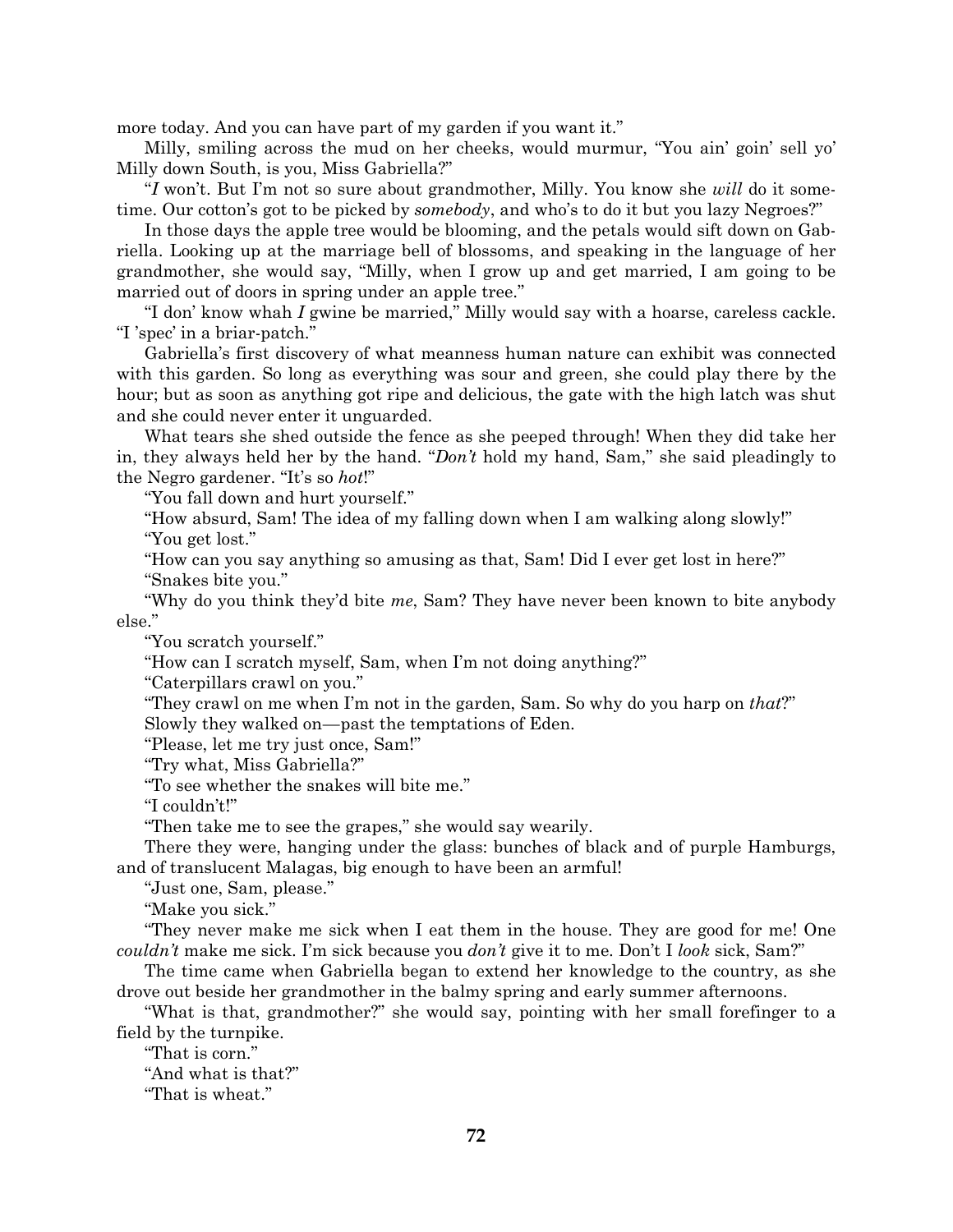"And what is that?"

"Oats, Gabriella."

"Oh, grandmother, what is *that*?"

"Tut, tut, child! Don't you know what that is? That's hemp. That is what bales all our cotton."

"Oh, grandmother, smell it!"

After this sometimes Gabriella would order the driver to turn off into some green lane about sunset and press on till they found a field by the way. As soon as they began to pass it, over into their faces would be wafted the clean, cooling, velvet-soft, balsam breath of the hemp. The carriage would stop, and Gabriella, standing up and facing the field, would fill her lungs again and again, smiling at her grandmother for approval. Then she would take her seat and say quietly, "Turn round, Tom, and drive back. I have smelt it enough."

These drives alone with her grandmother were for spring and early summer only. Full summer brought up from their plantations in Louisiana, Arkansas, and Mississippi, her uncles and the wives and children of some of them. All the bedrooms in the big house were filled, and Gabriella was nearly lost in the multitude, she being the only child of the only daughter of her grandmother.

And now what happy times there were. The silks, and satins, and laces! The plate, the gold, the cut glass! The dinners, the music, the laughter, the wines!

Later, some of her uncles' families might travel on with their servants to watering places farther north. But in September all were back again under the one broad Kentucky roof, stopping for the beautiful Lexington fair, then celebrated all over the land; and for the races — those days of the thoroughbred only; and until frost fall should make it safe to return to the swamps and bayous, loved by the yellow fever.

When all were departed, sometimes her grandmother, closing the house for the winter, would follow one of her sons to his plantation; thence later proceeding to New Orleans, at that time the most brilliant of American capitals; and so Gabriella would see the Father of Waters, and the things that happened in the floating palaces of the Mississippi; see the social life of the ancient French and Spanish city.

All that could be most luxurious and splendid in Kentucky during those last deep, rich years of the old social order, was Gabriella's: the extravagance, the gayety, the pride, the lovely manners, the selfishness and cruelty in its terrible, unconscious, and narrow way, the false ideals, the aristocratic virtues.

Then it was that, overspreading land and people, lay the full autumn of that sowing, which had moved silently on its way toward its fateful fruits for over fifty years. Everything was ripe, sweet, mellow, dropping, turning rotten.

O ye who have young children, if possible give them happy memories! Fill their earliest years with bright pictures!

A great historian many centuries ago wrote it down that the first thing conquered in battle are the eyes: the soldier flees from what he sees before him. But so often in the world's fight we are defeated by what we look back upon; we are whipped in the end by the things we saw in the beginning of life.

The time arrived for Gabriella when the gorgeous fairy tale of her childhood was all that she had to sustain her: when it meant consolation, courage, fortitude, victory. A war volume, black, fiery, furious, awful—this comprised the second part of her history: it contained the overthrow of half the American people, and the downfall of the child princess Gabriella.

An idea—how negative, nerveless, it looks printed! A little group of four ideas—how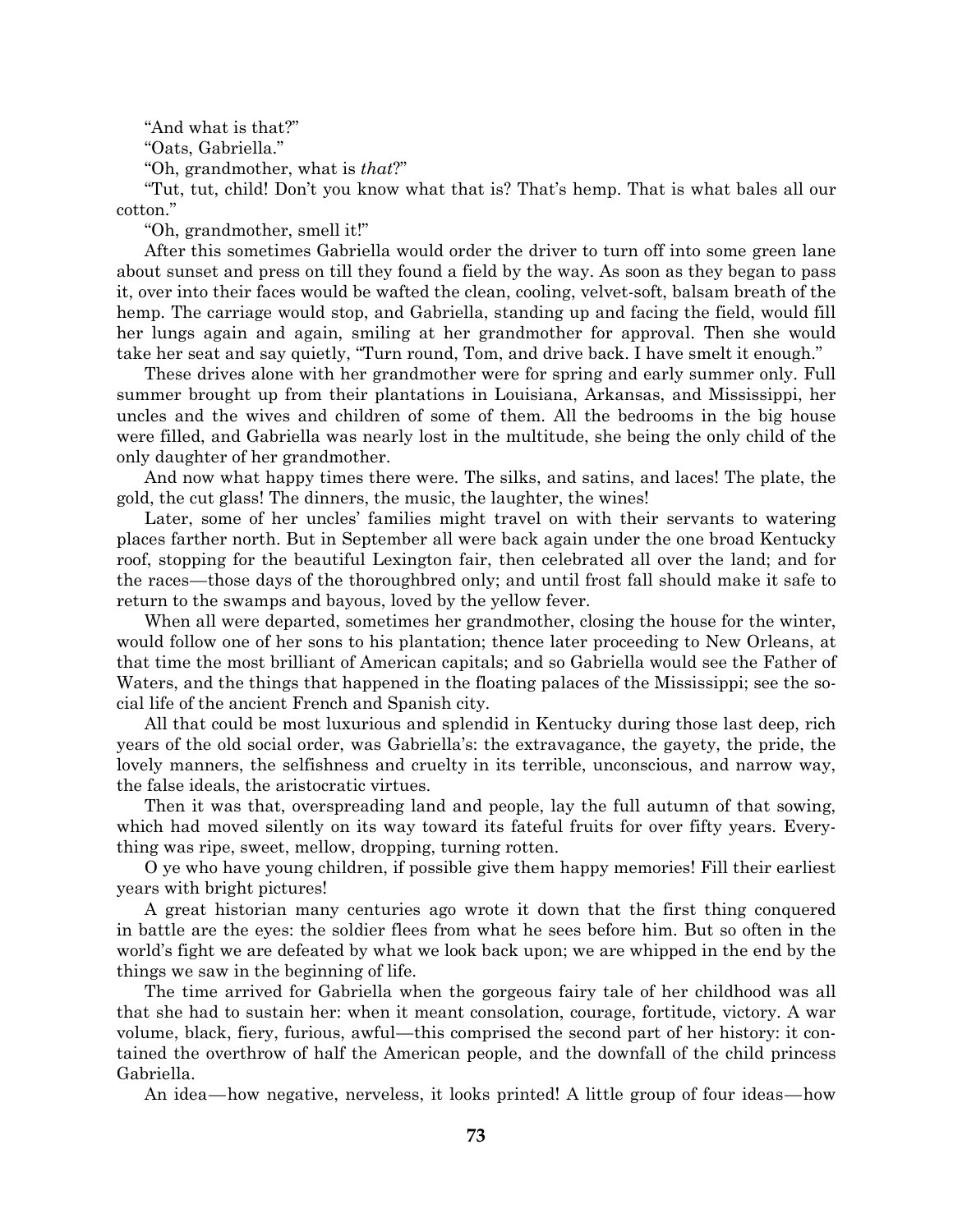should they have power of life and death over millions of human beings! But say that one is the idea of the right of self-government—much loved and fought for all round the earth by the Anglo-Saxon race. Say that a second is the idea that with his own property a man has a right to do as he pleases: another notion that has been warred over, world without end. Let these two ideas run in the blood and passions of the Southern people. Say that a third idea is that of national greatness (the preservation of the Union), another idol of this nation-building race. Say that the fourth idea is that of evolving humanity, or, at least, that slave-holding societies must be made non-slave-holding — if not peaceably, then by force of arms. Let these two ideas be running in the blood and passions of the Northern people. Bring the first set of ideas and the second set together in a struggle for supremacy. By all mankind it is now known what the result was for the nation.

What these ideas did for one little girl, living in Lexington, Kentucky, was part of that same sad, sublime history.

They ordered the grandmother across the lines, as a wealthy sympathizer and political agent of the Southern cause; they seized her house, confiscated it, used it as officers' headquarters: in the end they killed her with grief and care; they sent her sons, every man of them, into the Southern armies, ravaged their plantations, liberated their slaves, left them dead on the fields of battle, or wrecked in health, hope, fortune.

Gabriella, placed in a boarding-school in Lexington at that last hurried parting with her grandmother, stayed there a year. Then the funds left to her account in the bank were gone; she went to live with near relatives; and during the remaining years of the war was first in one household, then another, of kindred or friends, all of whom contended for the privilege of finding her a home.

But at the close of the war, Gabriella, issuing from the temporary shelters given her during the storm, might have been seen as a snow-white pigeon flying lost and bewildered across a black cloud covering half the sky.

The third volume — the Peace Book in which there was no Peace: this was the beginning of Gabriella, child of the Revolution. She did not now own a human being except herself; could give orders to none but herself; could train for this work, whip up to that duty, only herself; and if she was still minded to play the mistress — firm, kind, efficient, capable — she must be such a mistress solely to Gabriella.

By that social evolution of the race which in one country after another had wrought the overthrow of slavery, she had now been placed with a generation unique in history: a generation of young Southern girls, of gentle birth and breeding, of the most delicate nature, who, heiresses in slaves and lands at the beginning of the war, were penniless and unrecognized wards of the federal government at its close, their slaves having been made citizens and their plantations laid waste.

On these unprepared and innocent girls thus fell most heavily not only the mistakes and misdeeds of their own fathers and mothers, but the common guilt of the whole nation, and particularly of New England, as respects the original traffic in human souls. The change in the lives of these girls was as sudden and terrible as if one had entered a brilliant ballroom and in the voice of an overseer ordered the dancers to go as they were to the factories.

To the factories many of them went, in a sense: to hard work of some sort—to wageearning and wage-taking: sometimes becoming the mainstay of aged or infirm parents, the dependence of younger brothers and sisters. If the history of it all is ever written, it will make pitiful, heroic, noble reading.

The last volume of Gabriella's memoirs showed her in this field of struggle — of new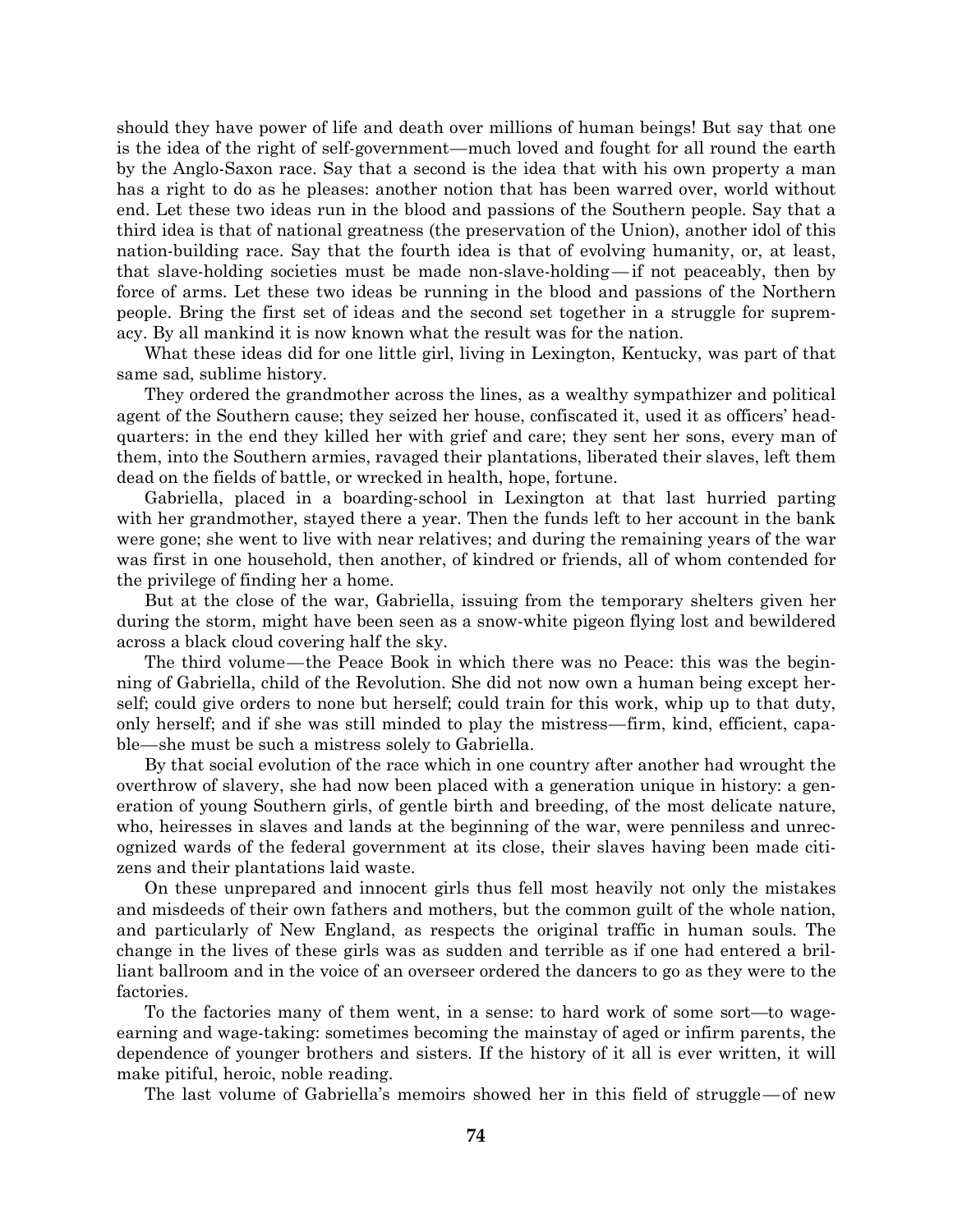growth to suit the newer day. It was so unlike the first volume as to seem no continuation of her own life.

It began one summer morning about two years after the close of the war—an interval which she had spent in various efforts at self-help, at self-training. On that morning, pale and trembling, but resolute, her face heavily veiled, she might have been seen on her way to Water Street in Lexington — a street she had heard of all her life and had been careful never to enter except to take or to alight from a train at the station.

Passing quickly along until she reached a certain ill-smelling little stairway which opened on the foul sidewalk, she mounted it, knocked at a low, black-painted plank door, and entered a room which was a curiosity shop. There she was greeted by an elderly gentleman, who united in himself the offices of superintendent of schools, experimental astronomer, and manufacturer of a high grade of mustard.

She had presented herself to be examined for a teacher's certificate. Fortunately for Gabriella, this kindly old sage remembered well her grandmother and her uncles: they had been connoisseurs; they had for years bought liberally of his mustard. Her uncles had used it first on their dinner tables as a condiment, and afterward on their foreheads and stomachs as a plaster. They had never failed to praise it to his face — both for its power to draw an appetite and for its power to withdraw an ache.

In turn he now praised them and asked the easiest questions. Gabriella, whose knowledge of arithmetic was as a grain of mustard seed, and who spoke beautiful English, but could not have parsed, "John, come here!" —received a first-class certificate for the sake of the future, and a box of mustard in memory of the past.

Early in that autumn, she climbed, one morning, into an old yellow-red, ever muddied stage-coach (the same that David had ridden in), and set out to a remote neighborhood, where, after many failures otherwise, she had secured a position to teach at a small country school. She was glad that it was distant; she had a feeling that the farther away it was from Lexington, the easier it would be to teach.

Nearly all that interminable day, the mechanism of the stage and the condition of the pike (much fresh-cracked limestone on it) administered to Gabriella's body such a massage as is not now known to medical science. But even this was as nothing in comparison to the rack on which she stretched every muscle of her mind.

What did she know about teaching? What kind of people would they be? Late that mild September afternoon she began to find out.

The stage stopped at the mouth of a lane; and, looking out with deathly faintness, Gabriella saw, standing beside a narrow, no-top buggy, a big, hearty, sunburned farmer with his waist-coat half unbuttoned, wearing a suit of butternut jeans and a yellow straw hat with the wide brim turned up like a cow's horns.

"Have you got my school-teacher in there?" he called out in a voice that carried like a heavy, sweet-sounding bell. "And did you bring me them things I told you to get?"

"Which is she?" he asked as he came over to the stage window and peered in at the several travelers.

"How do you do, Miss Gabriella?" he said, taking his hat clear off his big, honest, hairy, brown head and putting in a hand that would have held several of Gabriella's. "I'm glad to see you; and the children have been crying for you. Now, if you will just let me help you to a seat in the buggy, and hold the lines for a minute while I get some things Joe's brought me, we'll jog along home. I'm glad to see you. I been hearing a heap about you from the superintendent."

Gabriella already loved him! When they were seated in the buggy, he took up six-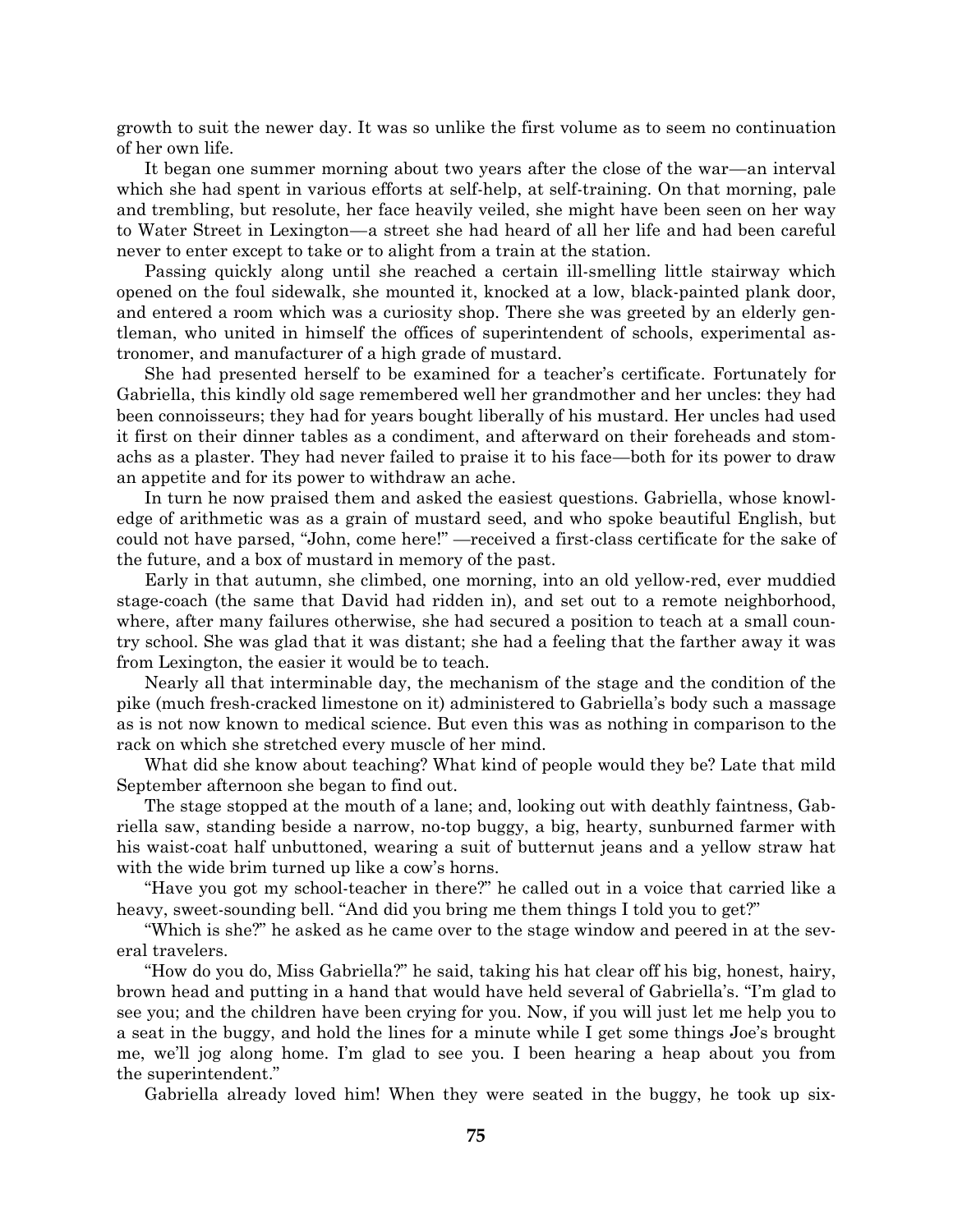sevenths of the space. She was so close to him that it scared her—so close that when he turned his head on his short, thick neck to look at her, he could hardly see her.

"He has a little slip of a wife," explained Gabriella to herself. "I'm in her seat: that's why he's used to it." So *she* got used to it; and soon felt a frank comfort in being able to nestle freely against him — to cling to him like a bat to a warm wall.

For cling sometimes she must. He was driving a sorrel fresh from pasture, with long, ragged hoofs, burrs in mane and tail, and a wild desire to get home to her foal; so that she fled across the country—bridges, ditches, everything, frantic with maternal passion.

One circumstance made for Gabriella's security: the buggy tilted over toward him so low, that she could not conveniently roll out: instead she felt as though she were being whirled around a steep hillside.

Meantime, how he talked to her! Told her the school was all made up: what families were going to send, and how many children from each. They had all heard from the superintendent what a fine teacher she was (not for nothing is it said that things are handed along kindly in Kentucky)!

"Oh," murmured Gabriella to herself, "if the family are only like *him!*" The mere way in which he called her by her first name, as though she were an old friend — a sort of old sweetheart of his whom for some reason he had failed to marry — filled her with perfect trust.

"That's my house!" he said at last, pointing with extended arm and whip (which latter he had no occasion to use) across the open country.

Gabriella followed his gesture with apprehensive eyes and beheld away off a big, comfortable-looking two-story brick dwelling with white-washed fences around it and all sorts of white-washed houses on one side or the other — a plain, sweet, country, Kentucky home, God bless it!

The whiteness won Gabriella at once; and with the whiteness went other things just as good: the assurance everywhere of thrift, comfort. Not a weed in sight, but September bluegrass, deep flowing, or fresh-ploughed fields or clean stubble. Every rail in its place on every fence; every gate well swung. Everything in sight in the way of livestock seemed to Gabriella either young or just old enough. The very stumps they passed looked healthy.

Her conjecture had been correct: the slender slip of a woman met her at the side porch a little diffidently, with a modest smile; then kissed her on the mouth and invited her in.

The supper table was already set in the middle of the room; and over in one corner was a big white bed—with a trundle bed (not visible) under it. Gabriella "took off her things" and laid them on the snowy counterpane; and the housewife told her she would let the children entertain her for a few minutes while she saw about supper.

The children accepted the agreement. They swarmed about her as about a new cake. Two or three of the youngest began to climb over her as they climbed over the ice-house, to sit on her as they sat on the stiles. The oldest produced their geographies and arithmetics and showed her how far they had gone. (They had gone a great deal farther than Gabriella!) No one paid the least attention to any one else, or stood in awe of anything or anybody: Fear had never come to that jungle!

But trouble must enter into the affairs of this world, and it entered that night into Gabriella. At supper the farmer, having picked out for her the best piece of the breast of the fried chicken, inquired in a voice which implied how cordially superfluous the question was, "Miss Gabriella, will you have cream gravy?"

"No, thank you."

The shock to that family! Not take cream gravy! What kind of a teacher was that, now?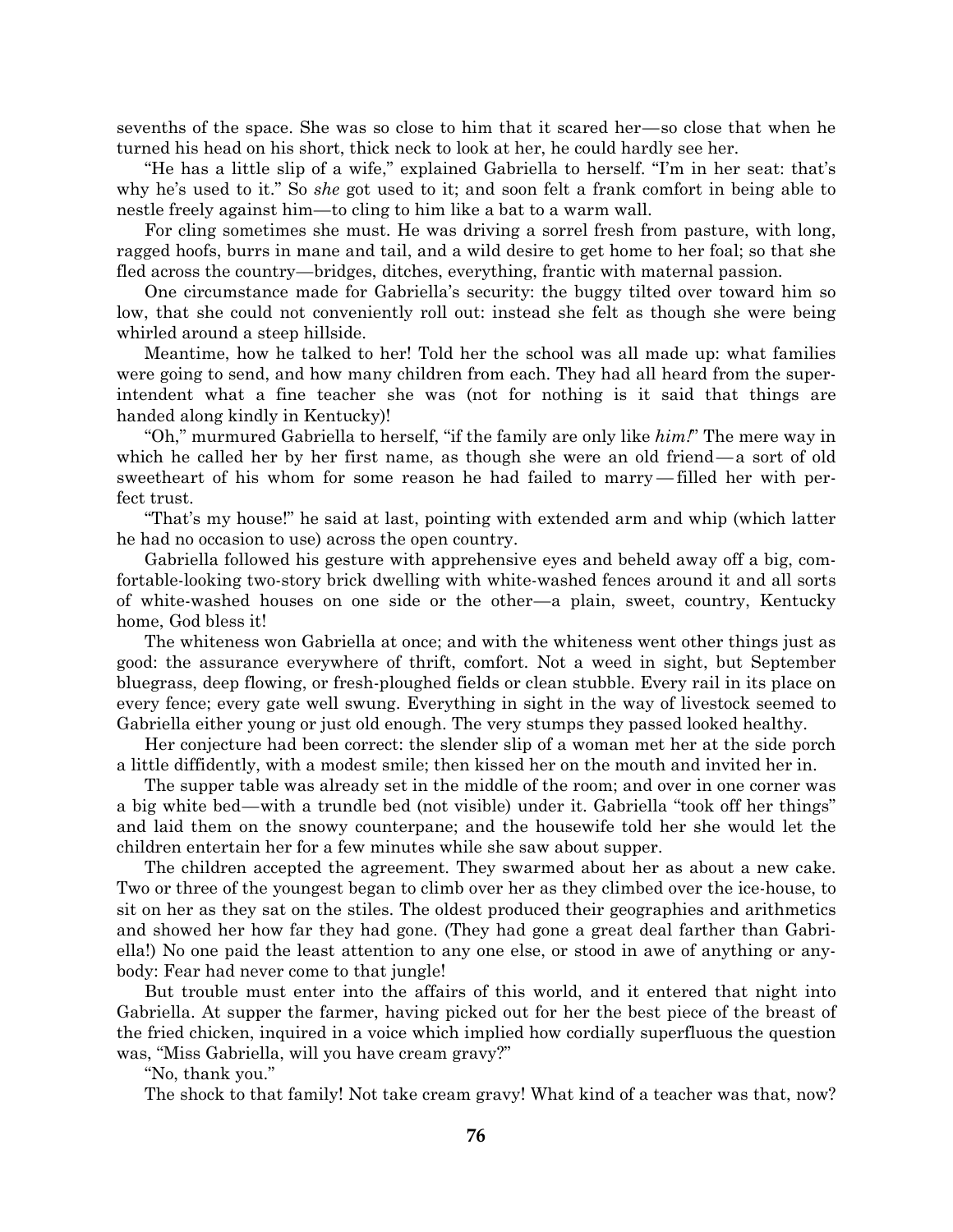Every small hand, old enough to use a knife or fork, held it suspended.

At the foot of the table, the farmer, dropping his head a little, helped the children, calling their names one by one, more softly and in a tone meant to restore cheerfulness if possible. The little wife at the head of the table had just put sugar into Gabriella's cup and was in the act of pouring the coffee. She hastily emptied the sugar back into the sugar-dish and asked with look of dismay, "Will you have sugar in your coffee?"

The situation grew worse at breakfast. In a voice to which confidence had been mysteriously restored during the night — a voice that seemed to issue from a honey-comb and to drip sweetness all the way across the table, that big fellow at the foot again inquired, "Miss Gabriella, will you have cream gravy — *this morning?*"

"No, thank you!"

The oldest boy cocked his eye sideways at his mother, openly announcing that he had won a secret wager. The mother hastily remarked, "I thought you might like a little for your breakfast."

The baby, noticing the stillness and trouble everywhere, and feeling itself deeply wounded because perfectly innocent, burst into frantic crying.

Gabriella could have outcried the baby! She resolved that if they had it for dinner, she would take it though it were the dessert.

A moment later she did better. Lifting her plate in both hands, she held it out, knife, fork, and all. "I believe I'll change my mind. It looks *so* tempting."

"I think you'll find it nice," remarked the housewife, conciliated, but resentful.

But every child now determined to watch and see what else she didn't take.

They watched in vain: she took everything. So that in a few days they recovered their faith in her and resumed their crawling. Gabriella had never herself realized how many different routes and stations she had in her own body until it had been thus traveled over: feet and ankles; knees; upper joints; trunk line; eastern and western divisions; head terminal.

There was never any more trouble for her in that household. They made only two demands: that she eat whatever was put on the table, and love them. Whatever was put on the table was good; and they were all lovable. They were one live, disorderly menagerie of nothing but love.

But love is not the only essential of life; and its phenomena can be trying.

Here, then, in this remote neighborhood of plain farmers, in a little district school situated on a mud road, Gabriella began, alone and without training, her new life — attempt of the Southern girl to make herself self-supporting in some one of the professions — sign of a vast national movement among the women of her people.

In her surroundings and ensuing struggles she had much use for that saving sense of humor which had been poured into her veins out of the deep clear wells of her ancestors; need also of that radiant, bountiful light which still fell upon her from the skies of the past; but more than these as staff to her young hands, cup to her lips, lamp to her feet, oil to her daily bruises, rest to her weary pillow, was reliance on Higher Help.

For the years — and they seemed to her many and wide — had already driven Gabriella, as they have driven countless others of her sex, out of the cold, windy world, into the church: she had become a Protestant devotee.

Had she been a Romanist, she would long ere this have been a nun. She was now fitted for any of those merciful and heroic services which keep fresh on earth the records of devoted women. The inner supporting stem of her nature had never been snapped; but it had been bruised enough to give off life-fragrance. Adversity had ennobled her. In truth, she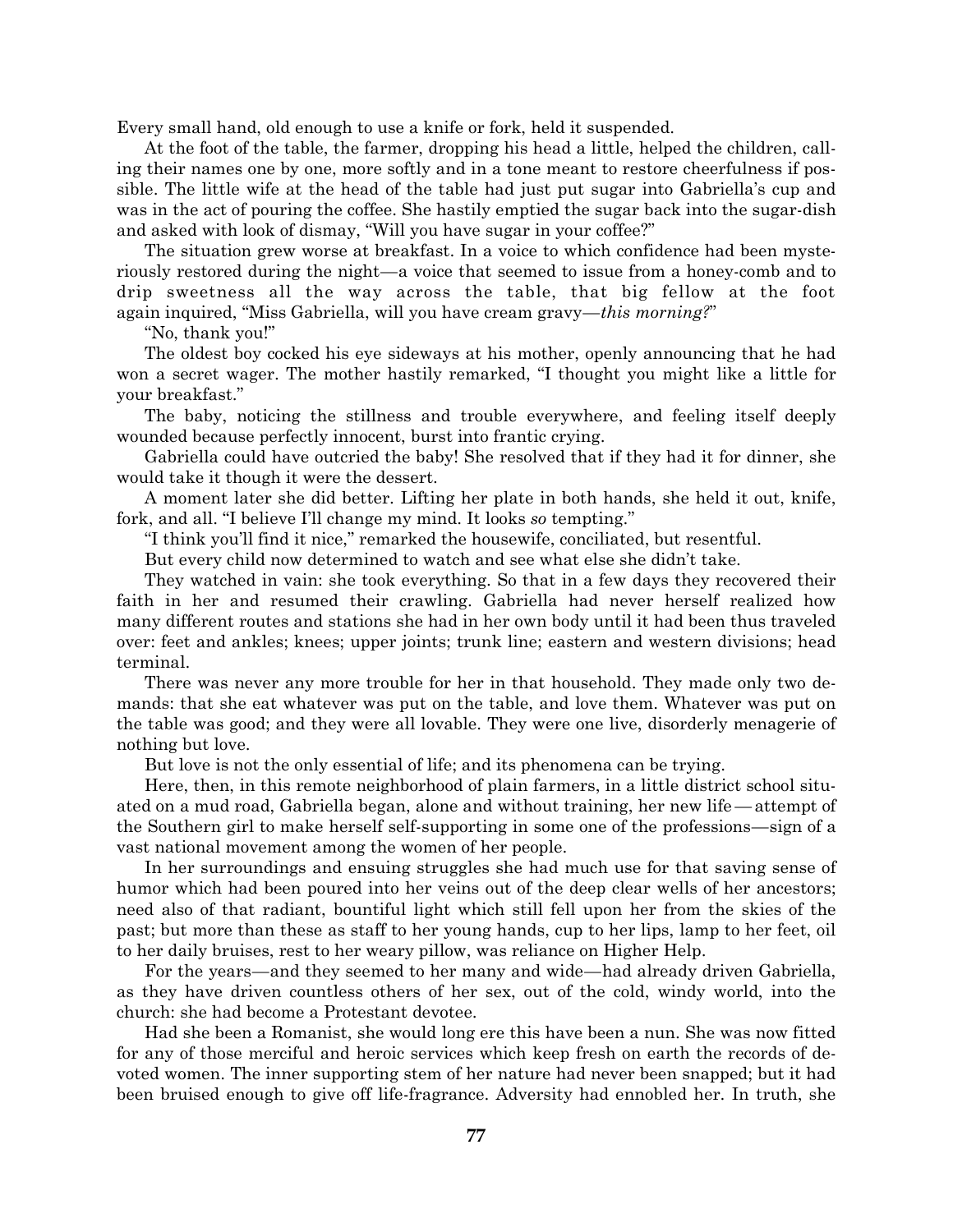had so weathered the years of a Revolution which had left her as destitute as it had left her free, that she was like Perdita's rosemary: a flower which keeps seeming and savor all the winter long.

The North Wind had bolted about her in vain his whitest snows; and now the woods were turning green. It was merely in keeping with Gabriella's nature, therefore, that as she grew to know the people among whom she had come to stay, their homes, their family histories, one household and one story should have engaged her deep interest: David's parents and David's career.

As she drove about the country, visiting with the farmer's wife, there had been pointed out a melancholy remnant of a farm, desperately resisting absorption by some one of three growing estates touching it on three sides. She had been taken to call on the father and mother; had seen the poverty within doors, the half-ruined condition of the outhouses; had heard of their son, now away at the university; of how they had saved and he had struggled. A proud father it was who now told of his son's magnificent progress already at college.

"Ah," she exclaimed, thinking it over in her room that night, "this is something worth hearing! Here is the hero in life! Among these easy-going people, this solitary struggler. I, too, am one now; I can understand him."

During the first year of her teaching, there had developed in her a noble desire to see David; but one long to be disappointed. He did not return home during his vacation; she went away during hers. The autumn following he was back in college; she at her school.

Then the Christmas holidays and his astounding, terrible home-coming, put out of college and church. As soon as she heard of that awful downfall, Gabriella felt a desire to go straight to him.

She did not reason or hesitate: she went. And now for two months they had been seeing each other every few days. Thus by the working out of vast forces, the lives of Gabriella and David had been jostled violently together. They were the children of two revolutions, separate, yet having a common end: she produced by the social revolution of the New World, which overthrew mediaeval slavery; he by the intellectual revolution of the Old World, which began to put forth scientific law, but in doing this brought on one of the greatest ages of religious doubt. So that both were early vestiges of the same immeasurable race evolution, proceeding along converging lines.

She, living on the artificial summits of a decaying social order, had farthest to fall, in its collapse, ere she reached the natural Earth; he, toiling at the bottom, had farthest to rise before he could look out upon the plains of widening modern thought and man's evolving destiny.

Through her fall and his rise, they had been brought to a common level. But on that level all that had befallen her had driven her as out of a blinding storm into the church, the seat and asylum of religion; all that had befallen him had driven him out of the churches as the fortifications of theology.

She had been drawn to that part of worship which lasts and is divine; he had been repelled by the part that passes and is human.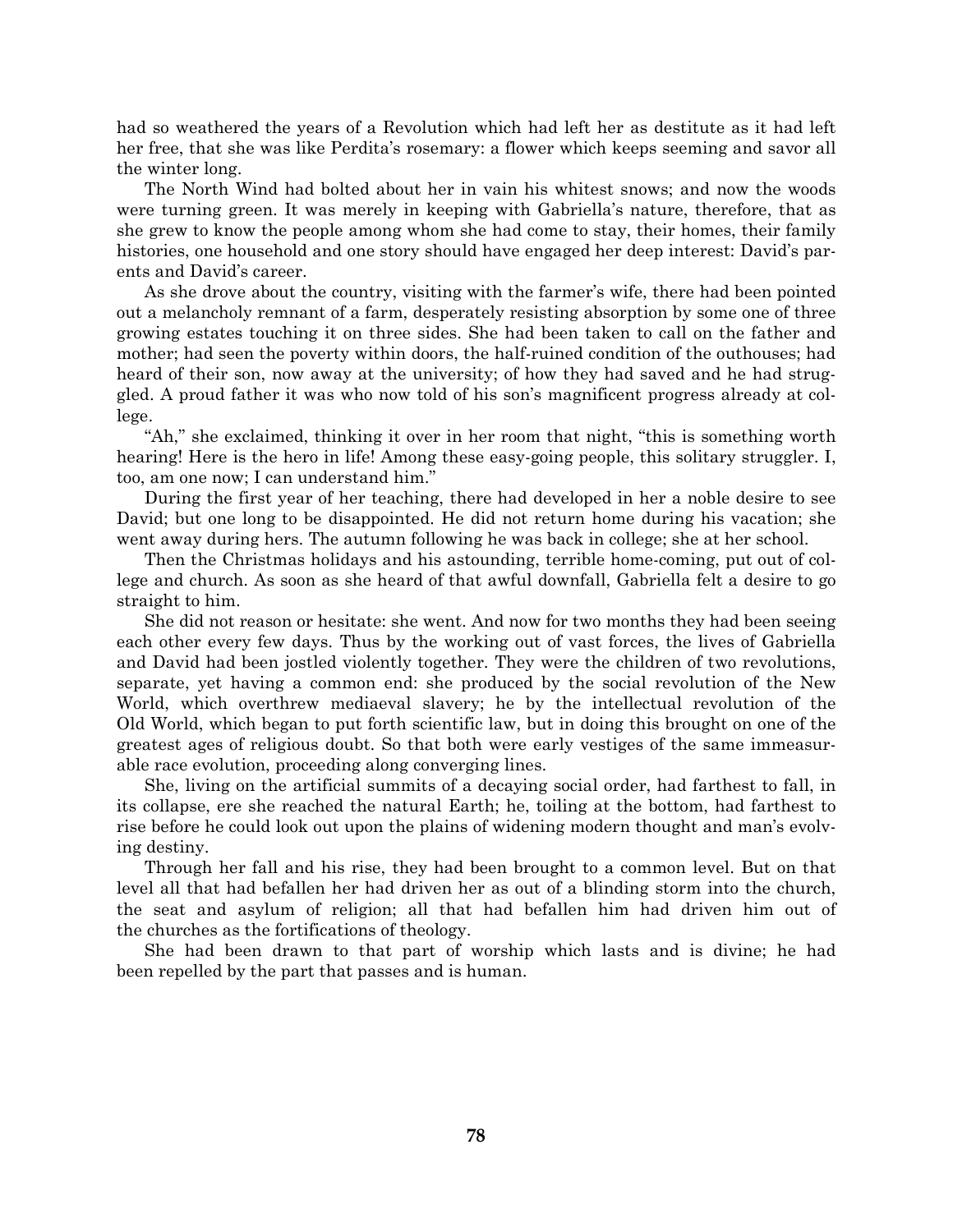### Chapter XĐI

Although Gabriella had joyously greeted the day, as bringing exemption from stifling hours in school, her spirits had drooped ere evening with monotony. There were no books in use among the members of that lovable household except school-books; they were too busy with the primary joys of life to notice the secondary resources of literature. She had no pleasant sewing. To escape the noise of the pent-up children, she must restrict herself to that part of the house which comprised her room.

A walk out of doors was impracticable, although she ventured once into the yard to study more closely the marvels of the ice-work; and to the edge of the orchard, to ascertain how the apple trees were bearing up under those avalanches of frozen silver slipped from the clouds.

So there were empty hours for her that day; and always the emptiest are the heaviest — those unfilled baskets of time which strangely become lightest only after we have heaped them with the best we have to give.

Gabriella filled the hour-baskets this day with thoughts of David, whose field work she knew would be interrupted by the storm, and whose movements about the house she vainly tried to follow in imagination.

Two months of close association with him in that dull country neighborhood had wrought great changes in the simple feeling with which she had sought him at first. He had then been to her only a Prodigal who had squandered his substance, tried to feed his soul on the swinish husks of Doubt, and returning to his father's house unrepentant, had been admitted, yet remained rejected: a Prodigal not of the flesh and the world but of the spirit and the Lord. But what has ever interested the heart of woman as a prodigal of some kind?

At other times he was figured by her sympathies as a young Samaritan gone traveling into a Divine country but fallen among spiritual thieves, who had stripped him of his seamless robe of Faith and left him bruised by Life's wayside: a maltreated Christneighbor whom it was her duty to succor if she could. But a woman's nursing of a man's wound — how often it becomes the nursing of the wounded!

Moreover, Gabriella had now long been aware of what she had become to her prodigal, her Samaritan; she saw the truth and watched it growing from day to day; for he was incapable of disguises. But often, what effect has such watching upon the watcher, a watcher who is alone in the world? So that while she fathomed with many feminine soundings all that she was to David, Gabriella did not dream what David had become to her.

Shortly after nightfall, when she heard his heavy tread on the porch below, the tedium of the day instantly vanished. Happiness rose in her like a clear fountain set suddenly playing — rose to her eyes — bathed her in refreshing vital emotions.

"I am so glad you came," she said as she entered the parlor, gave him her hand, and stood looking up into his softened rugged face, at his majestic head, which overawed her a little always. Large as was the mould in which nature had cast his body, this seemed to her dwarfed by the inner largeness of the man, whose development she could note as now going forward almost visibly from day to day: he had risen so far already and was still so young.

He did not reply to her greeting except with a look. In matters which involved his feeling for her, he was habitually hampered and ill at ease; only on general subjects did she ever see him master of his resources.

Gabriella had fallen into the habit of looking into his eyes for the best answers: there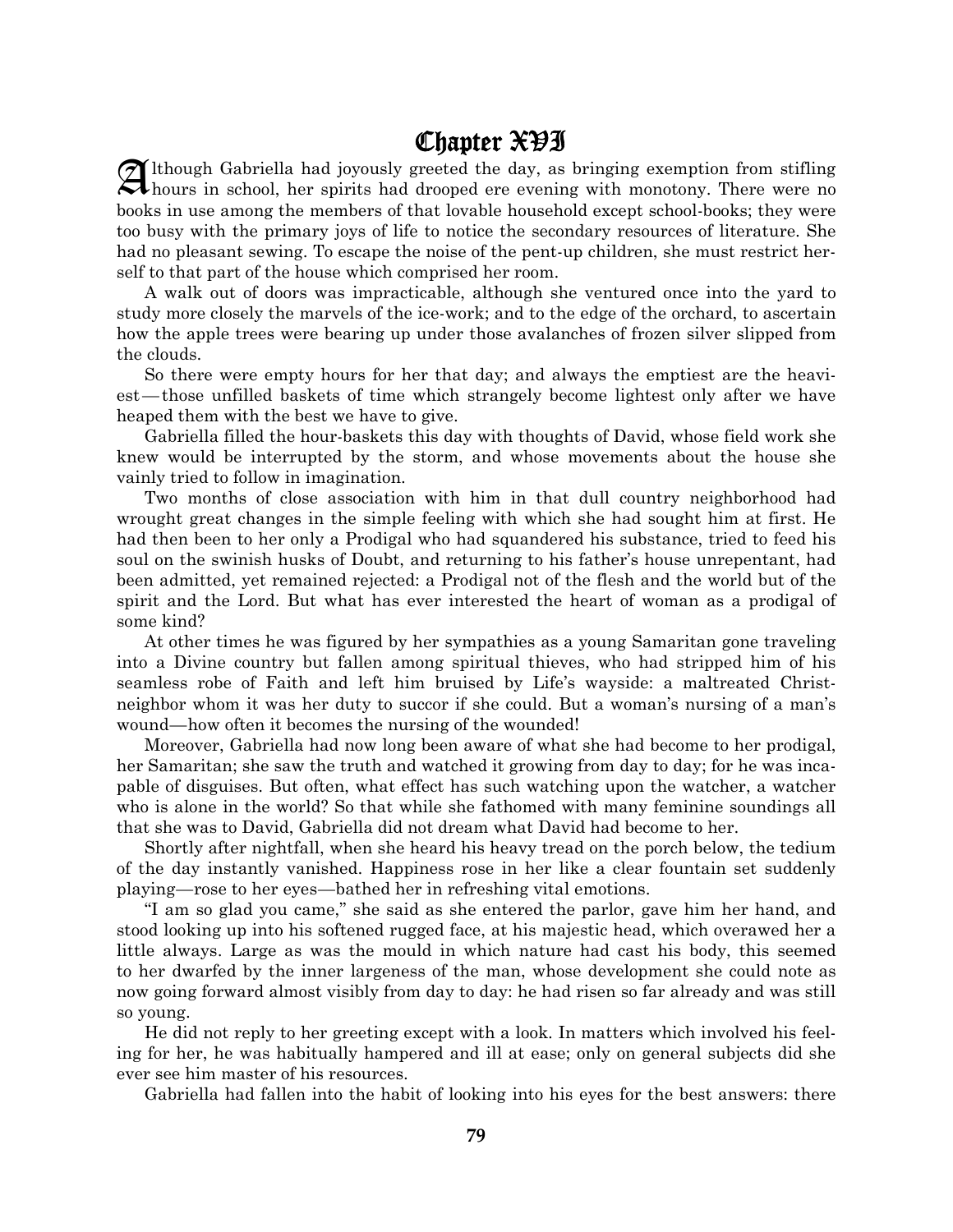he always spoke not only with ideas but emotions: a double speech much cared for by woman. They seated themselves on opposite sides of the wide, deep fireplace: a grate for soft coal had not yet destroyed that.

"Your schoolhouse is safe," he announced briefly.

"Oh, I've been wanting to know all day but had no one to send! How do you know?" she inquired quickly.

"It's safe. The yard will have to be cleared of brush: that's all."

She looked at him gratefully. "You are always so kind!"

"Well," observed David, with a great forward stride, "aren't you?"

Gabriella, being a woman, did not particularly prize this remark: it suggested his being kind because she had been kind; and a woman likes nothing as reward, everything as tribute. "And now if the apple trees are only not killed!" she exclaimed joyously, changing the subject.

"Why the apple trees?"

"If you had been here last spring, you would have understood. When they bloom, they are mine, I take possession."

After a moment she added: "They bring back the recollection of such happy times— springs long ago. Some time I'll tell you."

"When you were a little girl?"

"Yes."

"I wish I had known you when you were a little girl," said David, in an undertone, looking into the fire.

Gabriella reflected how impossible this would have been: the thought caused her sharp pain.

Some time later, David, who had appeared more and more involved in some inward struggle, suddenly asked a relieving question: "Do you know the first time I ever saw you?"

She did not answer at once.

"In the smoke-house," she said with a ripple of laughter.

Gabriella, when she was merry, made one think of some lovely green April hill, snowcapped. David shook his head slowly. His eyes grew soft and mysterious.

"It was the first time *I* ever saw *you*," she protested.

He continued to shake his head, and she looked puzzled.

"You saw me once before that, and smiled at me."

Gabriella seemed incredulous and not well pleased.

After a little while David began in the manner of one who sets out to tell a story he is secretly fond of. "Do you remember standing on the steps of a church the Friday evening before Christmas—a little after dark?"

Gabriella's eyes began to express remembrance.

"A wagon-load of cedar had just been thrown out on the sidewalk, the sexton was carrying it into the church, some children were helping, you were making a wreath: do you remember?"

She knew every word of this.

"A young man—a Bible student—passed, or tried to pass. You smiled at his difficulty. Not unkindly," he added, smiling not unkindly himself.

"And that was you? This explains why I have always believed I had seen you before. But it was only for a moment, your face was in the dark; how should I remember?"

After she said this, she looked grave: his face that night had been far from a happy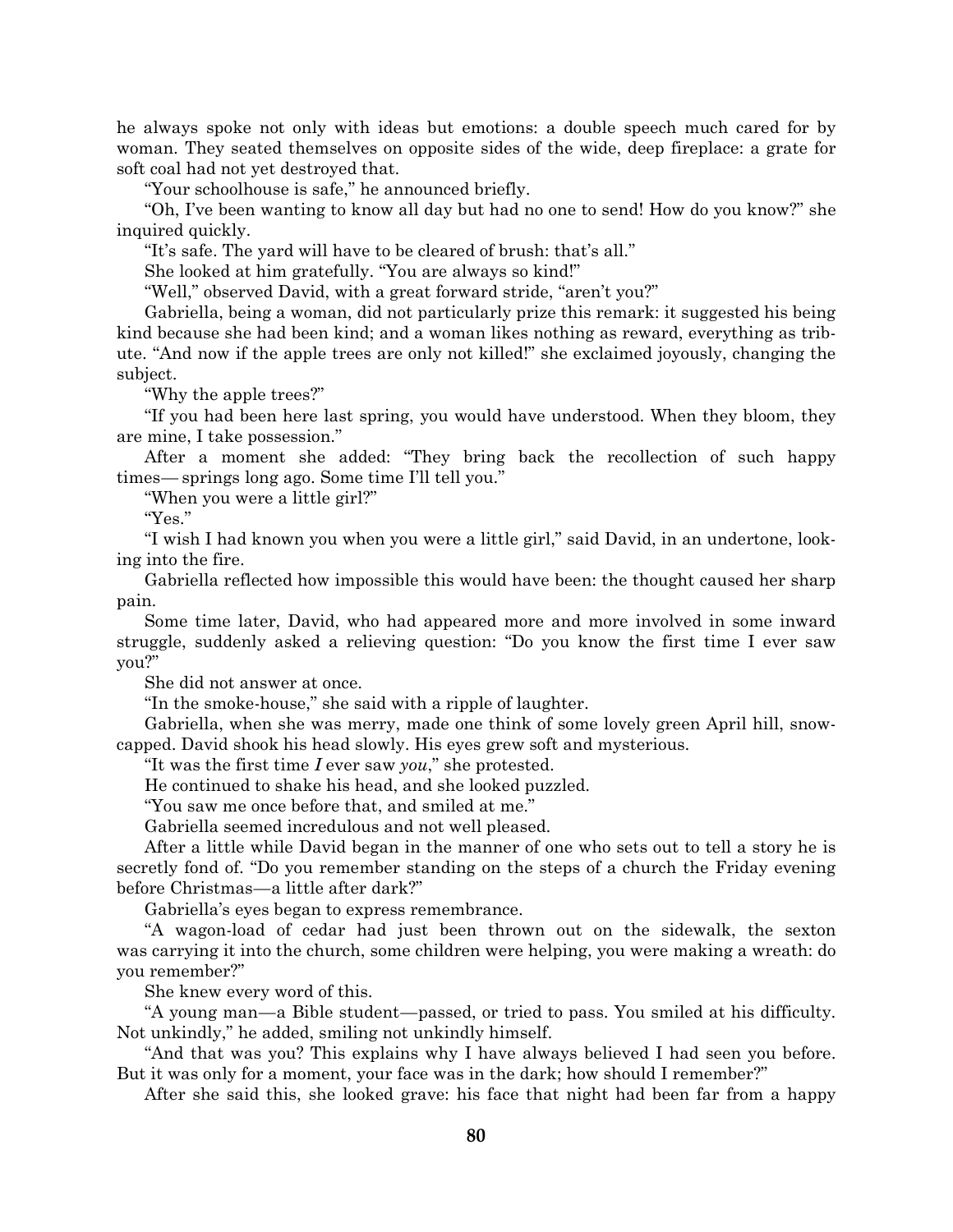one.

"That day," continued David, quickly grave also, "that day I saw my professors and pastor for the last time; it ended me as a Bible student. I had left the University and the scene of my trial only a little while before."

He rose as he concluded and took a turn across the room. Then he faced her, smiling a little sadly.

"Once I might have thought all that Providential. I mean, seeing the faces of my professors — my judges — last, as the end of my old life; then seeing your face next — the beginning of the new."

He had long used frankness like this, making no secret of himself, of her influence over him. It was embarrassing; it declared so much, assumed so much, that had never been declared or assumed in any other way. But her stripped and beaten young Samaritan was no labyrinthine courtier, bescented and bedraped and bedyed with worldliness and conventions: he came ever in her presence naked of soul. It was this that empowered her to take the measure of his feeling for her: it had its effect.

David returned to his chair and looked across with a mixture of hesitancy and determination. "I have never spoken to you about my expulsion—my unbelief."

After a painful pause she answered, "You must be aware that I have noticed your silence. Perhaps you do not realize how much I have regretted it."

"You know why I have not?"

She did not answer.

"I have been afraid. It's the only thing in the world I've ever been afraid of."

"Why should you have been?"

"I dreaded to know how you might feel. It has caused a difficulty with every one so far. It separated me from my friends among the Bible students. It separated me from my professors, my pastor. It has alienated my father and mother. I did not know how you would regard it."

"Have I not known it all the time? Has it made any difference?"

"Ah! but that might be only your toleration! Meantime it has become a question with me how far your toleration will go—what is back of your toleration! We tolerate so much in people who are merely acquaintances — people that we do not care particularly for and that we are never to have anything to do with in life. But if the tie begins to be closer, then the things we tolerated at a distance — what becomes of them then?"

He was looking at her steadily, and she dropped her eyes. This was another one of the Prodigal's assumptions—but never before put so pointedly.

"So I have feared that when I myself told you what I believe and what I do not believe, it might be the end of me. And when you learned my feelings toward what *you* believe that might be more troublesome still. But the time has come when I must know."

He turned his face away from her, and rising, walked several times across the room.

At last also the moment had arrived for which she had been waiting. Freely as they had spoken to each other of their pasts—she giving him glimpses of the world in which she had been reared, he taking her into his world which was equally unfamiliar — on this subject silence between them had never been broken.

She had often sought to pass the guard he placed around this tragic episode, but had always been turned away. The only original ground of her interest in him, therefore, still remained a background, obscure and unexplored.

She regretted this for many reasons. Her belief was that he was merely passing through a phase of religious life not uncommon with those who were born to go far in men-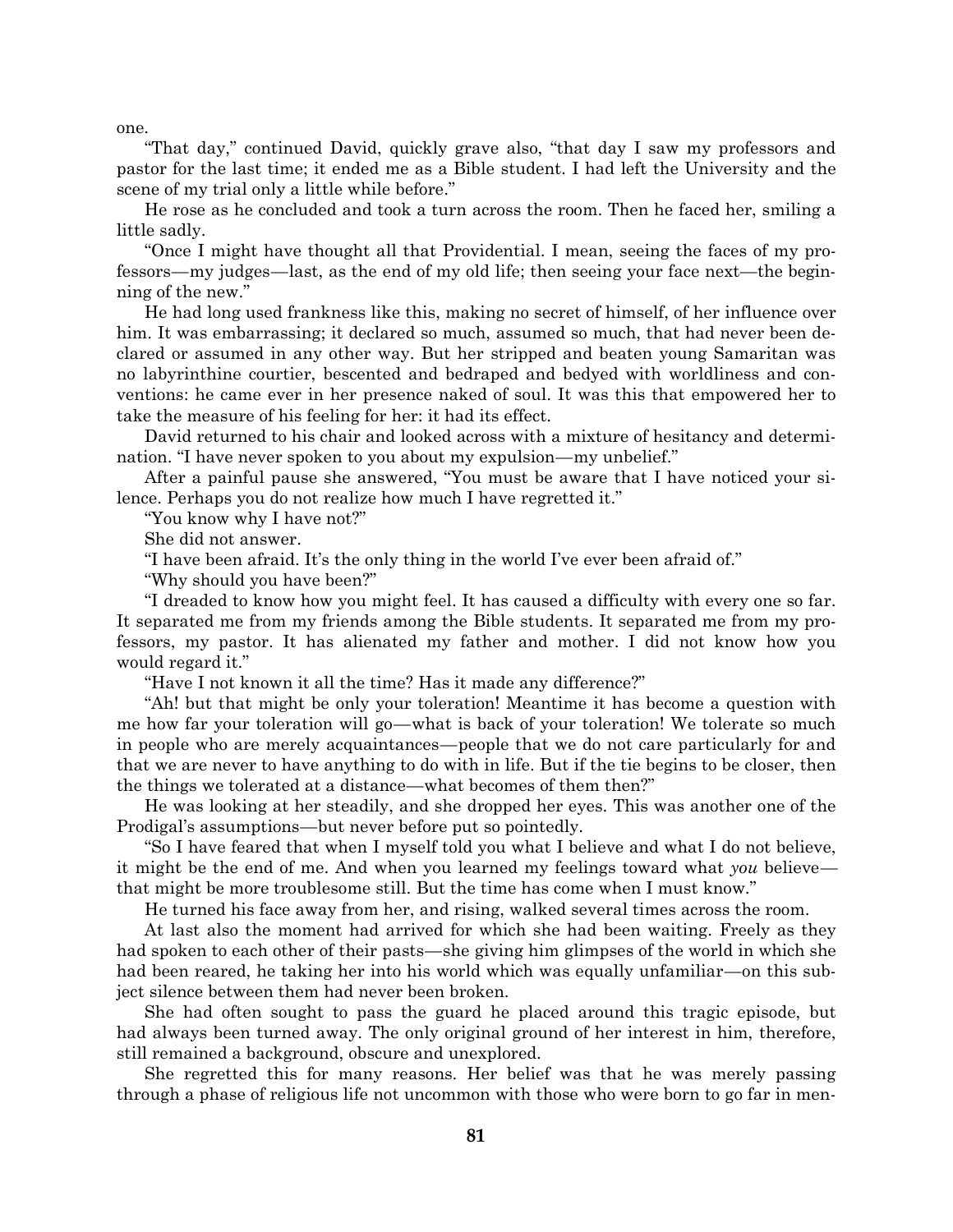tal travels before they settled in their Holy Land. She believed it would be over the sooner if he had the chance to live it out in discussion; and she herself offered the only possibility of this.

Gabriella was in a position to know by experience what it means in hours of trouble to need the relief of companionship. Ideas, she had learned, long shut up in the mind tend to germinate and take root. There had been discords which had ceased sounding in her own ear as soon as they were poured into another.

"I have always hoped," she repeated, as he seated himself, "that you would talk with me about these things."

And then to divert the conversation into less difficult channels, she added, "As to what you may think of my beliefs, I have no fear; they need not be discussed and they cannot be attacked."

"You are an Episcopalian," he suggested hesitatingly. "I do not wish to be rude, but your church has its dogmas."

"There is not a dogma of my church that I have ever thought of for a moment: or of any other church," she replied instantly and clearly.

In those simple words she had uttered unaware a long historic truth: that religion, not theology, forms the spiritual life of women. In the whole history of the world's opinions, no dogma of any weight has ever originated with a woman; wherein, as in many other ways, she shows points of superiority in her intellect. It is a man who tries to apprehend God through his logic and psychology; a woman understands Him better through emotions and deeds. It is the men who are concerned about the cubits, the cedar wood, the Urim and Thummim of the Tabernacle; woman walks straight into the Holy of Holies. Men constructed the Cross; women wept for the Crucified. It was a man — a Jew defending his faith in his own supernatural revelation—who tried to ram a sponge of vinegar into the mouth of Christ, dying; it was women who gathered at the sepulcher of Resurrection. If Christ could have had a few women among his Apostles, there might have been more of His religion in the world and fewer creeds barnacled on the World's Ship of Souls.

"How can you remain in your church without either believing or disbelieving its dogmas?" asked David, squarely.

"My church is the altar of Christ and the house of God," replied Gabriella, simply. "And so is any other church." That was all the logic she had and all the faith she needed; beyond that limit she did not even think.

"And you believe in *them all*?" he asked with wondering admiration.

"I believe in them all."

"Once I did also," observed David, reverently and with new reverence for her.

"What I regret is that you should have thrown away your religion on account of your difficulties with theology. Nothing more awful could have befallen you than that."

"It was the churches that made the difficulties," said David, "I did not. But there is more than theology in it. You do not know what I think about religions — revelations — inspirations—man's place in nature."

"What *do* you think?" she asked eagerly. "I suppose now I shall hear something about those great books." She put herself at ease in her chair like one who prepares to listen quietly.

"Shall I tell you how the whole argument runs as I have arranged it? I shall have to begin far away and come down to the subject by degrees." He looked apologetic.

"Tell me everything; I have been waiting a long time."

David reflected a few moments and then began: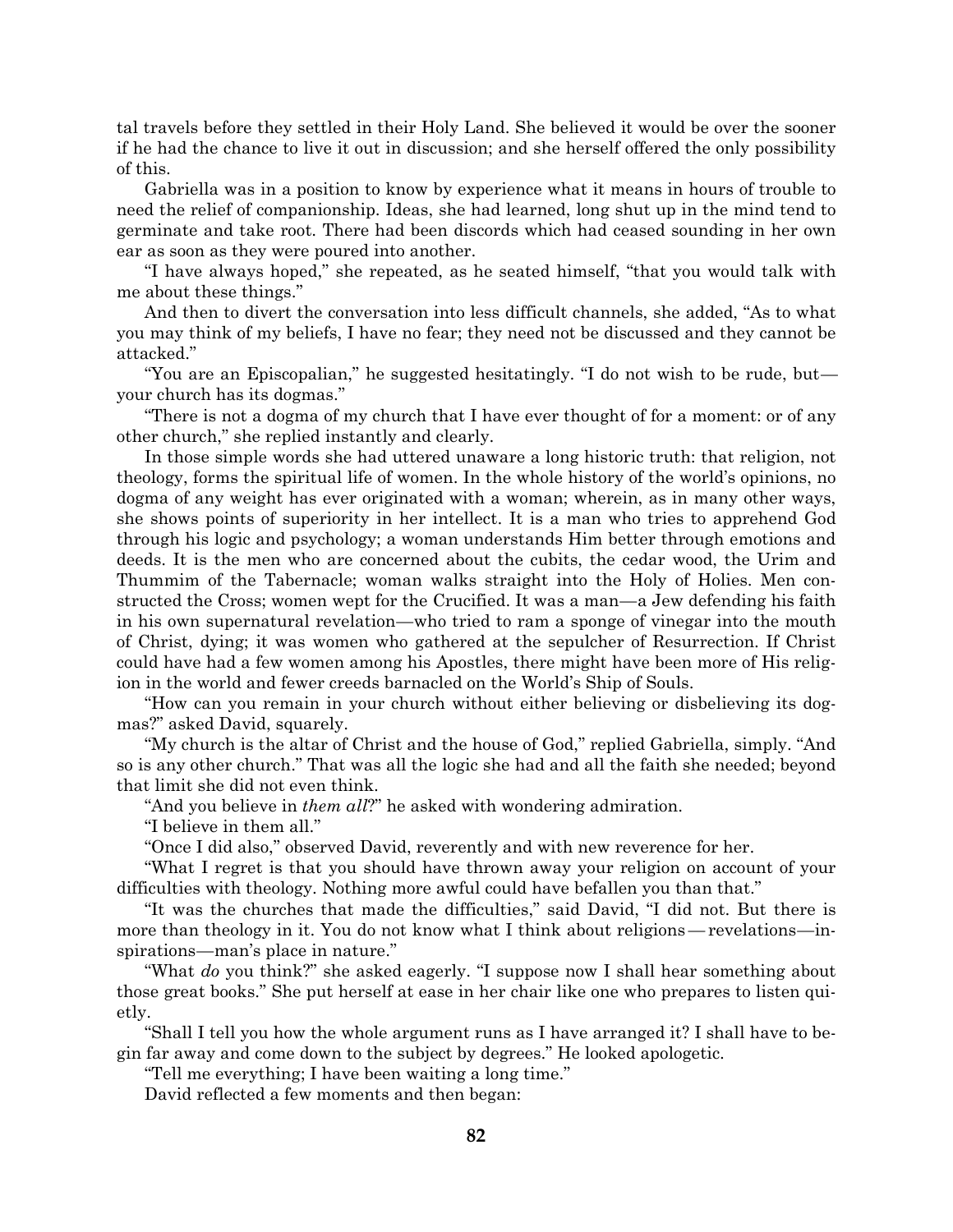"The first of my books, as I have arranged them, considers what we call the physical universe as a whole — our heavens — the stars — and discusses the little that man knows about it. I used to think the Earth was the center of this universe, the most important world in it, on account of Man. That is what the ancient Hebrews thought. In this room float millions of dust-particles too small to be seen by us. To say that the universe is made for the sake of the Earth would be something like saying that the Earth was created for the sake of one of these particles of its own dust."

He paused to see how she received this. "That ought to be a great book," she said approvingly. "I should like to study it."

"The second takes up that small part of the universe which we call our solar system and sums up the little we have learned regarding it. I used to think the Earth the most important part of the solar system, on account of Man. So the earliest natural philosophers believed. That is like believing that the American continent was created for the sake, say, of my father's farm."

He awaited her comment.

"That should be a great book," she said simply. "Some day let me see *that*."

"The third detaches for study one small planet of that system — our Earth — and reviews our latest knowledge of that: as to how it has been evolved into its present stage of existence through other stages requiring unknown millions and millions and millions of years. Once I thought it was created in six days. So it is written. Do you believe that?"

There was silence.

"What is the next book?" she asked.

"The fourth," said David, with a twinkle in his eye at her refusal to answer his question, "takes up the history of the Earth's surface — its crust — the layers of this — as one might study the skin of an apple as large as the globe. In the course of an almost infinite time, as we measure things, it discovers the appearance of Life on this crust, and then tries to follow the progress of Life from the lowest forms upward, always upward, to Man: another time infinitely vast, according to our standards."

He looked over for some comment but she made none, and he continued, his interest deepening, his face kindling: "The fifth takes up the subject of Man, as a single one of the myriads of forms of Life that have grown on the Earth's crust, and gives the best of what we know of him viewed as a species of animal. Does this tire you?"

Gabriella made the only gesture of displeasure he had ever seen.

"Now," said David, straightening himself up, "I draw near to the root of the matter. A sixth book takes up what we call the civilization of this animal species, Man. It subdivides his civilization into different civilizations. It analyzes these civilizations, where it is possible, into their arts, governments, literatures, religions, and other elements.

"And the seventh," he resumed after a grave pause, scrutinizing her face most eagerly, "the seventh takes up just one part of his civilizations — the religions of the globe and gives an account of these. It describes how they have grown and flourished, how some have passed as absolutely away as the civilizations that produced them. It teaches that those religions were as natural a part of those civilizations as their civil laws, their games, their wars, their philosophy; that the religious books of these races, which they themselves often thought inspired revelations, were no more inspired and no more revelations than their secular books; that Buddha's faith or Brahma's were no more direct from God than Buddhistic or Brahman temples were from God; that the Koran is no more inspired than Moorish architecture is inspired; that the ancient religion of the Jewish race stands on the same footing as the other great religions of the globe — as to being Supernatural;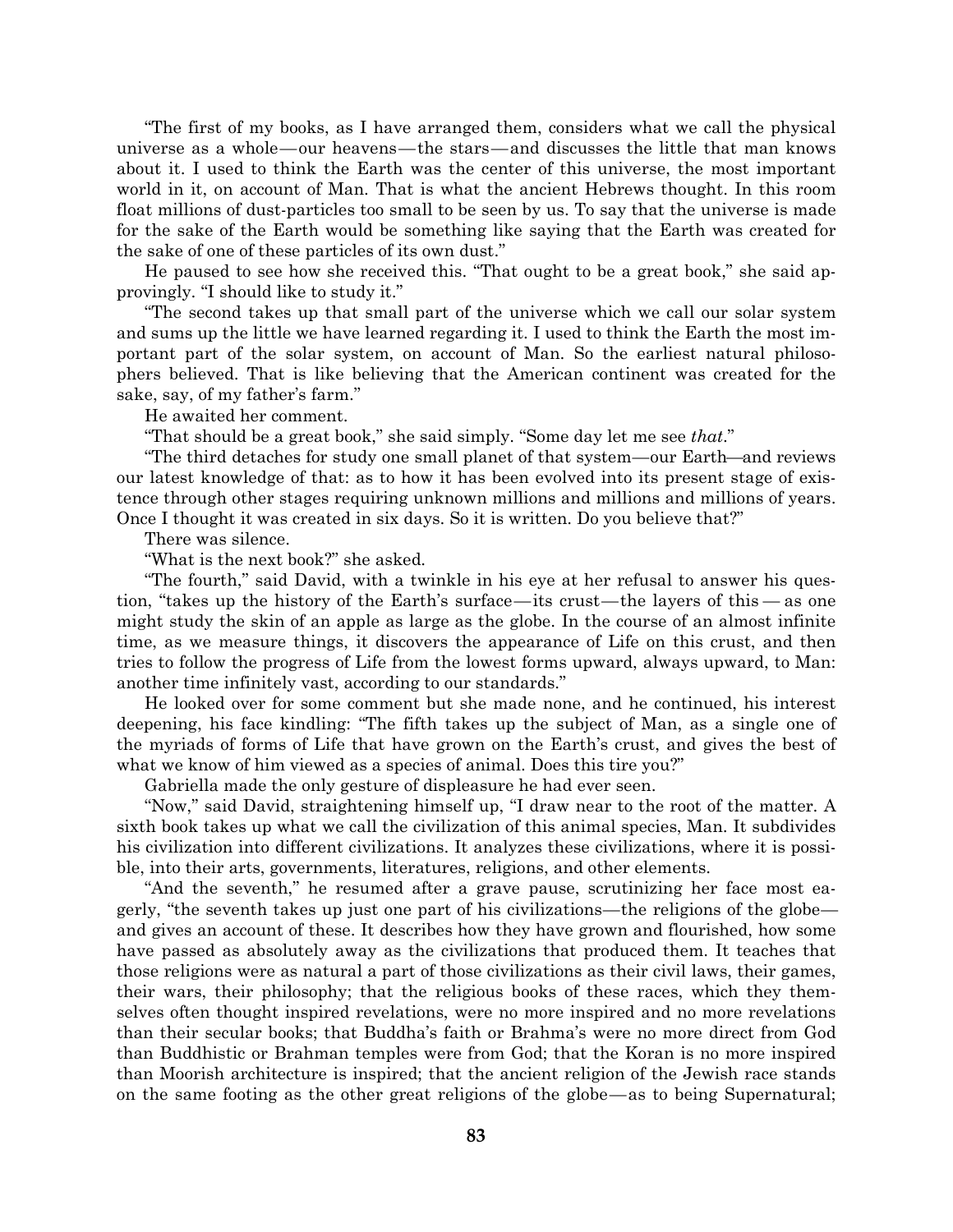that the second religion of the Hebrews, starting out of them, but rejected by them, the Christian religion, the greatest of all to us, takes its place with the others as a perfectly natural expression of the same human desire and effort to find God and to worship Him through all the best that we know in ourselves and of the universe outside us."

"Ah," said Gabriella, suddenly leaning forward in her chair, "that is the book that has done all the harm."

"One moment! All these books," continued David, for he was aroused now and did not pause to consider her passionate protest, "have this in common: that they try to discover and to trace Law. The universe—it is the expression of Law. Our solar system—it has been formed by Law. The sun—the driving force of Law has made it. Our Earth—Law has shaped that; brought Life out of it; evolved Life on it from the lowest to the highest; lifted primeval Man to modern Man; out of barbarism developed civilization; out of prehistoric religions, historic religions. And this one order—method—purpose—ever running and unfolding through the universe, is all that we know of Him whom we call Creator, God, our Father. So that His reign is the Reign of Law. He, Himself, is the author of the Law that we should seek Him. We obey, and our seekings are our religions.

"If you ask me whether I believe in the God of the Hebrews, I say 'Yes'; just as I believe in the God of the Babylonians, of the Egyptians, of the Greeks, of the Romans, of all men. But if you ask whether I believe what the Hebrews wrote of God, or what any other age or people thought of God, I say ' No.' I believe what the best thought of my own age thinks of Him in the light of man's whole past and of our greater present knowledge of the Laws of His universe," said David, stoutly, speaking for his masters.

"As for the theologies," he resumed hastily, as if not wishing to be interrupted, "I know of no book that has undertaken to number them. They, too, are part of Man's nature and civilization, of his never ceasing search. But they are merely what he thinks of God—never anything more. They often contain the highest thought of which he is capable in his time and place; but the awful mistake and cruelty of them is that they have regularly been put forth as the voice of God Himself, authoritative, inviolable, and unchanging. An assemblage of men have a perfect right to turn a man out of their church on theological grounds; but they have no right to do it in the name of God. With as much propriety a man might be expelled from a political party in the name of God. In the long life of any one of the great religions of the globe, how many brief theologies have grown up under it like annual plants under a tree! How many has the Christian religion itself sprouted, nourished, and trampled down as dead weeds! What do we think now of the Christian theology of the tenth century? of the twelfth? of the fifteenth? In the nineteenth century alone, how many systems of theology have there been? In the Protestantism of the United States, how many are there today? Think of the names they bear—older and newer! According to founders, and places, and sources, and contents, and methods: Arminian... Augustinian... Calvinistic... Lutheran... Gallican... Genevan... Mercersburg... New England... Oxford... national... revealed... Catholic... evangelical... fundamental... historica1... homiletical... moral... mystical... pastoral... practical... dogmatic... exegetical... polemic... rational... systematic... That sounds a little like Polonius," said David, stopping suddenly, "but there is no humor in it! One great lesson in the history of them all is not to be neglected: that through them also runs the great Law of Evolution, of the widening thoughts of men; so that now, in civilized countries at least, the churches persecute to the death no longer. You know what the Egyptian Priesthood would have done with me at my trial. What the Mediaeval hierarchy would have done. What the Protestant or the Catholic theology of two centuries ago might have done. Now mankind is developing better ideas of these little arrangements of human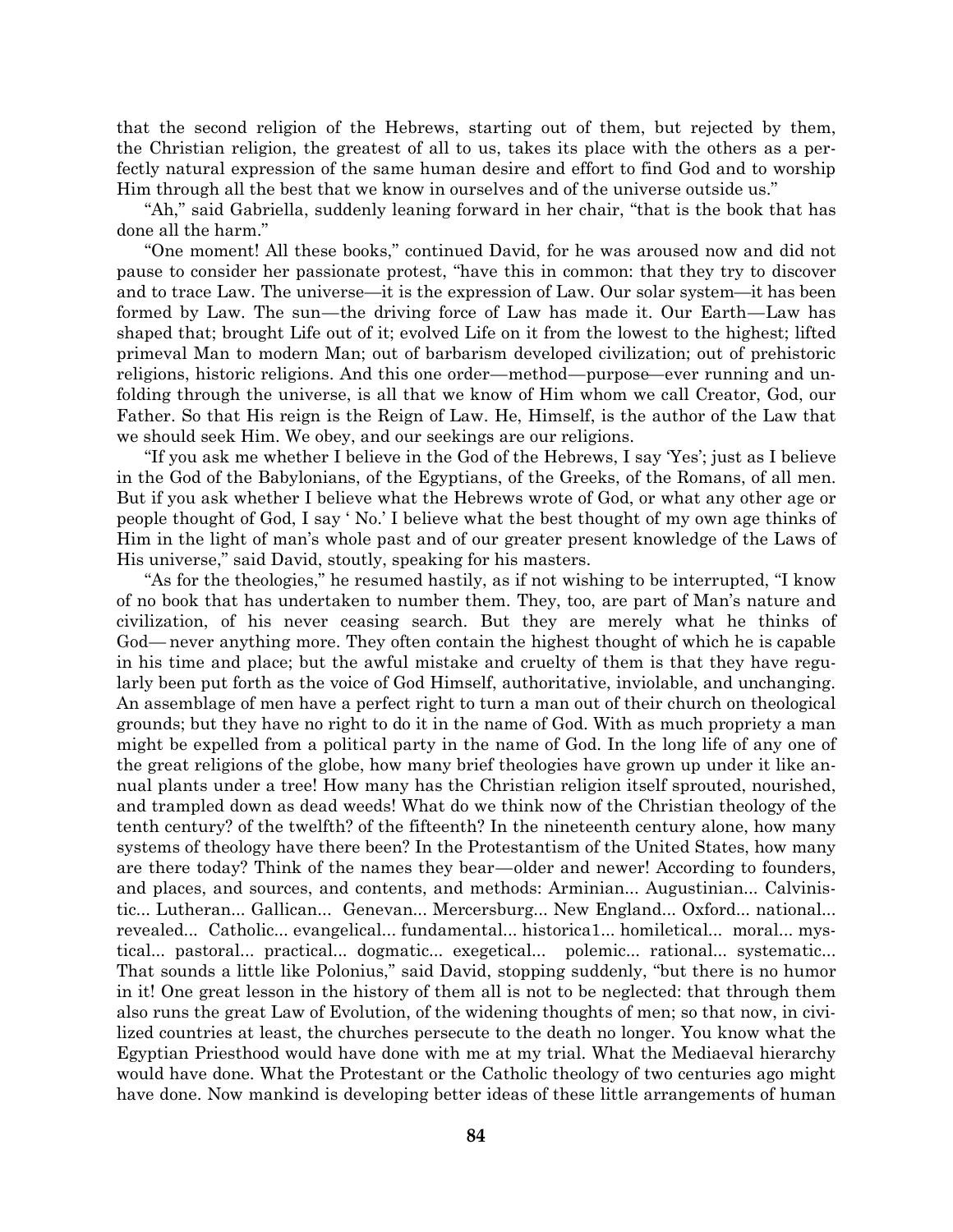psychology on the subject of God, though the churches still try to enforce them in His name. But the time is coming when the churches will be deserted by all thinking men, unless they cease trying to uphold, as the teachings of God, mere creeds of their ecclesiastical founders. Very few men reject all belief in God; and it is no man's right to inquire in what any man's belief consists; men do reject and have a right to reject what some man writes out as the eternal truth of the matter.

"And now," he said, turning to her sorrowfully, "that is the best or the worst of what I believe — according as one may like it or not like it. I see all things as a growth, a sublime unfolding by the Laws of God. The race ever rises toward Him. The old things which were its best once die off from it as no longer good. Its charity grows, its justice grows. All the nobler, finer elements of its spirit come forth more and more—a continuous advance along the paths of Law. And the better the world, the larger its knowledge, the easier its faith in Him who made it and who leads it on. The development of Man is itself the great Revelation of Him! But I have studied these things ignorantly, only a little while. I am at the beginning of my life, and hope to grow. Still I stand where I have placed myself. And now, are you like the others: do you give me up?"

He faced her with the manner in which he had sat before his professors, conceiving himself as on trial a second time. He had in him the stuff of martyrs and was prepared to stand by his faith at the cost of all things.

The silence in the room lasted. Her feeling for him was so much deeper than all this so centered, not in what his faith was to her but in what *he* was to her, that she did not trust herself to speak. He was not on trial in these matters in the least: without his knowing it, he had been on trial in many other ways for a long time.

He misunderstood her silence, read wrongly her expression which was obeying with some severity the need she felt to conceal what she had no right to show.

"Ah, well! Ah, well!" he cried piteously, rising slowly.

When she saw his face a moment later across the room as he turned, it was the face she had first seen in the dark street. It had stopped her singing then; it drew an immediate response from her now. She crossed over to him and took one of his hands in both of hers. Her cheeks were flushed, her voice trembled.

"I am not your judge," she said, "and in all this there is only one thing that is too sad, too awful, for me to accept. I am sorry you should have been misled into believing that the Christian religion is nothing more than one of the religions of the world, and Christ merely one of its religious teachers. I wish with all my strength you believed as you once believed, that the Bible is a direct Revelation from God, making known to us, beyond all doubt, the Resurrection of the dead, the Immortality of the Soul, in a better world than this, and the presence with us of a Father who knows our wants, pities our weakness, and answers our prayers. But I believe you will one day regain your faith: you will come back to the Church."

He shook his head. "Don't be deceived," he said.

"Men, great men, have said that before and they have come back. I am a woman, and these questions never trouble us; but is it not a common occurrence that men who think deeply on such mysteries pass through their period of doubt?"

"But suppose I never pass through mine! You have not answered my question," he said determinedly. "Does this make no difference in your feeling for me? Would it make none?"

"Will you bring me that book on the religions of the world?"

"Ah," he said, "you have not answered."

"I have told you that I am not your judge."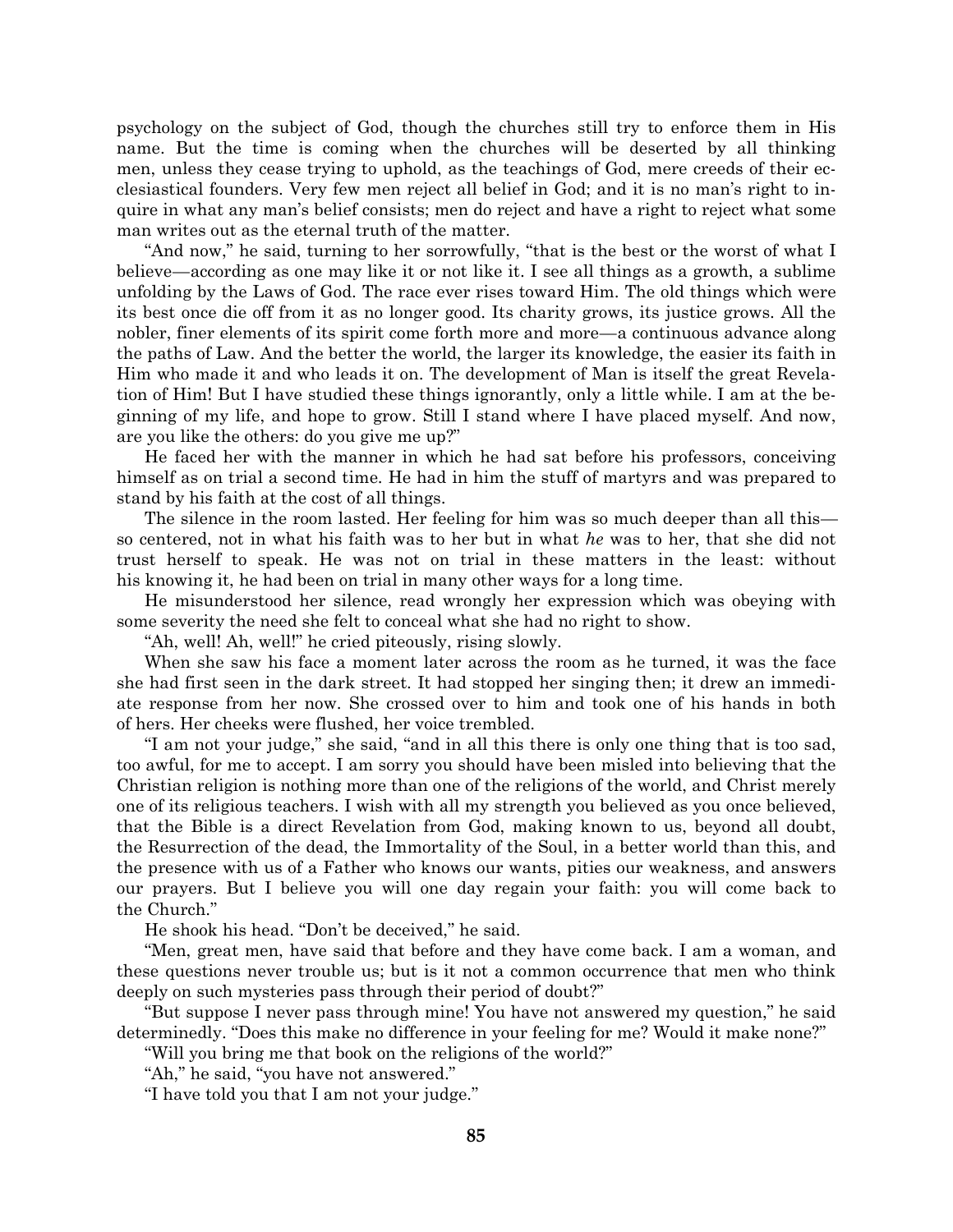"Ah, but that tells nothing: a woman is never a judge. She is either with one or against him."

"Which do I look like?" — she laughed evasively — "Mercy or Vengeance? And have you forgotten that it is late — too late to ask questions?"

He stood, comprehending her doubtfully, with immeasurable joy, and then went out to get his overcoat.

"Bring your things in here," she said, "it is cold in the hall. And wrap up warmly! That is more important than all the Genevan and the homiletical!"

He bade her good night, subdued with happiness that seemed to blot out the troublous past, to be the beginning of new life.

New happiness brought new awkwardness. "This was not my regular night," he said threateningly. "I came tonight instead of tomorrow night."

Gabriella could answer a remark like that quickly enough. "Certainly: it is hard to wait even for a slight pleasure, and it is best to be through with suffering."

He looked as if cold water and hot water had been thrown on him at the same time: he received shocks of different kinds and was doubtful as to the result. He shook his head questioningly. "I may do very well with science, but I am not so sure about women."

"Aren't women science?" "They are a branch of theology," he said; "they are what a man thinks about when he begins to probe his Destiny!"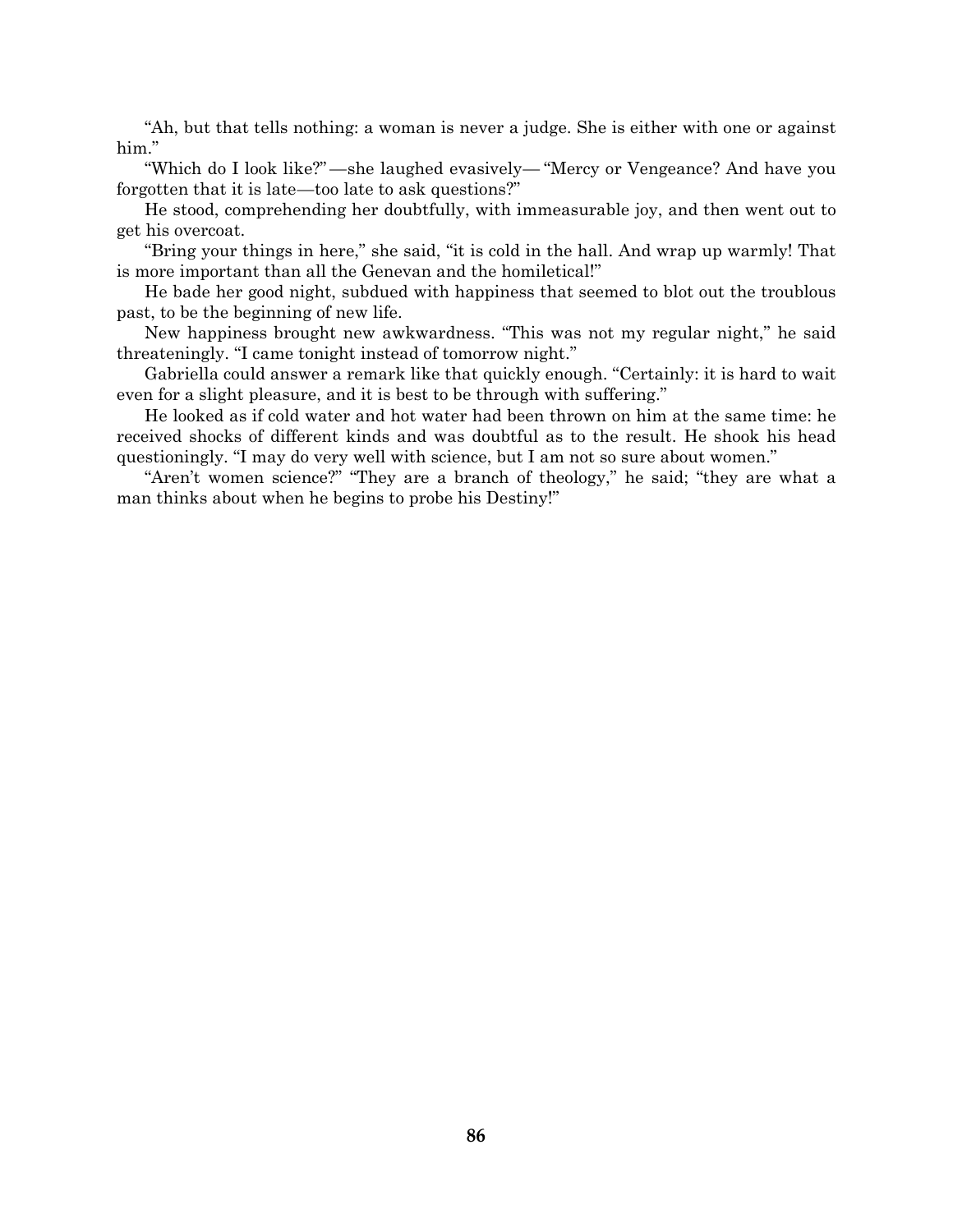### Chapter X<sup>p</sup>II

When he threw his shutters open late, he found that the storm had finished its work and gone and that the weather had settled stinging cold.

The heavens were hyacinth, the ground white with snow; and the sun, day-lamp of that vast ceiling of blue, made the earth radiant as for the bridal morn of Winter.

So his thoughts ran.

"Gabriella! Gabriella!" he cried, as he beheld the beauty, the purity, the breadth, the clearness. "It is you — except the coldness, the cruelty."

All day then those three: the hyacinthine sky, the flashing lamp, the white earth, with not one crystal thawing.

It being Saturday, there was double work for him. He knocked up the wood for that day and for Sunday also, packed and stored it; cut double the quantity of oats; threw over twice the usual amount of fodder.

The shocks were buried. He had hard kicking to do before he reached the rich brown fragrant stalks. Afterwards he made paths through the snow about the house for his mother; to the dairy, to the hen-house. In the wooden monotony of her life an interruption in these customary visits would have been to her a great loss.

The snow being over the cook's shoe-tops, he took a basket and dug the vegetables out of the holes in the garden.

In the afternoon he had gone to the pond in the woods to cut a drinking place for the cattle.

As he was returning with his axe on his shoulder, the water on it having instantly frozen, he saw, riding away across the stable lot, the one of their neighbors who was causing him so much trouble about the buying of the farm. He stopped hot with anger and watched him.

In those years a westward movement was taking place among the Kentuckians—a sad exodus. Many families rendered insolvent or bankrupt by the war and the loss of their slaves, while others interspersed among them had grown richer by Government contracts, were now being bought out, forced out, by debt or mortgage, and were seeking new homes where lay cheaper lands and escape from the suffering of living on, ruined, amid old prosperous acquaintances. It was a profound historic disturbance of population, destined later on to affect profoundly many younger commonwealths.

This was the situation now bearing heavily on David's father, on three sides of whose fragmentary estate lay rich neighbors, one of whom especially desired it.

The young man threw his axe over his shoulder again and took a line straight toward the house. "He shall not take advantage of my father's weakness again," he said, "nor shall he use to further his purposes what I have done to reduce him to this want."

He felt sure that this pressure upon his father lay in part back of the feeling of his parents toward him. His expulsion from college and their belief that he was a failure; the fact that for three years repairs had been neglected and improvements allowed to wait, in order that all possible revenues might be collected for him; even these caused them less acute distress than the fear that as a consequence they should now be forced so late in life to make that mournful pilgrimage into strange regions. David was saddened to think that ever at his father's side sat his mother, irritating him by dropping all day into his ear the half idle, half intentional words which are the water that wears out the rock.

The young man walked in a straight line toward the house, determined to ascertain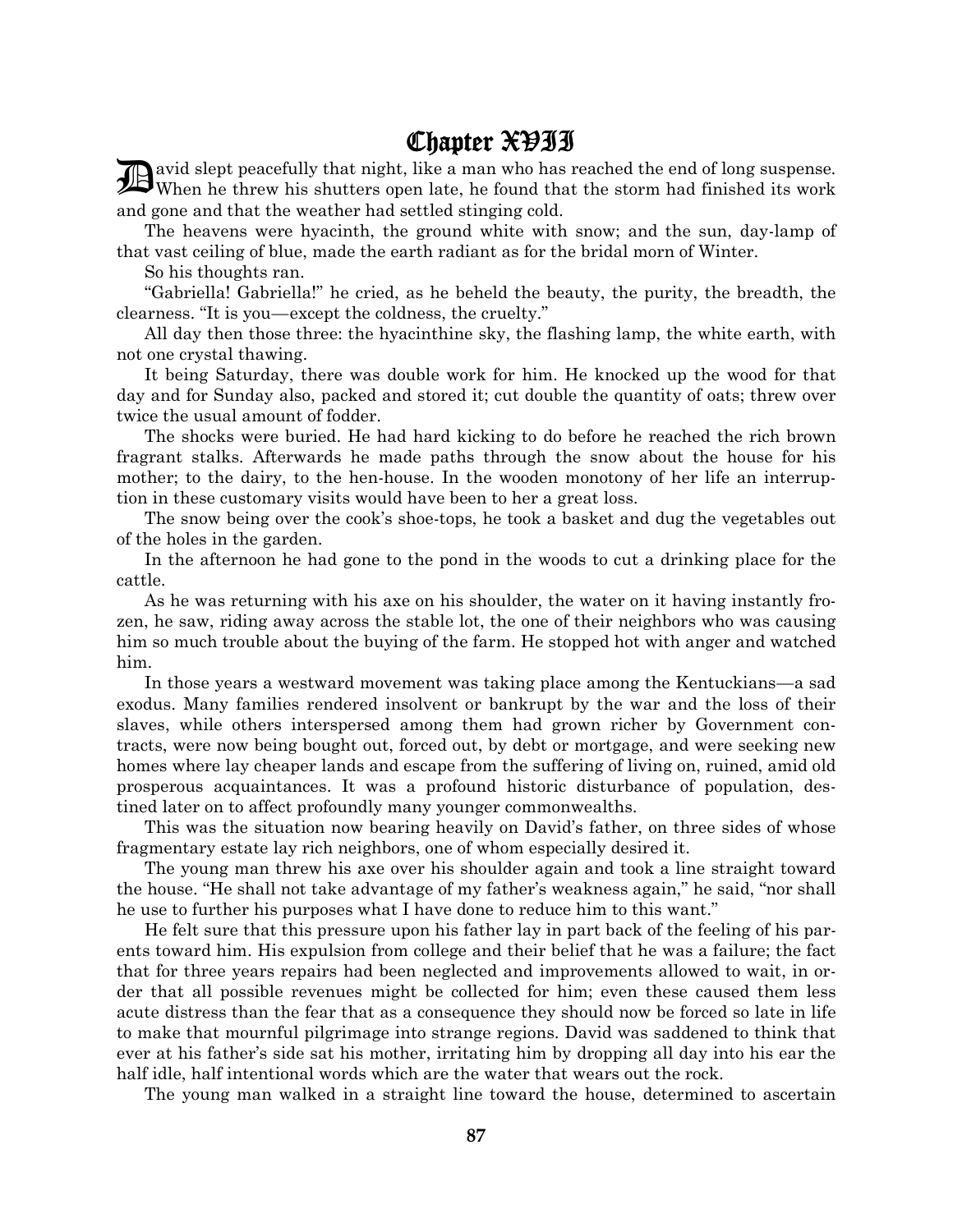the reason of this last visit, and to have out the long-awaited talk with his father.

He reached the yard gate, then paused and wheeled abruptly toward the barn. "Not today," he said, thinking of Gabriella and of his coming visit to her now but a few hours off. "Tomorrow! Day after tomorrow! Any time after this! But no quarrels today!" and his face softened.

Before the barn door, where the snow had been tramped down by the stock and seeds of grain lay scattered, he flushed a flock of little birds, nearly all strangers to each other. Some from the trees about the yard; some from the thickets, fences, and fields farther away. As he threw open the barn doors, a few more, shyer still, darted swiftly into hiding. He heard the quick heavy flap of wings on the joists of the oats loft overhead, and a hawk swooped out the back door and sailed low away. The barn had become a battle-field of hunger and life. This was the second day of famine — all seeds being buried first under ice and now under snow; swift hunger sending the littler ones to this granary, the larger following to prey on them. To-night there would be owls and in the darkness tragedies. In the morning, perhaps, he would find a feather which had floated from a breast.

A hundred years ago, he reflected, the wolves would have gathered here also and the cougar and the wildcat for bigger game.

It was sunset as he left the stable, his work done. Beside the yard gate there stood a locust tree, and on a bough of this, midway up, for he never goes to the tree-tops at this season, David saw a cardinal. He was sitting with his breast toward the clear crimson sky; every twig around him silver filigree; the whole tree glittering with a million gems of rose and white, gold and green; and wherever a fork, there a hanging of snow. The bird's crest was shot up. He had come forth to look abroad upon this strange wreck of nature and peril to his kind. David had scarcely stopped before him when with a quick shy movement he dived down into one of his ruined winter fortresses — a cedar dismembered and flattened out, never to rise again.

The supper that evening was a very quiet one. David felt that his father's eyes were often on him reproachfully; and that his mother's were approvingly on his father's. Time and again during the meal the impulse well-nigh overcame him to speak to his father then and there; but he knew it would be a cruel, angry scene; and each time the face of Gabriella restrained him. It was for peace; and his heart shut out all discord from around that new tenderer figure of her which had come forth within him this day.

Soon even the trouble at home was forgotten; he was on his way through the deep snow toward her.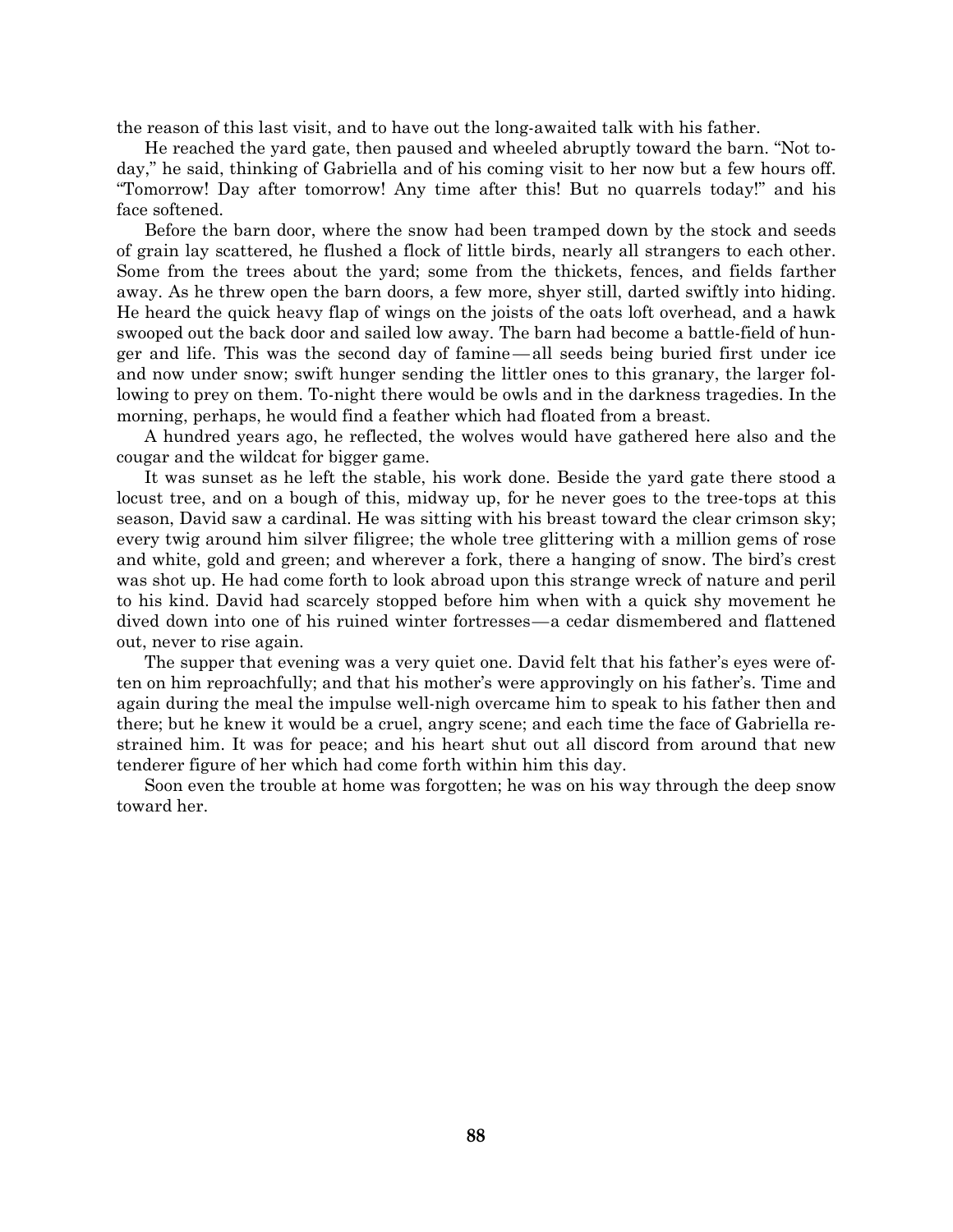### Chapter XVIII

Gabriella had brought with her into this neighborhood of good-natured, non-reading<br>presente the recollections of literature. These heavy health is a set of the set of the set of the set of the set of the set of the set of people the recollections of literature. These became her library of the mind; and deep joy she drew from its invisible volumes.

She had transported a fine collection of the heroes and heroines of good fiction (Gabriella, according to the usage of her class and time, had never read any but standard works). These, when the earlier years of adversity came on, had been her second refuge from the world; religion was the first. Now they were the means by which she returned to the world in imagination.

The failure to gather together so durable a company of friends leaves every mind the more destitute—especially a woman's, which has greater need to live upon ideals, and cannot always find these in actual life.

Then there were short poems and parts of long poems, which were as texts out of a high and beautiful Gospel of Nature.

One of these was on the snowstorm; and this same morning her memory long was busy, fitting the poem within her mind to the scenery around the farmhouse, as she passed joyously from window to window, looking out far and near.

There it all was as the great New England poet had described it: that masonry out of an unseen quarry, that frolic architecture of the snow, night-work of the North Wind, fierce artificer. In a few hours he had mimicked with wild and savage fancy the structures which human art can scarce rear, stone by stone, in an age: white bastions curved with projected roof round every windward stake or tree or door; the gateway overtopped with tapering turrets; coop and kennel hung mockingly with Parian wreaths; a swanlike form investing the hidden thorn.

From one upper window under the blue sky in the distance she could see what the poet had never beheld: a field of hemp shocks looking like a winter camp, dazzlingly white. The scene brought to her mind some verses written by a minor Kentucky writer on his own soil and people.

#### SONG OF THE HEMP

Ah, gentle are the days when the Year is young And rolling fields with rippling hemp are green And from old orchards pipes the thrush at morn. No land, no land like this is yet unsung Where man and maid at twilight meet unseen And Love is born.

Oh, mighty summer days and god of flaming tress When in the fields full-headed bends the stalk, And blossoms what was sown! No land, no land like this for tenderness When man and maid as one together walk And Love is grown.

Oh, dim, dim autumn days of sobbing rain When on the fields the ripened hemp is spread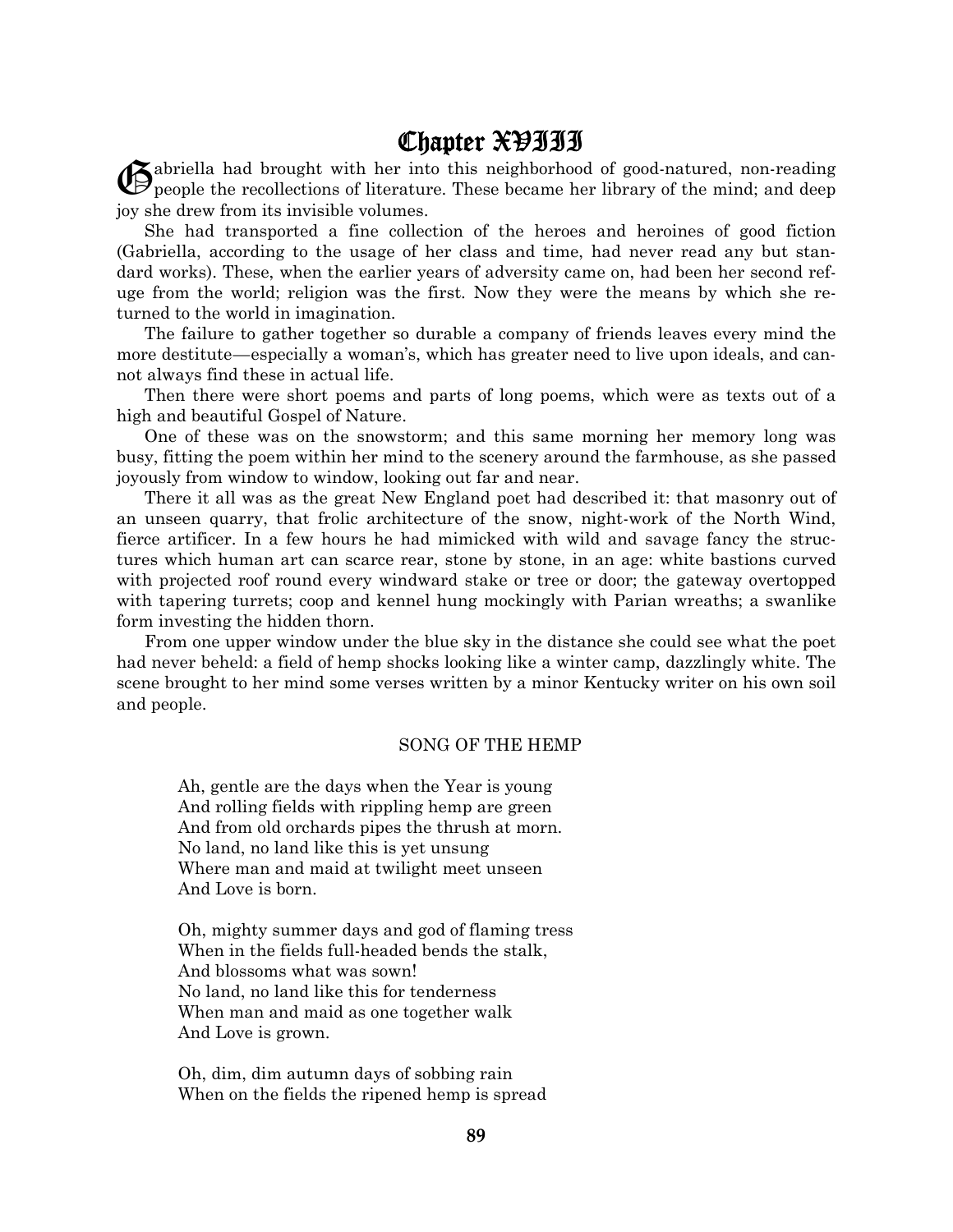And woods are brown. No land, no land like this for mortal pain When Love stands weeping by the sweet, sweet bed For Love cut down.

Ah, dark, unfathomably dark, white winter days When falls the sun from out the crystal deep On muffled farms. No land, no land like this for God's sad ways When near the tented fields Love's Soldier lies asleep With empty arms.

The verses were too sorrowful for this day, with its new, half- awakened happiness.

Had Gabriella been some strong-minded, uncompromising New England woman, she might have ended her association with David the night before, taking her place triumphantly beside an Accusing Judge. Or she might all the more fiercely have set on him an acrid conscience, and begun battling with him through the evidences of Christianity, that she might save his soul.

But this was a Southern girl of strong, warm, deep nature, who felt David's life in its simple entirety, and had no thought of rejecting the whole on account of some peculiarity in one of its parts; the white flock was more to her than one dark member.

Inexpressibly dear and sacred as was her own church, her own faith, she had never been taught to estimate a man primarily with reference to his. What was his family, how he stood in his profession, his honorable character, his manners, his manhood—these were what Gabriella had always been taught to look for first in a man.

In many other ways than in his faith and doubt, David was a new type of man to her. He was the most religious, the only religious, one she had ever known — a new spiritual growth arising out of his people as a young oak out of the soil. Had she been familiar with the Greek idea, she might have called him a Kentucky autochthon.

It was the first time also that she had ever encountered in a Kentuckian the type of student mind — that fitness and taste for scholarship which sometimes moves so unobtrusively and rises so high among that people, but is usually unobserved unless discovered pre-eminent and commanding far from the confines of the state.

Touching his skepticism, she looked upon him still as she had thought of him at first as an example of a sincere soul led astray for a time only. Strange as were his views (and far stranger they seemed in those years than now), she felt no doubt that, when the clouds marshaled across his clear vision from the minds of others had been withdrawn, he would once more behold the Sun of Righteousness as she did. Gabriella as by intuition reasoned that a good life most often leads to a belief in the Divine Goodness; that as we understand in others only what we are in ourselves, so it is the highest elements of humanity that must be relied upon to believe in the Most High: and of David's lofty nature she possessed the whole history of his life as evidence.

Her last act, then, the night before, had been, in her nightgown, on her knees, to offer up a prayer that he might be saved from the influences of false teachers and guided back to the only Great One.

But when a girl, with all the feelings which belong to her at that hour, seeks this pure audience and sends upward the name of a man on her spotless prayers, he is already a sacred happiness to her as well as a care.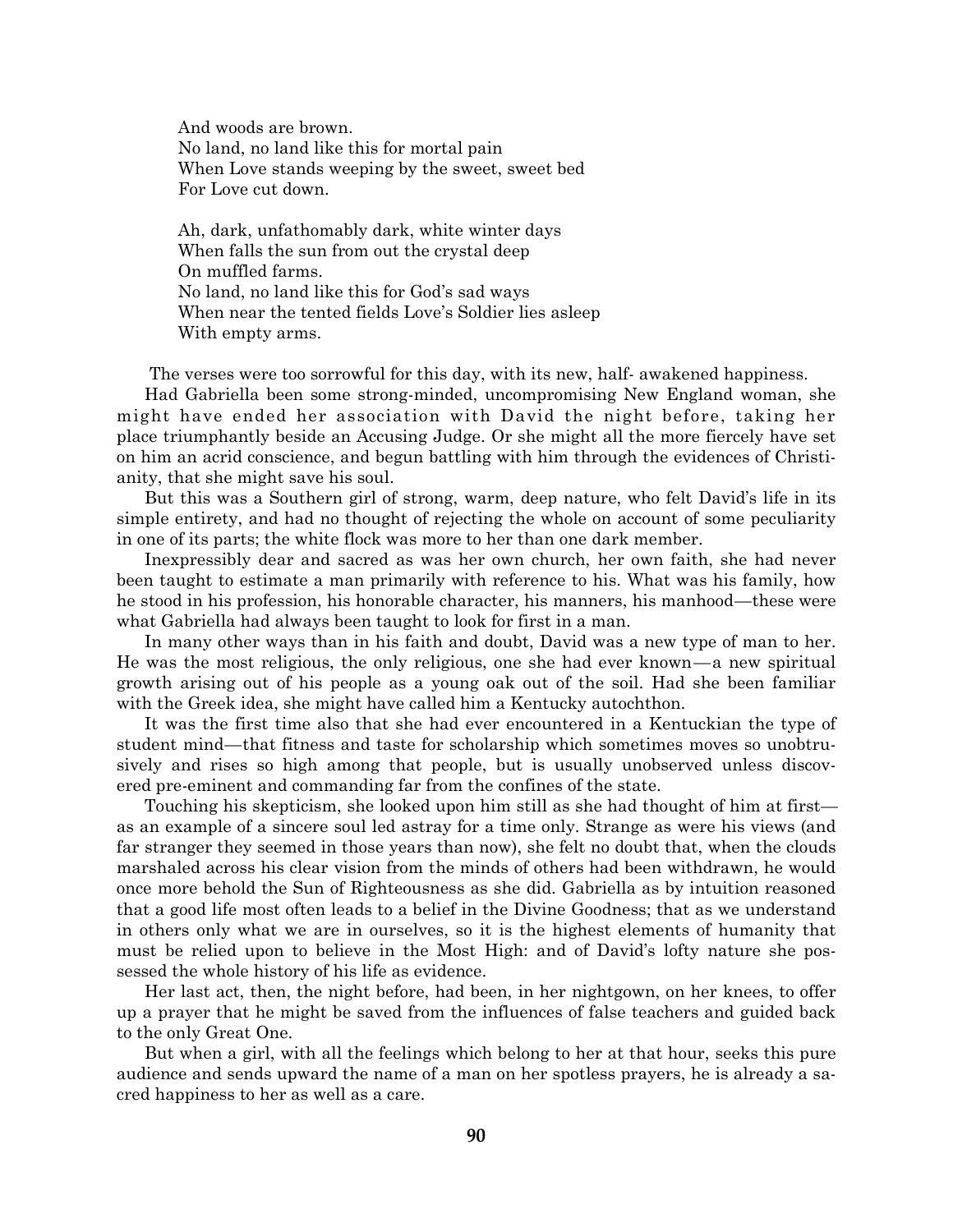On this day she was radiant with tender happiness. The snow of itself was exhilarating. It spread around her an enchanted land. It buried out of sight in the yard and stable lots all mire, all ugly things. This ennoblement of eternal objects reacted with comic effect on the interior of the house itself; outside it was a marble palace, surrounded by statuary; within—alas! It provoked her humor, that innocent fun-making which many a time had rendered her environment the more tolerable.

When she went down into the parlor early that evening to await David's coming, this gayety, this laughter of the generations of men and women who made up her past, possessed her still.

She made a fresh investigation of the parlor, took a new estimate of its peculiar furnishings. The hearthstones — lead color. The mohair furniture — cold at all temperatures of the room and slippery in every position of the body. The little marble-top table on which rested a glass case holding a stuffed blue jay clutching a varnished limb: tail and eyes stretched beyond the reach of muscles. Near the door an enormous shell which, on summer days, the cook blew as a dinner horn for the hands in the field. A collection of ambrotypes which, no matter how held, always caused the sitter to look as though the sun was shining in his eyes. The violence of the Brussels carpet.

But the cheap family portraits in thin wooden frames — these were Gabriella's delight in a mood like this.

The first time she saw these portraits, she turned and walked rapidly out of the parlor. She had enough troubles of her own without bearing the troubles of all these faces.

Later on she could confront them with equanimity—that company of the pallid, the desperately sick, the unaccountably uncomfortable.

All looked, not as though there had been a death in the family, but a death in the collection: only the same grief could have so united them as mourners. And whatever else they lacked, each showed two hands, the full number, placed where they were sure to be counted.

She was in the midst of this psychological reversion to ancestral gayety when David arrived.

Each looked quickly at the other with unconscious fear. Within a night and a day, each had drawn nearer to the other; and each secretly inquired whether the other now discovered this nearness.

Gabriella saw at least that he, too, was excited with happiness. He appeared to her for the first time handsome. He *was* better looking. When one approaches the confines of love, one nears the borders of beauty. Nature sets going a certain work of decoration, of transformation. Had David about this time been a grouse, he would probably have displayed a prodigious ruff. Had he been a bulbul and continued to feel as he did, he would have poured into the ear of night such roundelays as had never been conceived of by that disciplined singer. Had he been a master violinist, he would have been unable to play a note from a wild desire to flourish the bow.

He had long stood rooted passively in the soil of being like a century plant when it is merely keeping itself in existence. But latterly, feeling in advance the approach of the Great Blossoming Hour, he had begun to shoot up rapidly into a lofty life-stalk; there were inches of the rankest growth on him within the last twenty-four hours.

Tonight he was not even serious in his conversation; and therefore he was the more awkward. His emotions were unmanageable; much more his talk. But she who witnesses this awkwardness and understands — does she ever fail to pardon?

"Last night," he said with a droll twinkle, after the evening was about half spent,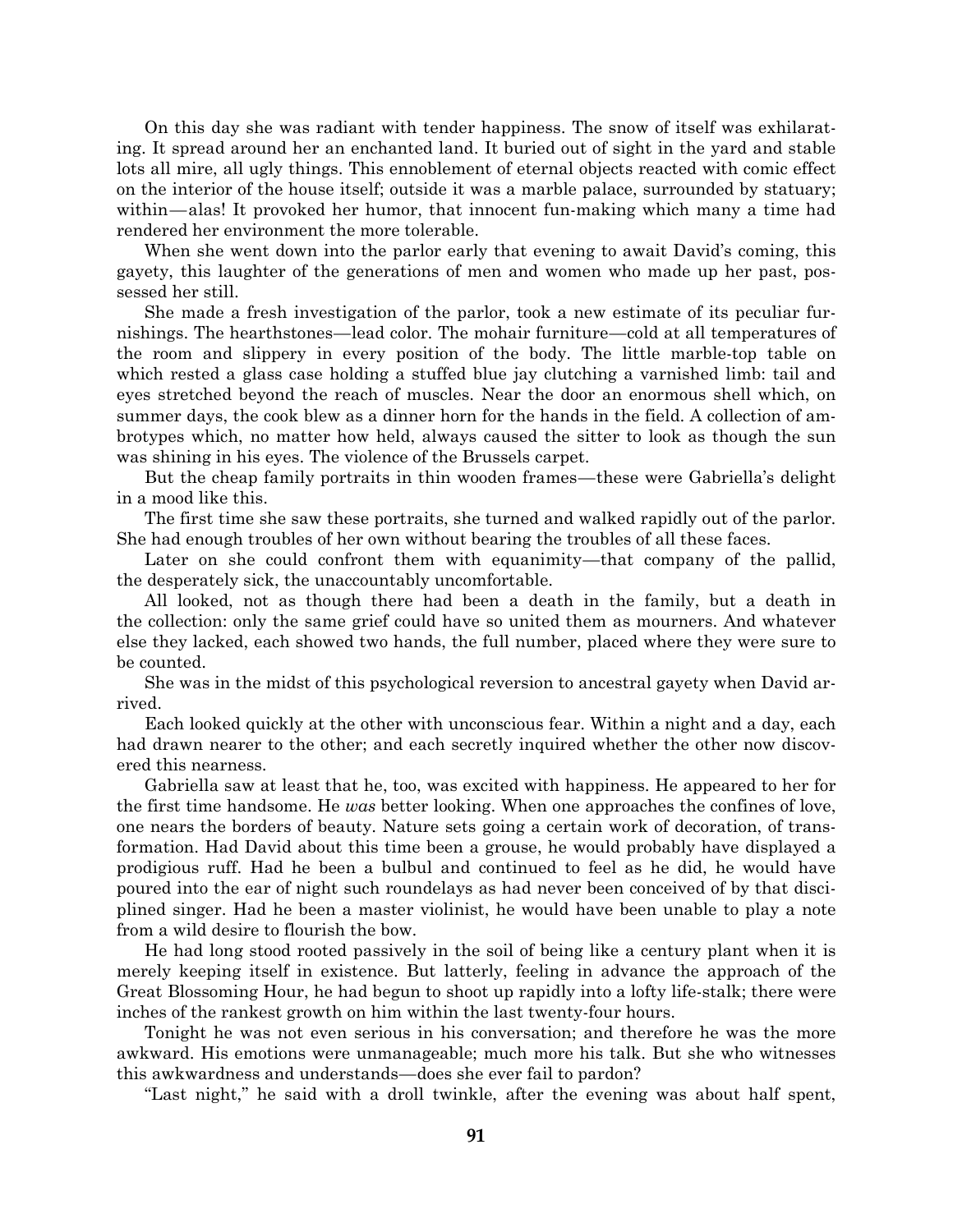"there was one subject I did not speak to you about — Man's place in Nature. Have you ever thought about that?"

"I've been too busy thinking about my place in the school!" said Gabriella, laughing — Gabriella who at all times was simplicity and clearness.

"You see Nature does nothing for Man except what she enables him to do for himself. In this way she has made a man of him; she has given him his resources and then thrown him upon them. Beyond that she cares nothing, does nothing, provides, arranges nothing. I used to think, for instance, that the greenness of the earth was intended for his eyes — all the loveliness of spring. On the contrary, she merely gave him an eye which has adapted itself to get pleasure out of the greenness. The beauty of spring would have been the same, year after year, century after century, had he never existed. And the blue of the sky-I used to think it was hung about the Earth for his sake; and the colors of the clouds, the great sunsets. But the blueness of the sky is nothing but the dust of the planet floating deep around it, too light to sink through the atmosphere, but reflecting the rays of the sun. These rays fall on the clouds and color them. It would all have been so, had Man never been born. The Earth's springs of drinking water, refreshing showers, the rainbow on the cloud — they would have been the same, had no human being ever stood on this planet to claim them for ages as the signs of providence and of covenant."

Gabriella had her own faith as to the rainbow.

"So, none of the other animals was made for Man," resumed David, who seemed to have some ulterior purpose in all this. "I used to think the structure and nature of the ass were given him that he might be adapted to bear Man's burdens; they were given him that he might bear his own burdens. Horses were not made for cavalry. And a camel — I never doubted that he was a wonderful contrivance to enable man to cross the desert; he is a wonderful contrivance in order that the contrivance itself may cross the desert."

"I hope I may never have to use one," said Gabriella, "when I commence to ride again. I prefer horses and carriages — though I suppose you would say that only the carriage was designed for me and that I had no right to be drawn in that way."

"Some day a horse may be designed for you, just as the carriage is. We do not use horses on railroads now; we did use them at first in Kentucky. Sometime you may not use horses in your carriage. You may have a horse that was designed for you."

"I think," said Gabriella, "I should prefer a horse that was designed for itself."

"And so," resumed David, moving straight on toward his concealed climax, "if I were a poet, I'd never write poems about flowers and clouds and lakes and mountains and moonbeams and all that; those things are not for a man. If I were a novelist, I'd never write stories about a grizzly bear, or a dog, or a red bird. If I were a sculptor, I'd not carve a lynx or a lion. If I were a painter, I'd never paint sheep. In all this universe there is only one thing that Nature ever created for a man. I'd write poems about that one thing! I'd write novels about it! I'd paint it! I'd carve it! I'd compose music to it!"

"Why, what is that?" said Gabriella, led sadly astray.

"A woman!" said David solemnly, turning red.

Gabriella fled into the uttermost caves of silence.

"And there was only one thing ever made for woman."

"I understand perfectly."

David felt rebuffed. He hardly knew why. But after a moment or two of silence he went on, still advancing with rough paces toward his goal.

"Sometimes," he said mournfully, "it's harder for a man to get the only thing in the world that was ever made for him than anything else! This difficulty, however, appertains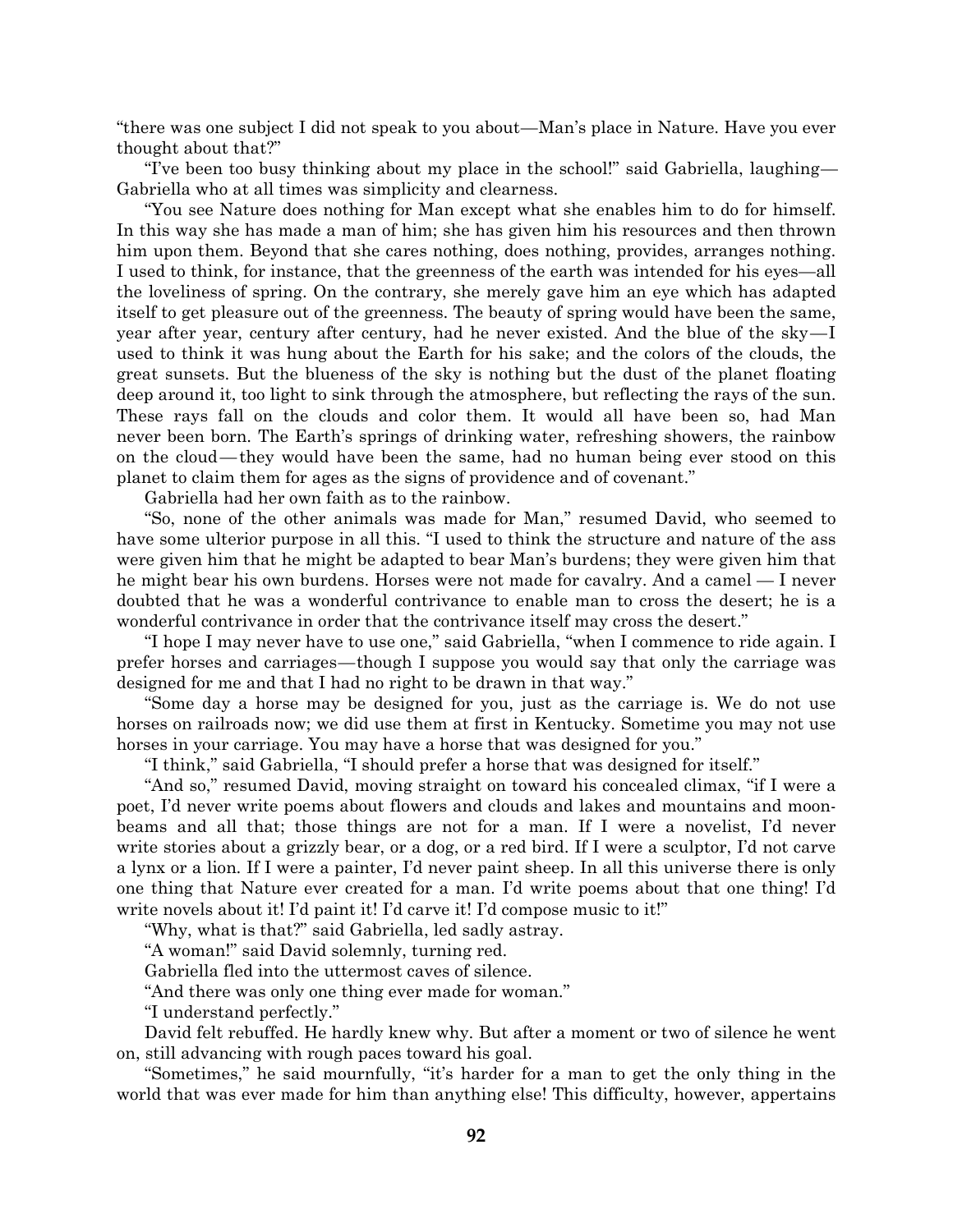exclusively to the human species."

Gabriella touched her handkerchief quickly to her lips and held it there.

"But then, many curious things are true of our species," he continued, with his eyes on the fire and in the manner of a soliloquy, "that never occur elsewhere. A man, for instance, is the only animal that will settle comfortably down for the rest of its days to live on the exertions of the female."

"It shows how a woman likes to be depended on," said Gabriella, with her deep womanliness.

"Tom-cats of the fireside," said David, "who are proud of what fat mice their wives feed them on. It may show what you say in the nature of the woman. But what does it show in the nature of the man?"

"That depends."

"I don't think it depends," replied David. "I think it is either one of the results of Christianity or a survival of barbarism. As one of the results of Christianity, it demonstrates what women will endure when they are imposed upon. As a relic of barbarism—when it happens in our country — why not regard it as derived from the North American Indians? The chiefs lounged around the house and smoked the best tobacco and sent the squaws out to work for them. Occasionally they broke silence by briefly declaring that they thought themselves immortal."

Gabriella tried to draw the conversation into other channels, but David was not to be diverted. "It has been a great fact in the history of your sex," he said, looking across at her, with a shake of his head, as though she did not appreciate the subject, "that idea that everything in the universe was made for Man."

"Why?" inquired Gabriella, resigning herself to the perilous and the irresistible.

"Well, in old times it led men to think that since everything else belonged to them, so did woman: therefore when they wanted her they did not ask for her; they took her."

"It is much better arranged at present, whatever the reason."

"Now a man cannot always get one, even when he asks for her," and David turned red again and knotted his hands.

"I am so glad the schoolhouse was not damaged by the storm," observed Gabriella, reflecting.

David fell into a revery but presently awoke. "There are more men than women in the world. On an average, that is only a fraction of a woman to every man. Still the men cannot take care of them. But it ought to be a real pleasure to every man to take care of an entire woman."

"Did you ever notice the hands in that portrait?"

David glanced at the portrait without noticing it, and went his way.

"Since a man knows nothing else was created for him, he feels his loneliness without her so much more deeply. They ought to be very good and true to each other—a man and a woman—since they two are alone in the universe."

He gulped down his words and stood up, trembling. "I must be going," he said, without even looking at Gabriella, and went out into the hall for his coat.

"Bring it in here." she called. "It is cold out there."

She watched how careless he was about making himself snug for his benumbing walk. He had a woollen comforter which he left loosely tied about his neck.

"Tie it closer," she commanded. "You had a cold last night, and it is worse tonight. Tuck it in close about your neck."

David made the attempt. He was not thinking.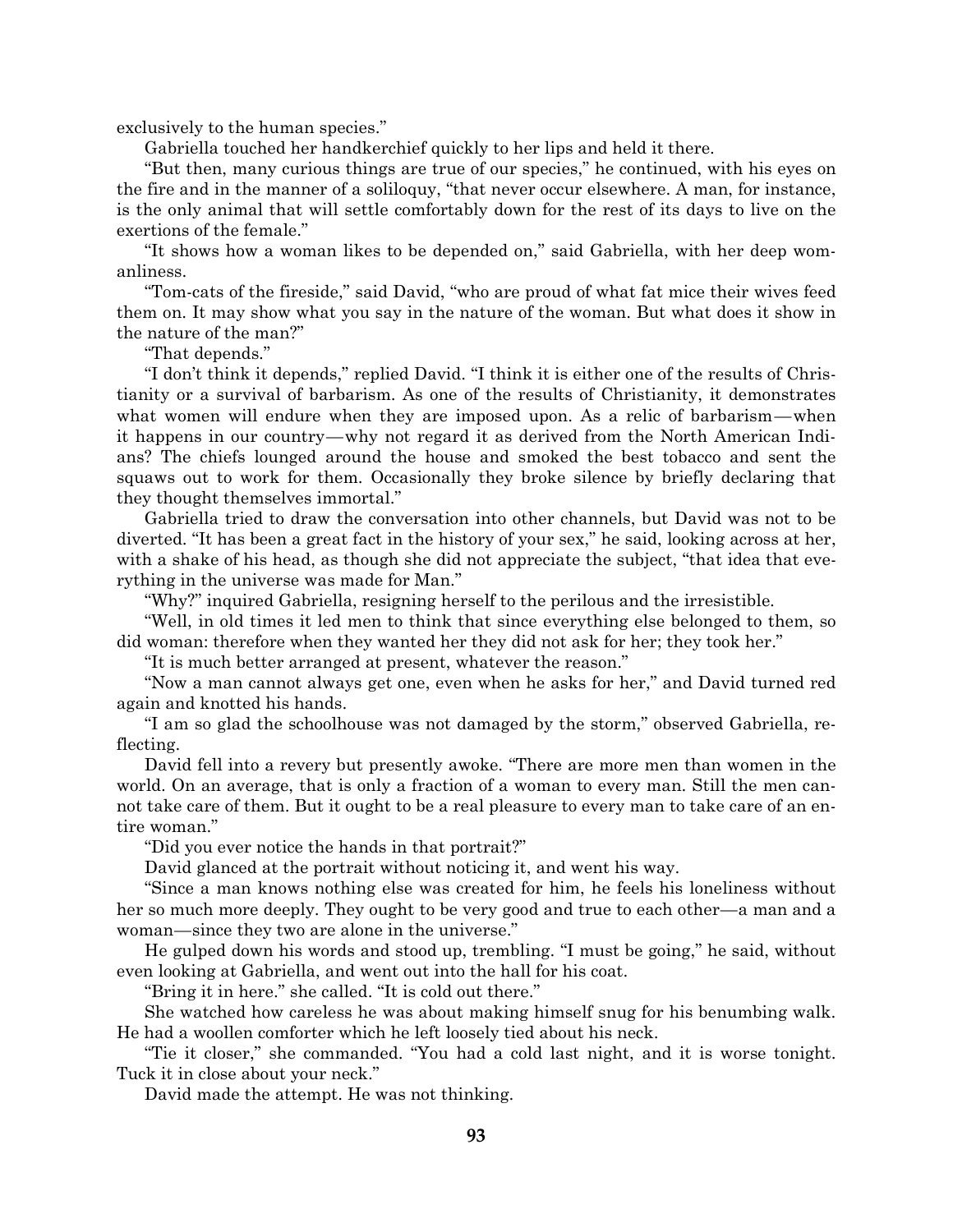"This way!" And Gabriella showed him by using her fingers around her own neck and collar. He tried again and failed, standing before her with a mingling of embarrassment and stubborn determination.

"That will never do!" she cried with genuine concern. She took hold of the comforter by the ends and drew the knot up close to his throat, he lifting his head to receive it as it came. Then David, with his eyes on the ceiling, felt his coat collar turned up and her soft warm fingers tucking the comforter in around his neck. When he looked down, she was standing over by the fireplace.

"Good night," she said positively, with a quick gesture of dismissal as she saw the look in his eyes.

Each of the million million men who made up the past of David, that moment reached a hand out of the distance and pushed him forward. But of them all there was none so helpless with modesty—so in need of hiding from every eye—even his own—the sacred annals of that moment.

He was standing by the table on which burned the candles. He bent down quickly and blew them out and went over to her by the dim firelight.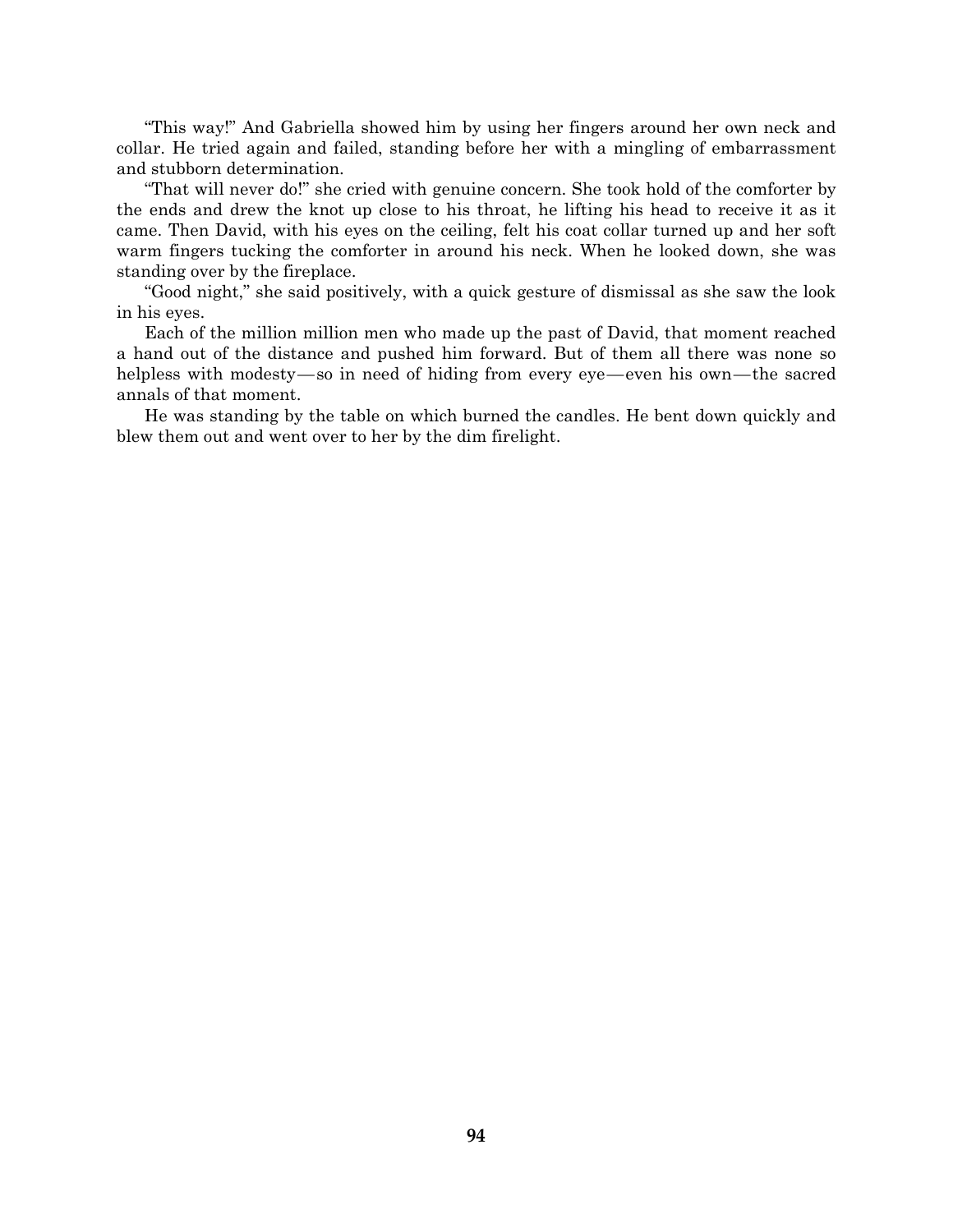### Chapter XIX

All high happiness has in it some element of love; all love contains a desire for peace. One immediate effect of new happiness, new love, is to make us turn toward the past with a wish to straighten out its difficulties, heal its breaches, forgive its wrongs. We think most hopefully of distressing things which may still be remedied, most regretfully of others that have passed beyond our reach and will.

It was between ten and eleven o'clock of the next day — Sunday. David's cold had become worse. He had turned over necessary work to the Negro man and stayed quietly in his room since the silent breakfast Two or three books chosen carelessly out of the trunk lay on his table before the fire: interest had gone out of them this day. With his face red and swollen, he was sitting beside this table with one hand loosely covering the forgotten books, his eyes turned to the window, but looking upon distant inward scenes.

Sunday morning between ten and eleven o'clock! the church-going hour of his Biblestudent life. In imagination he could hear across these wide leagues of winter land the faint, faint peals of the church bells which were now ringing. He was back in the town again — up at the college — in his room at the dormitory; and it was in the days before the times of his trouble. The students were getting ready for church, with freshly shaved faces, boots well blacked, best suits on, not always good ones. He could hear their talk in the rooms around his, hear fragments of hymns, the opening and shutting of doors along the hallways, and the running of feet down the stairs. By ones and twos and larger groups they passed down and out with their hymnals, Testaments, sometimes blank books for notes on the sermon. Several thrust bright, cordial faces in at the door, as they passed, to see whether he and his roommate had started.

The scene changed. He was in the church, which was crowded from pulpit to walls. He was sitting under the chandelier in the choir. The number of the first hymn had just been whispered along, and he began to sing, with hundreds of others, the music which then released the pinions of his love and faith as the air releases the wings of a bird. The hymn ceased; he could see the pastor rise from behind the pulpit, advance, and with a gesture gather that sea of heads to prayer. He could follow the sermon, most of all the exhortation; around him was such stillness in the church that his own heart-beats were audible. Then the Supper and then home to the dormitory again—with a pain of happiness filling him, the rest and the unrest of consecration.

Many other scenes he lived through in memory this morning—once lived in reality amid that brotherhood of souls.

His tenderest thoughts perhaps dwelt on the young men's prayer-meetings of Sunday afternoons at the college. There they drew nearest to the Eternal Strength which was behind their weakness, and closest to each other as student after student lifted a faltering, stumbling petition for a common blessing on their work. The Immortal seemed to be in that bare room, filling their hearts with holy flame, drawing around them the isolation of a devoted band. They were one in One.

Then had followed the change in him which produced the change in them: no fellowship, no friendship, with an unbeliever; and he was left without a comrade. His heart was yearning and sick this day to be reconciled to them all. How did they think of him, speak of him, now? Who slept in his bed? Who sat a little while, after the studies of the night were over, talking to his room-mate? Who knelt down across the room at his prayers when the lights were put out? And his professors — what bulwarks of knowledge and rectitude and kindness they were! —all with him at first, all against him at last, as in duty bound.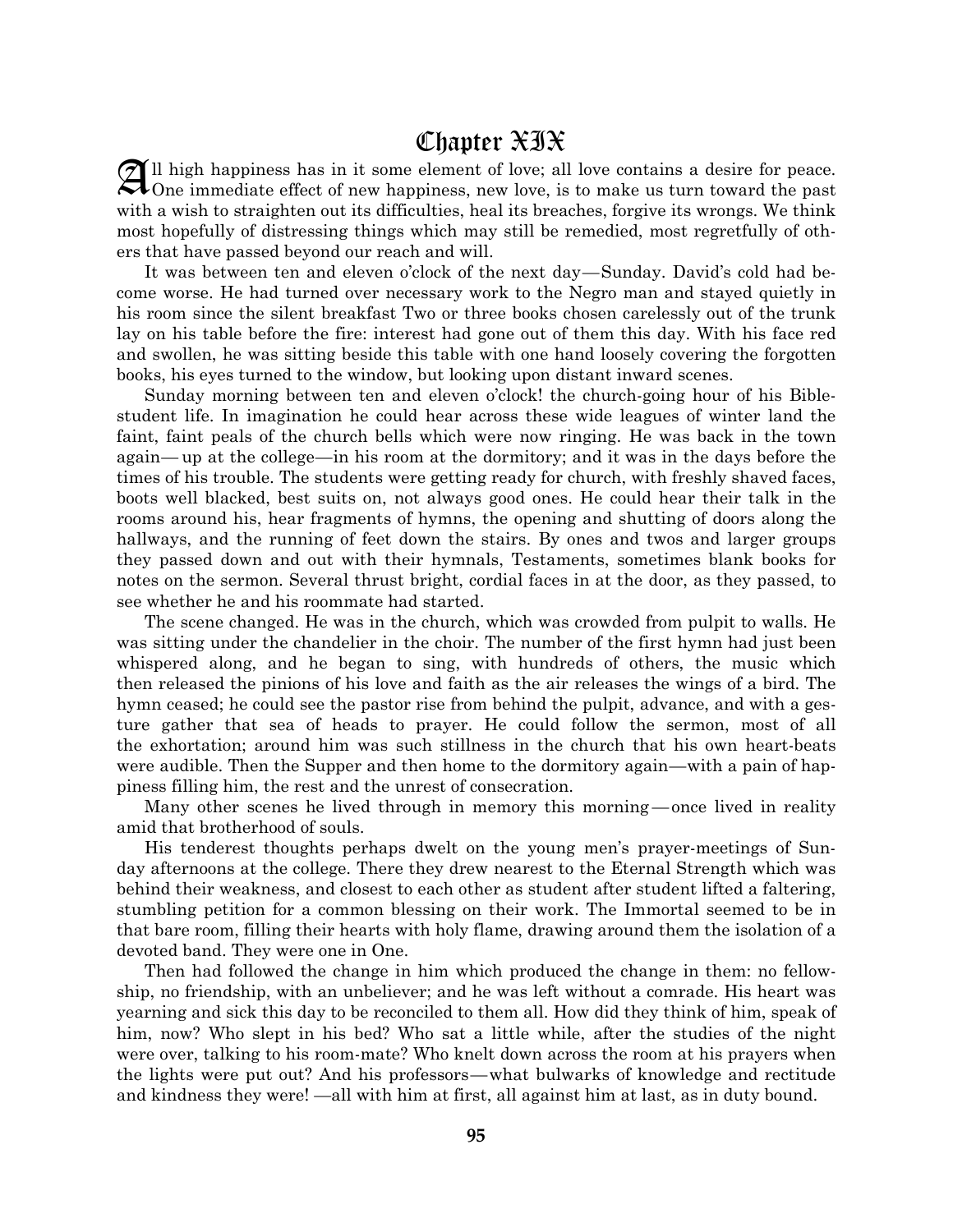To one man alone among those hundreds could David look back as having begun to take interest in him toward the close of his college days.

During that vacation which he had spent in reading and study, he had often refreshed himself by taking his book out to the woodland park near the city, which in those days was the grounds of one of the colleges of the University. There he found the green wild country again, a forest like his pioneer ancestor's. Regularly here he observed at out-of-door work the professor of Physical Science, who also was pressing his investigations forward during the leisure of those summer months. An authority from the north, from a New England university, who had resigned his chair to come to Kentucky, attracted by the fair prospects of the new institution. A great gray-bearded, eagle-faced, square-shouldered, big-footed man: reserved, absorbed, asking to be let alone, one of the silent masters.

But David, desperate with intellectual loneliness himself, and knowing this man to be a student of the new science, one day had introduced himself and made inquiry about entering certain classes in his course the following session. The professor shook his head. He was going back to New England himself the next year; and he moved away under the big trees, resuming his work.

As troubles had thickened about David, his case became discussed in University circles; and he was stopped on the street one day by this frigid professor and greeted with a man's grasp and a look of fresh beautiful affection. His apostasy from dogmatism had made him a friend of that lone thinker whose worship of God was the worship of Him through the laws of His universe and not through the dogmas of men.

This professor—and Gabriella: they alone, though from different motives, had been drawn to him by what had repelled all others.

It was his new relation to her beyond anything else that filled David this day with his deep desire for peace with his past. She had such peace in herself, such charity of feeling, such simple steadfast faith: she cast the music of these upon the chords of his own soul. To the influence of her religion she was now adding the influence of her love; it filled him, subdued, overwhelmed him.

And this morning, also out of his own happiness he remembered with most poignant suffering the unhappiness of his father. His own life was unfolding into fullness of affection and knowledge and strength; his father's was closing amid the weakness and troubles that had gathered about him; and he, David, had contributed his share to these. To be reconciled to his father this day—that was his sole thought.

It was about four o'clock. The house held that quiet which reigns of a Sunday afternoon when the servants have left the kitchen for the cabin, when all work is done, and the feeling of Sunday rest takes possession of our minds. The winter sunshine on the fields seems full of rest; the brutes rest—even those that are not beasts of burden. The birds appear to know the day, and to make note of it in quieter twitter and slower flight.

David rose resolutely and started downstairs.

As he entered his father's room, his mother was passing out. She looked at her son with apprehension, as she closed the door.

His father was sitting by a window, reading, as was his Sunday wont, the Bible. He had once written to David that his had always been a religious people; it was true. A grave, stern man — sternest, gravest on Sunday. When it was not possible to go to church, the greater to him the reason that the house itself should become churchlike in solemnity, out of respect to the day and the duty of self-examination. A man of many failings, but on this subject strong.

David sat down and waited for him to reach the end of the page or chapter. But his fa-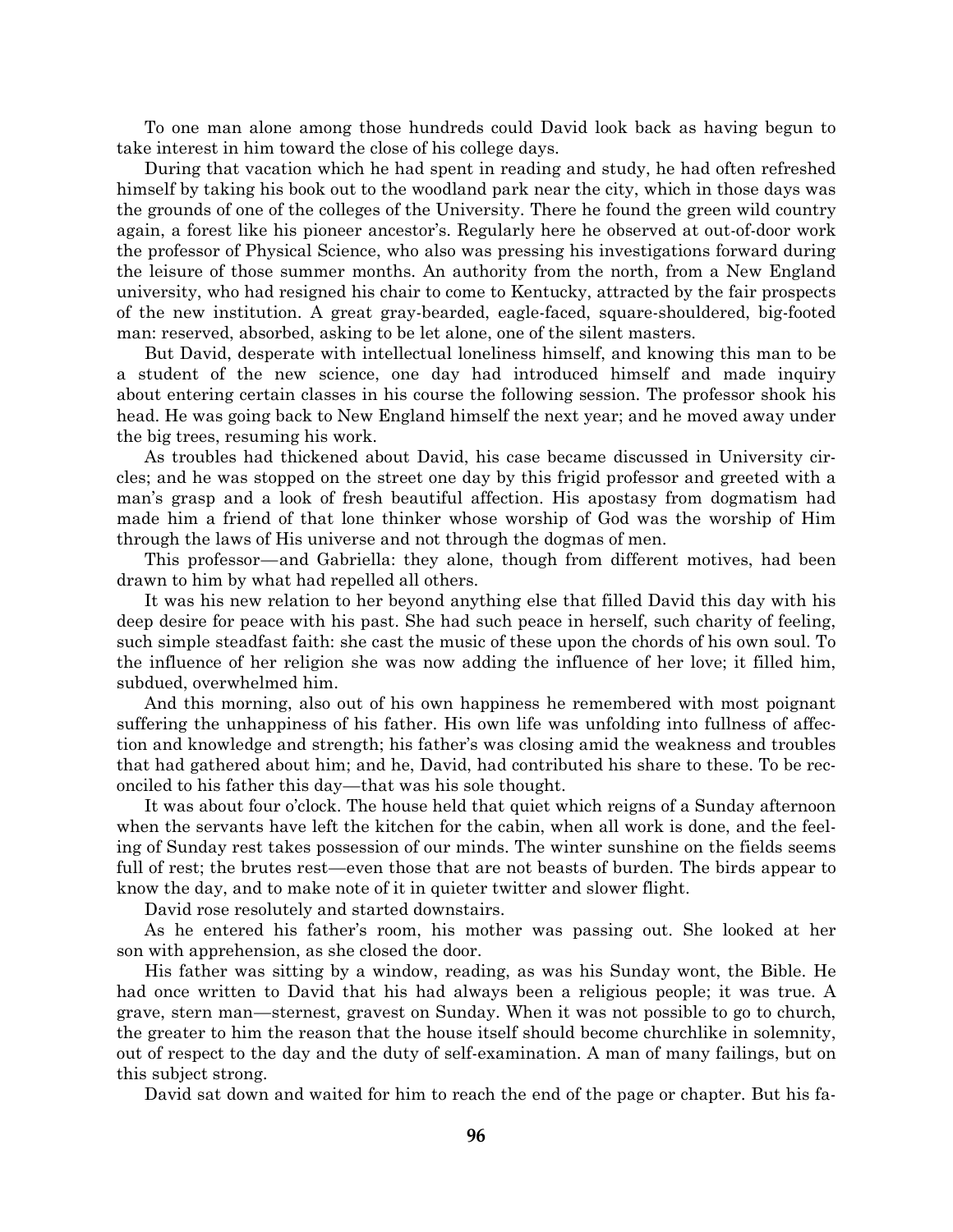ther read on with a slow perceptible movement of his lips.

"Father."

The gray head was turned slowly toward him in silent resentment of the interruption. "I thought it would be better to come down and talk with you."

The eyes resought the page, the lips resumed their movements.

"I am sorry to interrupt you."

The eye still followed the inspired words, from left to right, left to right, left to right.

"Father, things ought not to go on in this way between us. I have been at home now for two months. I have waited, hoping that you would give me the chance to talk about it all. You have declined, and meantime I have simply been at work, as I used to be. But this must not be put off longer for several reasons. There are other things in my life now that I have to think of and care for."

The tone in which David spoke these last words was unusual and significant. The eyes stopped at a point on the page. The lips were pressed tightly together.

David rose and walked quietly out of the room.

After he had closed the door behind him and put his foot on the stairs, he stopped and with fresh determination reopened the door.

His father had shut the Bible, laid it on the floor at the side of his chair, and was standing in the middle of the room with his eyes on the door through which David had passed.

He pointed to his son to be seated, and resumed his chair. He drew his penknife from his pocket and slowly trimmed the ravelings from his shirt-cuffs, blowing them off his wrists.

David saw that his hands were trembling violently. The tragedy in the poor action cut him to the heart and he threw himself remorsefully into the midst of things.

"Father, I know I have disappointed you! Know it as well as you do; but I could not have done differently."

"*You* not believe in Christianity! *You* not believe the Bible!" The suppressed enraged voice summed up again the old contemptuous opinion.

The young man felt that there was another than himself whom it wounded.

"Sir, you must not speak to me with that feeling! Try to see that I am as sincere as you are. As to the goodness of my mind, I did not derive it from myself and am not to blame. I have only made an earnest and an honest use of what mind was given me. But I have not relied upon it alone. There are great men, some of the greatest minds of the world, who have been my teachers and determined my belief."

"All your life you had the word of God as your teacher and you believed it. Now these men tell you not to believe it and you believe them. And then you complain that I do not think more highly of you."

"Father," cried David, "there is one man whose name is very dear to us both. The blood of that man is in me as it is in you. Sir, it is your grandfather. Do you remember what the church of his day did with him? Do you forget that, standing across the fields yonder, is the church he himself built to freedom of opinion in religious matters? I grew up, not under the shadow of that church, for it casts none, but in the light of it. I have seen many churches worship there. I have had before me, from the time I could remember, my greatgrandfather's words: they seemed to me the voice of God by whom all men were created, and the spirit of Christ by whom, as you believe, men are to be saved."

The younger man stopped and waited in vain for the older one to reply. But his father also waited, and David went on: "I do not expect you to stand against the church in what it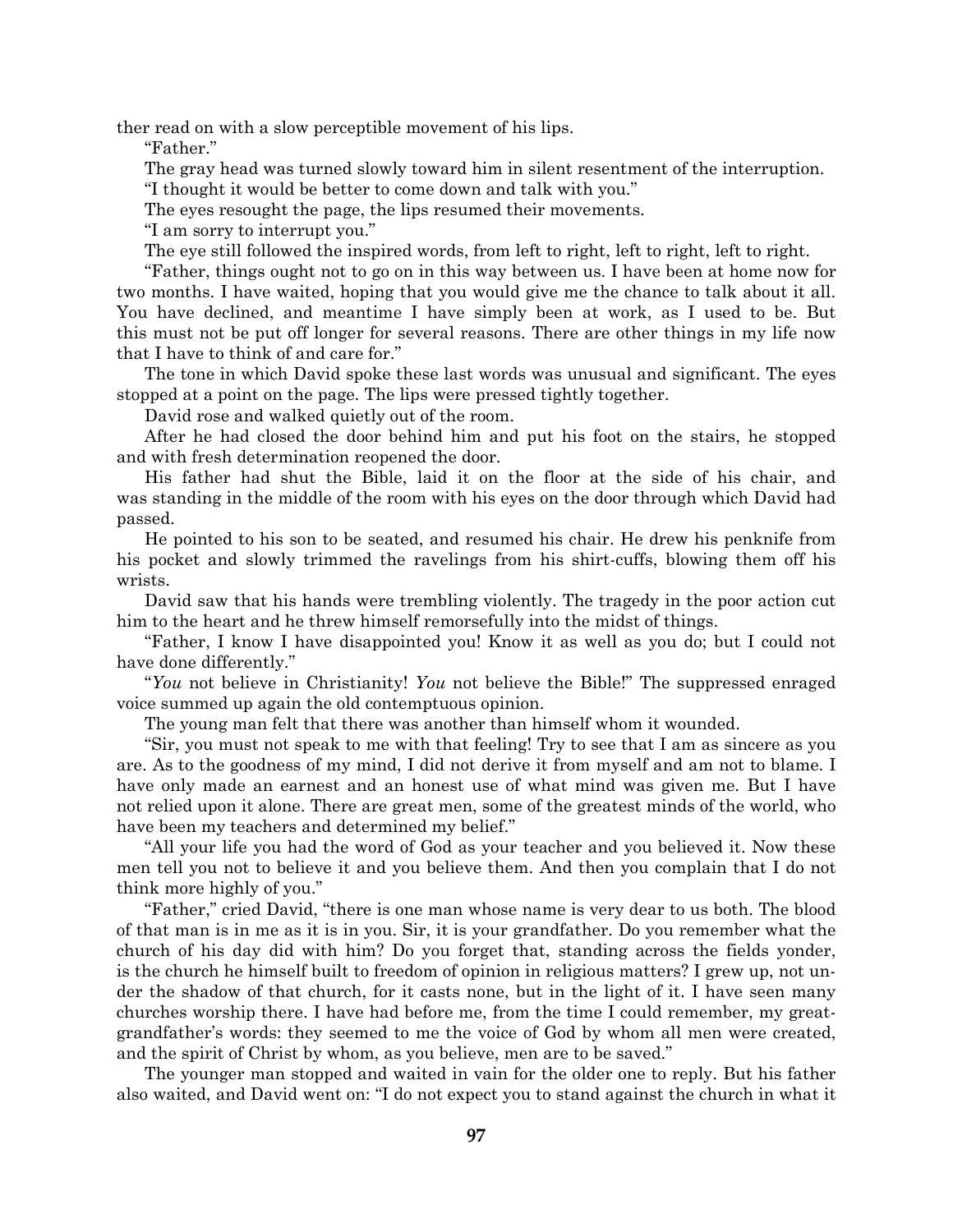has done with me: that *had* to be done. If you had been an elder of that church, I know you, too, would have voted to expel me. What I do ask of you is that you think me as sincere in my belief as I think you in yours. I do ask for your toleration, your charity. Everything else between us will be easy, if you can see that I have done only what I could. The faith of the world grows, changes. Sons cannot always agree with their fathers; otherwise the world would stand still. You do not believe many things your own grandfather believed — the man of whose memory you are so proud. The faith you hold did not even exist among men in his day. I can no longer agree with you: I do not think the less of you because I believe differently; do not think the less of me!"

The young man could not enter into any argument with the old one. He would not have disturbed if he could his father's faith: it was too late in life for that. Neither could he defend his own views without attacking his father's: that also would have been cruelty in itself and would have been accepted as insulting. Still David could not leave his case without witnesses.

"There are things in the old Bible that no scholar now believes."

"The Almighty declares they are true; you say they are not: I prefer to believe the Almighty. Perhaps He knows better than you and the scholars."

David fell into sorrowful silence. "There are some other matters about which I should like to speak with you, father," he said, changing the subject. "I recall one thing you said to me the day I came home. You asked me why I had come back here: do you still feel that way?"

"I do. This is a Christian house. This is a Christian community. You are out of place under this roof and in this neighborhood. Life was hard enough for your mother and me before. But we did for you what we could; you were pleased to make us this return. It will be better for you to go."

Every word seemed to have been hammered out of iron, once melted in the forge, but now cold and unchangeably shaped to its heavy purpose. The young man writhed under the hopelessness of the situation.

"Sir, is it all on one side? Have I done nothing for you in all these years? Until I was nearly a man's age, did I not work? For my years of labor did I receive more than a bare living? Did you ever know a slave as faithful? Were you ever a harsh master to this slave? Do you owe me nothing for all those years? I do not mean money—I mean kindness, justice!"

"How many years before you began to work for us did your mother and I work for you? Did you owe us nothing for all that?"

"I did! I do! I always shall! But do you count it against me that Nature brought me forth helpless and kept me helpless for so many years afterwards? If my being born was a fault, whose was it? Is the dependence of an infant on its parent a debt? Father! father! Be just! be just! that you may be more kind to me."

"Kind to *you*! Just to *you*!"

Hitherto his father had spoken with a quietude which was terrible, on account of the passion raging beneath. But now he sprang to his feet, strode across, and, pulling a ragged shirt-cuff down from under his coat-sleeve, shook it in his son's eyes — poverty. He went to one of the rotting doors and jerking it open without turning the knob, rattled it on its loose hinges — poverty. He turned to the window, and with one gesture depicted ruined outhouses and ruined barn, now hidden under the snow, and beautiful in the Sunday evening light — poverty.

He turned and faced his son, majestic in mingled grief and care.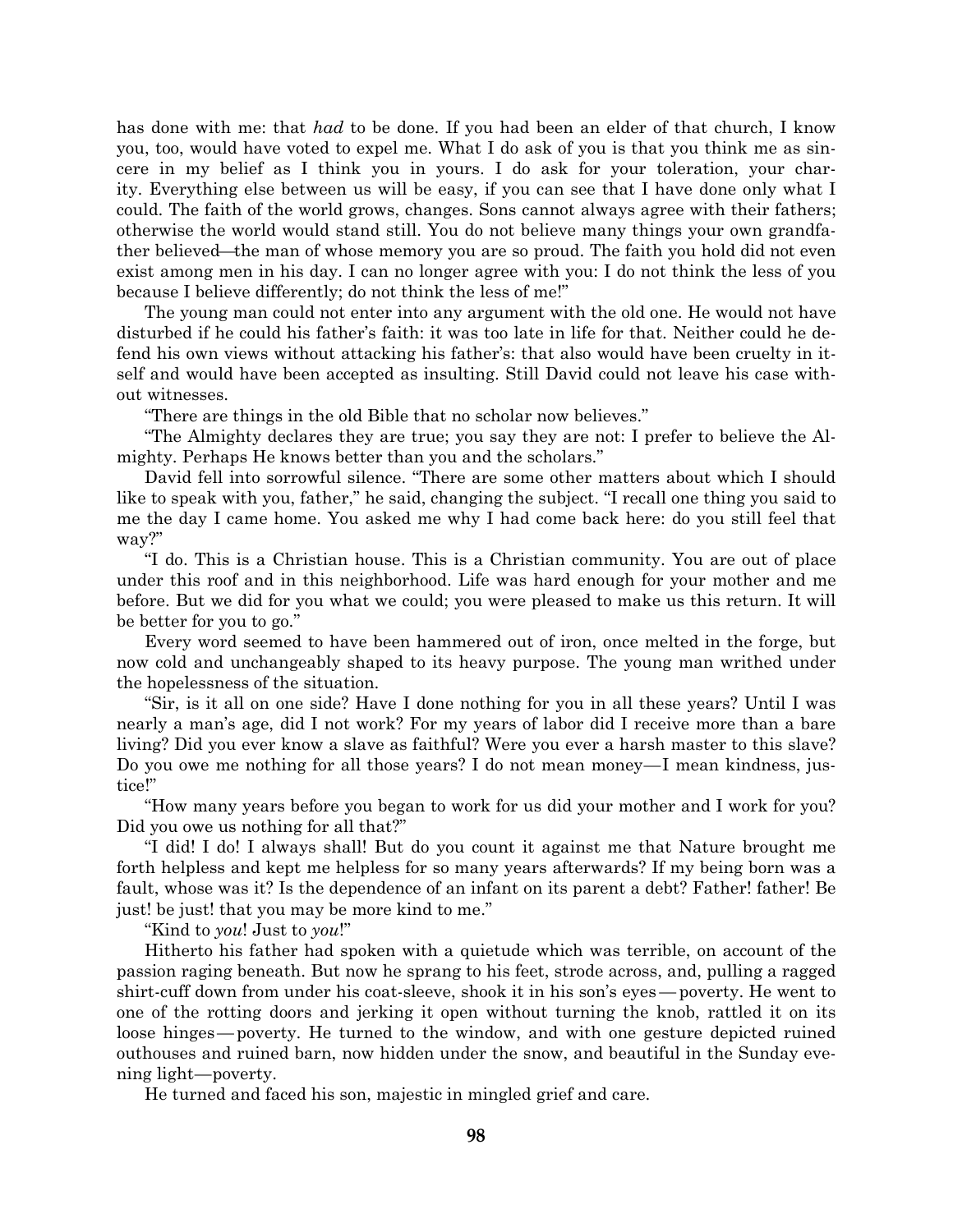"Kind! just! you who have trifled with your advantages, you who are sending your mother out of her home-"

David sprang toward him in an agony of trouble and remorse.

"It is not true, it is not necessary! Father, you have been too much influenced by my mother's fears. This is Bailey's doing. It is about this I have wanted to talk to you. I shall see Bailey tomorrow."

"I forbid you to see him or to interfere."

"I must see him, whether you wish it or not," and David, to save other hard words that were coming, turned quickly and left the room.

He did not go down to supper. Toward bedtime, as he sat before his fire, he heard a slow, unfamiliar step mounting the stair. Not often in a year did he have the chance to recognize that step.

His mother entered, holding a small iron stew-pan, from under the cover of which steamed a sweet, spicy odor.

"This will do your cold good," she said, tasting the stew out of a spoon which she brought in her other hand, and setting it down on the hot hearth. Then she stood looking a little fearfully at her son, who had not moved.

Ah, that is woman's way! She incites men to a difficulty, and then appears innocently on the battle-field with bandages for the belligerents. How many of the quarrels of this world has she caused — and how few ever witnessed!

David was sick in heart and body, and kept his chair and made no reply. His mother suddenly turned, feeling a cold draft on her back, and observed the broken window-pane and the flapping sheet of paper.

"There's putty and glass in the store-room: why don't you put that pane of glass in?"

"I will sometime," said David, absently. She went over to his bed and beat up the bolster and made everything ready for him.

"You ought to have clean sheets and pillow-cases," she remarked confidently; "the Negroes are worthless. Good night," she said, with her hand on the door, looking back at him timidly.

He sprang up and went over to her. "Oh, mother! mother! mother!" he cried, and then he checked the useless words that came rushing in a flood. "Good night! and thank you for coming. Good night! Be careful, I'll bring the candle, the stairway is dark. Good night!"

"Oh, Gabriella! Gabriella!" he murmured as he went back to his table.

He buried his head on his arms a moment, then, starting up, threw off his clothes, drank the mixture, and got into bed.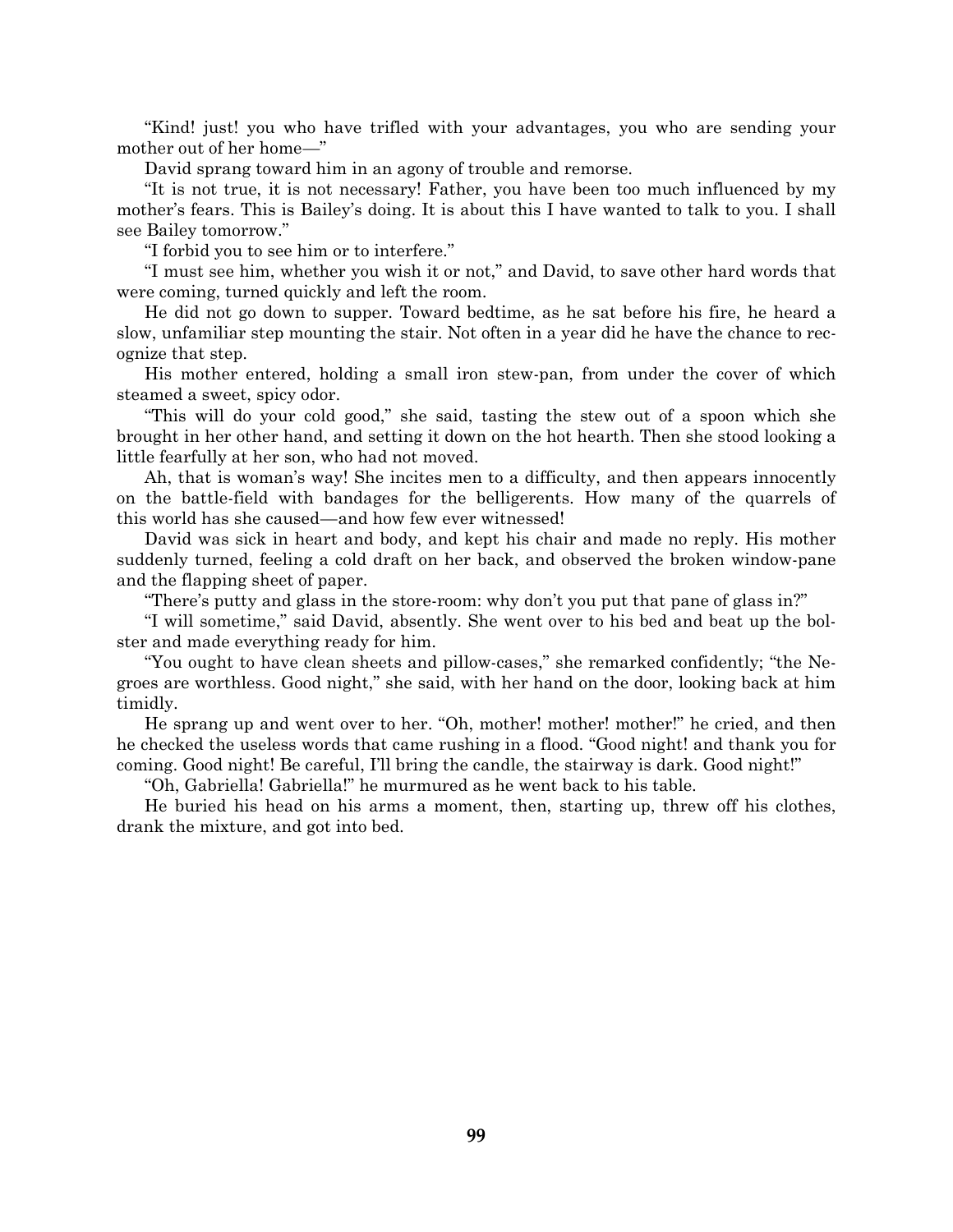# Chapter XX

 $\mathcal{F}$ t dead of night out in a lonely country, what sound freezes the blood like the quick cry of an animal seized and being killed? The fright, the pain, the despair: whosoever has heard these notes has listened to the wild death-music of Nature, ages old.

On the still frozen air near two or three o'clock of next morning, such a cry rang out from inside the barn. There were the short rushes to and fro, round and round; then violent leapings against the door, the troughs, and sides of the stable; then mad plunging, struggling, panting; then a long, terrified, weakened wail, which told everything beyond the clearness of words.

Up in his room, perfectly dark, for the coals in the grate were now sparkless, David was lying on his back, sleeping heavily and bathed in perspiration. Overheated, he had pushed the bed covers off from his throat; he had hollowed the pillow away from his face.

So deep was the stillness of the house and of the night air outside, that almost the first sounds had reached his ear and sunk down into his brain: he stirred slightly.

As the tumult grew louder, he tossed his head from side to side uneasily, and muttered a question in his broken dreams.

And now the barn was in an uproar; and the dog, chained at his kennel behind the house, was howling, roaring to get loose. Would he never waken? Would the tragedy which he himself had unwittingly planned and staged be played to its end without his hearing a word? (So often it is that way in life.)

At last, as one who has long tugged at his own sleep, striving to rend it as a smothering blanket and burst through into free air, he sat up in bed, confused, listening.

"Dogs!" he exclaimed, grinding his teeth. He was out of bed in an instant, groping for his clothes. It seemed he would never find them. As he dressed, he muttered remorsefully to himself, "I simply put them into a trap."

When he had drawn on socks, boots, and trousers, he slipped into his overcoat, felt for his hat, and hurried down.

He released the dog, which instantly was off in a noiseless run, and followed, buttoning the coat about him as he went: the air was like ice against his bare, hot throat.

Another moment and he could hear the dogs fighting.

When he reached the door of the shed and threw it open, the flock of sheep bounded out past him in a wild rush for the open. He stepped inside, searching around with his foot as he groped. Presently it struck against something large and soft close to the wall in a corner.

He reached down and, taking it by the legs, pulled the sheep out into the moonlight, several yards across the snow: a red track followed, as though made with a broad dripping brush.

David stood looking down at it and kicked it two or three times.

"Did it make any difference to you whether your life were taken by dog or man? The dog killing you from instinct and famine; a man killing you as a luxury and with a fine calculation? And who is to blame now for your death, if blame there be? I who went to college instead of building a stable? Or the storm which deprived these prowlers of nearer food and started them on a far hunt, desperate with hunger? Or man who took you from wild Nature and made you more defenseless under his keeping? Or Nature herself who edged the tooth and the mind of the dog-wolf in the beginning, that he might lengthen his life by shortening yours? Where and with what purpose began on this planet the taking of life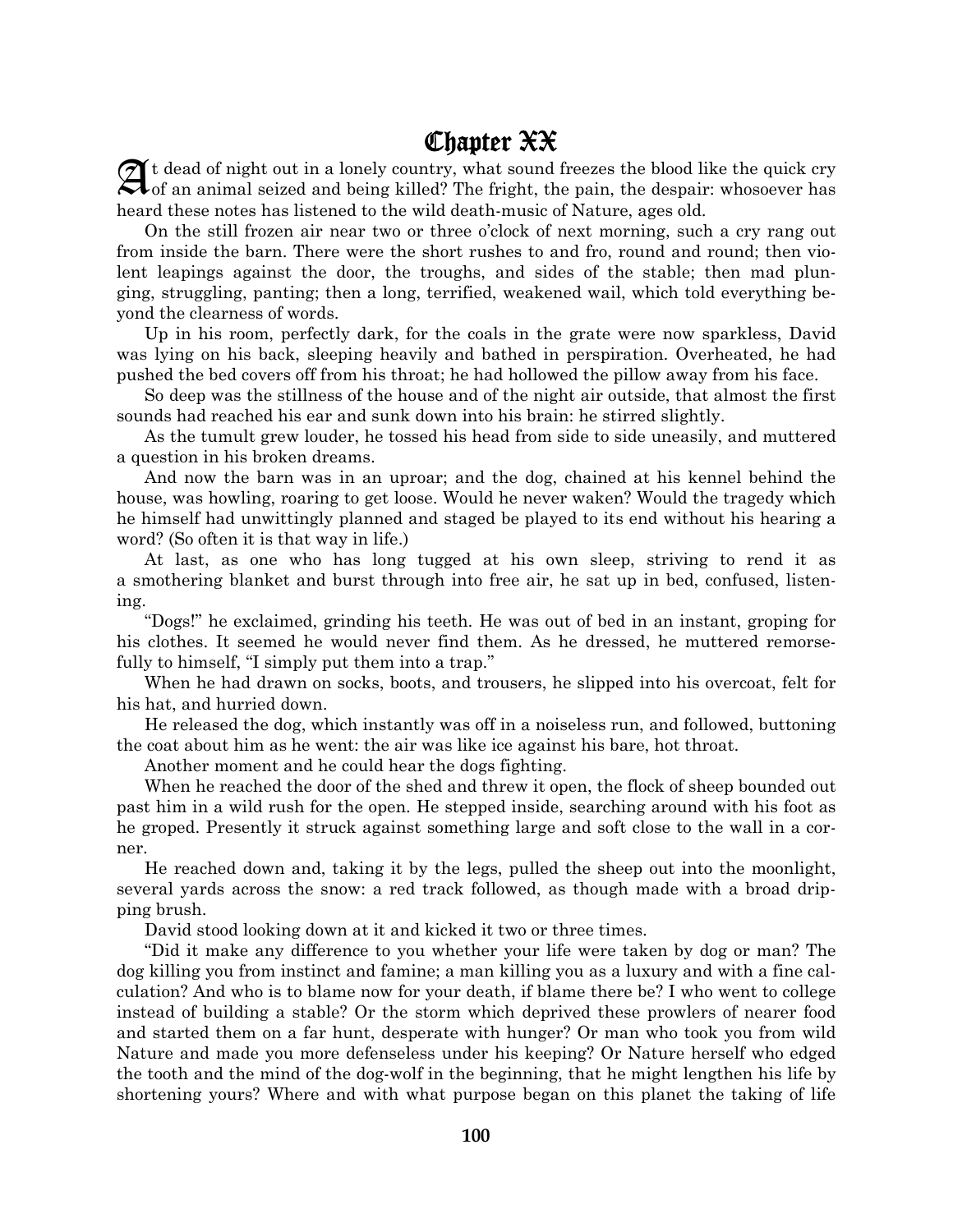that there might be life? Poor questions that never troubled you, poor sheep! But that follow, as his shadow, pondering Man, who no more knows the reason of it all than you did."

The fighting of the dogs had for the first few moments sounded farther and farther away, retreating through the barn and thence into the lot; and by and by the shepherd ran around and stood before David, awaiting orders. David seized the sheep by the feet and dragged it into the saddle-house; sent the dog to watch the rest of the flock; and ran back to the house, drawing his overcoat more tightly about him.

As quickly as possible he got into bed and covered up warmly. Something caused him to recollect just then the case of one of the Bible students.

"Now I am in for it," he said. And this made him think of his great masters and of Gabriella; and he lay there very anxious in the night.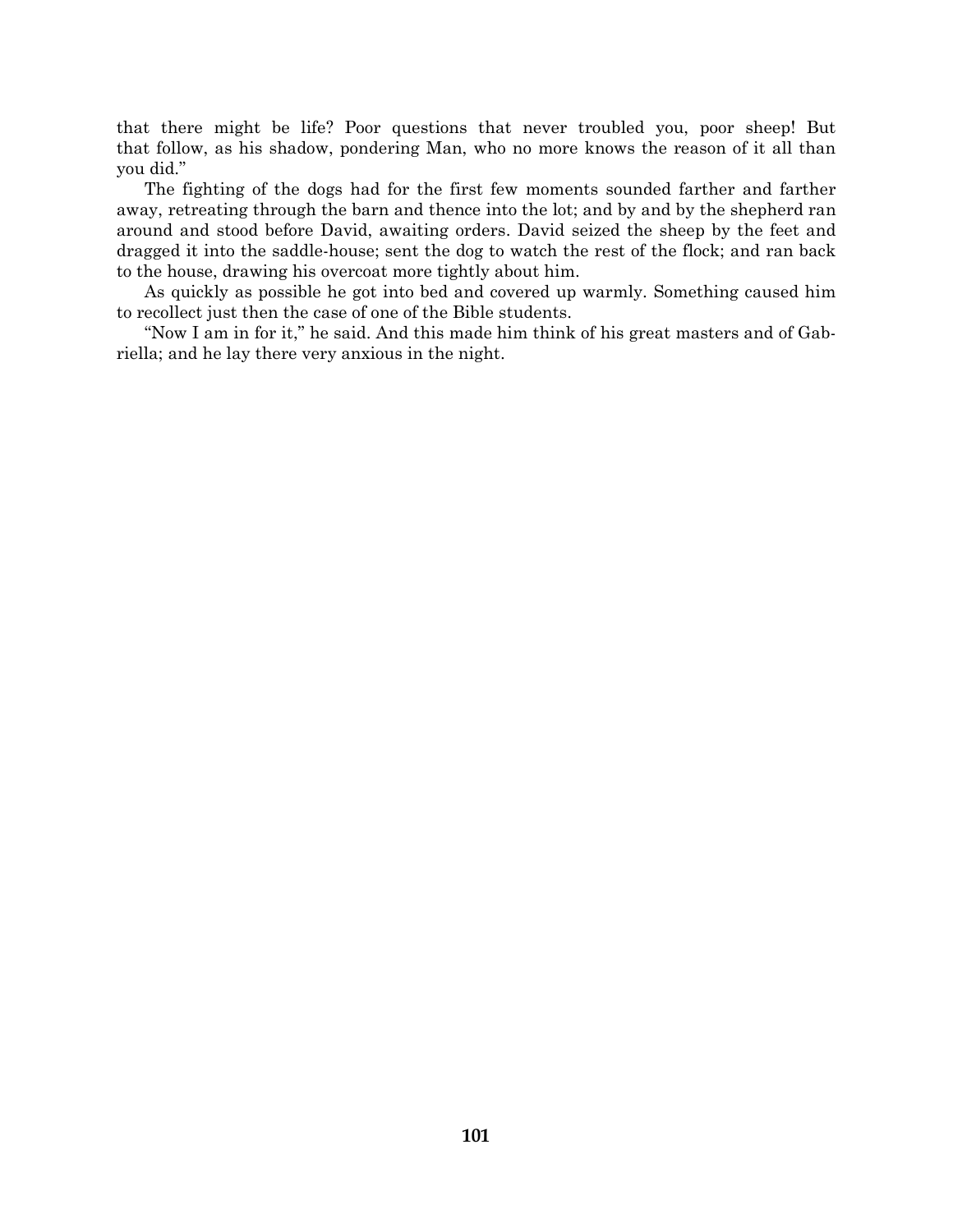# Chapter XXI

Wilight had three times descended on the drear land. Three times Gabriella, standing At her windows and looking out upon the snow and ice, had seen everything disappear.

How softly white were the snow-covered trees; how soft the black that thickened about them till they were effaced. Gabriella thought of them as still perfectly white out there in the darkness.

Three evenings with her face against the pane she had watched for a familiar figure to stalk towering up the yard path, and no familiar figure had come. Three evenings she had returned to her firelight, and sat before it with an ear on guard for the sound of a familiar step on the porch below; but no step had been heard.

On the first night she had all but hoped that he would not seek her; the avowal of their love for each other had well-nigh left it an unendurable joy. But the second night she had begun to expect him confidently; and when the hour had passed and he had not come, Gabriella sat long before her fire with a new wound — she who had felt so many.

By the third day she had reviewed all that she had ever heard of him or known of him: gathered it all afresh as a beautiful thing for receiving him with when he should come to her that night.

Going early to her room, she had taken her chair to the window and, with her face close to the pane, had watched again — watched that white yard; and again nothing moved in that white yard but the darkness.

She sprang up and began to walk to and fro.

"If he does not come tonight, something has happened. I know, I know, I know! Something is wrong. My heart is not mistaken. Oh, if anything were to happen to him! I must not think of it! I have borne many things; but *that*! I must not think of it!"

She sank into her chair with her ear strained toward the porch below.

For a long time there was no sound. Then she heard the noise of heavy boots—a tapping of the toes against the pillars, to knock off the snow, and then the slow creaking of soles across the frozen boards.

She started up. "It is some one else," she cried, wringing her hands. "Something has happened to him."

She stopped still in the middle of the room, her arms dropped at her sides, her eyes stretched wide. The house girl's steps were heard running upstairs.

Gabriella jerked the door open in her face. "What is the matter?" she cried.

A Negro man had come with a message for her. The girl looked frightened. Gabriella ran past her down into the hall.

"What is the matter?" she asked.

His Marse David had sent for her and wanted her to come at once. He had brought a horse for her.

"Is he ill—seriously ill?"

He had had a bad cold and was worse.

"The doctor — has he sent for the doctor?"

The Negro said that he was to take her back first and then go for the doctor.

"Go at once."

It was very dark, he urged, and slippery.

"Go on for the doctor! Where have you left the horse?"

The horse was at the stiles. The Negro insisted that it would be better for him to go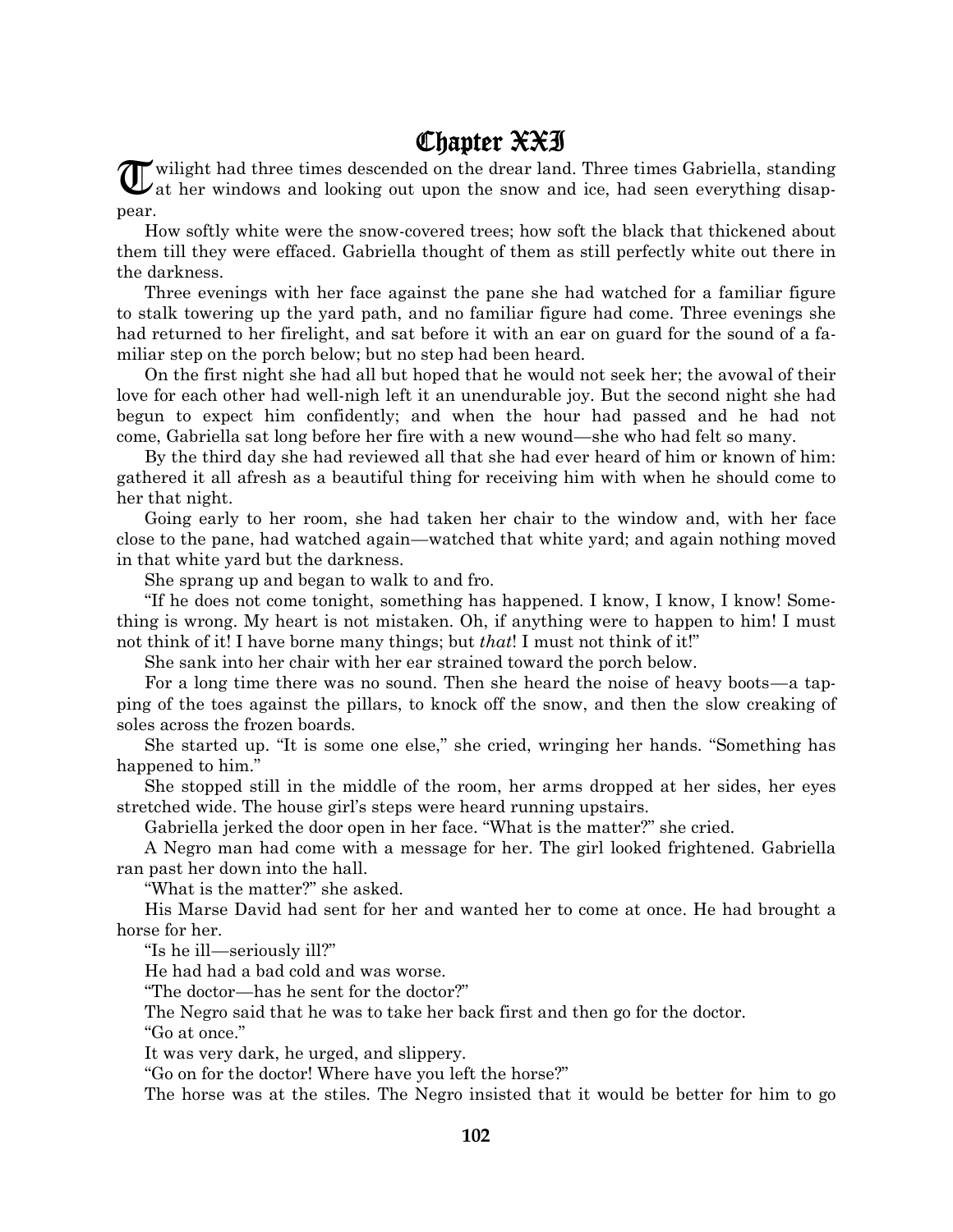back with her.

"Don't lose time," she said, "and don't keep me waiting. Go! As quickly as you can!" The Negro cautioned her to dismount at the frozen creek.

When Gabriella, perhaps an hour later, knocked at the side door of David's home—his father's and mother's room— there was no summons to enter.

She turned the knob and walked in. The room was empty; the fire had burned low; a cat lay on the hearthstones. It raised its head halfway and looked at her through the narrow slits of its yellow eyes and curled the tip of its tail— the cat which is never inconvenienced, which shares all comforts and no troubles.

She sat down in a chair, overcome with excitement and hesitating what to do. In a moment she noticed that the door opening on the foot of the staircase stood ajar. It led to his room. Not a sound reached her from above.

She summoned all her self-control, mounted the stairway, and entered.

The two Negro women were standing inside with their backs to the door. On one side of the bed sat David's mother; on the other his father. Both were looking at David.

He lay in the middle of the bed, his eyes fixed restlessly on the door.

As soon as he saw her, he lifted himself with an effort and stretched out his arms and shook them at her with hoarse little cries.

"Oh! oh! oh! oh!"

The next moment he locked his arms about her.

"Oh, it has been so long!" he said, drawing her close, "so long!"

"Ah, why did you not send for me? I have waited and waited."

He released her and fell back upon the pillows; then, with a slight gesture, he said to his father and mother, "Will you leave us alone?"

When they had gone out, he took one of her hands and pressed it against his cheek and lay looking at her piteously. Gabriella saw the change in him: his anxious expression, his cheeks flushed with a red spot, his restlessness, his hand burning. She could feel the big veins throbbing too fast, too crowded.

But a woman smiles while her heart breaks.

He propped himself a little higher on the pillows and turned on his side, clutching at his lung.

"Don't be frightened," he said, searching her face, "I've got something to tell you. Promise."

"I promise."

"I am going to have pneumonia, or I have it now. You are not frightened?"

Her eyes answered for her.

"I had a cold. I had taken something to throw me into a sweat — that was the night after I saw you."

At the thought of their last interview, he took her hand again and pressed it to his lips, looking tenderly at it.

"The dogs were killing the sheep, and I got up and went out while I was in a perspiration. I know it's pneumonia. I have had a long, hard chill. My head feels like it would burst, and there are other symptoms. This lung! It's pneumonia. One of the Bible college students had it. I helped to nurse him. Oh, he got well," he said, shaking his head at her with a smile, "and so will I!"

"I know it," she murmured, "I'm sure of it."

"What I want to ask is, will you stay with me?"

"Ah, nothing could take me from you."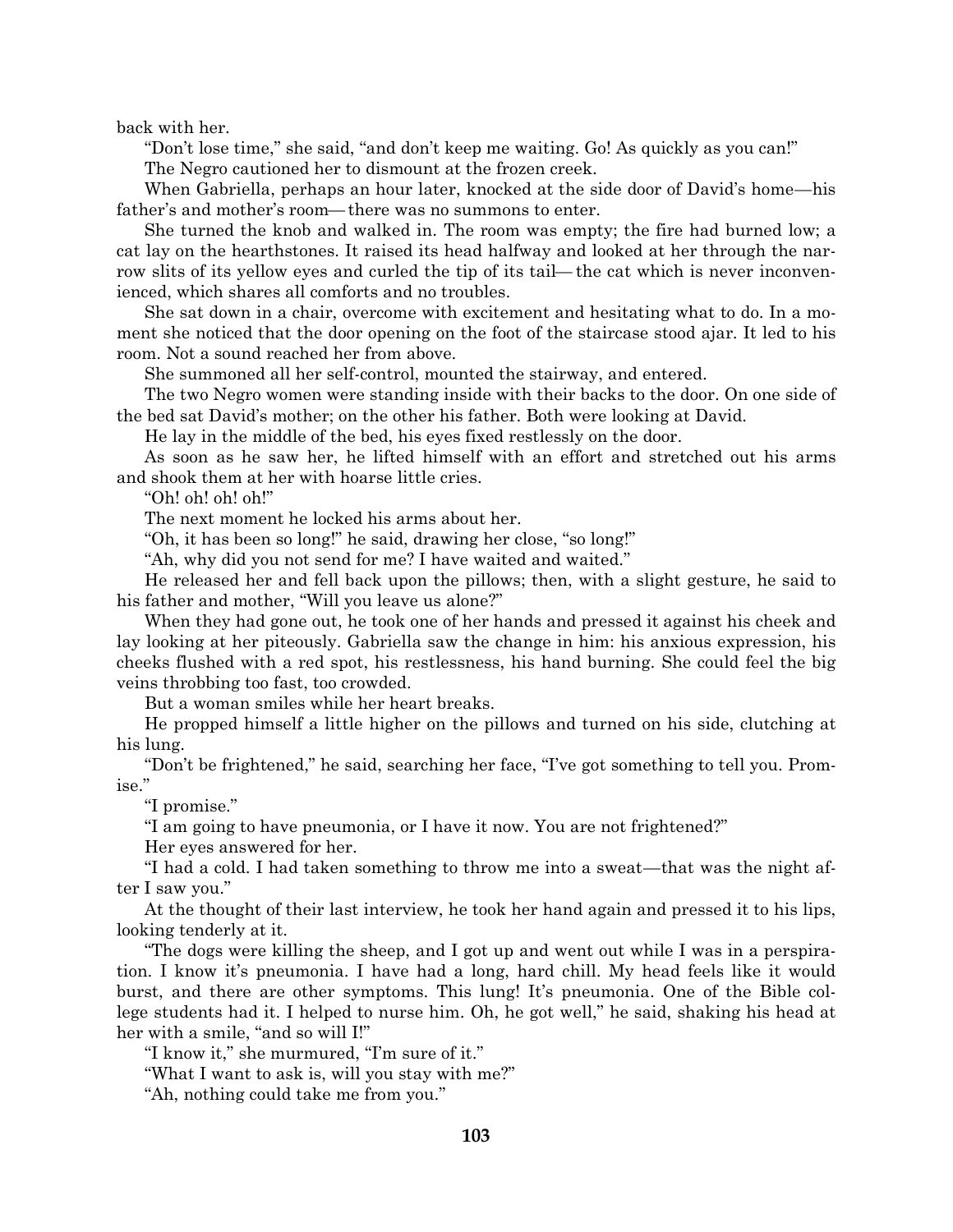"I don't want you to leave me. I want to feel that you are right here by me through it all. I have to tell you something else: I may be delirious and not know what is going on. I have sent for the doctor. But there is a better one in Lexington. You try to get him to come. I know that he goes wherever he is called and stays till the danger is past or — or — till it is settled. Don't spare anything that can be done for me. I am in danger, and I must live. I must not lose all the greatness of life and lose you."

"Ah," she implored, seeing how ill he was. "Everything that can be done shall be done. Now oughtn't you to be quiet and let me make you comfortable till the doctor comes?"

"I must say something else while I can, and am sure. I might not get over this —"

" $Ah$ —"

"Let me say this: I *might* not! If I should not, have no fear about the future; I have none; it will all be well with me in Eternity."

He lay quiet a moment, his face turned off. She had buried hers on the bed. The flood of tears would come. He turned over, and seeing it, laid his hand on it very lightly.

"If it be so, Gabriella, I hope all the rest of your life you will be happy. I hope no more trouble will ever come to you."

Suddenly he sat up, lifted her head, and threw his arms around her again. "Oh, Gabriella!" he cried, "you have been all there is to me."

"Some day," he continued a moment later, "if it turns out that way, come over here to see my father and mother. And tell them I left word that perhaps they had never quite understood me and so had never been able to do me justice. Now, will you call my mother?"

"Mother," he said, taking her by the hand and placing it in Gabriella's, "this is my wife, as I hope she will be, and your daughter; and I have asked her to stay and help you to nurse me through this cold."

Three twilights more and there was a scene in the little upper room of the farmhouse: David drawn up on the bed; at one side of it, the poor distracted mother, rocking herself and loudly weeping; for though mothers may not greatly have loved their grown sons, when the big men lie stricken and the mothers once more take their hands to wash them, bathe their faces with a cloth, put a spoon to their lips, memory brings back the days when those huge erring bodies lay across their breasts. They weep for the infant, now an infant again and perhaps falling into a long sleep.

On the other side of the bed sat David's father, bending over toward, trying now, as he had so often tried, to reach his son; thinking at swift turns of the different will he would have to make and of who would write it; of his own harshness; and also not free from the awful dread that this was the summons to his son to enter Eternity with his soul unprepared.

At the foot of the bed were the two doctors, watchful, whispering to each other, one of whom led the mother out of the room; over by the door the two Negro women and the Negro man.

Gabriella was not there. Gabriella had gone once more to where she had been many times: gone to pour out in secret the prayer of her church, and of her own soul for the sick—with faith that her prayer would be answered.

A dark hour: a dog howling on the porch below; at the stable the cries of hungry, neglected animals; the winter hush settling over the great evening land.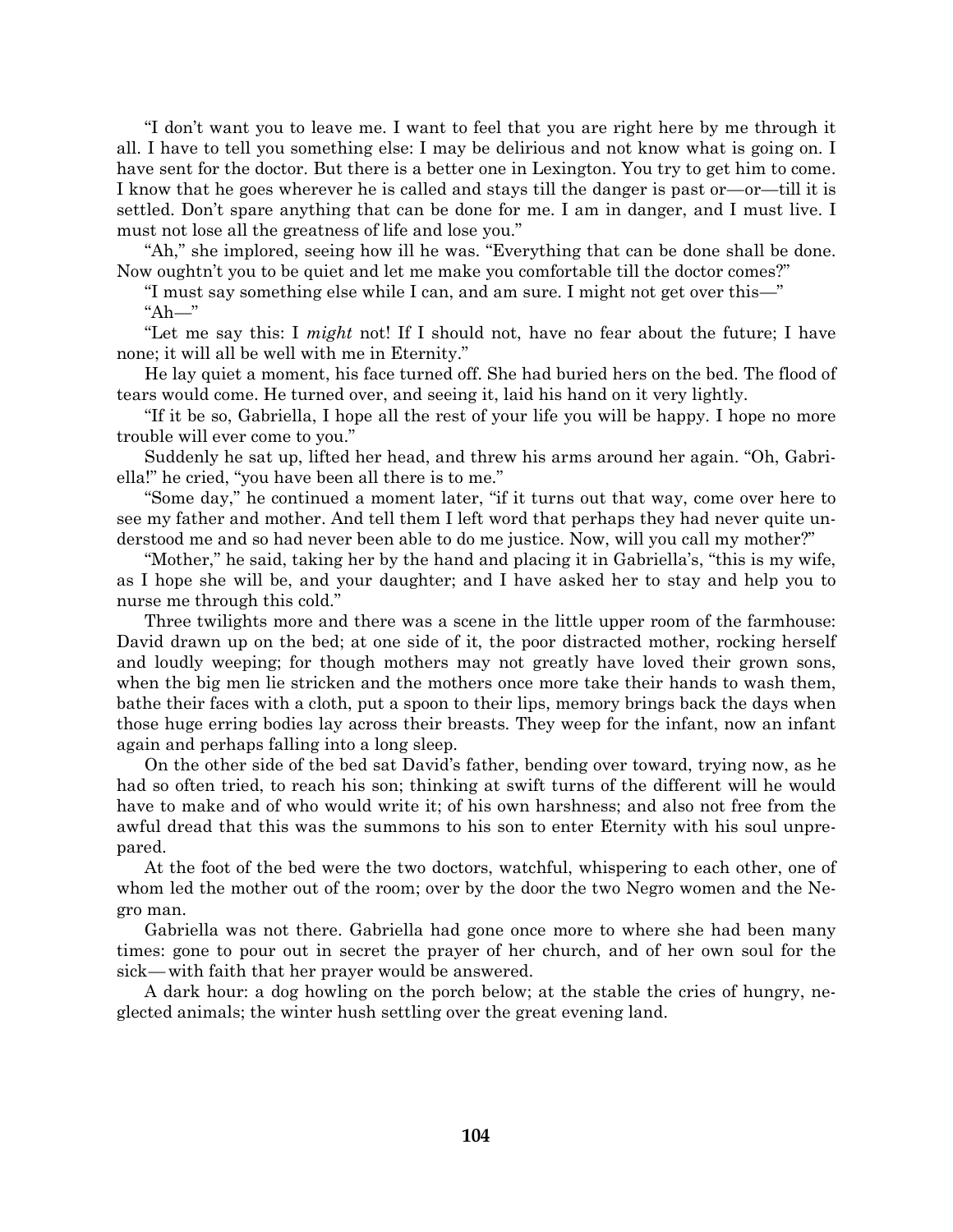### Chapter XXII

When one sets out to walk daily across a wood or field in a fresh direction, starting always at the same point and arriving always at the same, without intention one makes a path; it may be long first, but in time the path will come.

It commences at the home gate or bars and reaches forward by degrees; it commences at the opposite goal and lengthens backward thence: some day the ends meet and we discover with surprise how slightly we have deviated in all those crossings and recrossings. The mind has unconsciously marked a path long before the feet have traced it.

When Gabriella had begun teaching, she passed daily out of the yard into an apple orchard and thence across a large woodland pasture, in the remote corner of which the schoolhouse was situated. Through this woods the children had made their path: the straight instinctive path of childhood.

But Gabriella, leaving this at the woods-gate, had begun to make one for herself. She followed her will from day to day; now led in this direction by some better vista; now drawn aside toward a group of finer trees; or seeing, farther on, some little nook-like place.

In time, she had out of short disjointed threads sown a continuous path; it was made up of her loves, and she loved it. Of mornings a brisk walk along this braced her mind for the day; in the evening it quieted jangled nerves and revived a worn-out spirit: shedding her toil at the schoolhouse door as a heavy suffocating garment, she stepped gratefully out into its largeness, its woodland odors, and twilight peace.

On the night of the sleet tons of timber altogether had descended across this by-way. When the snow fell the next night, it brought down more. But the snow melted, leaving the ice; the ice melted, leaving the dripping boughs and bark. In time these were warmed and dried by sun and wind. New edges of greenness appeared running along the path. The tree-tops above were tossing and roaring in the wild gales of March, Under loose autumn leaves the earliest violets were dim with blue. But Gabriella had never once been there to realize how her path had been ruined, or to note the birth of spring.

It was perhaps a month afterward that, one morning at the usual school hour, her tall, lithe figure, clad in gray hood and cloak, appeared at last walking along this path, stepping over or passing around the fallen boughs. She was pale and thin, but the sweet warm womanliness of her, if possible, lovelier. There was a look of religious gratitude in the eyes, but about her mouth new happiness. Her duties were done earlier than usual that afternoon, for not much could be accomplished on this first day of reassembling the children. They were gone; and she stood on the steps of the school- house, facing toward a gray field on a distant hillside, which caught the faint sunshine. It drew her irresistibly in heart and foot, and she set out toward it.

The day was one of those on which the seasons meet. Strips of snow ermined the field; but on the stumps, wandering and warbling before Gabriella as she advanced, were bluebirds, those wings of the sky, those breasts of earth. She reached the spot she was seeking, and paused.

There it was—the whole pitiful scene! His hemp brake; the charred rind of a stump where he had kindled a fire to warm his hands; the remnant of the shock fallen over and left unfinished that last afternoon; trailing across his brake a handful of hemp partly broken out. She surveyed it all with wistful tenderness.

Then she looked away to the house. She could see the window of his room at which she had sat how many days, gazing out toward this field! On his bed in that room he was now stretched weak and white, but struggling back into health.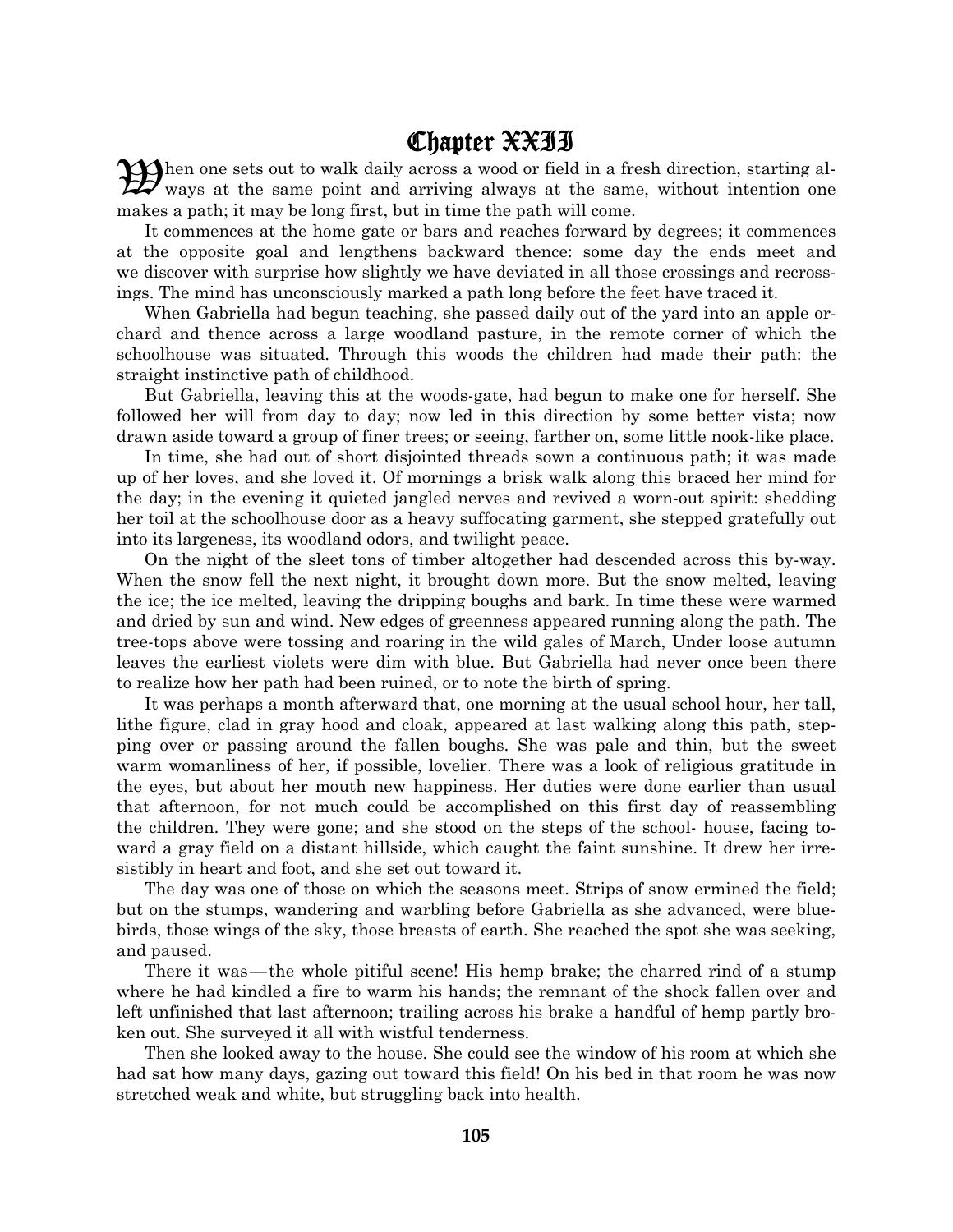She came closer and gazed down at his frozen boot prints. How near his feet had drawn to that long colder path which would have carried him away from her. How nearly had his young life been left, like the hand of hemp he last had handled — half broken out, not yet ready for strong use and good service.

At that moment one scene rose before her memory: a day at Bethlehem nigh Jerusalem; a young Hebrew girl issuing from her stricken house and hastening to meet Him who was the Resurrection and the Life; then in her despair uttering her one cry: "Lord, if Thou hadst been here, my brother had not died."

The mist of tears blinded Gabriella, whose love and faith were as Martha's. She knelt down and laid her cheek against the coarse hemp where it had been wrapped about his wrist.

"Lord," she said, "hadst Thou not been here, hadst Thou not heard my prayer for him, he would have died!"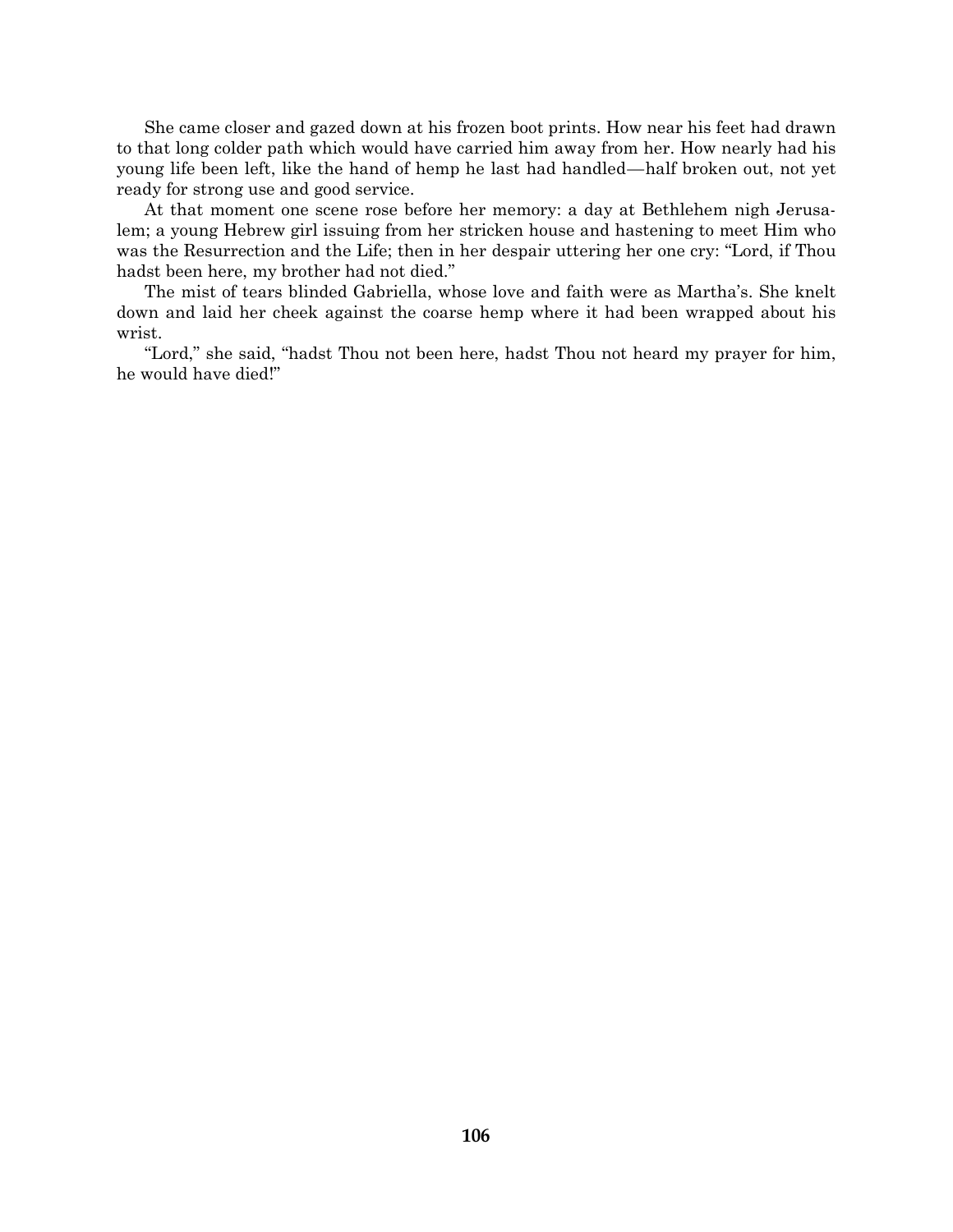# Chapter XXIII

Spring, who breaks all promises in the beginning to keep them in the end, had ceased from chilling caprice and withdrawals: the whole land was now the frank revelation of her loveliness. Autumn — the hours of falling and of departing; spring — season of rise and of return. The rise of sap from root to summit; the rise of plant from soil to sun; the rise of bud from bark to bloom; the rise of song from heart to hearing: vital days. And days when things that went away come back, when woods, fields, thickets, and streams are full of returns.

Gabriella was not disappointed. Those provident old tree-mothers on the orchard slope, whose red-cheeked children are autumn apples, had not let themselves be fatally surprised by the great February frost: their bark-cradled bud-infants had only been wrapped away the more warmly till danger was over. For many days now the hillside had been a grove of pink and white domes, under each of which hung faint fragrance: the great silent marriage-bells of the trees.

After the early family supper, Gabriella, if there had been no shower, would take her shawl to sit on and some bit of work for companionship. She would go out to the edge of this orchard, away from the tumult of the house.

The hill sloped down into a wide, green valley, winding away toward the forest below. Through this valley a stream of white spring water, drunk by the stock, ran within banks of mint and over a bed of rocks and moss.

On the hillside opposite was a field of young hemp stretching westward — soon to be a low sea of rippling green. Beyond this field was the sunset; over it flashed the evening star; and for the past few days beside the star had hung the inconstant, the constant, crescent of ages.

She liked to spread her shawl on the edge of the orchard overlooking the valley — a deep carpet of grass sprinkled with wind-blown petals; to watch the sky kindle and burn out; see the recluse Evening come forth before the Night and walk softly down the valley toward the woods; feel as an elixir about her the air, sweet from the trees, sweet with earth odors, sweet with all the lingering history of the day.

Nearer, ever nearer would swing the stars into her view. The moon, late a bow of thinnest, mistiest silver, now of broadening, brightening gold, would begin to drive the darkness downward from the white domes of the trees till it lay as a faint shadow beneath them.

These were hours fraught with peace and rest to her tired mind and tired body.

One day she was sitting thus, absently knitting herself some bleaching gloves (Gabriella's hands were as if stained by all the mixed petals of the boughs). The sun was going down beyond the low hills. In the orchard behind her she could hear the flutter of wings and the last calls of quieting birds.

She had dropped the threads of her handiwork into her lap, and with folded hands was knitting memories.

At twilights such as this in years gone by, she, a little girl, had been used to drive out into the country with her grandmother — often choosing the routes herself and ordering the carriage to be stopped on the road as her fancy pleased. For in those aristocratic days, Southern children, like those of royal families, were encouraged early in life to learn how to give orders and to exact obedience and to rule: when they grew up they would have many under them: and not to reign was to be ruined. So that the infantile autocrat Gabriella was being instructed in this way and in that way by the powerful, strong-minded, effi-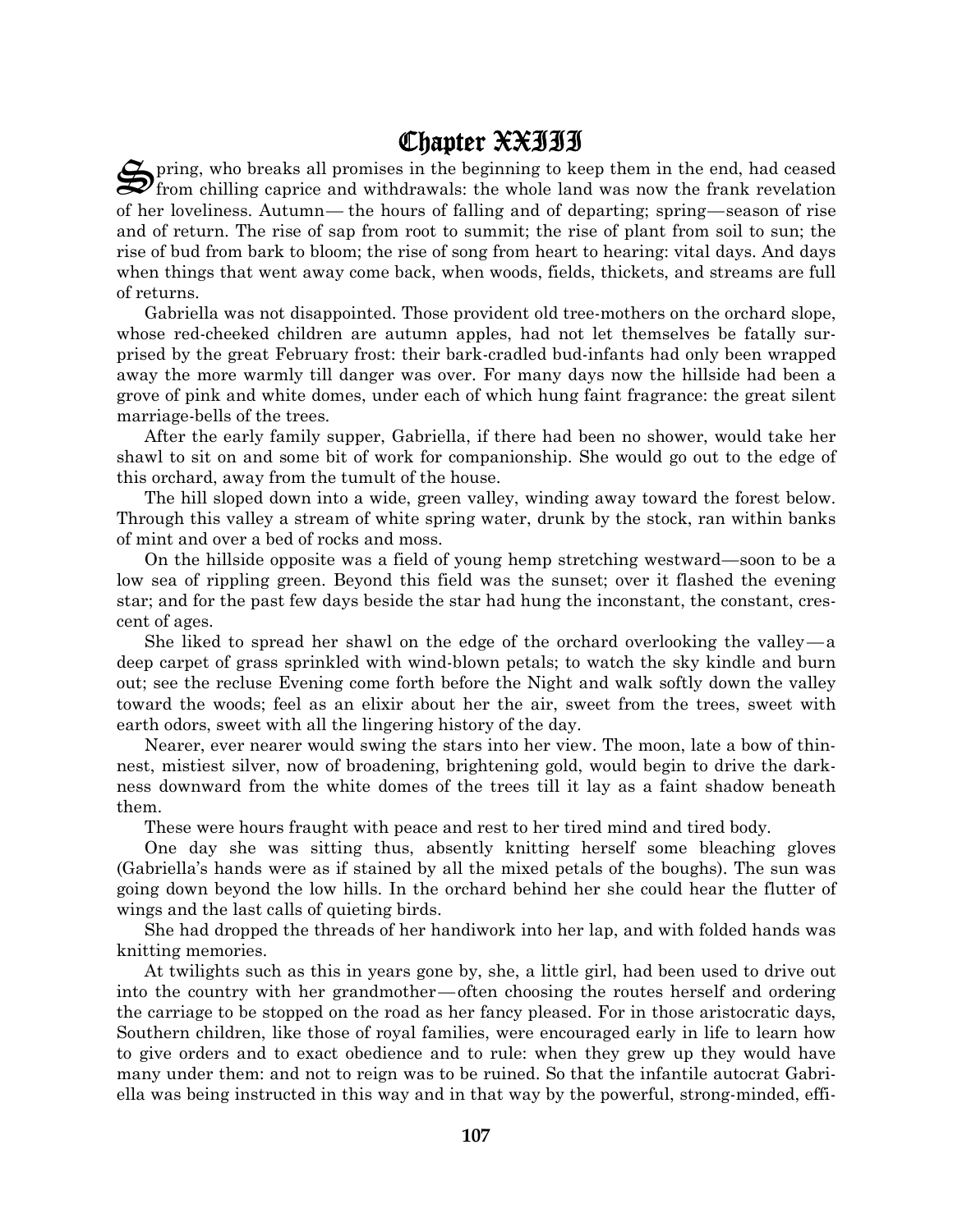cient grandmother as a tender old lioness might train a cub for the mastering of its dangerous world.

She recalled these twilight drives when the fields along the turnpikes were turning green with the young grain; the homeward return through the lamp-lit town to the big iron entrance-gate, the park-like lawn; the brilliant supper in the great house, the noiseless movements, the perfect manners of the many servants; later in the evening the music, the dancing, the wild joy—fairyland once more.

But how far, far away now! And how the forces of life had tossed things since then like straws on the eddies of a tempest: her grandmother killed, thousands of miles away, with sorrow; her uncles with their oldest sons, mere boys, fighting and falling together; tears, poverty, ruin everywhere: and she, after years of struggle, cast completely out of the only world she had ever known into another that she had never imagined.

Gabriella felt this evening what often came to her at times: a deep yearning for her own people of the past, for their voices, their ways of looking at life; for the gentleness and courtesy, and the thousand unconscious moods and acts that rendered them distinguished and delightful. She would have liked to slip back into the old elegance, to have been surrounded by the old rich and beautiful things.

The child-princess who was once her sole self was destined to live within Gabriella always. But she knew that the society in which she had moved was lost to her finally. Not alone through the vicissitudes of the war; for after the war, despite the overthrow, the almost complete disappearance, of many families, it had come together, it had reconstituted itself, it flourished still. It was lost to her because she had become penniless and because she had gone to work.

When it transpired that she had declined all aid, thrown off all disguises, and taken her future into her own hands, to work and to receive wages for her work, in the social world where she was known and where the generations of her family had been leaders, there were kind offers of aid, secret condolences, whispered regrets, visible distress: her resolve was a new thing for a girl in those years.

She could, indeed, in a way, have kept her place; but she could not have endured the sympathy, the change, with which she would have been welcomed — and discarded. She made trial of this a few times and was convinced: up to the day of the cruel discovery of that, Gabriella had never dreamed what her social world could be to one who had dropped out of it.

Her church and the new life—these two had been left her. She no longer had a pew, but she had her faith, and this was enough; for it always gave her, wherever she was, some secret place in which to kneel, and from which to rise strengthened and comforted.

As for the fearful fields of work into which she had come, a strange and solitary learner, these had turned into the abiding, the living landscapes of life now. Here she had found independence — sweet, wholesome crust; found another self within herself; and here found her mission for the future—David.

So that looking upon the disordered and planless years, during which it had often seemed that she was struggling unwatched, Gabriella now believed that through them she had most been guided. When many hands had let hers go, One had taken it; when old pathways were closed, a new one was opened; and she had been led along it — home.

David's illness had deepened beyond any other experience her faith in an overruling Providence. His return to health was to her a return from death: it was an answer to her prayers: it was a resurrection. Henceforth his life was a gift for the second time to himself, to her, to the world, for which he must work with all his powers, and work aright.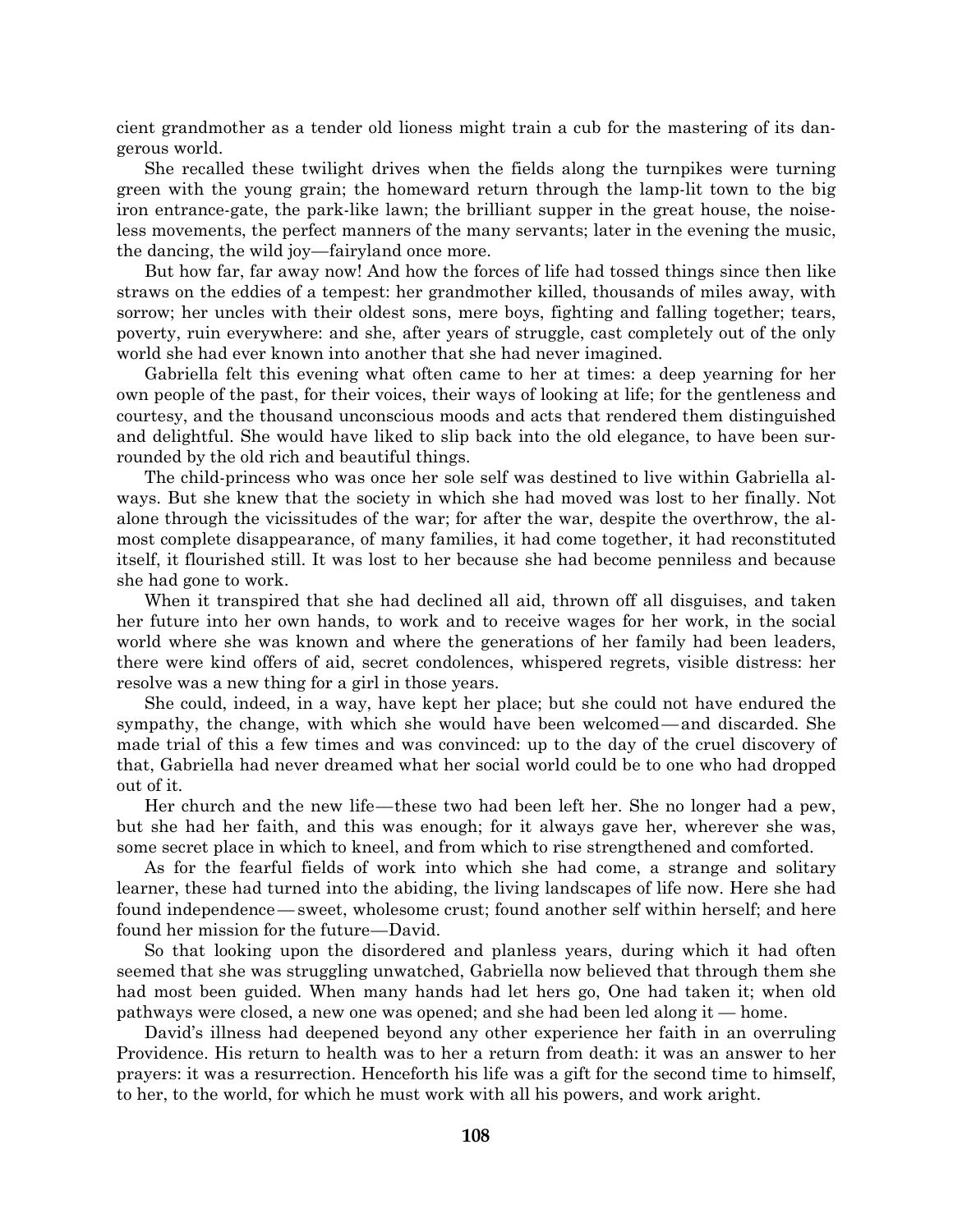And her pledge, her compact with the Divine, was to help him, to guide him back into the faith from which he had wandered.

Outside of prayer, days and nights at his bedside had made him hers: vigils, nursing, suffering, helplessness, dependence — all these had been as purest oil to that alabaster lamp of love which burned within her chaste soul.

The sun had gone down. The hush of twilight was descending from the clear sky, in the depths of which the brightest stars began to appear as points of silvery flame. The air had the balm of early summer, the ground was dry and warm. Gabriella began to watch.

The last time she had gone to see him, as he walked part of the way back with her, he had said: "I am well now; the next time *I* am coming to see *you*."

Soon, along the edge of the orchard from the direction of the house, she saw him walking slowly toward her, thin, gaunt; he was leaning on a rough, stout hickory, as long as himself, in the manner of an old man.

She rose quickly and hastened to him.

"Did you walk?"

"I rode. But I am walking now — barely. This young tree is escorting me."

They went back to her shawl, which she opened and spread, making a place for him. She moved it back a little, for safety, so that it was under the boughs of one of the trees.

How quiet the land was, how beautiful the evening light, how sweet the air! Now and then a petal from some finished blossom sifted down on Gabriella. They were at such peace: their talk was interrupted by the long silences which are peace.

"Gabriella, you saved my life."

"It is not I who have power over life and death."

"It was your nursing."

"It was my prayers," murmured Gabriella.

"And you gave me the will to get well: that also was a great help: without you I should not have had that same will to live."

"It was a higher Will than yours or mine."

"And the doctor from town who stayed with me."

"And a Greater Physician who stayed also."

He made no reply for a while, but then asked, turning his face toward her uneasily: "Our different ways of looking at things—will they never make any difference with you?"

"Some day there will be no difference."

"You will agree with me?" he exclaimed joyfully.

"You will agree with me."

"Do not expect that! Do not expect that I shall ever again believe in the old things."

"I expect you to believe in God, in the New Testament, in the Resurrection, in the answer to prayer."

"If I do not?"

"Then you will in the Life to come."

"But will this separate us?"

"You will need me all the more."

The light was fading: they could no longer see the green of the valley. A late bird fluttered into the boughs overhead and more petals came down.

"It is a nest," said David, softly, "a good thing to go home to, a night like this.

"And now," he continued, "there are matters about which I must consult you. You will be glad to know that things are pleasanter at home. Since my illness my father and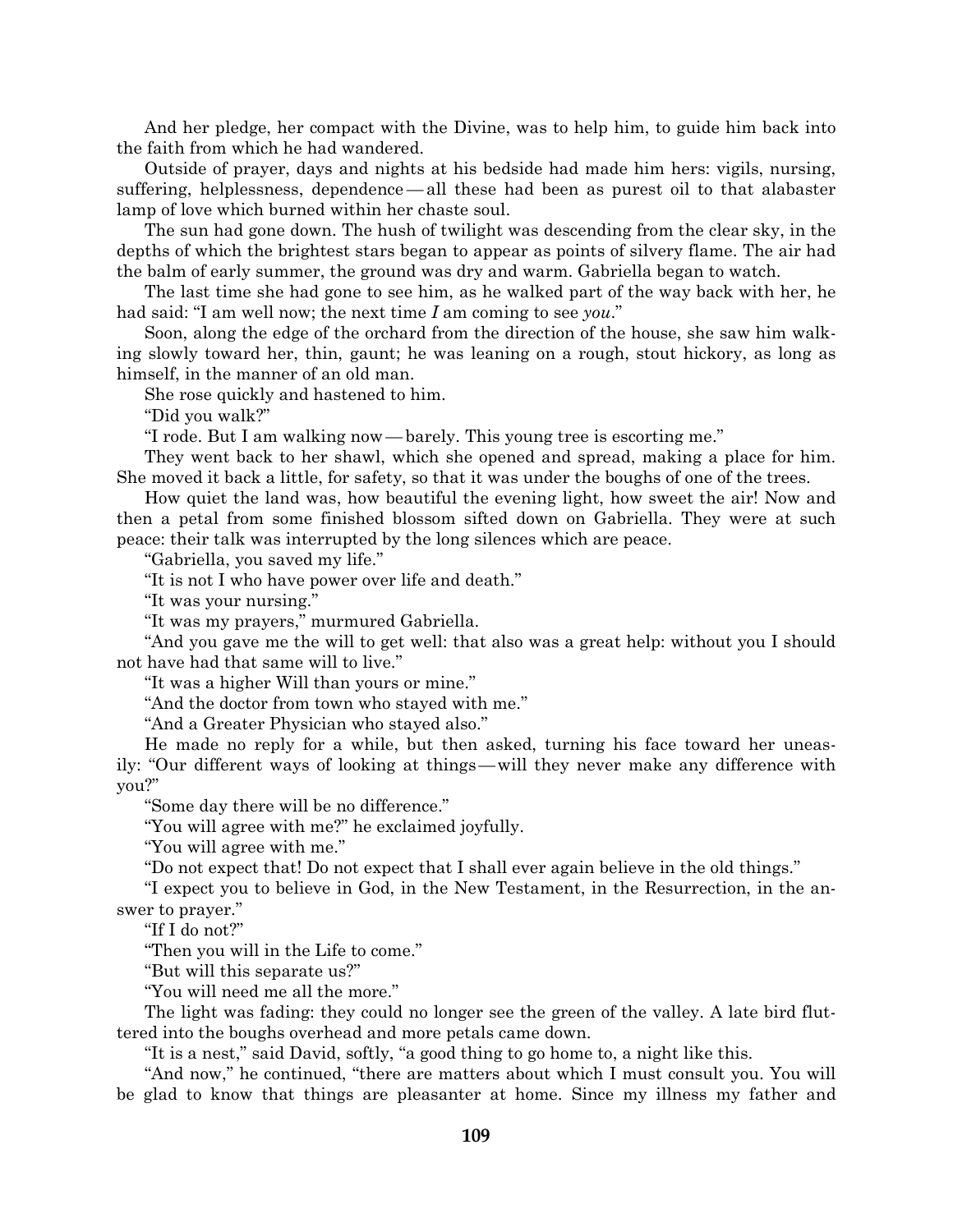mother have changed toward me. Sickness, nearness to death, is a great reconciler. Your being in the house had much to do with this — especially your influence over my mother. My father was talked to by the doctor from town. During the days and nights he stayed with me, he got into my trunk of books, for he is a great reader; and — as he told me before leaving — a believer in the New Science, an evolutionist. He knew of my expulsion, of course, and of the reasons. I think he explained a great deal to my father, who said to me one day simply that the doctor had talked to him."

"He talked to me, also," said Gabriella.

"And did not persuade you?"

"He said I almost persuaded him!"

"And then, too, my father and I have arranged the money trouble. It is not the best, but the best possible. When I came home from college, I brought with me almost half the money I had accumulated. I turned this over to my father, of course. It will go toward making necessary repairs. But it was not enough, and the woods has had to go. The farm shall not be sold, but the woods is rented for a term of years as hemp land, the trees must be deadened and cut down. I am sorry; it is the last of the forest of my great-grandfather. But with the proceeds, the place can be put into fairly good condition, and this is the greatest relief to my father and mother—and to me."

"It is a good arrangement."

After a pause, he continued in a changed tone: "And now while everything is pleasant at home, it is the time for me to go away. My father was right: this is no place for me. I must be where people think as I do—must live where I shall not be alone. There will soon be plenty of companions everywhere. The whole world will believe in Evolution before I am an old man."

"I think you are right," she said quietly. "It is best for you to go and to go at once."

When he spoke again, plainly he was inspired with fresh confidence by her support of his plans. "And now, Gabriella, I must tell you what I have determined to do in life: I want your approval of that, and then I am perfectly happy."

"Ah," she said quickly, "that is what I have been wanting to know. It is very important. Your whole future depends on a wise choice."

"I am going to some college — to some northern university, as soon as possible. I shall have to work my way through, sometimes by teaching, in whatever way I can. I want to study physical science. I want to teach some branch of it. It draws me, draws all that is in me. That is to be my life-work. And now?"

He waited for her answer: it did not come at once.

"You have chosen wisely. I am so glad!"

"Oh, Gabriella!" he cried, "if you had failed me in that, I do not know what I should have done! Science! Science! There is the fresh path for the faith of the race! For the race henceforth must get its idea of God, and build its religion to Him, from its knowledge of the laws of His universe. A million years from now! Where will our dark theological dogmas be in that radiant time? The Creator of all life, in all life He must be studied! And in the study of science there is least wrangling, least tyranny, least bigotry, no persecution. It teaches charity, it teaches a well-ordered life, it teaches the world to be more kind. It is the great new path of knowledge into the future. All things must follow whither it leads. Our religion will more and more be what our science is, and some day they will be the same."

She had no controversy to raise with him about this. She was too intently thinking of troublous problems nearer heart and home.

And these rose before him also: he fell into silence.